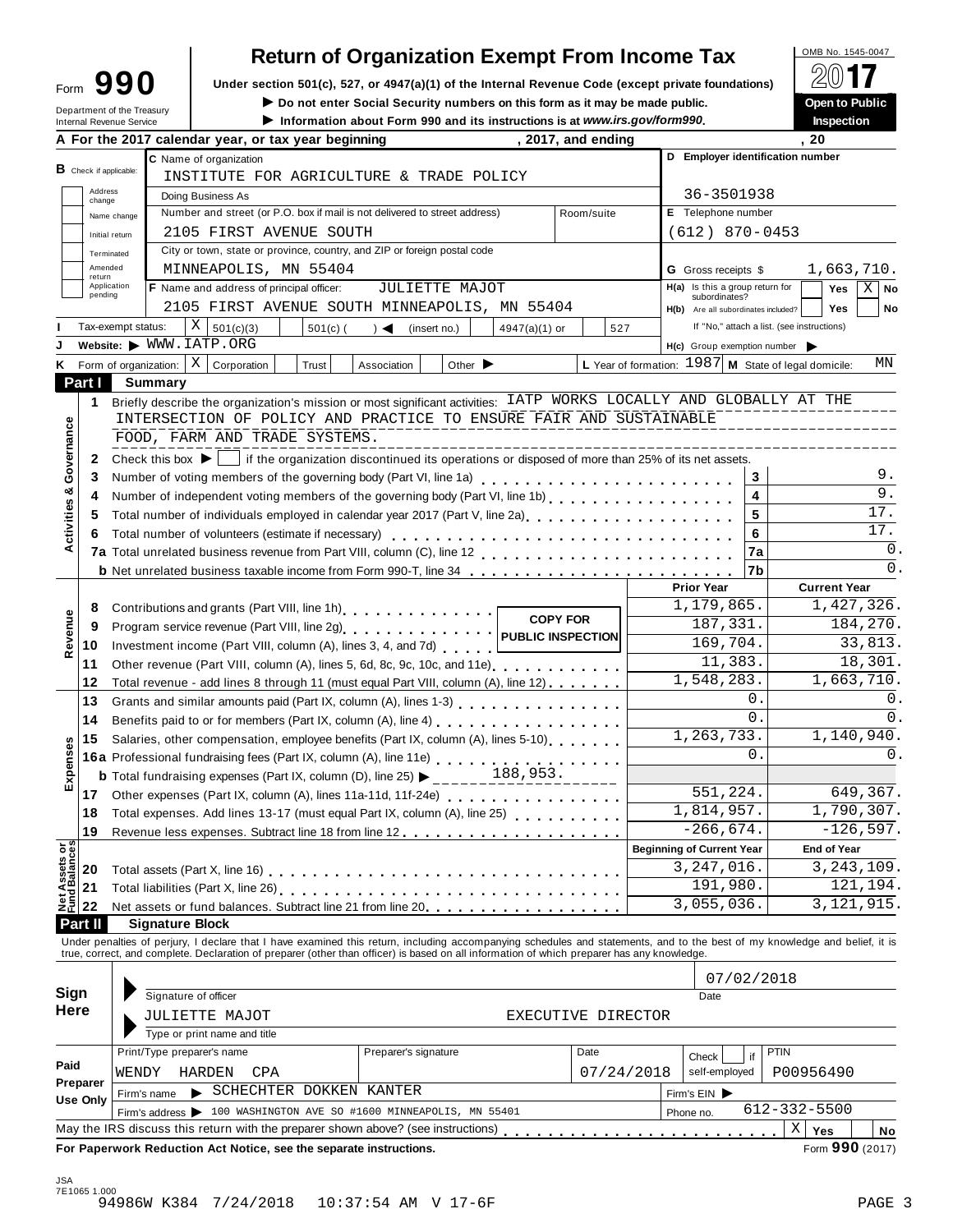|              | Form 990 (2017)                                                                                                                                                                                                                                                                                                                                 | Page 2                    |
|--------------|-------------------------------------------------------------------------------------------------------------------------------------------------------------------------------------------------------------------------------------------------------------------------------------------------------------------------------------------------|---------------------------|
|              | Part III<br><b>Statement of Program Service Accomplishments</b>                                                                                                                                                                                                                                                                                 |                           |
|              |                                                                                                                                                                                                                                                                                                                                                 |                           |
|              | 1 Briefly describe the organization's mission:<br>IATP WORKS LOCALLY AND GLOBALLY AT THE INTERSECTION OF POLICY AND                                                                                                                                                                                                                             |                           |
|              | PRACTICE TO ENSURE FAIR AND SUSTAINABLE FOOD, FARM AND TRADE SYSTEMS.                                                                                                                                                                                                                                                                           |                           |
|              |                                                                                                                                                                                                                                                                                                                                                 |                           |
|              |                                                                                                                                                                                                                                                                                                                                                 |                           |
| $\mathbf{2}$ | Did the organization undertake any significant program services during the year which were not listed on the<br>Yes                                                                                                                                                                                                                             | $\lceil x \rceil$ No      |
| 3            | If "Yes," describe these new services on Schedule O.<br>Did the organization cease conducting, or make significant changes in how it conducts, any program                                                                                                                                                                                      |                           |
|              | Yes<br>If "Yes," describe these changes on Schedule O.                                                                                                                                                                                                                                                                                          | $ X $ No                  |
| 4            | Describe the organization's program service accomplishments for each of its three largest program services, as measured by<br>expenses. Section $501(c)(3)$ and $501(c)(4)$ organizations are required to report the amount of grants and allocations to others,<br>the total expenses, and revenue, if any, for each program service reported. |                           |
|              | (Expenses \$1426, 279. including grants of \$100 m $($ Revenue \$100 m $($ Revenue \$100 m $)$<br>4a (Code:                                                                                                                                                                                                                                     |                           |
|              | AGRICULTURE AND FOOD: SEE SCHEDULE O.                                                                                                                                                                                                                                                                                                           |                           |
|              |                                                                                                                                                                                                                                                                                                                                                 |                           |
|              |                                                                                                                                                                                                                                                                                                                                                 |                           |
|              |                                                                                                                                                                                                                                                                                                                                                 |                           |
|              |                                                                                                                                                                                                                                                                                                                                                 |                           |
|              |                                                                                                                                                                                                                                                                                                                                                 |                           |
|              |                                                                                                                                                                                                                                                                                                                                                 |                           |
|              |                                                                                                                                                                                                                                                                                                                                                 |                           |
|              |                                                                                                                                                                                                                                                                                                                                                 |                           |
|              |                                                                                                                                                                                                                                                                                                                                                 |                           |
|              | $($ Revenue \$ $)$<br>(Express \$<br>396,831. including grants of \$<br>4b (Code:                                                                                                                                                                                                                                                               |                           |
|              | INTERNATIONAL / TRADE AND GLOBAL GOVERNANCE: SEE SCHEDULE O.                                                                                                                                                                                                                                                                                    |                           |
|              |                                                                                                                                                                                                                                                                                                                                                 |                           |
|              |                                                                                                                                                                                                                                                                                                                                                 |                           |
|              |                                                                                                                                                                                                                                                                                                                                                 |                           |
|              |                                                                                                                                                                                                                                                                                                                                                 |                           |
|              |                                                                                                                                                                                                                                                                                                                                                 |                           |
|              |                                                                                                                                                                                                                                                                                                                                                 |                           |
|              |                                                                                                                                                                                                                                                                                                                                                 |                           |
|              |                                                                                                                                                                                                                                                                                                                                                 |                           |
|              |                                                                                                                                                                                                                                                                                                                                                 |                           |
|              | 356,660. including grants of \$<br>4c (Code:<br>) (Expenses \$<br>) (Revenue \$                                                                                                                                                                                                                                                                 |                           |
|              | CLIMATE CHANGE AND CORPORATE STRATEGIES: SEE SCHEDULE O.                                                                                                                                                                                                                                                                                        |                           |
|              |                                                                                                                                                                                                                                                                                                                                                 |                           |
|              |                                                                                                                                                                                                                                                                                                                                                 |                           |
|              |                                                                                                                                                                                                                                                                                                                                                 |                           |
|              |                                                                                                                                                                                                                                                                                                                                                 |                           |
|              |                                                                                                                                                                                                                                                                                                                                                 |                           |
|              |                                                                                                                                                                                                                                                                                                                                                 |                           |
|              |                                                                                                                                                                                                                                                                                                                                                 |                           |
|              |                                                                                                                                                                                                                                                                                                                                                 |                           |
|              |                                                                                                                                                                                                                                                                                                                                                 |                           |
|              |                                                                                                                                                                                                                                                                                                                                                 |                           |
|              | ATTACHMENT 1<br>4d Other program services (Describe in Schedule O.)                                                                                                                                                                                                                                                                             |                           |
|              | (Expenses \$<br>212,329. including grants of \$<br>) (Revenue \$                                                                                                                                                                                                                                                                                |                           |
| <b>JSA</b>   | 1,392,099.<br>4e Total program service expenses ▶                                                                                                                                                                                                                                                                                               |                           |
|              | 7E1020 1.000<br>94986W K384 7/24/2018<br>$10:37:54$ AM V $17-6F$                                                                                                                                                                                                                                                                                | Form 990 (2017)<br>PAGE 4 |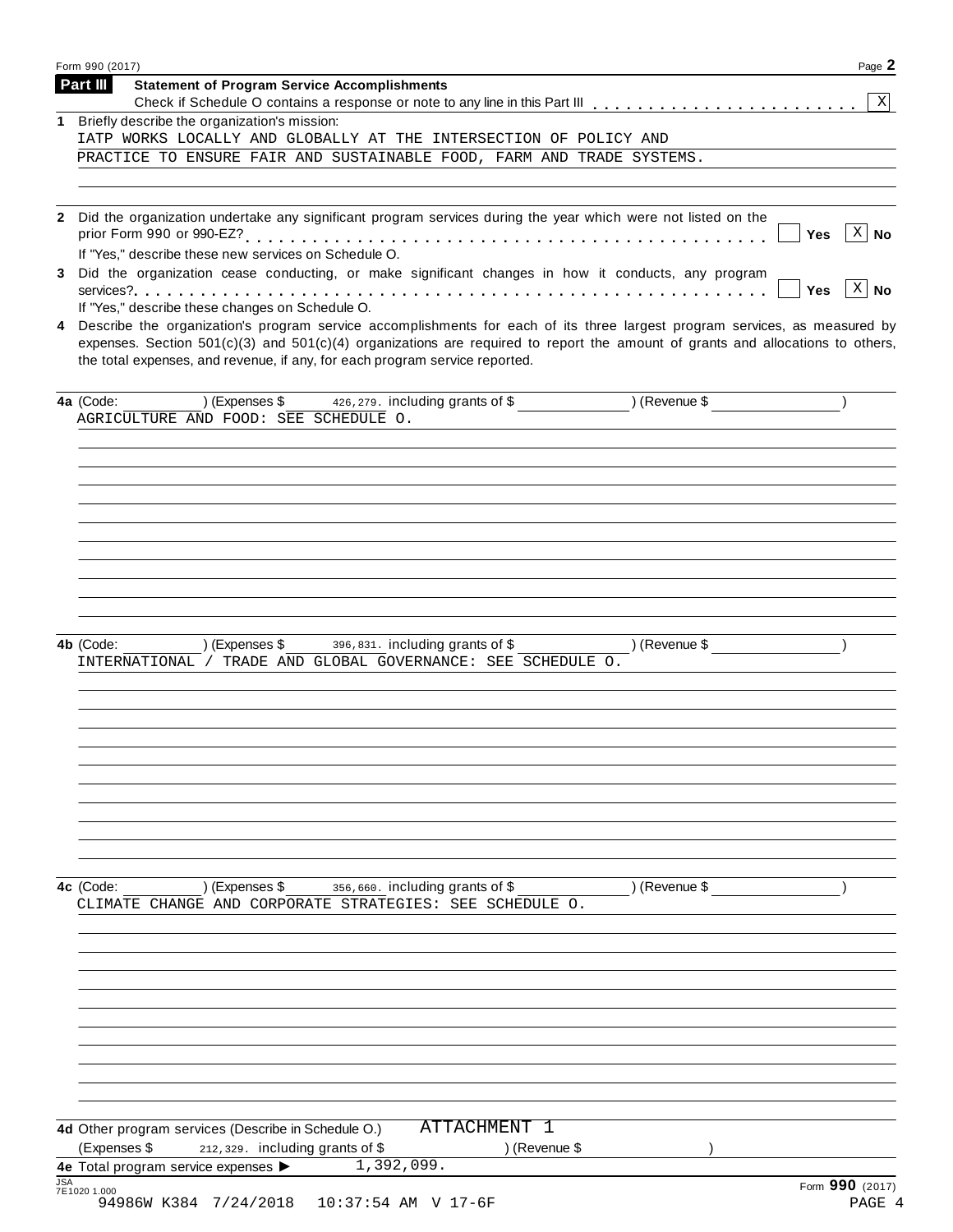|         | Form 990 (2017)                                                                                                           |                 |             | Page 3 |
|---------|---------------------------------------------------------------------------------------------------------------------------|-----------------|-------------|--------|
| Part IV | <b>Checklist of Required Schedules</b>                                                                                    |                 |             |        |
|         |                                                                                                                           |                 | Yes         | No     |
| 1       | Is the organization described in section $501(c)(3)$ or $4947(a)(1)$ (other than a private foundation)? If "Yes,"         |                 |             |        |
|         |                                                                                                                           | 1               | Χ           |        |
| 2       | Is the organization required to complete Schedule B, Schedule of Contributors (see instructions)?.                        | $\overline{2}$  | $\mathbf X$ |        |
| 3       | Did the organization engage in direct or indirect political campaign activities on behalf of or in opposition to          |                 |             |        |
|         | candidates for public office? If "Yes," complete Schedule C, Part I.                                                      | 3               |             | Χ      |
| 4       | Section 501(c)(3) organizations. Did the organization engage in lobbying activities, or have a section 501(h)             |                 |             |        |
|         |                                                                                                                           | 4               | Χ           |        |
| 5       | Is the organization a section $501(c)(4)$ , $501(c)(5)$ , or $501(c)(6)$ organization that receives membership dues,      |                 |             |        |
|         | assessments, or similar amounts as defined in Revenue Procedure 98-19? If "Yes," complete Schedule C,                     |                 |             |        |
|         |                                                                                                                           | 5               |             | Χ      |
| 6       | Did the organization maintain any donor advised funds or any similar funds or accounts for which donors                   |                 |             |        |
|         | have the right to provide advice on the distribution or investment of amounts in such funds or accounts? If               |                 |             |        |
|         |                                                                                                                           | 6               |             | Χ      |
| 7       | Did the organization receive or hold a conservation easement, including easements to preserve open space,                 |                 |             |        |
|         | the environment, historic land areas, or historic structures? If "Yes," complete Schedule D, Part II.                     | $\overline{7}$  |             | Χ      |
| 8       | Did the organization maintain collections of works of art, historical treasures, or other similar assets? If "Yes,"       |                 |             |        |
|         |                                                                                                                           | 8               |             | Χ      |
| 9       | Did the organization report an amount in Part X, line 21, for escrow or custodial account liability, serve as a           |                 |             |        |
|         | custodian for amounts not listed in Part X; or provide credit counseling, debt management, credit repair, or              |                 |             |        |
|         |                                                                                                                           | 9               |             | Χ      |
| 10      | Did the organization, directly or through a related organization, hold assets in temporarily restricted                   |                 |             |        |
|         | endowments, permanent endowments, or quasi-endowments? If "Yes," complete Schedule D, Part V.                             | 10              | Χ           |        |
| 11      | If the organization's answer to any of the following questions is "Yes," then complete Schedule D, Parts VI,              |                 |             |        |
|         | VII, VIII, IX, or X as applicable.                                                                                        |                 |             |        |
|         | a Did the organization report an amount for land, buildings, and equipment in Part X, line 10? If "Yes,"                  |                 |             |        |
|         |                                                                                                                           | 11a             | Χ           |        |
|         | <b>b</b> Did the organization report an amount for investments-other securities in Part X, line 12 that is 5% or more     |                 |             |        |
|         |                                                                                                                           | 11 <sub>b</sub> | Χ           |        |
|         | c Did the organization report an amount for investments-program related in Part X, line 13 that is 5% or more             |                 |             |        |
|         |                                                                                                                           | 11c             |             | Χ      |
|         | d Did the organization report an amount for other assets in Part X, line 15 that is 5% or more of its total assets        |                 |             |        |
|         | reported in Part X, line 16? If "Yes," complete Schedule D, Part IX.                                                      | 11d             | Χ           |        |
|         | e Did the organization report an amount for other liabilities in Part X, line 25? If "Yes," complete Schedule D, Part X   | 11e             |             | X      |
|         | f Did the organization's separate or consolidated financial statements for the tax year include a footnote that addresses |                 |             |        |
|         | the organization's liability for uncertain tax positions under FIN 48 (ASC 740)? If "Yes," complete Schedule D, Part X    | 11f             | $\mathbf X$ |        |
|         | 12a Did the organization obtain separate, independent audited financial statements for the tax year? If "Yes," complete   |                 |             |        |
|         |                                                                                                                           | 12a             |             | Χ      |
|         | <b>b</b> Was the organization included in consolidated, independent audited financial statements for the tax year? If     |                 |             |        |
|         | "Yes," and if the organization answered "No" to line 12a, then completing Schedule D, Parts XI and XII is optional        | 12 <sub>b</sub> | Χ           |        |
| 13      | Is the organization a school described in section $170(b)(1)(A)(ii)?$ If "Yes," complete Schedule E.                      | 13              |             | X      |
|         | 14a Did the organization maintain an office, employees, or agents outside of the United States?.                          | 14a             | Χ           |        |
|         | <b>b</b> Did the organization have aggregate revenues or expenses of more than \$10,000 from grantmaking,                 |                 |             |        |
|         | fundraising, business, investment, and program service activities outside the United States, or aggregate                 |                 |             |        |
|         | foreign investments valued at \$100,000 or more? If "Yes," complete Schedule F, Parts I and IV                            | 14b             |             | Χ      |
| 15      | Did the organization report on Part IX, column (A), line 3, more than \$5,000 of grants or other assistance to or         |                 |             |        |
|         |                                                                                                                           | 15              |             | Χ      |
| 16      | Did the organization report on Part IX, column (A), line 3, more than \$5,000 of aggregate grants or other                |                 |             |        |
|         | assistance to or for foreign individuals? If "Yes," complete Schedule F, Parts III and IV                                 | 16              |             | Χ      |
| 17      | Did the organization report a total of more than \$15,000 of expenses for professional fundraising services on            |                 |             |        |
|         | Part IX, column (A), lines 6 and 11e? If "Yes," complete Schedule G, Part I (see instructions)                            | 17              |             | Χ      |
| 18      | Did the organization report more than \$15,000 total of fundraising event gross income and contributions on               |                 |             |        |
|         |                                                                                                                           | 18              |             | Χ      |
| 19      | Did the organization report more than \$15,000 of gross income from gaming activities on Part VIII, line 9a?              |                 |             |        |
|         |                                                                                                                           | 19              |             | Χ      |
|         |                                                                                                                           |                 |             |        |

Form **990** (2017)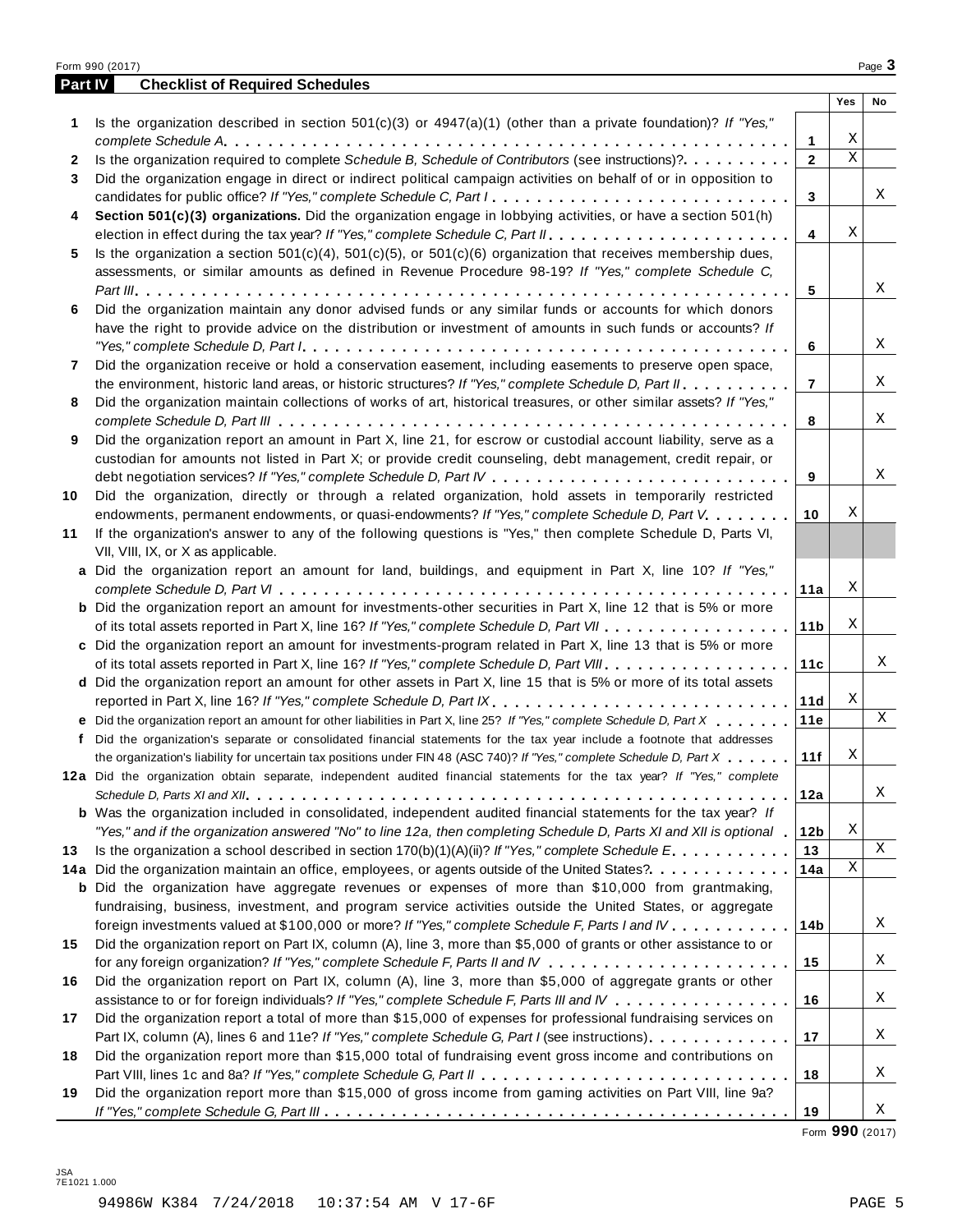|         | Form 990 (2017)                                                                                                                         |                 |     | Page 4 |
|---------|-----------------------------------------------------------------------------------------------------------------------------------------|-----------------|-----|--------|
| Part IV | <b>Checklist of Required Schedules (continued)</b>                                                                                      |                 |     |        |
|         |                                                                                                                                         |                 | Yes | No     |
| 20 a    | Did the organization operate one or more hospital facilities? If "Yes," complete Schedule H.                                            | 20a             |     | X      |
| b       | If "Yes" to line 20a, did the organization attach a copy of its audited financial statements to this return?                            | 20b             |     |        |
| 21      | Did the organization report more than \$5,000 of grants or other assistance to any domestic organization or                             |                 |     |        |
|         | domestic government on Part IX, column (A), line 1? If "Yes," complete Schedule I, Parts I and II.                                      | 21              |     | X      |
| 22      | Did the organization report more than \$5,000 of grants or other assistance to or for domestic individuals on                           |                 |     |        |
|         |                                                                                                                                         | 22              |     | Χ      |
| 23      | Did the organization answer "Yes" to Part VII, Section A, line 3, 4, or 5 about compensation of the                                     |                 |     |        |
|         | organization's current and former officers, directors, trustees, key employees, and highest compensated                                 |                 |     |        |
|         |                                                                                                                                         | 23              |     | Χ      |
| 24 a    | Did the organization have a tax-exempt bond issue with an outstanding principal amount of more than                                     |                 |     |        |
|         | \$100,000 as of the last day of the year, that was issued after December 31, 2002? If "Yes," answer lines 24b                           |                 |     |        |
|         | through 24d and complete Schedule K. If "No," go to line 25a. $\dots \dots \dots \dots \dots \dots \dots \dots \dots \dots \dots \dots$ | 24a             |     | Χ      |
| b       | Did the organization invest any proceeds of tax-exempt bonds beyond a temporary period exception?                                       | 24b             |     |        |
| C       | Did the organization maintain an escrow account other than a refunding escrow at any time during the year                               |                 |     |        |
|         |                                                                                                                                         | 24c             |     |        |
| d       | Did the organization act as an "on behalf of" issuer for bonds outstanding at any time during the year?                                 | 24d             |     |        |
|         | 25a Section 501(c)(3), 501(c)(4), and 501(c)(29) organizations. Did the organization engage in an excess benefit                        |                 |     | Χ      |
|         | transaction with a disqualified person during the year? If "Yes," complete Schedule L, Part $1, \ldots, \ldots, \ldots$                 | 25a             |     |        |
| b       | Is the organization aware that it engaged in an excess benefit transaction with a disqualified person in a prior                        |                 |     |        |
|         | year, and that the transaction has not been reported on any of the organization's prior Forms 990 or 990-EZ?                            |                 |     | Χ      |
|         |                                                                                                                                         | 25 <sub>b</sub> |     |        |
| 26      | Did the organization report any amount on Part X, line 5, 6, or 22 for receivables from or payables to any                              |                 |     |        |
|         | current or former officers, directors, trustees, key employees, highest compensated employees, or                                       |                 |     | Χ      |
|         |                                                                                                                                         | 26              |     |        |
| 27      | Did the organization provide a grant or other assistance to an officer, director, trustee, key employee,                                |                 |     |        |
|         | substantial contributor or employee thereof, a grant selection committee member, or to a 35% controlled                                 |                 |     | Χ      |
|         | entity or family member of any of these persons? If "Yes," complete Schedule L, Part III.                                               | 27              |     |        |
| 28      | Was the organization a party to a business transaction with one of the following parties (see Schedule L,                               |                 |     |        |
|         | Part IV instructions for applicable filing thresholds, conditions, and exceptions):                                                     |                 |     | Χ      |
| а       | A current or former officer, director, trustee, or key employee? If "Yes," complete Schedule L, Part IV                                 | 28a             |     |        |
|         | <b>b</b> A family member of a current or former officer, director, trustee, or key employee? If "Yes," complete                         |                 |     | Χ      |
|         |                                                                                                                                         | 28b             |     |        |
|         | c An entity of which a current or former officer, director, trustee, or key employee (or a family member thereof)                       |                 |     | Χ      |
|         | was an officer, director, trustee, or direct or indirect owner? If "Yes," complete Schedule L, Part IV.                                 | 28c             |     | X      |
| 29      | Did the organization receive more than \$25,000 in non-cash contributions? If "Yes," complete Schedule M.                               | 29              |     |        |
| 30      | Did the organization receive contributions of art, historical treasures, or other similar assets, or qualified                          |                 |     | Χ      |
|         |                                                                                                                                         | 30              |     |        |
| 31      | Did the organization liquidate, terminate, or dissolve and cease operations? If "Yes," complete Schedule N,                             |                 |     | Χ      |
|         |                                                                                                                                         | 31              |     |        |
| 32      | Did the organization sell, exchange, dispose of, or transfer more than 25% of its net assets? If "Yes,"                                 | 32              |     | Χ      |
|         | Did the organization own 100% of an entity disregarded as separate from the organization under Regulations                              |                 |     |        |
| 33      |                                                                                                                                         | 33              |     | Χ      |
|         | sections 301.7701-2 and 301.7701-3? If "Yes," complete Schedule R, Part $1, \ldots, \ldots, \ldots, \ldots, \ldots, \ldots$             |                 |     |        |
| 34      | Was the organization related to any tax-exempt or taxable entity? If "Yes," complete Schedule R, Part II, III,                          |                 | Χ   |        |
|         |                                                                                                                                         | 34              | Χ   |        |
| 35a     | Did the organization have a controlled entity within the meaning of section $512(b)(13)? \ldots \ldots \ldots \ldots$                   | 35a             |     |        |
| b       | If "Yes" to line 35a, did the organization receive any payment from or engage in any transaction with a                                 |                 | Χ   |        |
|         | controlled entity within the meaning of section 512(b)(13)? If "Yes," complete Schedule R, Part V, line 2                               | 35b             |     |        |
| 36      | Section 501(c)(3) organizations. Did the organization make any transfers to an exempt non-charitable                                    |                 |     | Χ      |
|         |                                                                                                                                         | 36              |     |        |
| 37      | Did the organization conduct more than 5% of its activities through an entity that is not a related organization                        |                 |     |        |
|         | and that is treated as a partnership for federal income tax purposes? If "Yes," complete Schedule R,                                    |                 |     | Χ      |
|         |                                                                                                                                         | 37              |     |        |
| 38      | Did the organization complete Schedule O and provide explanations in Schedule O for Part VI, lines 11b and                              |                 | Χ   |        |
|         | 19? Note. All Form 990 filers are required to complete Schedule O.                                                                      | 38              |     |        |

Form **990** (2017)

JSA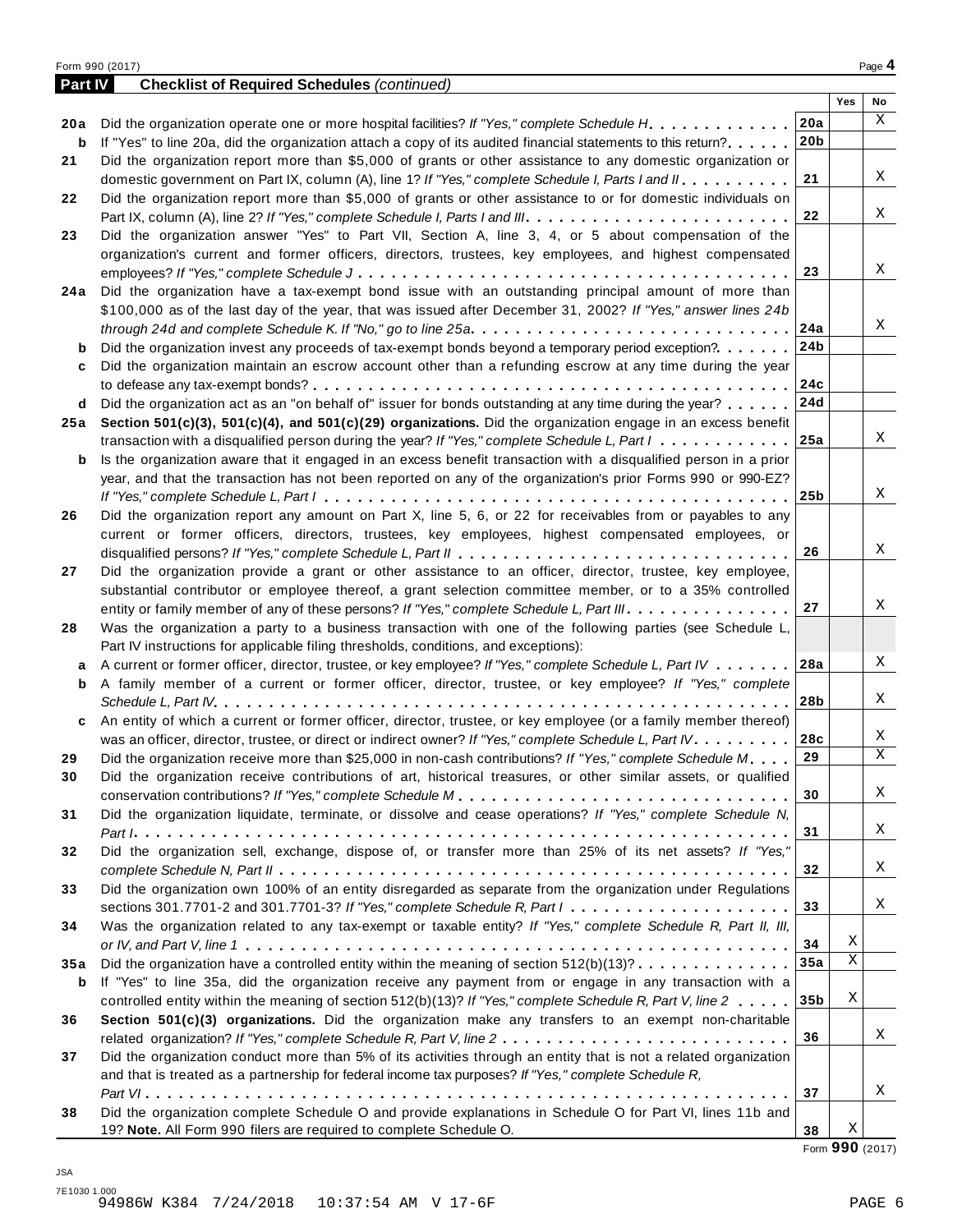|     | Form 990 (2017)                                                                                                                                                                                                                           |            | Page 5 |
|-----|-------------------------------------------------------------------------------------------------------------------------------------------------------------------------------------------------------------------------------------------|------------|--------|
|     | Part V<br><b>Statements Regarding Other IRS Filings and Tax Compliance</b>                                                                                                                                                                |            |        |
|     | Check if Schedule O contains a response or note to any line in this Part $V_1, \ldots, V_k, \ldots, V_k$                                                                                                                                  |            |        |
|     |                                                                                                                                                                                                                                           | <b>Yes</b> | No     |
|     | 14<br>1a<br>1a Enter the number reported in Box 3 of Form 1096. Enter -0- if not applicable                                                                                                                                               |            |        |
|     | 0.<br>1b<br><b>b</b> Enter the number of Forms W-2G included in line 1a. Enter -0- if not applicable                                                                                                                                      |            |        |
|     | c Did the organization comply with backup withholding rules for reportable payments to vendors and                                                                                                                                        |            |        |
|     | 1с                                                                                                                                                                                                                                        |            |        |
|     | 2a Enter the number of employees reported on Form W-3, Transmittal of Wage and Tax<br>17                                                                                                                                                  |            |        |
|     | 2a<br>Statements, filed for the calendar year ending with or within the year covered by this return.                                                                                                                                      |            |        |
|     | 2b<br><b>b</b> If at least one is reported on line 2a, did the organization file all required federal employment tax returns?                                                                                                             | Χ          |        |
|     | Note. If the sum of lines 1a and 2a is greater than 250, you may be required to e-file (see instructions)                                                                                                                                 |            | Χ      |
|     | 3a<br>3a Did the organization have unrelated business gross income of \$1,000 or more during the year?                                                                                                                                    |            |        |
|     | 3b<br><b>b</b> If "Yes," has it filed a Form 990-T for this year? If "No" to line 3b, provide an explanation in Schedule O.                                                                                                               |            |        |
|     | 4a At any time during the calendar year, did the organization have an interest in, or a signature or other authority                                                                                                                      |            |        |
|     | over, a financial account in a foreign country (such as a bank account, securities account, or other financial                                                                                                                            | Χ          |        |
|     | 4a                                                                                                                                                                                                                                        |            |        |
|     | <b>b</b> If "Yes," enter the name of the foreign country: $\triangleright$ $\frac{\text{SWITZERLAND}}{\text{SWIT}}$                                                                                                                       |            |        |
|     | See instructions for filing requirements for FinCEN Form 114, Report of Foreign Bank and Financial Accounts                                                                                                                               |            |        |
|     | (FBAR).                                                                                                                                                                                                                                   |            | Χ      |
|     | 5a<br>5a Was the organization a party to a prohibited tax shelter transaction at any time during the tax year?<br>5b                                                                                                                      |            | Χ      |
|     | <b>b</b> Did any taxable party notify the organization that it was or is a party to a prohibited tax shelter transaction?<br>5c                                                                                                           |            |        |
|     | c If "Yes" to line 5a or 5b, did the organization file Form 8886-T?                                                                                                                                                                       |            |        |
|     | 6a Does the organization have annual gross receipts that are normally greater than \$100,000, and did the<br>6a                                                                                                                           |            | Χ      |
|     |                                                                                                                                                                                                                                           |            |        |
|     | <b>b</b> If "Yes," did the organization include with every solicitation an express statement that such contributions or<br>6b                                                                                                             |            |        |
|     |                                                                                                                                                                                                                                           |            |        |
| 7   | Organizations that may receive deductible contributions under section 170(c).                                                                                                                                                             |            |        |
|     | a Did the organization receive a payment in excess of \$75 made partly as a contribution and partly for goods<br>7а                                                                                                                       |            | Χ      |
|     | 7b                                                                                                                                                                                                                                        |            |        |
|     | <b>b</b> If "Yes," did the organization notify the donor of the value of the goods or services provided?                                                                                                                                  |            |        |
|     | c Did the organization sell, exchange, or otherwise dispose of tangible personal property for which it was<br>7с                                                                                                                          |            | Χ      |
|     | 7d<br>d If "Yes," indicate the number of Forms 8282 filed during the year                                                                                                                                                                 |            |        |
|     | 7е                                                                                                                                                                                                                                        |            | Χ      |
|     | e Did the organization receive any funds, directly or indirectly, to pay premiums on a personal benefit contract?<br>7f<br>f Did the organization, during the year, pay premiums, directly or indirectly, on a personal benefit contract? |            | Χ      |
|     | 7g<br>g If the organization received a contribution of qualified intellectual property, did the organization file Form 8899 as required?                                                                                                  |            |        |
|     | 7h<br>h If the organization received a contribution of cars, boats, airplanes, or other vehicles, did the organization file a Form 1098-C?                                                                                                |            |        |
| 8   | Sponsoring organizations maintaining donor advised funds. Did a donor advised fund maintained by the                                                                                                                                      |            |        |
|     | 8<br>sponsoring organization have excess business holdings at any time during the year?                                                                                                                                                   |            |        |
| 9   | Sponsoring organizations maintaining donor advised funds.                                                                                                                                                                                 |            |        |
|     | 9а<br>a Did the sponsoring organization make any taxable distributions under section 4966?                                                                                                                                                |            |        |
|     | 9b<br><b>b</b> Did the sponsoring organization make a distribution to a donor, donor advisor, or related person?                                                                                                                          |            |        |
| 10  | Section 501(c)(7) organizations. Enter:                                                                                                                                                                                                   |            |        |
|     | 10a<br><b>a</b> Initiation fees and capital contributions included on Part VIII, line 12 <b>.</b>                                                                                                                                         |            |        |
|     | 10b<br><b>b</b> Gross receipts, included on Form 990, Part VIII, line 12, for public use of club facilities.                                                                                                                              |            |        |
| 11  | Section 501(c)(12) organizations. Enter:                                                                                                                                                                                                  |            |        |
|     | 11a<br><b>a</b> Gross income from members or shareholders <b>entity of the state of contact of Gross</b> income from members or shareholders <b>and Cross</b>                                                                             |            |        |
|     | b Gross income from other sources (Do not net amounts due or paid to other sources                                                                                                                                                        |            |        |
|     | 11b                                                                                                                                                                                                                                       |            |        |
|     | 12a<br>12a Section 4947(a)(1) non-exempt charitable trusts. Is the organization filing Form 990 in lieu of Form 1041?                                                                                                                     |            |        |
|     | 12b<br><b>b</b> If "Yes," enter the amount of tax-exempt interest received or accrued during the year                                                                                                                                     |            |        |
| 13. | Section 501(c)(29) qualified nonprofit health insurance issuers.                                                                                                                                                                          |            |        |
|     | 13а<br><b>a</b> Is the organization licensed to issue qualified health plans in more than one state?                                                                                                                                      |            |        |
|     | Note. See the instructions for additional information the organization must report on Schedule O.                                                                                                                                         |            |        |
|     | <b>b</b> Enter the amount of reserves the organization is required to maintain by the states in which                                                                                                                                     |            |        |
|     | 13b<br>the organization is licensed to issue qualified health plans $\ldots \ldots \ldots \ldots \ldots \ldots \ldots$                                                                                                                    |            |        |
|     | 13c<br>c Enter the amount of reserves on hand enterprised in the enterprise on $\mathbf{c}$ for example $\mathbf{c}$                                                                                                                      |            |        |
|     |                                                                                                                                                                                                                                           |            | Χ      |
|     | 14a<br>14a Did the organization receive any payments for indoor tanning services during the tax year?                                                                                                                                     |            |        |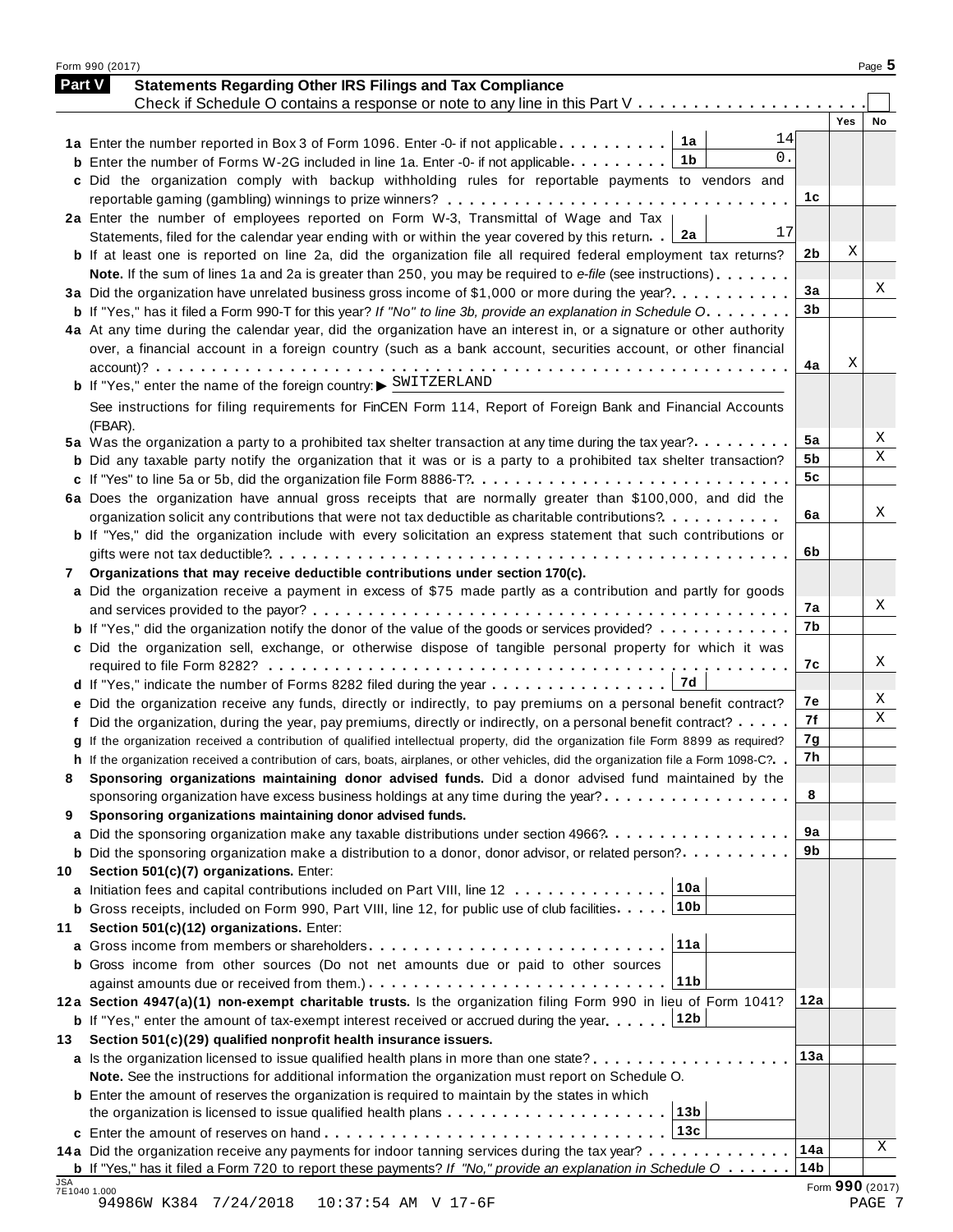|                                                                                                                                                                                                                                                                                                                                                                                                                                                                                                                                                                                                                                                                                                                                                                                                                                                                                                                                                                                                                                                                                                                                                                                                                                                                                                                                                                                                                                                                                                                                                                                                                                                                                                                                                                                                                                                                                                                                                                                                                                                                                                                                                                                                                                                                                                                                                                                                                                                                                                                                                                                                                                                                                                                                                                                                                                                                                                                                                                                                                                                                                                                                                                                                                                                                                                                                                                                                                                                                                                                                                                                                                                                                                                                                                                                                                                                                                                                                                                                                                                                                                                                                                                                |                                                                                                                                 |                 | Yes | No |
|--------------------------------------------------------------------------------------------------------------------------------------------------------------------------------------------------------------------------------------------------------------------------------------------------------------------------------------------------------------------------------------------------------------------------------------------------------------------------------------------------------------------------------------------------------------------------------------------------------------------------------------------------------------------------------------------------------------------------------------------------------------------------------------------------------------------------------------------------------------------------------------------------------------------------------------------------------------------------------------------------------------------------------------------------------------------------------------------------------------------------------------------------------------------------------------------------------------------------------------------------------------------------------------------------------------------------------------------------------------------------------------------------------------------------------------------------------------------------------------------------------------------------------------------------------------------------------------------------------------------------------------------------------------------------------------------------------------------------------------------------------------------------------------------------------------------------------------------------------------------------------------------------------------------------------------------------------------------------------------------------------------------------------------------------------------------------------------------------------------------------------------------------------------------------------------------------------------------------------------------------------------------------------------------------------------------------------------------------------------------------------------------------------------------------------------------------------------------------------------------------------------------------------------------------------------------------------------------------------------------------------------------------------------------------------------------------------------------------------------------------------------------------------------------------------------------------------------------------------------------------------------------------------------------------------------------------------------------------------------------------------------------------------------------------------------------------------------------------------------------------------------------------------------------------------------------------------------------------------------------------------------------------------------------------------------------------------------------------------------------------------------------------------------------------------------------------------------------------------------------------------------------------------------------------------------------------------------------------------------------------------------------------------------------------------------------------------------------------------------------------------------------------------------------------------------------------------------------------------------------------------------------------------------------------------------------------------------------------------------------------------------------------------------------------------------------------------------------------------------------------------------------------------------------------------|---------------------------------------------------------------------------------------------------------------------------------|-----------------|-----|----|
|                                                                                                                                                                                                                                                                                                                                                                                                                                                                                                                                                                                                                                                                                                                                                                                                                                                                                                                                                                                                                                                                                                                                                                                                                                                                                                                                                                                                                                                                                                                                                                                                                                                                                                                                                                                                                                                                                                                                                                                                                                                                                                                                                                                                                                                                                                                                                                                                                                                                                                                                                                                                                                                                                                                                                                                                                                                                                                                                                                                                                                                                                                                                                                                                                                                                                                                                                                                                                                                                                                                                                                                                                                                                                                                                                                                                                                                                                                                                                                                                                                                                                                                                                                                |                                                                                                                                 |                 |     |    |
|                                                                                                                                                                                                                                                                                                                                                                                                                                                                                                                                                                                                                                                                                                                                                                                                                                                                                                                                                                                                                                                                                                                                                                                                                                                                                                                                                                                                                                                                                                                                                                                                                                                                                                                                                                                                                                                                                                                                                                                                                                                                                                                                                                                                                                                                                                                                                                                                                                                                                                                                                                                                                                                                                                                                                                                                                                                                                                                                                                                                                                                                                                                                                                                                                                                                                                                                                                                                                                                                                                                                                                                                                                                                                                                                                                                                                                                                                                                                                                                                                                                                                                                                                                                | If there are material differences in voting rights among members of the governing body, or                                      |                 |     |    |
|                                                                                                                                                                                                                                                                                                                                                                                                                                                                                                                                                                                                                                                                                                                                                                                                                                                                                                                                                                                                                                                                                                                                                                                                                                                                                                                                                                                                                                                                                                                                                                                                                                                                                                                                                                                                                                                                                                                                                                                                                                                                                                                                                                                                                                                                                                                                                                                                                                                                                                                                                                                                                                                                                                                                                                                                                                                                                                                                                                                                                                                                                                                                                                                                                                                                                                                                                                                                                                                                                                                                                                                                                                                                                                                                                                                                                                                                                                                                                                                                                                                                                                                                                                                | if the governing body delegated broad authority to an executive committee or similar                                            |                 |     |    |
|                                                                                                                                                                                                                                                                                                                                                                                                                                                                                                                                                                                                                                                                                                                                                                                                                                                                                                                                                                                                                                                                                                                                                                                                                                                                                                                                                                                                                                                                                                                                                                                                                                                                                                                                                                                                                                                                                                                                                                                                                                                                                                                                                                                                                                                                                                                                                                                                                                                                                                                                                                                                                                                                                                                                                                                                                                                                                                                                                                                                                                                                                                                                                                                                                                                                                                                                                                                                                                                                                                                                                                                                                                                                                                                                                                                                                                                                                                                                                                                                                                                                                                                                                                                |                                                                                                                                 |                 |     |    |
|                                                                                                                                                                                                                                                                                                                                                                                                                                                                                                                                                                                                                                                                                                                                                                                                                                                                                                                                                                                                                                                                                                                                                                                                                                                                                                                                                                                                                                                                                                                                                                                                                                                                                                                                                                                                                                                                                                                                                                                                                                                                                                                                                                                                                                                                                                                                                                                                                                                                                                                                                                                                                                                                                                                                                                                                                                                                                                                                                                                                                                                                                                                                                                                                                                                                                                                                                                                                                                                                                                                                                                                                                                                                                                                                                                                                                                                                                                                                                                                                                                                                                                                                                                                |                                                                                                                                 |                 |     |    |
|                                                                                                                                                                                                                                                                                                                                                                                                                                                                                                                                                                                                                                                                                                                                                                                                                                                                                                                                                                                                                                                                                                                                                                                                                                                                                                                                                                                                                                                                                                                                                                                                                                                                                                                                                                                                                                                                                                                                                                                                                                                                                                                                                                                                                                                                                                                                                                                                                                                                                                                                                                                                                                                                                                                                                                                                                                                                                                                                                                                                                                                                                                                                                                                                                                                                                                                                                                                                                                                                                                                                                                                                                                                                                                                                                                                                                                                                                                                                                                                                                                                                                                                                                                                |                                                                                                                                 |                 |     | Χ  |
|                                                                                                                                                                                                                                                                                                                                                                                                                                                                                                                                                                                                                                                                                                                                                                                                                                                                                                                                                                                                                                                                                                                                                                                                                                                                                                                                                                                                                                                                                                                                                                                                                                                                                                                                                                                                                                                                                                                                                                                                                                                                                                                                                                                                                                                                                                                                                                                                                                                                                                                                                                                                                                                                                                                                                                                                                                                                                                                                                                                                                                                                                                                                                                                                                                                                                                                                                                                                                                                                                                                                                                                                                                                                                                                                                                                                                                                                                                                                                                                                                                                                                                                                                                                |                                                                                                                                 |                 |     |    |
|                                                                                                                                                                                                                                                                                                                                                                                                                                                                                                                                                                                                                                                                                                                                                                                                                                                                                                                                                                                                                                                                                                                                                                                                                                                                                                                                                                                                                                                                                                                                                                                                                                                                                                                                                                                                                                                                                                                                                                                                                                                                                                                                                                                                                                                                                                                                                                                                                                                                                                                                                                                                                                                                                                                                                                                                                                                                                                                                                                                                                                                                                                                                                                                                                                                                                                                                                                                                                                                                                                                                                                                                                                                                                                                                                                                                                                                                                                                                                                                                                                                                                                                                                                                |                                                                                                                                 |                 |     | Χ  |
|                                                                                                                                                                                                                                                                                                                                                                                                                                                                                                                                                                                                                                                                                                                                                                                                                                                                                                                                                                                                                                                                                                                                                                                                                                                                                                                                                                                                                                                                                                                                                                                                                                                                                                                                                                                                                                                                                                                                                                                                                                                                                                                                                                                                                                                                                                                                                                                                                                                                                                                                                                                                                                                                                                                                                                                                                                                                                                                                                                                                                                                                                                                                                                                                                                                                                                                                                                                                                                                                                                                                                                                                                                                                                                                                                                                                                                                                                                                                                                                                                                                                                                                                                                                |                                                                                                                                 | 4               |     | X  |
|                                                                                                                                                                                                                                                                                                                                                                                                                                                                                                                                                                                                                                                                                                                                                                                                                                                                                                                                                                                                                                                                                                                                                                                                                                                                                                                                                                                                                                                                                                                                                                                                                                                                                                                                                                                                                                                                                                                                                                                                                                                                                                                                                                                                                                                                                                                                                                                                                                                                                                                                                                                                                                                                                                                                                                                                                                                                                                                                                                                                                                                                                                                                                                                                                                                                                                                                                                                                                                                                                                                                                                                                                                                                                                                                                                                                                                                                                                                                                                                                                                                                                                                                                                                |                                                                                                                                 | 5               |     | X  |
|                                                                                                                                                                                                                                                                                                                                                                                                                                                                                                                                                                                                                                                                                                                                                                                                                                                                                                                                                                                                                                                                                                                                                                                                                                                                                                                                                                                                                                                                                                                                                                                                                                                                                                                                                                                                                                                                                                                                                                                                                                                                                                                                                                                                                                                                                                                                                                                                                                                                                                                                                                                                                                                                                                                                                                                                                                                                                                                                                                                                                                                                                                                                                                                                                                                                                                                                                                                                                                                                                                                                                                                                                                                                                                                                                                                                                                                                                                                                                                                                                                                                                                                                                                                |                                                                                                                                 | 6               |     | X  |
|                                                                                                                                                                                                                                                                                                                                                                                                                                                                                                                                                                                                                                                                                                                                                                                                                                                                                                                                                                                                                                                                                                                                                                                                                                                                                                                                                                                                                                                                                                                                                                                                                                                                                                                                                                                                                                                                                                                                                                                                                                                                                                                                                                                                                                                                                                                                                                                                                                                                                                                                                                                                                                                                                                                                                                                                                                                                                                                                                                                                                                                                                                                                                                                                                                                                                                                                                                                                                                                                                                                                                                                                                                                                                                                                                                                                                                                                                                                                                                                                                                                                                                                                                                                |                                                                                                                                 |                 |     |    |
|                                                                                                                                                                                                                                                                                                                                                                                                                                                                                                                                                                                                                                                                                                                                                                                                                                                                                                                                                                                                                                                                                                                                                                                                                                                                                                                                                                                                                                                                                                                                                                                                                                                                                                                                                                                                                                                                                                                                                                                                                                                                                                                                                                                                                                                                                                                                                                                                                                                                                                                                                                                                                                                                                                                                                                                                                                                                                                                                                                                                                                                                                                                                                                                                                                                                                                                                                                                                                                                                                                                                                                                                                                                                                                                                                                                                                                                                                                                                                                                                                                                                                                                                                                                |                                                                                                                                 | 7a              |     | Χ  |
|                                                                                                                                                                                                                                                                                                                                                                                                                                                                                                                                                                                                                                                                                                                                                                                                                                                                                                                                                                                                                                                                                                                                                                                                                                                                                                                                                                                                                                                                                                                                                                                                                                                                                                                                                                                                                                                                                                                                                                                                                                                                                                                                                                                                                                                                                                                                                                                                                                                                                                                                                                                                                                                                                                                                                                                                                                                                                                                                                                                                                                                                                                                                                                                                                                                                                                                                                                                                                                                                                                                                                                                                                                                                                                                                                                                                                                                                                                                                                                                                                                                                                                                                                                                |                                                                                                                                 |                 |     |    |
|                                                                                                                                                                                                                                                                                                                                                                                                                                                                                                                                                                                                                                                                                                                                                                                                                                                                                                                                                                                                                                                                                                                                                                                                                                                                                                                                                                                                                                                                                                                                                                                                                                                                                                                                                                                                                                                                                                                                                                                                                                                                                                                                                                                                                                                                                                                                                                                                                                                                                                                                                                                                                                                                                                                                                                                                                                                                                                                                                                                                                                                                                                                                                                                                                                                                                                                                                                                                                                                                                                                                                                                                                                                                                                                                                                                                                                                                                                                                                                                                                                                                                                                                                                                |                                                                                                                                 | 7b              |     | Χ  |
|                                                                                                                                                                                                                                                                                                                                                                                                                                                                                                                                                                                                                                                                                                                                                                                                                                                                                                                                                                                                                                                                                                                                                                                                                                                                                                                                                                                                                                                                                                                                                                                                                                                                                                                                                                                                                                                                                                                                                                                                                                                                                                                                                                                                                                                                                                                                                                                                                                                                                                                                                                                                                                                                                                                                                                                                                                                                                                                                                                                                                                                                                                                                                                                                                                                                                                                                                                                                                                                                                                                                                                                                                                                                                                                                                                                                                                                                                                                                                                                                                                                                                                                                                                                |                                                                                                                                 |                 |     |    |
|                                                                                                                                                                                                                                                                                                                                                                                                                                                                                                                                                                                                                                                                                                                                                                                                                                                                                                                                                                                                                                                                                                                                                                                                                                                                                                                                                                                                                                                                                                                                                                                                                                                                                                                                                                                                                                                                                                                                                                                                                                                                                                                                                                                                                                                                                                                                                                                                                                                                                                                                                                                                                                                                                                                                                                                                                                                                                                                                                                                                                                                                                                                                                                                                                                                                                                                                                                                                                                                                                                                                                                                                                                                                                                                                                                                                                                                                                                                                                                                                                                                                                                                                                                                |                                                                                                                                 |                 |     |    |
|                                                                                                                                                                                                                                                                                                                                                                                                                                                                                                                                                                                                                                                                                                                                                                                                                                                                                                                                                                                                                                                                                                                                                                                                                                                                                                                                                                                                                                                                                                                                                                                                                                                                                                                                                                                                                                                                                                                                                                                                                                                                                                                                                                                                                                                                                                                                                                                                                                                                                                                                                                                                                                                                                                                                                                                                                                                                                                                                                                                                                                                                                                                                                                                                                                                                                                                                                                                                                                                                                                                                                                                                                                                                                                                                                                                                                                                                                                                                                                                                                                                                                                                                                                                |                                                                                                                                 | 8а              | Χ   |    |
|                                                                                                                                                                                                                                                                                                                                                                                                                                                                                                                                                                                                                                                                                                                                                                                                                                                                                                                                                                                                                                                                                                                                                                                                                                                                                                                                                                                                                                                                                                                                                                                                                                                                                                                                                                                                                                                                                                                                                                                                                                                                                                                                                                                                                                                                                                                                                                                                                                                                                                                                                                                                                                                                                                                                                                                                                                                                                                                                                                                                                                                                                                                                                                                                                                                                                                                                                                                                                                                                                                                                                                                                                                                                                                                                                                                                                                                                                                                                                                                                                                                                                                                                                                                |                                                                                                                                 | 8b              | Χ   |    |
|                                                                                                                                                                                                                                                                                                                                                                                                                                                                                                                                                                                                                                                                                                                                                                                                                                                                                                                                                                                                                                                                                                                                                                                                                                                                                                                                                                                                                                                                                                                                                                                                                                                                                                                                                                                                                                                                                                                                                                                                                                                                                                                                                                                                                                                                                                                                                                                                                                                                                                                                                                                                                                                                                                                                                                                                                                                                                                                                                                                                                                                                                                                                                                                                                                                                                                                                                                                                                                                                                                                                                                                                                                                                                                                                                                                                                                                                                                                                                                                                                                                                                                                                                                                |                                                                                                                                 |                 |     | Χ  |
|                                                                                                                                                                                                                                                                                                                                                                                                                                                                                                                                                                                                                                                                                                                                                                                                                                                                                                                                                                                                                                                                                                                                                                                                                                                                                                                                                                                                                                                                                                                                                                                                                                                                                                                                                                                                                                                                                                                                                                                                                                                                                                                                                                                                                                                                                                                                                                                                                                                                                                                                                                                                                                                                                                                                                                                                                                                                                                                                                                                                                                                                                                                                                                                                                                                                                                                                                                                                                                                                                                                                                                                                                                                                                                                                                                                                                                                                                                                                                                                                                                                                                                                                                                                |                                                                                                                                 |                 |     |    |
|                                                                                                                                                                                                                                                                                                                                                                                                                                                                                                                                                                                                                                                                                                                                                                                                                                                                                                                                                                                                                                                                                                                                                                                                                                                                                                                                                                                                                                                                                                                                                                                                                                                                                                                                                                                                                                                                                                                                                                                                                                                                                                                                                                                                                                                                                                                                                                                                                                                                                                                                                                                                                                                                                                                                                                                                                                                                                                                                                                                                                                                                                                                                                                                                                                                                                                                                                                                                                                                                                                                                                                                                                                                                                                                                                                                                                                                                                                                                                                                                                                                                                                                                                                                |                                                                                                                                 |                 | Yes |    |
|                                                                                                                                                                                                                                                                                                                                                                                                                                                                                                                                                                                                                                                                                                                                                                                                                                                                                                                                                                                                                                                                                                                                                                                                                                                                                                                                                                                                                                                                                                                                                                                                                                                                                                                                                                                                                                                                                                                                                                                                                                                                                                                                                                                                                                                                                                                                                                                                                                                                                                                                                                                                                                                                                                                                                                                                                                                                                                                                                                                                                                                                                                                                                                                                                                                                                                                                                                                                                                                                                                                                                                                                                                                                                                                                                                                                                                                                                                                                                                                                                                                                                                                                                                                |                                                                                                                                 | 10a             |     | Χ  |
|                                                                                                                                                                                                                                                                                                                                                                                                                                                                                                                                                                                                                                                                                                                                                                                                                                                                                                                                                                                                                                                                                                                                                                                                                                                                                                                                                                                                                                                                                                                                                                                                                                                                                                                                                                                                                                                                                                                                                                                                                                                                                                                                                                                                                                                                                                                                                                                                                                                                                                                                                                                                                                                                                                                                                                                                                                                                                                                                                                                                                                                                                                                                                                                                                                                                                                                                                                                                                                                                                                                                                                                                                                                                                                                                                                                                                                                                                                                                                                                                                                                                                                                                                                                |                                                                                                                                 |                 |     |    |
|                                                                                                                                                                                                                                                                                                                                                                                                                                                                                                                                                                                                                                                                                                                                                                                                                                                                                                                                                                                                                                                                                                                                                                                                                                                                                                                                                                                                                                                                                                                                                                                                                                                                                                                                                                                                                                                                                                                                                                                                                                                                                                                                                                                                                                                                                                                                                                                                                                                                                                                                                                                                                                                                                                                                                                                                                                                                                                                                                                                                                                                                                                                                                                                                                                                                                                                                                                                                                                                                                                                                                                                                                                                                                                                                                                                                                                                                                                                                                                                                                                                                                                                                                                                |                                                                                                                                 | 10 <sub>b</sub> |     |    |
|                                                                                                                                                                                                                                                                                                                                                                                                                                                                                                                                                                                                                                                                                                                                                                                                                                                                                                                                                                                                                                                                                                                                                                                                                                                                                                                                                                                                                                                                                                                                                                                                                                                                                                                                                                                                                                                                                                                                                                                                                                                                                                                                                                                                                                                                                                                                                                                                                                                                                                                                                                                                                                                                                                                                                                                                                                                                                                                                                                                                                                                                                                                                                                                                                                                                                                                                                                                                                                                                                                                                                                                                                                                                                                                                                                                                                                                                                                                                                                                                                                                                                                                                                                                |                                                                                                                                 | 11a             | Χ   |    |
|                                                                                                                                                                                                                                                                                                                                                                                                                                                                                                                                                                                                                                                                                                                                                                                                                                                                                                                                                                                                                                                                                                                                                                                                                                                                                                                                                                                                                                                                                                                                                                                                                                                                                                                                                                                                                                                                                                                                                                                                                                                                                                                                                                                                                                                                                                                                                                                                                                                                                                                                                                                                                                                                                                                                                                                                                                                                                                                                                                                                                                                                                                                                                                                                                                                                                                                                                                                                                                                                                                                                                                                                                                                                                                                                                                                                                                                                                                                                                                                                                                                                                                                                                                                |                                                                                                                                 |                 |     |    |
|                                                                                                                                                                                                                                                                                                                                                                                                                                                                                                                                                                                                                                                                                                                                                                                                                                                                                                                                                                                                                                                                                                                                                                                                                                                                                                                                                                                                                                                                                                                                                                                                                                                                                                                                                                                                                                                                                                                                                                                                                                                                                                                                                                                                                                                                                                                                                                                                                                                                                                                                                                                                                                                                                                                                                                                                                                                                                                                                                                                                                                                                                                                                                                                                                                                                                                                                                                                                                                                                                                                                                                                                                                                                                                                                                                                                                                                                                                                                                                                                                                                                                                                                                                                |                                                                                                                                 | 12a             | X   |    |
|                                                                                                                                                                                                                                                                                                                                                                                                                                                                                                                                                                                                                                                                                                                                                                                                                                                                                                                                                                                                                                                                                                                                                                                                                                                                                                                                                                                                                                                                                                                                                                                                                                                                                                                                                                                                                                                                                                                                                                                                                                                                                                                                                                                                                                                                                                                                                                                                                                                                                                                                                                                                                                                                                                                                                                                                                                                                                                                                                                                                                                                                                                                                                                                                                                                                                                                                                                                                                                                                                                                                                                                                                                                                                                                                                                                                                                                                                                                                                                                                                                                                                                                                                                                |                                                                                                                                 |                 |     |    |
|                                                                                                                                                                                                                                                                                                                                                                                                                                                                                                                                                                                                                                                                                                                                                                                                                                                                                                                                                                                                                                                                                                                                                                                                                                                                                                                                                                                                                                                                                                                                                                                                                                                                                                                                                                                                                                                                                                                                                                                                                                                                                                                                                                                                                                                                                                                                                                                                                                                                                                                                                                                                                                                                                                                                                                                                                                                                                                                                                                                                                                                                                                                                                                                                                                                                                                                                                                                                                                                                                                                                                                                                                                                                                                                                                                                                                                                                                                                                                                                                                                                                                                                                                                                |                                                                                                                                 | 12 <sub>b</sub> | X   |    |
|                                                                                                                                                                                                                                                                                                                                                                                                                                                                                                                                                                                                                                                                                                                                                                                                                                                                                                                                                                                                                                                                                                                                                                                                                                                                                                                                                                                                                                                                                                                                                                                                                                                                                                                                                                                                                                                                                                                                                                                                                                                                                                                                                                                                                                                                                                                                                                                                                                                                                                                                                                                                                                                                                                                                                                                                                                                                                                                                                                                                                                                                                                                                                                                                                                                                                                                                                                                                                                                                                                                                                                                                                                                                                                                                                                                                                                                                                                                                                                                                                                                                                                                                                                                |                                                                                                                                 |                 |     |    |
|                                                                                                                                                                                                                                                                                                                                                                                                                                                                                                                                                                                                                                                                                                                                                                                                                                                                                                                                                                                                                                                                                                                                                                                                                                                                                                                                                                                                                                                                                                                                                                                                                                                                                                                                                                                                                                                                                                                                                                                                                                                                                                                                                                                                                                                                                                                                                                                                                                                                                                                                                                                                                                                                                                                                                                                                                                                                                                                                                                                                                                                                                                                                                                                                                                                                                                                                                                                                                                                                                                                                                                                                                                                                                                                                                                                                                                                                                                                                                                                                                                                                                                                                                                                |                                                                                                                                 | 12c             | X   |    |
|                                                                                                                                                                                                                                                                                                                                                                                                                                                                                                                                                                                                                                                                                                                                                                                                                                                                                                                                                                                                                                                                                                                                                                                                                                                                                                                                                                                                                                                                                                                                                                                                                                                                                                                                                                                                                                                                                                                                                                                                                                                                                                                                                                                                                                                                                                                                                                                                                                                                                                                                                                                                                                                                                                                                                                                                                                                                                                                                                                                                                                                                                                                                                                                                                                                                                                                                                                                                                                                                                                                                                                                                                                                                                                                                                                                                                                                                                                                                                                                                                                                                                                                                                                                |                                                                                                                                 | 13              | Χ   |    |
|                                                                                                                                                                                                                                                                                                                                                                                                                                                                                                                                                                                                                                                                                                                                                                                                                                                                                                                                                                                                                                                                                                                                                                                                                                                                                                                                                                                                                                                                                                                                                                                                                                                                                                                                                                                                                                                                                                                                                                                                                                                                                                                                                                                                                                                                                                                                                                                                                                                                                                                                                                                                                                                                                                                                                                                                                                                                                                                                                                                                                                                                                                                                                                                                                                                                                                                                                                                                                                                                                                                                                                                                                                                                                                                                                                                                                                                                                                                                                                                                                                                                                                                                                                                |                                                                                                                                 | 14              | Χ   |    |
|                                                                                                                                                                                                                                                                                                                                                                                                                                                                                                                                                                                                                                                                                                                                                                                                                                                                                                                                                                                                                                                                                                                                                                                                                                                                                                                                                                                                                                                                                                                                                                                                                                                                                                                                                                                                                                                                                                                                                                                                                                                                                                                                                                                                                                                                                                                                                                                                                                                                                                                                                                                                                                                                                                                                                                                                                                                                                                                                                                                                                                                                                                                                                                                                                                                                                                                                                                                                                                                                                                                                                                                                                                                                                                                                                                                                                                                                                                                                                                                                                                                                                                                                                                                |                                                                                                                                 |                 |     |    |
|                                                                                                                                                                                                                                                                                                                                                                                                                                                                                                                                                                                                                                                                                                                                                                                                                                                                                                                                                                                                                                                                                                                                                                                                                                                                                                                                                                                                                                                                                                                                                                                                                                                                                                                                                                                                                                                                                                                                                                                                                                                                                                                                                                                                                                                                                                                                                                                                                                                                                                                                                                                                                                                                                                                                                                                                                                                                                                                                                                                                                                                                                                                                                                                                                                                                                                                                                                                                                                                                                                                                                                                                                                                                                                                                                                                                                                                                                                                                                                                                                                                                                                                                                                                |                                                                                                                                 |                 |     |    |
|                                                                                                                                                                                                                                                                                                                                                                                                                                                                                                                                                                                                                                                                                                                                                                                                                                                                                                                                                                                                                                                                                                                                                                                                                                                                                                                                                                                                                                                                                                                                                                                                                                                                                                                                                                                                                                                                                                                                                                                                                                                                                                                                                                                                                                                                                                                                                                                                                                                                                                                                                                                                                                                                                                                                                                                                                                                                                                                                                                                                                                                                                                                                                                                                                                                                                                                                                                                                                                                                                                                                                                                                                                                                                                                                                                                                                                                                                                                                                                                                                                                                                                                                                                                |                                                                                                                                 | 15a             |     |    |
|                                                                                                                                                                                                                                                                                                                                                                                                                                                                                                                                                                                                                                                                                                                                                                                                                                                                                                                                                                                                                                                                                                                                                                                                                                                                                                                                                                                                                                                                                                                                                                                                                                                                                                                                                                                                                                                                                                                                                                                                                                                                                                                                                                                                                                                                                                                                                                                                                                                                                                                                                                                                                                                                                                                                                                                                                                                                                                                                                                                                                                                                                                                                                                                                                                                                                                                                                                                                                                                                                                                                                                                                                                                                                                                                                                                                                                                                                                                                                                                                                                                                                                                                                                                |                                                                                                                                 | 15b             |     |    |
|                                                                                                                                                                                                                                                                                                                                                                                                                                                                                                                                                                                                                                                                                                                                                                                                                                                                                                                                                                                                                                                                                                                                                                                                                                                                                                                                                                                                                                                                                                                                                                                                                                                                                                                                                                                                                                                                                                                                                                                                                                                                                                                                                                                                                                                                                                                                                                                                                                                                                                                                                                                                                                                                                                                                                                                                                                                                                                                                                                                                                                                                                                                                                                                                                                                                                                                                                                                                                                                                                                                                                                                                                                                                                                                                                                                                                                                                                                                                                                                                                                                                                                                                                                                | If "Yes" to line 15a or 15b, describe the process in Schedule O (see instructions).                                             |                 |     |    |
|                                                                                                                                                                                                                                                                                                                                                                                                                                                                                                                                                                                                                                                                                                                                                                                                                                                                                                                                                                                                                                                                                                                                                                                                                                                                                                                                                                                                                                                                                                                                                                                                                                                                                                                                                                                                                                                                                                                                                                                                                                                                                                                                                                                                                                                                                                                                                                                                                                                                                                                                                                                                                                                                                                                                                                                                                                                                                                                                                                                                                                                                                                                                                                                                                                                                                                                                                                                                                                                                                                                                                                                                                                                                                                                                                                                                                                                                                                                                                                                                                                                                                                                                                                                |                                                                                                                                 |                 |     |    |
|                                                                                                                                                                                                                                                                                                                                                                                                                                                                                                                                                                                                                                                                                                                                                                                                                                                                                                                                                                                                                                                                                                                                                                                                                                                                                                                                                                                                                                                                                                                                                                                                                                                                                                                                                                                                                                                                                                                                                                                                                                                                                                                                                                                                                                                                                                                                                                                                                                                                                                                                                                                                                                                                                                                                                                                                                                                                                                                                                                                                                                                                                                                                                                                                                                                                                                                                                                                                                                                                                                                                                                                                                                                                                                                                                                                                                                                                                                                                                                                                                                                                                                                                                                                |                                                                                                                                 |                 |     |    |
|                                                                                                                                                                                                                                                                                                                                                                                                                                                                                                                                                                                                                                                                                                                                                                                                                                                                                                                                                                                                                                                                                                                                                                                                                                                                                                                                                                                                                                                                                                                                                                                                                                                                                                                                                                                                                                                                                                                                                                                                                                                                                                                                                                                                                                                                                                                                                                                                                                                                                                                                                                                                                                                                                                                                                                                                                                                                                                                                                                                                                                                                                                                                                                                                                                                                                                                                                                                                                                                                                                                                                                                                                                                                                                                                                                                                                                                                                                                                                                                                                                                                                                                                                                                |                                                                                                                                 |                 |     |    |
|                                                                                                                                                                                                                                                                                                                                                                                                                                                                                                                                                                                                                                                                                                                                                                                                                                                                                                                                                                                                                                                                                                                                                                                                                                                                                                                                                                                                                                                                                                                                                                                                                                                                                                                                                                                                                                                                                                                                                                                                                                                                                                                                                                                                                                                                                                                                                                                                                                                                                                                                                                                                                                                                                                                                                                                                                                                                                                                                                                                                                                                                                                                                                                                                                                                                                                                                                                                                                                                                                                                                                                                                                                                                                                                                                                                                                                                                                                                                                                                                                                                                                                                                                                                |                                                                                                                                 |                 |     |    |
|                                                                                                                                                                                                                                                                                                                                                                                                                                                                                                                                                                                                                                                                                                                                                                                                                                                                                                                                                                                                                                                                                                                                                                                                                                                                                                                                                                                                                                                                                                                                                                                                                                                                                                                                                                                                                                                                                                                                                                                                                                                                                                                                                                                                                                                                                                                                                                                                                                                                                                                                                                                                                                                                                                                                                                                                                                                                                                                                                                                                                                                                                                                                                                                                                                                                                                                                                                                                                                                                                                                                                                                                                                                                                                                                                                                                                                                                                                                                                                                                                                                                                                                                                                                |                                                                                                                                 |                 |     |    |
|                                                                                                                                                                                                                                                                                                                                                                                                                                                                                                                                                                                                                                                                                                                                                                                                                                                                                                                                                                                                                                                                                                                                                                                                                                                                                                                                                                                                                                                                                                                                                                                                                                                                                                                                                                                                                                                                                                                                                                                                                                                                                                                                                                                                                                                                                                                                                                                                                                                                                                                                                                                                                                                                                                                                                                                                                                                                                                                                                                                                                                                                                                                                                                                                                                                                                                                                                                                                                                                                                                                                                                                                                                                                                                                                                                                                                                                                                                                                                                                                                                                                                                                                                                                |                                                                                                                                 |                 |     |    |
|                                                                                                                                                                                                                                                                                                                                                                                                                                                                                                                                                                                                                                                                                                                                                                                                                                                                                                                                                                                                                                                                                                                                                                                                                                                                                                                                                                                                                                                                                                                                                                                                                                                                                                                                                                                                                                                                                                                                                                                                                                                                                                                                                                                                                                                                                                                                                                                                                                                                                                                                                                                                                                                                                                                                                                                                                                                                                                                                                                                                                                                                                                                                                                                                                                                                                                                                                                                                                                                                                                                                                                                                                                                                                                                                                                                                                                                                                                                                                                                                                                                                                                                                                                                |                                                                                                                                 |                 |     |    |
| 18                                                                                                                                                                                                                                                                                                                                                                                                                                                                                                                                                                                                                                                                                                                                                                                                                                                                                                                                                                                                                                                                                                                                                                                                                                                                                                                                                                                                                                                                                                                                                                                                                                                                                                                                                                                                                                                                                                                                                                                                                                                                                                                                                                                                                                                                                                                                                                                                                                                                                                                                                                                                                                                                                                                                                                                                                                                                                                                                                                                                                                                                                                                                                                                                                                                                                                                                                                                                                                                                                                                                                                                                                                                                                                                                                                                                                                                                                                                                                                                                                                                                                                                                                                             |                                                                                                                                 |                 |     |    |
|                                                                                                                                                                                                                                                                                                                                                                                                                                                                                                                                                                                                                                                                                                                                                                                                                                                                                                                                                                                                                                                                                                                                                                                                                                                                                                                                                                                                                                                                                                                                                                                                                                                                                                                                                                                                                                                                                                                                                                                                                                                                                                                                                                                                                                                                                                                                                                                                                                                                                                                                                                                                                                                                                                                                                                                                                                                                                                                                                                                                                                                                                                                                                                                                                                                                                                                                                                                                                                                                                                                                                                                                                                                                                                                                                                                                                                                                                                                                                                                                                                                                                                                                                                                |                                                                                                                                 |                 |     |    |
| Form 990 (2017)<br>Page $6$<br>Part VI<br>Governance, Management, and Disclosure For each "Yes" response to lines 2 through 7b below, and for a "No"<br>response to line 8a, 8b, or 10b below, describe the circumstances, processes, or changes in Schedule O. See instructions.<br>Χ<br><b>Section A. Governing Body and Management</b><br>1a<br>1a Enter the number of voting members of the governing body at the end of the tax year<br>committee, explain in Schedule O.<br>1b<br>Enter the number of voting members included in line 1a, above, who are independent<br>b<br>Did any officer, director, trustee, or key employee have a family relationship or a business relationship with<br>2<br>2<br>Did the organization delegate control over management duties customarily performed by or under the direct<br>3<br>3<br>supervision of officers, directors, or trustees, or key employees to a management company or other person?<br>Did the organization make any significant changes to its governing documents since the prior Form 990 was filed?<br>4<br>Did the organization become aware during the year of a significant diversion of the organization's assets?<br>5<br>6<br>Did the organization have members, stockholders, or other persons who had the power to elect or appoint<br>7a<br><b>b</b> Are any governance decisions of the organization reserved to (or subject to approval by) members,<br>Did the organization contemporaneously document the meetings held or written actions undertaken during<br>8<br>the year by the following:<br>а<br>Is there any officer, director, trustee, or key employee listed in Part VII, Section A, who cannot be reached at<br>9<br>the organization's mailing address? If "Yes," provide the names and addresses in Schedule O<br>9<br>Section B. Policies (This Section B requests information about policies not required by the Internal Revenue Code.)<br>No<br>10a Did the organization have local chapters, branches, or affiliates?<br><b>b</b> If "Yes," did the organization have written policies and procedures governing the activities of such chapters,<br>affiliates, and branches to ensure their operations are consistent with the organization's exempt purposes?<br>Has the organization provided a complete copy of this Form 990 to all members of its governing body before filing the form?<br>11 a<br>Describe in Schedule O the process, if any, used by the organization to review this Form 990.<br>b<br>Did the organization have a written conflict of interest policy? If "No," go to line 13<br>12a<br><b>b</b> Were officers, directors, or trustees, and key employees required to disclose annually interests that could give<br>Did the organization regularly and consistently monitor and enforce compliance with the policy? If "Yes,<br>Did the organization have a written whistleblower policy?<br>13<br>Did the organization have a written document retention and destruction policy?<br>14<br>Did the process for determining compensation of the following persons include a review and approval by<br>15<br>independent persons, comparability data, and contemporaneous substantiation of the deliberation and decision?<br>Χ<br>a<br>Χ<br>b<br>16a Did the organization invest in, contribute assets to, or participate in a joint venture or similar arrangement<br>X<br>16a<br><b>b</b> If "Yes," did the organization follow a written policy or procedure requiring the organization to evaluate its<br>participation in joint venture arrangements under applicable federal tax law, and take steps to safeguard the<br>X<br>16 <sub>b</sub><br><b>Section C. Disclosure</b><br>List the states with which a copy of this Form 990 is required to be filed $\blacktriangleright \frac{MN}{N}$ .<br>17<br>Section 6104 requires an organization to make its Forms 1023 (or 1024 if applicable), 990, and 990-T (Section 501(c)(3)s only)<br>available for public inspection. Indicate how you made these available. Check all that apply.<br>Own website<br>$X$ Upon request<br>X<br>Another's website<br>Other (explain in Schedule O)<br>19 |                                                                                                                                 |                 |     |    |
|                                                                                                                                                                                                                                                                                                                                                                                                                                                                                                                                                                                                                                                                                                                                                                                                                                                                                                                                                                                                                                                                                                                                                                                                                                                                                                                                                                                                                                                                                                                                                                                                                                                                                                                                                                                                                                                                                                                                                                                                                                                                                                                                                                                                                                                                                                                                                                                                                                                                                                                                                                                                                                                                                                                                                                                                                                                                                                                                                                                                                                                                                                                                                                                                                                                                                                                                                                                                                                                                                                                                                                                                                                                                                                                                                                                                                                                                                                                                                                                                                                                                                                                                                                                | Describe in Schedule O whether (and if so, how) the organization made its governing documents, conflict of interest policy, and |                 |     |    |
|                                                                                                                                                                                                                                                                                                                                                                                                                                                                                                                                                                                                                                                                                                                                                                                                                                                                                                                                                                                                                                                                                                                                                                                                                                                                                                                                                                                                                                                                                                                                                                                                                                                                                                                                                                                                                                                                                                                                                                                                                                                                                                                                                                                                                                                                                                                                                                                                                                                                                                                                                                                                                                                                                                                                                                                                                                                                                                                                                                                                                                                                                                                                                                                                                                                                                                                                                                                                                                                                                                                                                                                                                                                                                                                                                                                                                                                                                                                                                                                                                                                                                                                                                                                | financial statements available to the public during the tax year.                                                               |                 |     |    |

**20** nnancial statements available to the public during the tax year.<br>State the name, address, and telephone number of the person who possesses the organization's books and records:<br><sup>JULIETTE</sup> MAJOT 2105 FIRST AVENUE SOUTH MINN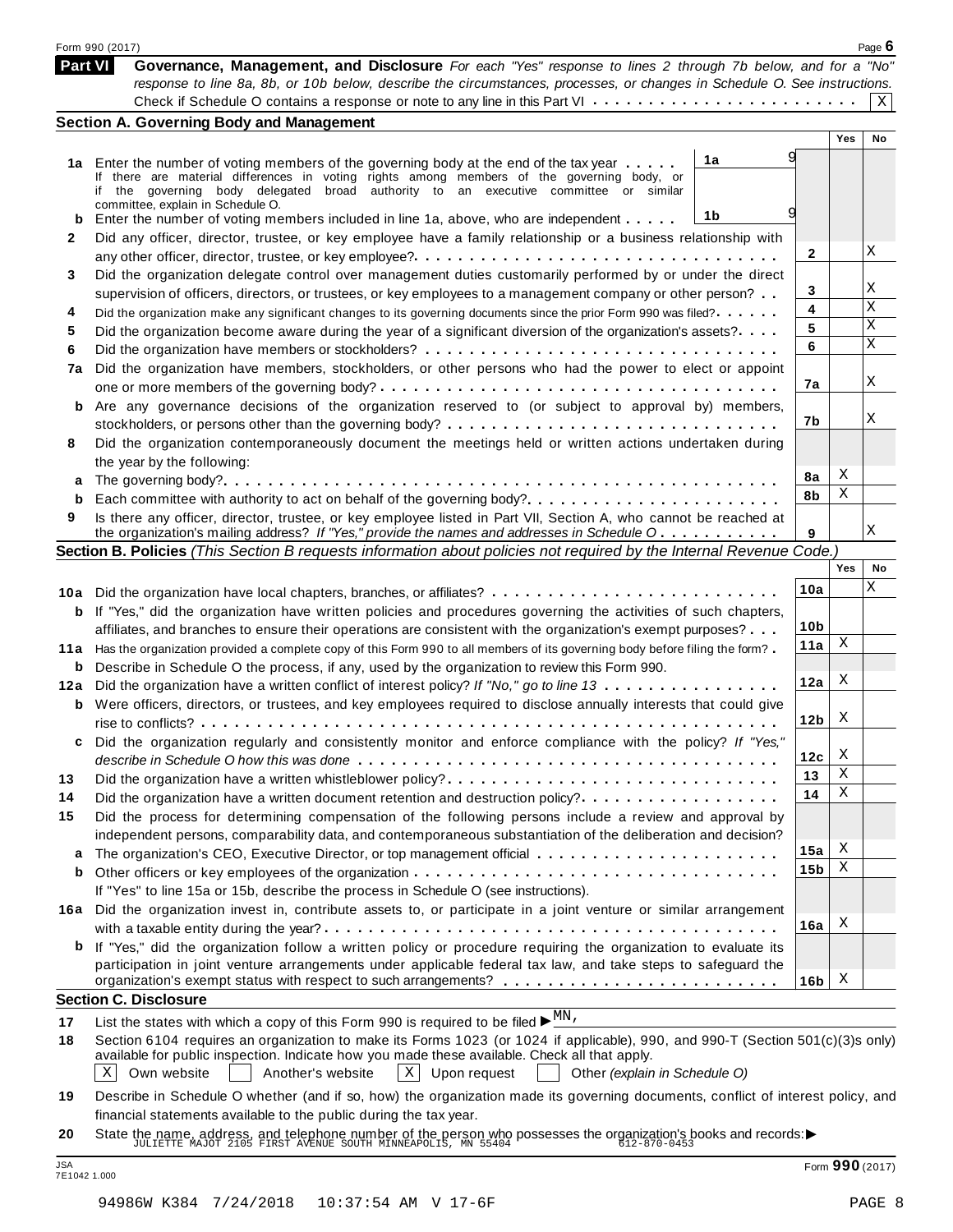Form 990 (2017) Page  $7$ 

|  |                                |  |  |  |                                                                                            |  | <b>Part VIII</b> Compensation of Officers, Directors, Trustees, Key Employees, Highest Compensated Employees, and                 |  |  |
|--|--------------------------------|--|--|--|--------------------------------------------------------------------------------------------|--|-----------------------------------------------------------------------------------------------------------------------------------|--|--|
|  | <b>Independent Contractors</b> |  |  |  |                                                                                            |  |                                                                                                                                   |  |  |
|  |                                |  |  |  |                                                                                            |  |                                                                                                                                   |  |  |
|  |                                |  |  |  | Section A. Officers, Directors, Trustees, Key Employees, and Highest Compensated Employees |  |                                                                                                                                   |  |  |
|  |                                |  |  |  |                                                                                            |  | 1a Complete this table for all persons required to be listed. Report compensation for the calendar year ending with or within the |  |  |

organization's tax year.

anization's lax year.<br>● List all of the organization's **current** officers, directors, trustees (whether individuals or organizations), regardless of amount of<br>nnensation Enter -0- in columns (D) (E) and (E) if no compensa compensation. Enter -0- in columns (D), (E), and (F) if no compensation was paid.

• List all of the organization's **current** key employees, if any. See instructions for definition of "key employee."<br>● List the experientials five expect highest expressed explores (other than an efficer director of

**Example in the organization's current** key employees, if any. See instructions for definition of key employee.<br>• List the organization's five **current** highest compensated employees (other than an officer, director, trust who received reportable compensation (Box 5 of Form W-2 and/or Box 7 of Form 1099-MISC) of more than \$100,000 from the

organization and any related organizations.<br>• List all of the organization's **former** officers, key employees, and highest compensated employees who received more than<br>\$1.00.000 of reportable componention from the erganiza \$100,000 of reportable compensation from the organization and any related organizations.

% List all of the organization's **former directors or trustees** that received, in the capacity as a former director or trustee of the organization, more than \$10,000 of reportable compensation from the organization and any related organizations.

List persons in the following order: individual trustees or directors; institutional trustees; officers; key employees; highest compensated employees; and former such persons.

Check this box if neither the organization nor any related organization compensated any current officer, director, or trustee.

|                                   |                               |                                   |                       |             | (C)          |                                                                  |        |                 |                          |                             |
|-----------------------------------|-------------------------------|-----------------------------------|-----------------------|-------------|--------------|------------------------------------------------------------------|--------|-----------------|--------------------------|-----------------------------|
| (A)                               | (B)                           |                                   |                       |             | Position     |                                                                  |        | (D)             | (E)                      | (F)                         |
| Name and Title                    | Average                       |                                   |                       |             |              | (do not check more than one                                      |        | Reportable      | Reportable               | Estimated                   |
|                                   | hours per                     |                                   |                       |             |              | box, unless person is both an<br>officer and a director/trustee) |        | compensation    | compensation from        | amount of                   |
|                                   | week (list any<br>hours for   |                                   |                       |             |              |                                                                  |        | from<br>the     | related<br>organizations | other<br>compensation       |
|                                   | related                       | Individual trustee<br>or director | Institutional trustee | Officer     | Key employee | Highest compensated<br>employee                                  | Former | organization    | (W-2/1099-MISC)          | from the                    |
|                                   | organizations<br>below dotted |                                   |                       |             |              |                                                                  |        | (W-2/1099-MISC) |                          | organization<br>and related |
|                                   | line)                         |                                   |                       |             |              |                                                                  |        |                 |                          | organizations               |
|                                   |                               |                                   |                       |             |              |                                                                  |        |                 |                          |                             |
|                                   |                               |                                   |                       |             |              |                                                                  |        |                 |                          |                             |
|                                   |                               |                                   |                       |             |              |                                                                  |        |                 |                          |                             |
| (1) HARRIET BARLOW                | 1.00                          |                                   |                       |             |              |                                                                  |        |                 |                          |                             |
| DIRECTOR                          | 0.                            | Χ                                 |                       |             |              |                                                                  |        | $0$ .           | $0$ .                    | 0.                          |
| (2) BECKY GLASS                   | 1.00                          |                                   |                       |             |              |                                                                  |        |                 |                          |                             |
| SECRETARY                         | 0.                            | Χ                                 |                       | X           |              |                                                                  |        | 0.              | 0.                       | 0.                          |
| (3) DR. SIVAN KARTHA              | 1.00                          |                                   |                       |             |              |                                                                  |        |                 |                          |                             |
| TREASURER                         | 0.                            | X                                 |                       | $\mathbf X$ |              |                                                                  |        | $0$ .           | $0$ .                    | $\mathsf 0$ .               |
| (4) ESTRELLA PENUNIA              | 1.00                          |                                   |                       |             |              |                                                                  |        |                 |                          |                             |
| <b>DIRECTOR</b>                   | $0$ .                         | Χ                                 |                       |             |              |                                                                  |        | $\mathsf{O}$ .  | $0$ .                    | $\mathsf 0$ .               |
| (5) PAMELA SAUNDERS               | 1.00                          |                                   |                       |             |              |                                                                  |        |                 |                          |                             |
| BOARD CHAIR                       | 0.                            | Χ                                 |                       | Χ           |              |                                                                  |        | 0.              | 0.                       | $\mathsf 0$ .               |
| (6) DR. ARIE VAN DEN BRAND        | 1.00                          |                                   |                       |             |              |                                                                  |        |                 |                          |                             |
| <b>DIRECTOR</b>                   | 0.                            | X                                 |                       |             |              |                                                                  |        | 0.              | $0$ .                    | $\mathsf 0$ .               |
| (7) HANNES LORENZEN               | 1.00                          |                                   |                       |             |              |                                                                  |        |                 |                          |                             |
| <b>DIRECTOR</b>                   | $0$ .                         | Χ                                 |                       |             |              |                                                                  |        | 0.              | 0.                       | 0.                          |
| (8) FIROZE MANJI                  | 1.00                          |                                   |                       |             |              |                                                                  |        |                 |                          |                             |
| <b>DIRECTOR</b>                   | 0.                            | Χ                                 |                       |             |              |                                                                  |        | 0.              | 0.                       | 0.                          |
| (9) DR. DANIEL DE LA TORRE UGARTE | 1.00                          |                                   |                       |             |              |                                                                  |        |                 |                          |                             |
| <b>DIRECTOR</b>                   | 0.                            | X                                 |                       |             |              |                                                                  |        | $0$ .           | $0$ .                    | $0$ .                       |
| (10) BRIAN AHLBERG                | 1.00                          |                                   |                       |             |              |                                                                  |        |                 |                          |                             |
| <b>DIRECTOR</b>                   | $0$ .                         | Χ                                 |                       |             |              |                                                                  |        | $\mathsf{O}$ .  | $0$ .                    | $0$ .                       |
| (11) JULIETTE MAJOT               | 40.00                         |                                   |                       |             |              |                                                                  |        |                 |                          |                             |
| EXECUTIVE DIRECTOR                | 0.                            |                                   |                       | Χ           |              |                                                                  |        | 103,309.        | 0.                       | 4,504.                      |
| (12)                              |                               |                                   |                       |             |              |                                                                  |        |                 |                          |                             |
|                                   |                               |                                   |                       |             |              |                                                                  |        |                 |                          |                             |
| (13)                              |                               |                                   |                       |             |              |                                                                  |        |                 |                          |                             |
| (14)                              |                               |                                   |                       |             |              |                                                                  |        |                 |                          |                             |
|                                   |                               |                                   |                       |             |              |                                                                  |        |                 |                          |                             |

7E1041 1.000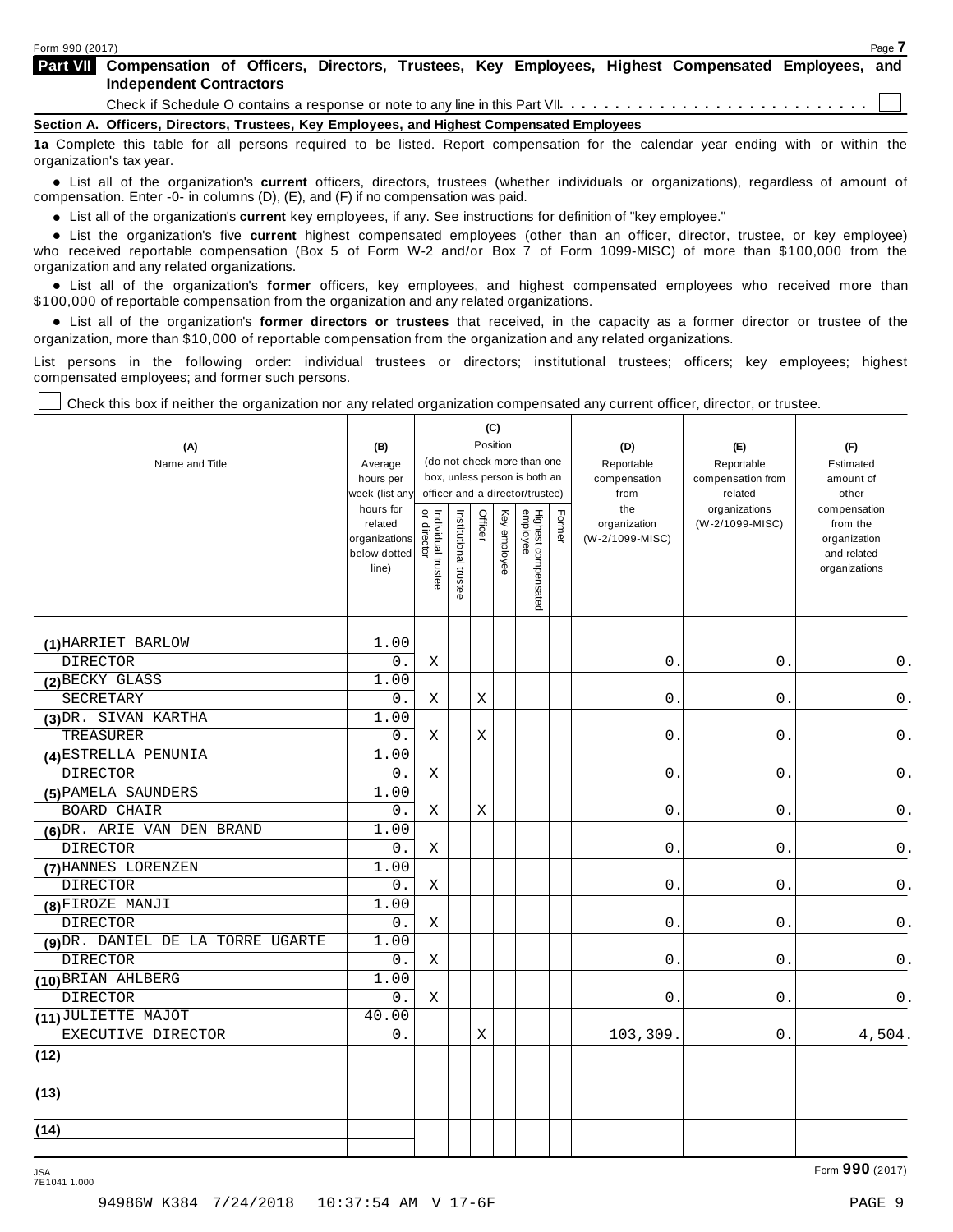|  |  | Form 990 (2017) |  |
|--|--|-----------------|--|
|--|--|-----------------|--|

| Form 990 (2017) |                                                                                                                                                                                                                                                                                               |                                                                                  |                                          |                       |                 |              |                                                                                                     |        |                                                |                                             |                      |                     | Page 8                                                                            |
|-----------------|-----------------------------------------------------------------------------------------------------------------------------------------------------------------------------------------------------------------------------------------------------------------------------------------------|----------------------------------------------------------------------------------|------------------------------------------|-----------------------|-----------------|--------------|-----------------------------------------------------------------------------------------------------|--------|------------------------------------------------|---------------------------------------------|----------------------|---------------------|-----------------------------------------------------------------------------------|
| <b>Part VII</b> | Section A. Officers, Directors, Trustees, Key Employees, and Highest Compensated Employees (continued)                                                                                                                                                                                        |                                                                                  |                                          |                       |                 |              |                                                                                                     |        |                                                |                                             |                      |                     |                                                                                   |
|                 | (A)<br>Name and title                                                                                                                                                                                                                                                                         | (B)<br>Average<br>hours per                                                      |                                          |                       | (C)<br>Position |              | (do not check more than one                                                                         |        | (D)<br>Reportable<br>compensation              | (E)<br>Reportable<br>compensation from      |                      |                     | (F)<br>Estimated<br>amount of                                                     |
|                 |                                                                                                                                                                                                                                                                                               | week (list any<br>hours for<br>related<br>organizations<br>below dotted<br>line) | Individual trustee<br> <br>  or director | Institutional trustee | Officer         | Key employee | box, unless person is both an<br>officer and a director/trustee)<br>Highest compensated<br>employee | Former | from<br>the<br>organization<br>(W-2/1099-MISC) | related<br>organizations<br>(W-2/1099-MISC) |                      |                     | other<br>compensation<br>from the<br>organization<br>and related<br>organizations |
|                 |                                                                                                                                                                                                                                                                                               |                                                                                  |                                          |                       |                 |              |                                                                                                     |        |                                                |                                             |                      |                     |                                                                                   |
|                 |                                                                                                                                                                                                                                                                                               |                                                                                  |                                          |                       |                 |              |                                                                                                     |        |                                                |                                             |                      |                     |                                                                                   |
|                 |                                                                                                                                                                                                                                                                                               |                                                                                  |                                          |                       |                 |              |                                                                                                     |        |                                                |                                             |                      |                     |                                                                                   |
|                 |                                                                                                                                                                                                                                                                                               |                                                                                  |                                          |                       |                 |              |                                                                                                     |        |                                                |                                             |                      |                     |                                                                                   |
|                 |                                                                                                                                                                                                                                                                                               |                                                                                  |                                          |                       |                 |              |                                                                                                     |        |                                                |                                             |                      |                     |                                                                                   |
|                 |                                                                                                                                                                                                                                                                                               |                                                                                  |                                          |                       |                 |              |                                                                                                     |        |                                                |                                             |                      |                     |                                                                                   |
|                 |                                                                                                                                                                                                                                                                                               |                                                                                  |                                          |                       |                 |              |                                                                                                     |        |                                                |                                             |                      |                     |                                                                                   |
|                 |                                                                                                                                                                                                                                                                                               |                                                                                  |                                          |                       |                 |              |                                                                                                     |        |                                                |                                             |                      |                     |                                                                                   |
|                 |                                                                                                                                                                                                                                                                                               |                                                                                  |                                          |                       |                 |              |                                                                                                     |        |                                                |                                             |                      |                     |                                                                                   |
|                 |                                                                                                                                                                                                                                                                                               |                                                                                  |                                          |                       |                 |              |                                                                                                     |        |                                                |                                             |                      |                     |                                                                                   |
|                 |                                                                                                                                                                                                                                                                                               |                                                                                  |                                          |                       |                 |              |                                                                                                     |        |                                                |                                             |                      |                     |                                                                                   |
|                 |                                                                                                                                                                                                                                                                                               |                                                                                  |                                          |                       |                 |              |                                                                                                     |        |                                                |                                             |                      |                     |                                                                                   |
|                 | 1b Sub-total                                                                                                                                                                                                                                                                                  |                                                                                  |                                          |                       |                 |              |                                                                                                     |        | 103,309.                                       |                                             | $\mathsf{O}$ .       |                     | 4,504.                                                                            |
|                 | c Total from continuation sheets to Part VII, Section A entrs and service and                                                                                                                                                                                                                 |                                                                                  |                                          |                       |                 |              |                                                                                                     |        | $\Omega$ .<br>103,309.                         |                                             | $\mathsf{O}$ .<br>0. |                     | 0.<br>4,504.                                                                      |
|                 | d Total (add lines 1b and 1c) $\ldots \ldots \ldots \ldots \ldots \ldots \ldots \ldots \ldots \ldots \ldots$<br>2 Total number of individuals (including but not limited to those listed above) who received more than \$100,000 of                                                           |                                                                                  |                                          |                       |                 |              |                                                                                                     |        |                                                |                                             |                      |                     |                                                                                   |
|                 | reportable compensation from the organization $\blacktriangleright$                                                                                                                                                                                                                           |                                                                                  |                                          | 1                     |                 |              |                                                                                                     |        |                                                |                                             |                      |                     | Yes<br>No                                                                         |
|                 | Did the organization list any former officer, director, or trustee, key employee, or highest compensated<br>employee on line 1a? If "Yes," complete Schedule J for such individual                                                                                                            |                                                                                  |                                          |                       |                 |              |                                                                                                     |        |                                                |                                             |                      | 3                   | Χ                                                                                 |
| 4               | For any individual listed on line 1a, is the sum of reportable compensation and other compensation from the<br>organization and related organizations greater than \$150,000? If "Yes," complete Schedule J for such                                                                          |                                                                                  |                                          |                       |                 |              |                                                                                                     |        |                                                |                                             |                      | 4                   | Χ                                                                                 |
| 5               | Did any person listed on line 1a receive or accrue compensation from any unrelated organization or individual<br>for services rendered to the organization? If "Yes," complete Schedule J for such person                                                                                     |                                                                                  |                                          |                       |                 |              |                                                                                                     |        |                                                |                                             |                      | 5                   | Χ                                                                                 |
| 1.              | <b>Section B. Independent Contractors</b><br>Complete this table for your five highest compensated independent contractors that received more than \$100,000 of<br>compensation from the organization. Report compensation for the calendar year ending with or within the organization's tax |                                                                                  |                                          |                       |                 |              |                                                                                                     |        |                                                |                                             |                      |                     |                                                                                   |
| year.           | (A)<br>Name and business address                                                                                                                                                                                                                                                              |                                                                                  |                                          |                       |                 |              |                                                                                                     |        | (B)<br>Description of services                 |                                             |                      | (C)<br>Compensation |                                                                                   |
|                 |                                                                                                                                                                                                                                                                                               |                                                                                  |                                          |                       |                 |              |                                                                                                     |        |                                                |                                             |                      |                     |                                                                                   |

**2** Total number of independent contractors (including but not limited to those listed above) who received more than \$100,000 in compensation from the organization  $\triangleright$  0.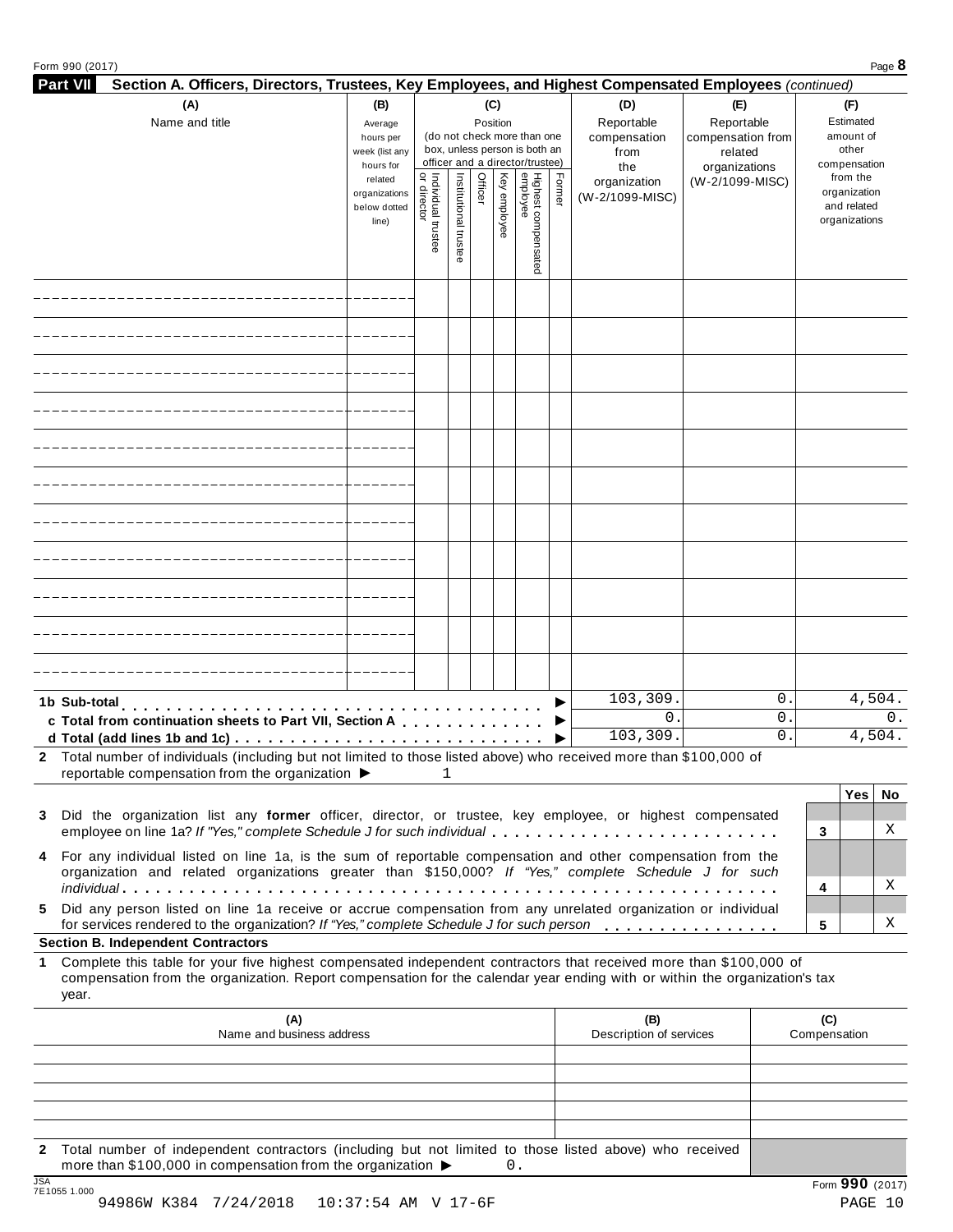| Form 990 (2017)                                                  |                  |                                                                                                                                                                                                                                                                                     |                          |                      |                          |                                                    |                                         | Page 9                                                           |
|------------------------------------------------------------------|------------------|-------------------------------------------------------------------------------------------------------------------------------------------------------------------------------------------------------------------------------------------------------------------------------------|--------------------------|----------------------|--------------------------|----------------------------------------------------|-----------------------------------------|------------------------------------------------------------------|
|                                                                  | <b>Part VIII</b> | <b>Statement of Revenue</b>                                                                                                                                                                                                                                                         |                          |                      |                          |                                                    |                                         | X                                                                |
|                                                                  |                  |                                                                                                                                                                                                                                                                                     |                          |                      | (A)<br>Total revenue     | (B)<br>Related or<br>exempt<br>function<br>revenue | (C)<br>Unrelated<br>business<br>revenue | (D)<br>Revenue<br>excluded from tax<br>under sections<br>512-514 |
|                                                                  | 1a               | Federated campaigns <b>Example 20</b>                                                                                                                                                                                                                                               | 1a                       |                      |                          |                                                    |                                         |                                                                  |
| <b>Contributions, Gifts, Grants</b><br>and Other Similar Amounts | b                |                                                                                                                                                                                                                                                                                     | 1b                       |                      |                          |                                                    |                                         |                                                                  |
|                                                                  | c                | Fundraising events <b>Exercises Exercises</b>                                                                                                                                                                                                                                       | 1с                       |                      |                          |                                                    |                                         |                                                                  |
|                                                                  | d                | Related organizations <b>and the set of the set of the set of the set of the set of the set of the set of the set of the set of the set of the set of the set of the set of the set of the set of the set of the set of the set </b>                                                | 1d                       |                      |                          |                                                    |                                         |                                                                  |
|                                                                  | е                | Government grants (contributions)                                                                                                                                                                                                                                                   | 1е                       | 69,406.              |                          |                                                    |                                         |                                                                  |
|                                                                  | Ť                | All other contributions, gifts, grants,                                                                                                                                                                                                                                             |                          |                      |                          |                                                    |                                         |                                                                  |
|                                                                  |                  | and similar amounts not included above                                                                                                                                                                                                                                              | 1f                       | 1,357,920.           |                          |                                                    |                                         |                                                                  |
|                                                                  | g<br>h           | Noncash contributions included in lines 1a-1f: \$<br>Total. Add lines 1a-1f example and a series of the series of the series of the series of the series of the series of the series of the series of the series of the series of the series of the series of the series of the ser |                          | ▸                    | 1,427,326.               |                                                    |                                         |                                                                  |
|                                                                  |                  |                                                                                                                                                                                                                                                                                     |                          | <b>Business Code</b> |                          |                                                    |                                         |                                                                  |
|                                                                  | 2a               | HONORARIA                                                                                                                                                                                                                                                                           |                          | 511190               | 200                      | 200                                                |                                         |                                                                  |
|                                                                  | b                | CONTRACT SERVICE FEES                                                                                                                                                                                                                                                               |                          | 541900               | 183, 455.                | 183, 455.                                          |                                         |                                                                  |
|                                                                  | c                | CONFERENCE INCOME                                                                                                                                                                                                                                                                   |                          | 541900               | 615.                     | 615.                                               |                                         |                                                                  |
| Program Service Revenue                                          | d                |                                                                                                                                                                                                                                                                                     |                          |                      |                          |                                                    |                                         |                                                                  |
|                                                                  | е                |                                                                                                                                                                                                                                                                                     |                          |                      |                          |                                                    |                                         |                                                                  |
|                                                                  | f                | All other program service revenue                                                                                                                                                                                                                                                   |                          |                      |                          |                                                    |                                         |                                                                  |
|                                                                  | g                |                                                                                                                                                                                                                                                                                     |                          |                      | 184,270.                 |                                                    |                                         |                                                                  |
|                                                                  | 3                | Investment<br>income                                                                                                                                                                                                                                                                | (including<br>dividends, | interest,            |                          |                                                    |                                         |                                                                  |
|                                                                  |                  | and other similar amounts). ATTACHMENT 2                                                                                                                                                                                                                                            |                          |                      | 33,813<br>$\mathsf{0}$ . |                                                    |                                         | 33,813.                                                          |
|                                                                  | 4<br>5           | Income from investment of tax-exempt bond proceeds $\blacksquare$                                                                                                                                                                                                                   |                          |                      | $\mathsf{0}$ .           |                                                    |                                         |                                                                  |
|                                                                  |                  |                                                                                                                                                                                                                                                                                     | (i) Real                 | (ii) Personal        |                          |                                                    |                                         |                                                                  |
|                                                                  | 6a               | Gross rents <b>contains a container</b>                                                                                                                                                                                                                                             | 18,000.                  |                      |                          |                                                    |                                         |                                                                  |
|                                                                  | b                | Less: rental expenses                                                                                                                                                                                                                                                               |                          |                      |                          |                                                    |                                         |                                                                  |
|                                                                  | c                | Rental income or (loss)                                                                                                                                                                                                                                                             | 18,000.                  |                      |                          |                                                    |                                         |                                                                  |
|                                                                  | d                | Net rental income or (loss) ▶                                                                                                                                                                                                                                                       |                          |                      | 18,000.                  |                                                    |                                         | 18,000.                                                          |
|                                                                  | 7а               | Gross amount from sales of                                                                                                                                                                                                                                                          | (i) Securities           | (ii) Other           |                          |                                                    |                                         |                                                                  |
|                                                                  |                  | assets other than inventory                                                                                                                                                                                                                                                         |                          |                      |                          |                                                    |                                         |                                                                  |
|                                                                  | b                | Less: cost or other basis                                                                                                                                                                                                                                                           |                          |                      |                          |                                                    |                                         |                                                                  |
|                                                                  |                  | and sales expenses                                                                                                                                                                                                                                                                  |                          |                      |                          |                                                    |                                         |                                                                  |
|                                                                  | c<br>d           | Gain or (loss) <u>  _ _ _ _ _ _</u><br>Net gain or (loss) $\cdots$ $\cdots$ $\cdots$ $\cdots$ $\cdots$ $\cdots$                                                                                                                                                                     |                          |                      | $\mathsf{O}$ .           |                                                    |                                         |                                                                  |
|                                                                  | 8a               | Gross income from fundraising                                                                                                                                                                                                                                                       |                          |                      |                          |                                                    |                                         |                                                                  |
| Revenue                                                          |                  | events (not including \$                                                                                                                                                                                                                                                            |                          |                      |                          |                                                    |                                         |                                                                  |
|                                                                  |                  | of contributions reported on line 1c).                                                                                                                                                                                                                                              |                          |                      |                          |                                                    |                                         |                                                                  |
|                                                                  |                  | See Part IV, line 18 a                                                                                                                                                                                                                                                              |                          |                      |                          |                                                    |                                         |                                                                  |
| Other                                                            | b                | Less: direct expenses b                                                                                                                                                                                                                                                             |                          |                      |                          |                                                    |                                         |                                                                  |
|                                                                  | c                | Net income or (loss) from fundraising events _________                                                                                                                                                                                                                              |                          |                      | $\mathbf{0}$ .           |                                                    |                                         |                                                                  |
|                                                                  | 9а               | Gross income from gaming activities.                                                                                                                                                                                                                                                |                          |                      |                          |                                                    |                                         |                                                                  |
|                                                                  |                  | See Part IV, line 19 a                                                                                                                                                                                                                                                              |                          |                      |                          |                                                    |                                         |                                                                  |
|                                                                  | b<br>c           | Less: direct expenses b<br>Net income or (loss) from gaming activities ________ ▶                                                                                                                                                                                                   |                          |                      | $\mathsf{0}$ .           |                                                    |                                         |                                                                  |
|                                                                  | 10a              | Gross<br>sales<br>of inventory,                                                                                                                                                                                                                                                     | less                     |                      |                          |                                                    |                                         |                                                                  |
|                                                                  |                  | returns and allowances and allowances                                                                                                                                                                                                                                               |                          |                      |                          |                                                    |                                         |                                                                  |
|                                                                  | b                |                                                                                                                                                                                                                                                                                     |                          |                      |                          |                                                    |                                         |                                                                  |
|                                                                  | c                | Net income or (loss) from sales of inventory                                                                                                                                                                                                                                        |                          | ▶                    | $\mathbf{0}$ .           |                                                    |                                         |                                                                  |
|                                                                  |                  | Miscellaneous Revenue                                                                                                                                                                                                                                                               |                          | <b>Business Code</b> |                          |                                                    |                                         |                                                                  |
|                                                                  | 11a              | MISCELLANEOUS                                                                                                                                                                                                                                                                       |                          | 900004               | 301.                     | 301.                                               |                                         |                                                                  |
|                                                                  | b                | the control of the control of the control of the control of the control of                                                                                                                                                                                                          |                          |                      |                          |                                                    |                                         |                                                                  |
|                                                                  | c                | the contract of the contract of the contract of the contract of the contract of                                                                                                                                                                                                     |                          |                      |                          |                                                    |                                         |                                                                  |
|                                                                  | d                | All other revenue                                                                                                                                                                                                                                                                   |                          |                      | 301.                     |                                                    |                                         |                                                                  |
|                                                                  | е<br>12          | Total revenue. See instructions.                                                                                                                                                                                                                                                    |                          |                      | 1,663,710.               | 184,571.                                           |                                         | 51,813.                                                          |
| .ISA                                                             |                  |                                                                                                                                                                                                                                                                                     |                          |                      |                          |                                                    |                                         |                                                                  |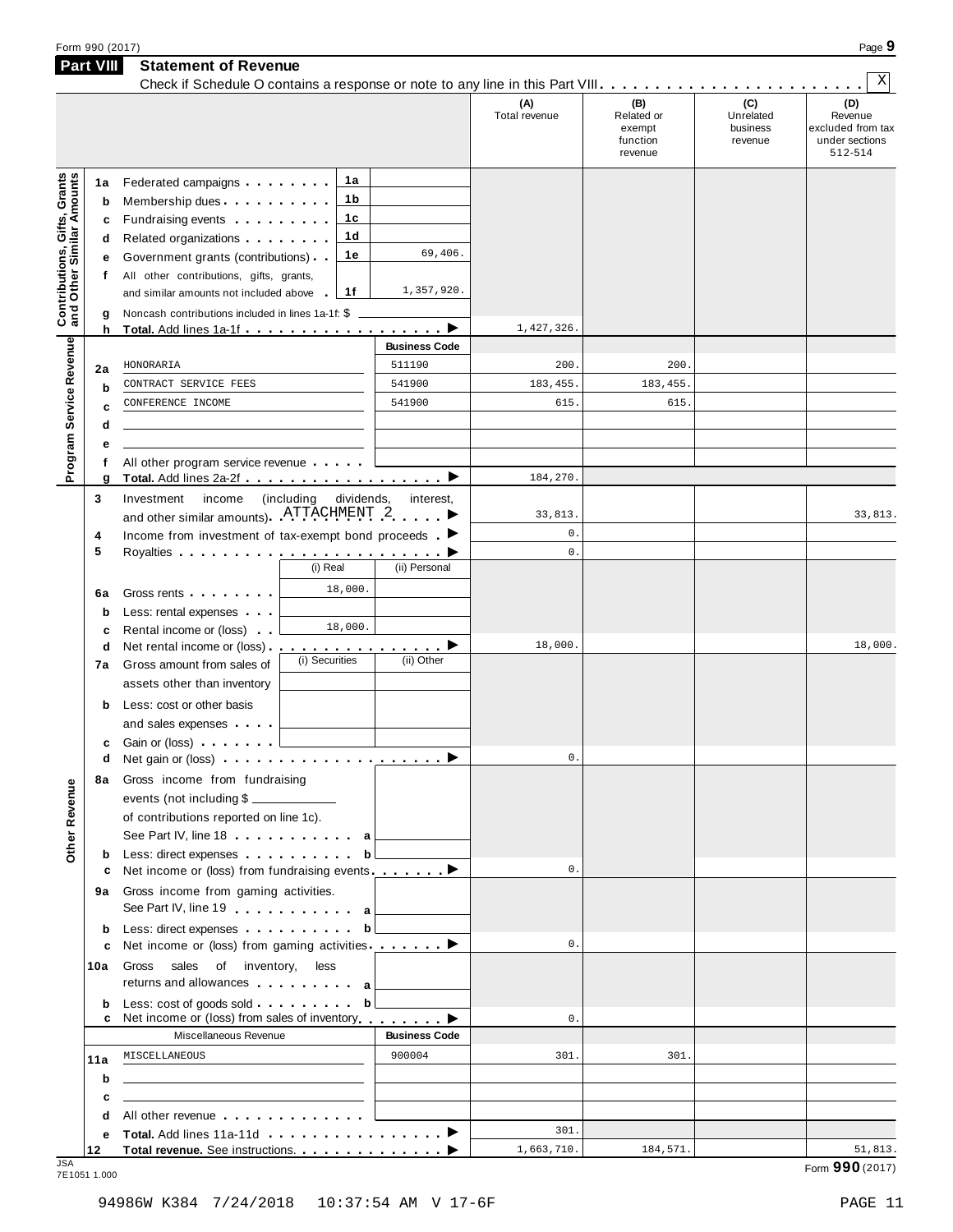**Part IX Statement of Functional Expenses**

| Do not include amounts reported on lines 6b, 7b,<br>8b, 9b, and 10b of Part VIII.<br>1 Grants and other assistance to domestic organizations<br>and domestic governments. See Part IV, line 21<br>2 Grants and other assistance to domestic | (A)<br>Total expenses<br>0<br>0 | (B)<br>Program service<br>expenses | (C)<br>Management and<br>general expenses | $\mathbf{X}$<br>(D)<br>Fundraising<br>expenses |
|---------------------------------------------------------------------------------------------------------------------------------------------------------------------------------------------------------------------------------------------|---------------------------------|------------------------------------|-------------------------------------------|------------------------------------------------|
|                                                                                                                                                                                                                                             |                                 |                                    |                                           |                                                |
|                                                                                                                                                                                                                                             |                                 |                                    |                                           |                                                |
|                                                                                                                                                                                                                                             |                                 |                                    |                                           |                                                |
| individuals. See Part IV, line 22                                                                                                                                                                                                           |                                 |                                    |                                           |                                                |
| 3 Grants and other assistance to foreign                                                                                                                                                                                                    |                                 |                                    |                                           |                                                |
| organizations, foreign governments, and foreign                                                                                                                                                                                             |                                 |                                    |                                           |                                                |
| individuals. See Part IV, lines 15 and 16                                                                                                                                                                                                   | $\mathbf 0$ .                   |                                    |                                           |                                                |
| 4 Benefits paid to or for members                                                                                                                                                                                                           | $\Omega$                        |                                    |                                           |                                                |
| 5 Compensation of current officers, directors,                                                                                                                                                                                              |                                 |                                    |                                           |                                                |
| trustees, and key employees                                                                                                                                                                                                                 | 110,323.                        | 83,685.                            | 15,082.                                   | 11,556.                                        |
| 6 Compensation not included above, to disqualified                                                                                                                                                                                          |                                 |                                    |                                           |                                                |
| persons (as defined under section 4958(f)(1)) and                                                                                                                                                                                           |                                 |                                    |                                           |                                                |
| persons described in section 4958(c)(3)(B)                                                                                                                                                                                                  | 0                               |                                    |                                           |                                                |
| 7 Other salaries and wages <b>container and all the salaries</b>                                                                                                                                                                            | 833,001.                        | 631,877.                           | 113,874.                                  | 87,250.                                        |
| 8 Pension plan accruals and contributions (include                                                                                                                                                                                          |                                 |                                    |                                           |                                                |
| section 401(k) and 403(b) employer contributions)                                                                                                                                                                                           | 10,933.                         | 8, 293.                            | 1,495.                                    | 1,145.                                         |
| 9 Other employee benefits                                                                                                                                                                                                                   | 105,626.                        | 80,124.                            | 14,439.                                   | 11,063.                                        |
| 10                                                                                                                                                                                                                                          | 81,057.                         | 61,486.                            | 11,081.                                   | 8,490.                                         |
| 11 Fees for services (non-employees):                                                                                                                                                                                                       |                                 |                                    |                                           |                                                |
| a Management                                                                                                                                                                                                                                | 0<br>$\Omega$ .                 |                                    |                                           |                                                |
| b Legal entering the service of the service of the service of the service of the service of the service of the                                                                                                                              | 153,969.                        | 120,264.                           | 17,628.                                   | 16,077.                                        |
| c Accounting entering the set of the set of the set of the set of the set of the set of the set of the set of the set of the set of the set of the set of the set of the set of the set of the set of the set of the set of th              | $\Omega$ .                      |                                    |                                           |                                                |
| d Lobbying                                                                                                                                                                                                                                  | $\Omega$ .                      |                                    |                                           |                                                |
| e Professional fundraising services. See Part IV, line 17                                                                                                                                                                                   | $\Omega$ .                      |                                    |                                           |                                                |
| f Investment management fees                                                                                                                                                                                                                |                                 |                                    |                                           |                                                |
| 9 Other. (If line 11g amount exceeds 10% of line 25, column<br>(A) amount, list line 11g expenses on Schedule O.) $\text{ATCH} \quad 3$                                                                                                     | 241,161.                        | 214,034.                           | 2,336.                                    | 24,791.                                        |
| 12 Advertising and promotion                                                                                                                                                                                                                | $\Omega$ .                      |                                    |                                           |                                                |
| Office expenses example and the set of the set of the set of the set of the set of the set of the set of the set of the set of the set of the set of the set of the set of the set of the set of the set of the set of the set<br>13        | 38,494.                         | 26,196.                            | 4,696.                                    | 7,602.                                         |
| Information technology experience and the state of the state of the state of the state of the state of the state of the state of the state of the state of the state of the state of the state of the state of the state of th<br>14        | 46,391.                         | 36,286.                            | 5,284.                                    | 4,821.                                         |
| 15<br>Royalties <b>Royalties Royalties Royalties Royalties</b>                                                                                                                                                                              | $\Omega$ .                      |                                    |                                           |                                                |
| 16<br>Occupancy experience and a series are a series and a series of the series of the series of the series of the s                                                                                                                        | 53,528.                         | 45,724.                            | 4,082.                                    | 3,722.                                         |
| 17 Travel                                                                                                                                                                                                                                   | 75,405.                         | 56,225.                            | 9,345.                                    | 9,835.                                         |
| 18 Payments of travel or entertainment expenses<br>for any federal, state, or local public officials                                                                                                                                        | 0                               |                                    |                                           |                                                |
| 19 Conferences, conventions, and meetings                                                                                                                                                                                                   | 3,821                           | 1,717.                             | 2,104.                                    |                                                |
|                                                                                                                                                                                                                                             | 0.                              |                                    |                                           |                                                |
| Payments to affiliates <b>All Accords</b> Payments to affiliates<br>21                                                                                                                                                                      | $\Omega$                        |                                    |                                           |                                                |
| Depreciation, depletion, and amortization<br>22                                                                                                                                                                                             | 12,002.                         | 9,375.                             | 1,374.                                    | 1,253.                                         |
|                                                                                                                                                                                                                                             | 11,015.                         | 4,181.                             | 6,276.                                    | 558.                                           |
| 24 Other expenses. Itemize expenses not covered                                                                                                                                                                                             |                                 |                                    |                                           |                                                |
| above (List miscellaneous expenses in line 24e. If                                                                                                                                                                                          |                                 |                                    |                                           |                                                |
| line 24e amount exceeds 10% of line 25, column                                                                                                                                                                                              |                                 |                                    |                                           |                                                |
| (A) amount, list line 24e expenses on Schedule O.)                                                                                                                                                                                          |                                 |                                    |                                           |                                                |
| aDUES & SUBSCRIPTIONS                                                                                                                                                                                                                       | 13,581.                         | 12,632.                            | 159.                                      | 790.                                           |
| the control of the control of the control of the control of the control of the control of<br>b.                                                                                                                                             |                                 |                                    |                                           |                                                |
| c                                                                                                                                                                                                                                           |                                 |                                    |                                           |                                                |
| <u> 1980 - Andrea Andrew Maria (h. 1980).</u><br>d                                                                                                                                                                                          |                                 |                                    |                                           |                                                |
|                                                                                                                                                                                                                                             |                                 |                                    |                                           |                                                |
| 25 Total functional expenses. Add lines 1 through 24e                                                                                                                                                                                       | 1,790,307.                      | 1,392,099.                         | 209,255.                                  | 188,953.                                       |
| 26 Joint costs. Complete this line only if the<br>organization reported in column (B) joint costs<br>from a combined educational campaign and<br>fundraising solicitation. Check here                                                       |                                 |                                    |                                           |                                                |
| if<br>following SOP 98-2 (ASC 958-720)                                                                                                                                                                                                      | 0.                              |                                    |                                           |                                                |
| <b>JSA</b><br>7E1052 1.000                                                                                                                                                                                                                  |                                 |                                    |                                           | Form 990 (2017)                                |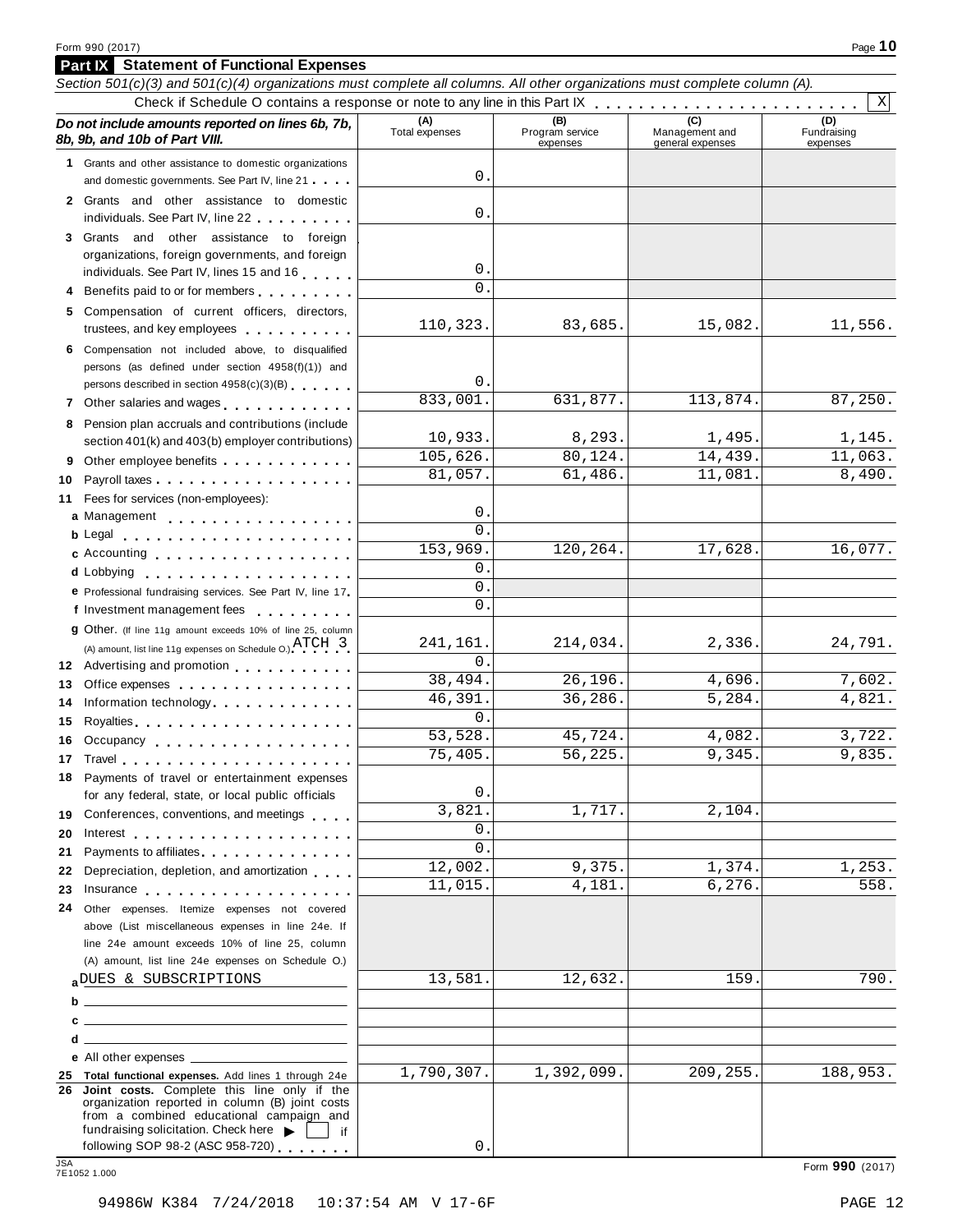Form <sup>990</sup> (2017) Page **11**

|                              | Part X       | <b>Balance Sheet</b>                                                                                                                                                                                                                                                |                        |              |                          |                |                    |  |  |
|------------------------------|--------------|---------------------------------------------------------------------------------------------------------------------------------------------------------------------------------------------------------------------------------------------------------------------|------------------------|--------------|--------------------------|----------------|--------------------|--|--|
|                              |              |                                                                                                                                                                                                                                                                     |                        |              |                          |                | $\mathbf X$        |  |  |
|                              |              |                                                                                                                                                                                                                                                                     |                        |              | (A)<br>Beginning of year |                | (B)<br>End of year |  |  |
|                              | 1            |                                                                                                                                                                                                                                                                     |                        |              | 0.                       | $\mathbf 1$    | 0.                 |  |  |
|                              | $\mathbf{2}$ | Savings and temporary cash investments                                                                                                                                                                                                                              |                        |              | 716,406.                 | $\overline{2}$ | 403,621.           |  |  |
|                              | 3            |                                                                                                                                                                                                                                                                     | $\overline{459,803}$ . | $\mathbf{3}$ | 663,570.                 |                |                    |  |  |
|                              | 4            |                                                                                                                                                                                                                                                                     | 9,010.                 | 4            | 14,888.                  |                |                    |  |  |
|                              | 5            | Loans and other receivables from current and former officers, directors,                                                                                                                                                                                            |                        |              |                          |                |                    |  |  |
|                              |              | trustees, key employees, and highest compensated employees.                                                                                                                                                                                                         |                        |              |                          |                |                    |  |  |
|                              |              | Complete Part II of Schedule L<br>Loans and other receivables from other disqualified persons (as defined under section                                                                                                                                             |                        |              | 0.                       | 5              | $0$ .              |  |  |
|                              | 6            | 4958(f)(1)), persons described in section 4958(c)(3)(B), and contributing employers<br>and sponsoring organizations of section 501(c)(9) voluntary employees' beneficiary<br>organizations (see instructions). Complete Part II of Schedule Letter entries networks |                        |              | 0.                       | 6              | 0.                 |  |  |
|                              | 7            |                                                                                                                                                                                                                                                                     |                        |              | 0.                       | $\overline{7}$ | $\overline{0}$ .   |  |  |
| Assets                       | 8            |                                                                                                                                                                                                                                                                     |                        |              | 0.                       | 8              | 0.                 |  |  |
|                              | 9            |                                                                                                                                                                                                                                                                     |                        |              | 20,983.                  | 9              | 34,505.            |  |  |
|                              |              | 10a Land, buildings, and equipment: cost or                                                                                                                                                                                                                         |                        |              |                          |                |                    |  |  |
|                              |              | other basis. Complete Part VI of Schedule D                                                                                                                                                                                                                         | 10a                    | 532,730.     |                          |                |                    |  |  |
|                              |              | <b>b</b> Less: accumulated depreciation. $ 10b $                                                                                                                                                                                                                    |                        | 389,147.     | $155, 585.$ 10c          |                | 143,583.           |  |  |
|                              | 11           | Investments - publicly traded securities ATCH 4                                                                                                                                                                                                                     |                        |              | 604,408.                 | 11             | 681,197.           |  |  |
|                              | 12           | Investments - other securities. See Part IV, line 11                                                                                                                                                                                                                |                        |              | 696,718.                 | 12             | 824,825.           |  |  |
|                              | 13           |                                                                                                                                                                                                                                                                     |                        |              | 0.                       | 13             | 0.                 |  |  |
|                              | 14           |                                                                                                                                                                                                                                                                     |                        |              | 0.                       | 14             | $0$ .              |  |  |
|                              | 15           |                                                                                                                                                                                                                                                                     |                        |              | 584,103.                 | 15             | 476,920.           |  |  |
|                              | 16           | Total assets. Add lines 1 through 15 (must equal line 34)                                                                                                                                                                                                           |                        |              | 3, 247, 016.             | 16             | 3, 243, 109.       |  |  |
|                              | 17           | Accounts payable and accrued expenses                                                                                                                                                                                                                               |                        |              | 122,930.                 | 17             | 89,382.            |  |  |
|                              | 18           |                                                                                                                                                                                                                                                                     | 0.                     | 18           | 0.                       |                |                    |  |  |
|                              | 19           |                                                                                                                                                                                                                                                                     |                        |              | 0.                       | 19             | 10, 815.           |  |  |
|                              | 20           |                                                                                                                                                                                                                                                                     |                        |              | 0.<br>0.                 | 20             | 0.<br>$0$ .        |  |  |
|                              | 21           | Escrow or custodial account liability. Complete Part IV of Schedule D                                                                                                                                                                                               |                        |              |                          | 21             |                    |  |  |
| Liabilities                  | 22           | Loans and other payables to current and former officers, directors,<br>trustees, key employees, highest compensated employees, and                                                                                                                                  |                        |              |                          |                |                    |  |  |
|                              |              | disqualified persons. Complete Part II of Schedule L.                                                                                                                                                                                                               |                        |              | 0.1                      | 22             | 0.                 |  |  |
|                              | 23           | Secured mortgages and notes payable to unrelated third parties                                                                                                                                                                                                      |                        |              | 69,050.                  | 23             | 20,997.            |  |  |
|                              | 24           | Unsecured notes and loans payable to unrelated third parties                                                                                                                                                                                                        |                        |              | 0.                       | 24             | 0.                 |  |  |
|                              | 25           | Other liabilities (including federal income tax, payables to related third                                                                                                                                                                                          |                        |              |                          |                |                    |  |  |
|                              |              | parties, and other liabilities not included on lines 17-24). Complete Part X                                                                                                                                                                                        |                        |              |                          |                |                    |  |  |
|                              |              | of Schedule D                                                                                                                                                                                                                                                       |                        |              | 0.                       | 25             | 0.                 |  |  |
|                              | 26           |                                                                                                                                                                                                                                                                     |                        |              | 191,980.                 | 26             | 121, 194.          |  |  |
|                              |              | Organizations that follow SFAS 117 (ASC 958), check here ▶<br>complete lines 27 through 29, and lines 33 and 34.                                                                                                                                                    |                        | X <br>and    |                          |                |                    |  |  |
| <b>Fund Balances</b>         | 27           | Unrestricted net assets                                                                                                                                                                                                                                             |                        |              | 1,195,610.               | 27             | 1,084,187.         |  |  |
|                              | 28           |                                                                                                                                                                                                                                                                     |                        |              | 867,788.                 | 28             | 1,046,090.         |  |  |
|                              | 29           | Permanently restricted net assets entertainment of the set of the set of the set of the set of the set of the set of the set of the set of the set of the set of the set of the set of the set of the set of the set of the se                                      |                        |              | 991,638.                 | 29             | 991,638.           |  |  |
| $\overleftarrow{\mathbf{o}}$ |              | Organizations that do not follow SFAS 117 (ASC 958), check here $\blacktriangleright$<br>complete lines 30 through 34.                                                                                                                                              |                        | and          |                          |                |                    |  |  |
|                              | 30           | Capital stock or trust principal, or current funds                                                                                                                                                                                                                  |                        | <u>.</u>     |                          | 30             |                    |  |  |
| <b>Net Assets</b>            | 31           | Paid-in or capital surplus, or land, building, or equipment fund [1, 1, 1, 1, 1, 1]                                                                                                                                                                                 |                        |              |                          | 31             |                    |  |  |
|                              | 32           | Retained earnings, endowment, accumulated income, or other funds                                                                                                                                                                                                    |                        |              |                          | 32             |                    |  |  |
|                              | 33           | Total net assets or fund balances                                                                                                                                                                                                                                   |                        |              | 3,055,036.               | 33             | 3, 121, 915.       |  |  |
|                              | 34           | Total liabilities and net assets/fund balances                                                                                                                                                                                                                      |                        |              | 3,247,016.               | 34             | 3,243,109.         |  |  |

Form **990** (2017)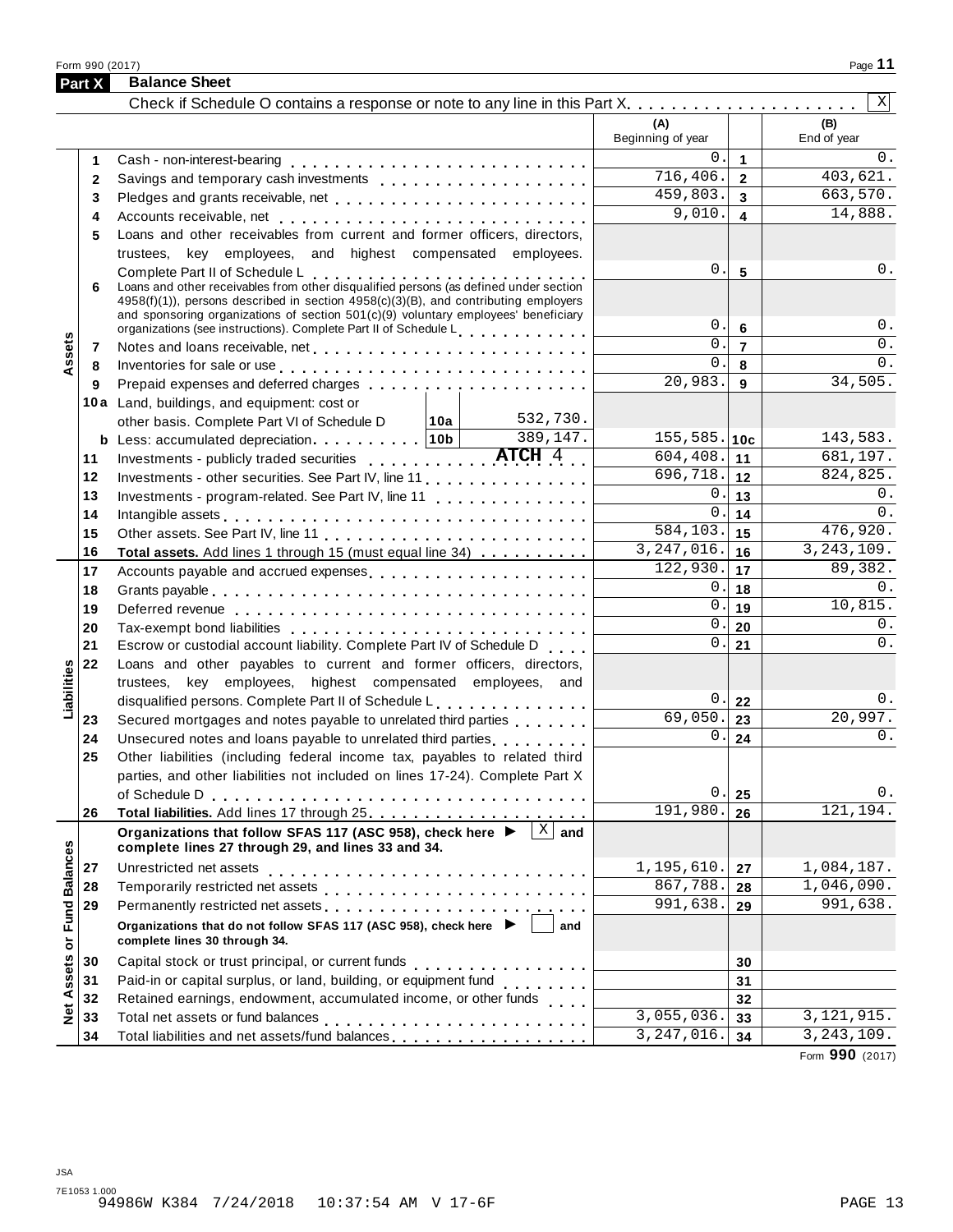|              | Form 990 (2017)                                                                                                       |                |                |                         | Page 12     |
|--------------|-----------------------------------------------------------------------------------------------------------------------|----------------|----------------|-------------------------|-------------|
| Part XI      | <b>Reconciliation of Net Assets</b>                                                                                   |                |                |                         |             |
|              |                                                                                                                       |                |                |                         | $\mathbf X$ |
| 1            | Total revenue (must equal Part VIII, column (A), line 12)                                                             | $\mathbf{1}$   |                | 1,663,710.              |             |
| $\mathbf{2}$ | Total expenses (must equal Part IX, column (A), line 25)                                                              | $\overline{2}$ |                | 1,790,307.              |             |
| 3            |                                                                                                                       | $\overline{3}$ |                | $-126, 597.$            |             |
| 4            | Net assets or fund balances at beginning of year (must equal Part X, line 33, column (A))                             | 4              |                | 3,055,036.              |             |
| 5            |                                                                                                                       | 5              |                | 65,369.                 |             |
| 6            |                                                                                                                       | 6              |                |                         | 0.          |
| 7            |                                                                                                                       | $\overline{7}$ |                |                         | 0.          |
| 8            |                                                                                                                       | 8              |                |                         | $0$ .       |
| 9            | Other changes in net assets or fund balances (explain in Schedule O)                                                  | 9              |                | $\overline{128}$ , 107. |             |
| 10           | Net assets or fund balances at end of year. Combine lines 3 through 9 (must equal Part X, line                        |                |                |                         |             |
|              |                                                                                                                       | 10             |                | 3, 121, 915.            |             |
| Part XII     | <b>Financial Statements and Reporting</b>                                                                             |                |                |                         |             |
|              |                                                                                                                       |                |                |                         |             |
|              |                                                                                                                       |                |                | Yes                     | <b>No</b>   |
| 1            | $X$ Accrual<br>Accounting method used to prepare the Form 990:     Cash<br>Other                                      |                |                |                         |             |
|              | If the organization changed its method of accounting from a prior year or checked "Other," explain in                 |                |                |                         |             |
|              | Schedule O.                                                                                                           |                |                |                         |             |
|              | 2a Were the organization's financial statements compiled or reviewed by an independent accountant?                    |                | 2a             |                         | Χ           |
|              | If "Yes," check a box below to indicate whether the financial statements for the year were compiled or                |                |                |                         |             |
|              | reviewed on a separate basis, consolidated basis, or both:                                                            |                |                |                         |             |
|              | Separate basis<br><b>Consolidated basis</b><br>Both consolidated and separate basis                                   |                |                |                         |             |
|              | <b>b</b> Were the organization's financial statements audited by an independent accountant?                           |                | 2 <sub>b</sub> | X                       |             |
|              | If "Yes," check a box below to indicate whether the financial statements for the year were audited on a               |                |                |                         |             |
|              | separate basis, consolidated basis, or both:                                                                          |                |                |                         |             |
|              | X  <br><b>Consolidated basis</b><br>Separate basis<br>Both consolidated and separate basis                            |                |                |                         |             |
|              | c If "Yes" to line 2a or 2b, does the organization have a committee that assumes responsibility for oversight         |                |                |                         |             |
|              | of the audit, review, or compilation of its financial statements and selection of an independent accountant?          |                | 2c             | X                       |             |
|              | If the organization changed either its oversight process or selection process during the tax year, explain in         |                |                |                         |             |
|              | Schedule O.                                                                                                           |                |                |                         |             |
|              | 3a As a result of a federal award, was the organization required to undergo an audit or audits as set forth in        |                |                |                         |             |
|              | the Single Audit Act and OMB Circular A-133?                                                                          |                | 3a             |                         | Χ           |
|              | <b>b</b> If "Yes," did the organization undergo the required audit or audits? If the organization did not undergo the |                |                |                         |             |
|              | required audit or audits, explain why in Schedule O and describe any steps taken to undergo such audits.              |                | 3 <sub>b</sub> |                         |             |
|              |                                                                                                                       |                |                | Form 990 (2017)         |             |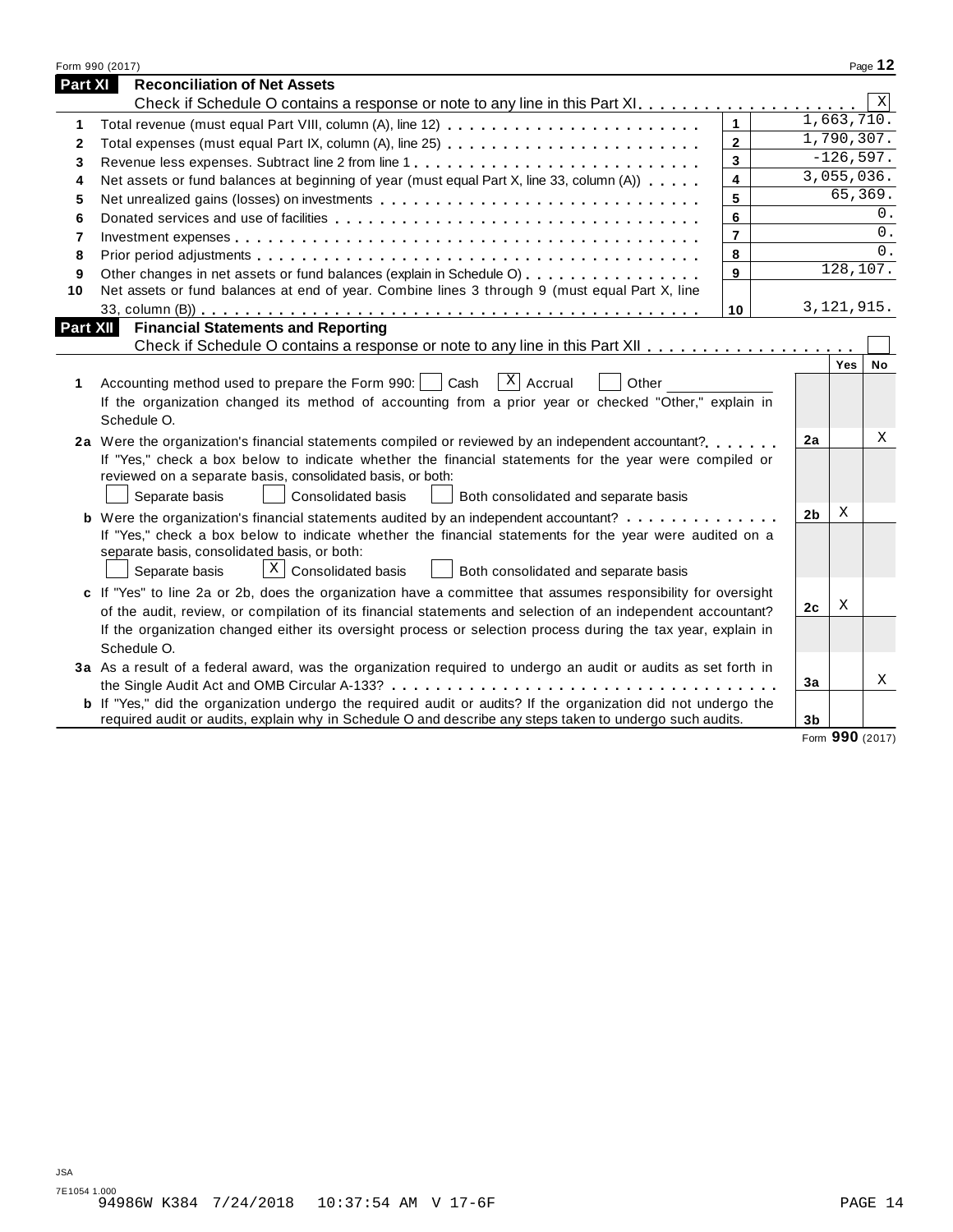| <b>SCHEDULE A</b>             |  |  |  |  |  |
|-------------------------------|--|--|--|--|--|
| $\sqrt{2}$ and and $\sqrt{2}$ |  |  |  |  |  |

## **CHEDULE A Public Charity Status and Public Support**  $\frac{100\text{dB No. }1545-0047}{000\text{dB}}$

(Form 990 or 990-EZ) complete if the organization is a section 501(c)(3) organization or a section 4947(a)(1) nonexempt charitable trust.  $2017$ 

|                                                               |                                                                                                   |  |                                                            | Attach to Form 990 or Form 990-EZ.                                                                        |     |                          | Complete if the organization is a section 501(c)(3) organization or a section 4947(a)(1) nonexempt charitable trust.           | ZV I I                                                                                                                           |
|---------------------------------------------------------------|---------------------------------------------------------------------------------------------------|--|------------------------------------------------------------|-----------------------------------------------------------------------------------------------------------|-----|--------------------------|--------------------------------------------------------------------------------------------------------------------------------|----------------------------------------------------------------------------------------------------------------------------------|
| Department of the Treasury<br><b>Internal Revenue Service</b> |                                                                                                   |  |                                                            | Go to www.irs.gov/Form990 for instructions and the latest information.                                    |     |                          |                                                                                                                                | Open to Public<br>Inspection                                                                                                     |
| Name of the organization                                      |                                                                                                   |  |                                                            |                                                                                                           |     |                          | <b>Employer identification number</b>                                                                                          |                                                                                                                                  |
|                                                               |                                                                                                   |  | INSTITUTE FOR AGRICULTURE & TRADE POLICY                   |                                                                                                           |     |                          | 36-3501938                                                                                                                     |                                                                                                                                  |
| Part I                                                        |                                                                                                   |  |                                                            |                                                                                                           |     |                          | Reason for Public Charity Status (All organizations must complete this part.) See instructions.                                |                                                                                                                                  |
|                                                               |                                                                                                   |  |                                                            | The organization is not a private foundation because it is: (For lines 1 through 12, check only one box.) |     |                          |                                                                                                                                |                                                                                                                                  |
| 1                                                             |                                                                                                   |  |                                                            | A church, convention of churches, or association of churches described in section 170(b)(1)(A)(i).        |     |                          |                                                                                                                                |                                                                                                                                  |
| 2                                                             | A school described in section 170(b)(1)(A)(ii). (Attach Schedule E (Form 990 or 990-EZ).)         |  |                                                            |                                                                                                           |     |                          |                                                                                                                                |                                                                                                                                  |
| 3                                                             | A hospital or a cooperative hospital service organization described in section 170(b)(1)(A)(iii). |  |                                                            |                                                                                                           |     |                          |                                                                                                                                |                                                                                                                                  |
| 4                                                             |                                                                                                   |  |                                                            |                                                                                                           |     |                          | A medical research organization operated in conjunction with a hospital described in section 170(b)(1)(A)(iii). Enter the      |                                                                                                                                  |
|                                                               | hospital's name, city, and state:                                                                 |  |                                                            |                                                                                                           |     |                          |                                                                                                                                |                                                                                                                                  |
| 5                                                             |                                                                                                   |  |                                                            |                                                                                                           |     |                          |                                                                                                                                | An organization operated for the benefit of a college or university owned or operated by a governmental unit described in        |
|                                                               |                                                                                                   |  | section 170(b)(1)(A)(iv). (Complete Part II.)              |                                                                                                           |     |                          |                                                                                                                                |                                                                                                                                  |
| 6                                                             |                                                                                                   |  |                                                            | A federal, state, or local government or governmental unit described in section 170(b)(1)(A)(v).          |     |                          |                                                                                                                                |                                                                                                                                  |
| X<br>7                                                        |                                                                                                   |  |                                                            |                                                                                                           |     |                          |                                                                                                                                | An organization that normally receives a substantial part of its support from a governmental unit or from the general public     |
|                                                               |                                                                                                   |  | described in section 170(b)(1)(A)(vi). (Complete Part II.) |                                                                                                           |     |                          |                                                                                                                                |                                                                                                                                  |
| 8                                                             |                                                                                                   |  |                                                            | A community trust described in section 170(b)(1)(A)(vi). (Complete Part II.)                              |     |                          |                                                                                                                                |                                                                                                                                  |
| 9                                                             |                                                                                                   |  |                                                            |                                                                                                           |     |                          | An agricultural research organization described in section 170(b)(1)(A)(ix) operated in conjunction with a land-grant college  |                                                                                                                                  |
|                                                               |                                                                                                   |  |                                                            |                                                                                                           |     |                          | or university or a non-land-grant college of agriculture (see instructions). Enter the name, city, and state of the college or |                                                                                                                                  |
|                                                               | university:                                                                                       |  |                                                            |                                                                                                           |     |                          |                                                                                                                                |                                                                                                                                  |
| 10                                                            |                                                                                                   |  |                                                            |                                                                                                           |     |                          | An organization that normally receives: (1) more than 331/3% of its support from contributions, membership fees, and gross     |                                                                                                                                  |
|                                                               |                                                                                                   |  |                                                            |                                                                                                           |     |                          | receipts from activities related to its exempt functions - subject to certain exceptions, and (2) no more than 331/3% of its   |                                                                                                                                  |
|                                                               |                                                                                                   |  |                                                            | acquired by the organization after June 30, 1975. See section 509(a)(2). (Complete Part III.)             |     |                          | support from gross investment income and unrelated business taxable income (less section 511 tax) from businesses              |                                                                                                                                  |
| 11                                                            |                                                                                                   |  |                                                            | An organization organized and operated exclusively to test for public safety. See section 509(a)(4).      |     |                          |                                                                                                                                |                                                                                                                                  |
| 12                                                            |                                                                                                   |  |                                                            |                                                                                                           |     |                          |                                                                                                                                | An organization organized and operated exclusively for the benefit of, to perform the functions of, or to carry out the purposes |
|                                                               |                                                                                                   |  |                                                            |                                                                                                           |     |                          |                                                                                                                                | of one or more publicly supported organizations described in section 509(a)(1) or section 509(a)(2). See section 509(a)(3).      |
|                                                               |                                                                                                   |  |                                                            |                                                                                                           |     |                          |                                                                                                                                | Check the box in lines 12a through 12d that describes the type of supporting organization and complete lines 12e, 12f, and 12g.  |
| a                                                             |                                                                                                   |  |                                                            |                                                                                                           |     |                          | Type I. A supporting organization operated, supervised, or controlled by its supported organization(s), typically by giving    |                                                                                                                                  |
|                                                               |                                                                                                   |  |                                                            |                                                                                                           |     |                          | the supported organization(s) the power to regularly appoint or elect a majority of the directors or trustees of the           |                                                                                                                                  |
|                                                               |                                                                                                   |  |                                                            | supporting organization. You must complete Part IV, Sections A and B.                                     |     |                          |                                                                                                                                |                                                                                                                                  |
| b                                                             |                                                                                                   |  |                                                            |                                                                                                           |     |                          | Type II. A supporting organization supervised or controlled in connection with its supported organization(s), by having        |                                                                                                                                  |
|                                                               |                                                                                                   |  |                                                            |                                                                                                           |     |                          | control or management of the supporting organization vested in the same persons that control or manage the supported           |                                                                                                                                  |
|                                                               |                                                                                                   |  |                                                            | organization(s). You must complete Part IV, Sections A and C.                                             |     |                          |                                                                                                                                |                                                                                                                                  |
| c                                                             |                                                                                                   |  |                                                            |                                                                                                           |     |                          | Type III functionally integrated. A supporting organization operated in connection with, and functionally integrated with,     |                                                                                                                                  |
|                                                               |                                                                                                   |  |                                                            | its supported organization(s) (see instructions). You must complete Part IV, Sections A, D, and E.        |     |                          |                                                                                                                                |                                                                                                                                  |
| d                                                             |                                                                                                   |  |                                                            |                                                                                                           |     |                          | Type III non-functionally integrated. A supporting organization operated in connection with its supported organization(s)      |                                                                                                                                  |
|                                                               |                                                                                                   |  |                                                            |                                                                                                           |     |                          | that is not functionally integrated. The organization generally must satisfy a distribution requirement and an attentiveness   |                                                                                                                                  |
|                                                               |                                                                                                   |  |                                                            | requirement (see instructions). You must complete Part IV, Sections A and D, and Part V.                  |     |                          |                                                                                                                                |                                                                                                                                  |
| е                                                             |                                                                                                   |  |                                                            |                                                                                                           |     |                          | Check this box if the organization received a written determination from the IRS that it is a Type I, Type II, Type III        |                                                                                                                                  |
|                                                               |                                                                                                   |  |                                                            | functionally integrated, or Type III non-functionally integrated supporting organization.                 |     |                          |                                                                                                                                |                                                                                                                                  |
| t                                                             |                                                                                                   |  |                                                            |                                                                                                           |     |                          |                                                                                                                                |                                                                                                                                  |
| g                                                             |                                                                                                   |  |                                                            | Provide the following information about the supported organization(s).                                    |     |                          |                                                                                                                                |                                                                                                                                  |
|                                                               | (i) Name of supported organization                                                                |  | (ii) EIN                                                   | (iii) Type of organization                                                                                |     | (iv) Is the organization | (v) Amount of monetary                                                                                                         | (vi) Amount of                                                                                                                   |
|                                                               |                                                                                                   |  |                                                            | (described on lines 1-10<br>above (see instructions))                                                     |     | listed in your governing | support (see                                                                                                                   | other support (see                                                                                                               |
|                                                               |                                                                                                   |  |                                                            |                                                                                                           | Yes | document?<br>No          | instructions)                                                                                                                  | instructions)                                                                                                                    |
|                                                               |                                                                                                   |  |                                                            |                                                                                                           |     |                          |                                                                                                                                |                                                                                                                                  |
| (A)                                                           |                                                                                                   |  |                                                            |                                                                                                           |     |                          |                                                                                                                                |                                                                                                                                  |
|                                                               |                                                                                                   |  |                                                            |                                                                                                           |     |                          |                                                                                                                                |                                                                                                                                  |
| (B)                                                           |                                                                                                   |  |                                                            |                                                                                                           |     |                          |                                                                                                                                |                                                                                                                                  |
| (C)                                                           |                                                                                                   |  |                                                            |                                                                                                           |     |                          |                                                                                                                                |                                                                                                                                  |
|                                                               |                                                                                                   |  |                                                            |                                                                                                           |     |                          |                                                                                                                                |                                                                                                                                  |
| (D)                                                           |                                                                                                   |  |                                                            |                                                                                                           |     |                          |                                                                                                                                |                                                                                                                                  |
| (E)                                                           |                                                                                                   |  |                                                            |                                                                                                           |     |                          |                                                                                                                                |                                                                                                                                  |
|                                                               |                                                                                                   |  |                                                            |                                                                                                           |     |                          |                                                                                                                                |                                                                                                                                  |
| Total                                                         |                                                                                                   |  |                                                            |                                                                                                           |     |                          |                                                                                                                                |                                                                                                                                  |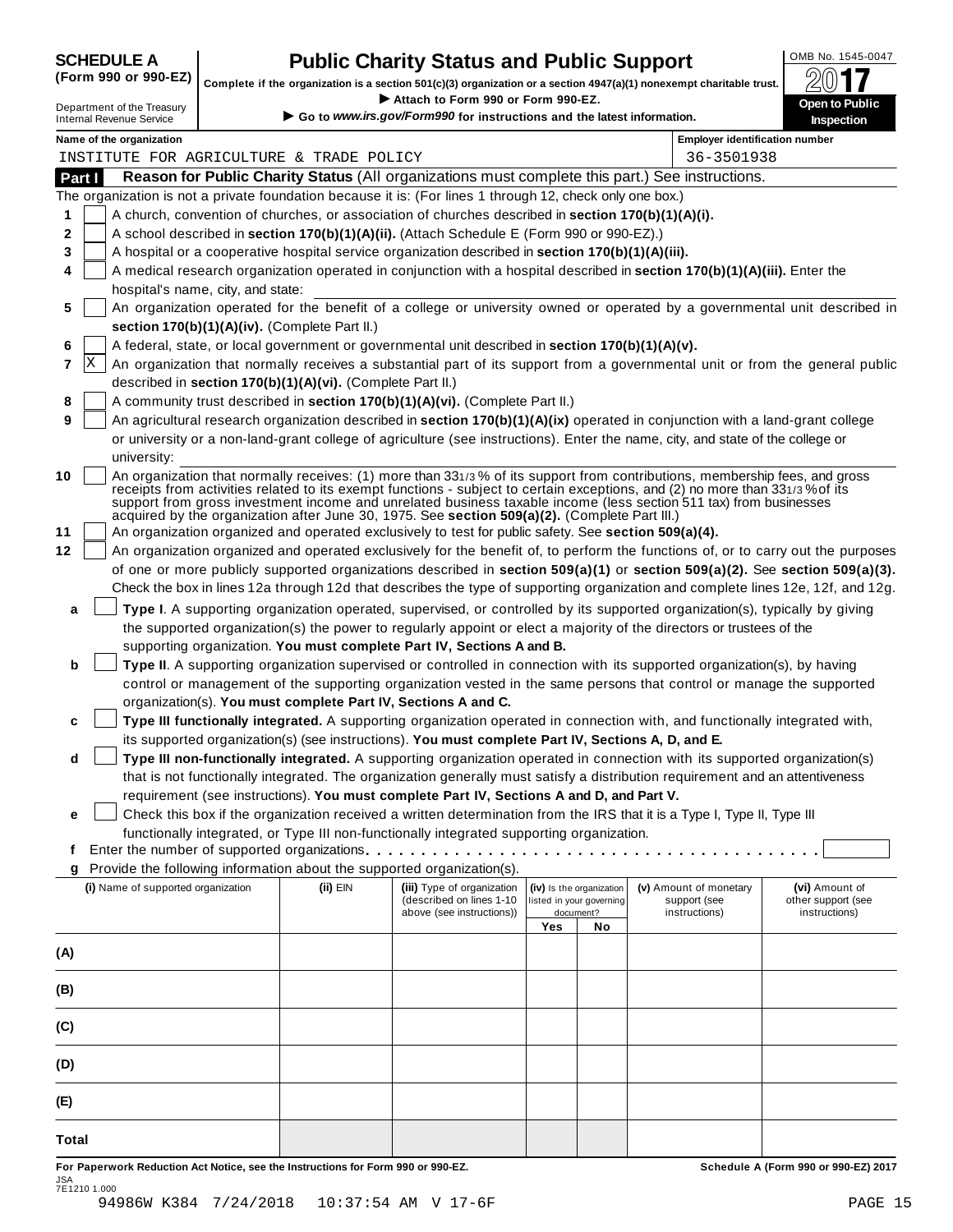**Support Schedule for Organizations Described in Sections 170(b)(1)(A)(iv) and 170(b)(1)(A)(vi)** (Complete only if you checked the box on line 5, 7, or 8 of Part I or if the organization failed to qualify under Part III. If the organization fails to qualify under the tests listed below, please complete Part III.) **Part II**

|              | <b>Section A. Public Support</b>                                                                                                                                                                                                                                                                                                                                     |            |            |            |            |            |            |
|--------------|----------------------------------------------------------------------------------------------------------------------------------------------------------------------------------------------------------------------------------------------------------------------------------------------------------------------------------------------------------------------|------------|------------|------------|------------|------------|------------|
|              | Calendar year (or fiscal year beginning in)                                                                                                                                                                                                                                                                                                                          | (a) $2013$ | (b) $2014$ | (c) 2015   | $(d)$ 2016 | (e) 2017   | (f) Total  |
| 1.           | Gifts,<br>grants,<br>contributions.<br>and<br>membership fees received. (Do not<br>include any "unusual grants.")                                                                                                                                                                                                                                                    | 1,055,735. | 1,085,472. | 1,009,827. | 1,179,865. | 1,427,326. | 5,758,225. |
| $\mathbf{2}$ | Tax<br>revenues<br>levied<br>for<br>the<br>organization's benefit and either paid<br>to or expended on its behalf                                                                                                                                                                                                                                                    |            |            |            |            |            | 0.         |
| 3            | The value of services or facilities<br>furnished by a governmental unit to the<br>organization without charge                                                                                                                                                                                                                                                        |            |            |            |            |            | 0.         |
| 4            | Total. Add lines 1 through 3                                                                                                                                                                                                                                                                                                                                         | 1,055,735. | 1,085,472. | 1,009,827. | 1,179,865. | 1,427,326. | 5,758,225. |
| 5            | The portion of total contributions by<br>each<br>person<br>(other<br>than<br>a<br>governmental<br>unit<br>publicly<br>or<br>supported organization) included on<br>line 1 that exceeds 2% of the amount<br>shown on line 11, column (f).                                                                                                                             |            |            |            |            |            | 1,896,026. |
| 6            | Public support. Subtract line 5 from line 4                                                                                                                                                                                                                                                                                                                          |            |            |            |            |            | 3,862,199. |
|              | <b>Section B. Total Support</b>                                                                                                                                                                                                                                                                                                                                      |            |            |            |            |            |            |
|              | Calendar year (or fiscal year beginning in) ▶                                                                                                                                                                                                                                                                                                                        | (a) $2013$ | (b) $2014$ | (c) 2015   | $(d)$ 2016 | (e) 2017   | (f) Total  |
| 7            | Amounts from line 4                                                                                                                                                                                                                                                                                                                                                  | 1,055,735. | 1,085,472. | 1,009,827. | 1,179,865  | 1,427,326. | 5,758,225. |
| 8            | Gross income from interest, dividends,<br>payments received on securities loans,<br>rents, royalties, and income from<br>similar sources and the contract of the same sources                                                                                                                                                                                        | 61,223.    | 47,060.    | 72,850.    | 72,068     | 51,813.    | 305,014.   |
| 9            | Net income from unrelated business<br>activities, whether or not the business<br>is regularly carried on the control of the set of the set of the set of the set of the set of the set of the s                                                                                                                                                                      |            |            |            |            |            | 0.         |
| 10           | Other income. Do not include gain or<br>loss from the sale of capital assets<br>(Explain in Part VI.) ATCH 1                                                                                                                                                                                                                                                         | 1,888.     | 9,655.     | 904.       | 11,383.    | 301.       | 24,131.    |
| 11           | <b>Total support.</b> Add lines 7 through 10                                                                                                                                                                                                                                                                                                                         |            |            |            |            |            | 6,087,370. |
| 12           |                                                                                                                                                                                                                                                                                                                                                                      |            |            |            |            | 12         | 1,444,842. |
| 13           | First five years. If the Form 990 is for the organization's first, second, third, fourth, or fifth tax year as a section 501(c)(3)<br>organization, check this box and stop here entitled and state of the state of the state of the state of the state of the state of the state of the state of the state of the state of the state of the state of the state of t |            |            |            |            |            |            |
|              | <b>Section C. Computation of Public Support Percentage</b>                                                                                                                                                                                                                                                                                                           |            |            |            |            |            |            |
| 14           | Public support percentage for 2017 (line 6, column (f) divided by line 11, column (f) $\ldots \ldots \ldots$                                                                                                                                                                                                                                                         |            |            |            |            | 14         | 63.45%     |
| 15           |                                                                                                                                                                                                                                                                                                                                                                      |            |            |            |            | 15         | 69.65%     |
|              | 16a 331/3% support test - 2017. If the organization did not check the box on line 13, and line 14 is 331/3% or more, check this                                                                                                                                                                                                                                      |            |            |            |            |            |            |
|              | box and stop here. The organization qualifies as a publicly supported organization                                                                                                                                                                                                                                                                                   |            |            |            |            |            | Χ          |
|              | b 331/3% support test - 2016. If the organization did not check a box on line 13 or 16a, and line 15 is 331/3% or more, check                                                                                                                                                                                                                                        |            |            |            |            |            |            |
|              |                                                                                                                                                                                                                                                                                                                                                                      |            |            |            |            |            |            |
|              | 17a 10%-facts-and-circumstances test - 2017. If the organization did not check a box on line 13, 16a, or 16b, and line 14 is                                                                                                                                                                                                                                         |            |            |            |            |            |            |
|              | 10% or more, and if the organization meets the "facts-and-circumstances" test, check this box and stop here. Explain in                                                                                                                                                                                                                                              |            |            |            |            |            |            |
|              | Part VI how the organization meets the "facts-and-circumstances" test. The organization qualifies as a publicly supported                                                                                                                                                                                                                                            |            |            |            |            |            |            |
|              |                                                                                                                                                                                                                                                                                                                                                                      |            |            |            |            |            |            |
|              | b 10%-facts-and-circumstances test - 2016. If the organization did not check a box on line 13, 16a, 16b, or 17a, and line                                                                                                                                                                                                                                            |            |            |            |            |            |            |
|              | 15 is 10% or more, and if the organization meets the "facts-and-circumstances" test, check this box and stop here.                                                                                                                                                                                                                                                   |            |            |            |            |            |            |
|              | Explain in Part VI how the organization meets the "facts-and-circumstances" test. The organization qualifies as a publicly                                                                                                                                                                                                                                           |            |            |            |            |            |            |
|              |                                                                                                                                                                                                                                                                                                                                                                      |            |            |            |            |            |            |
| 18           | Private foundation. If the organization did not check a box on line 13, 16a, 16b, 17a, or 17b, check this box and see                                                                                                                                                                                                                                                |            |            |            |            |            |            |
|              |                                                                                                                                                                                                                                                                                                                                                                      |            |            |            |            |            |            |

**Schedule A (Form 990 or 990-EZ) 2017**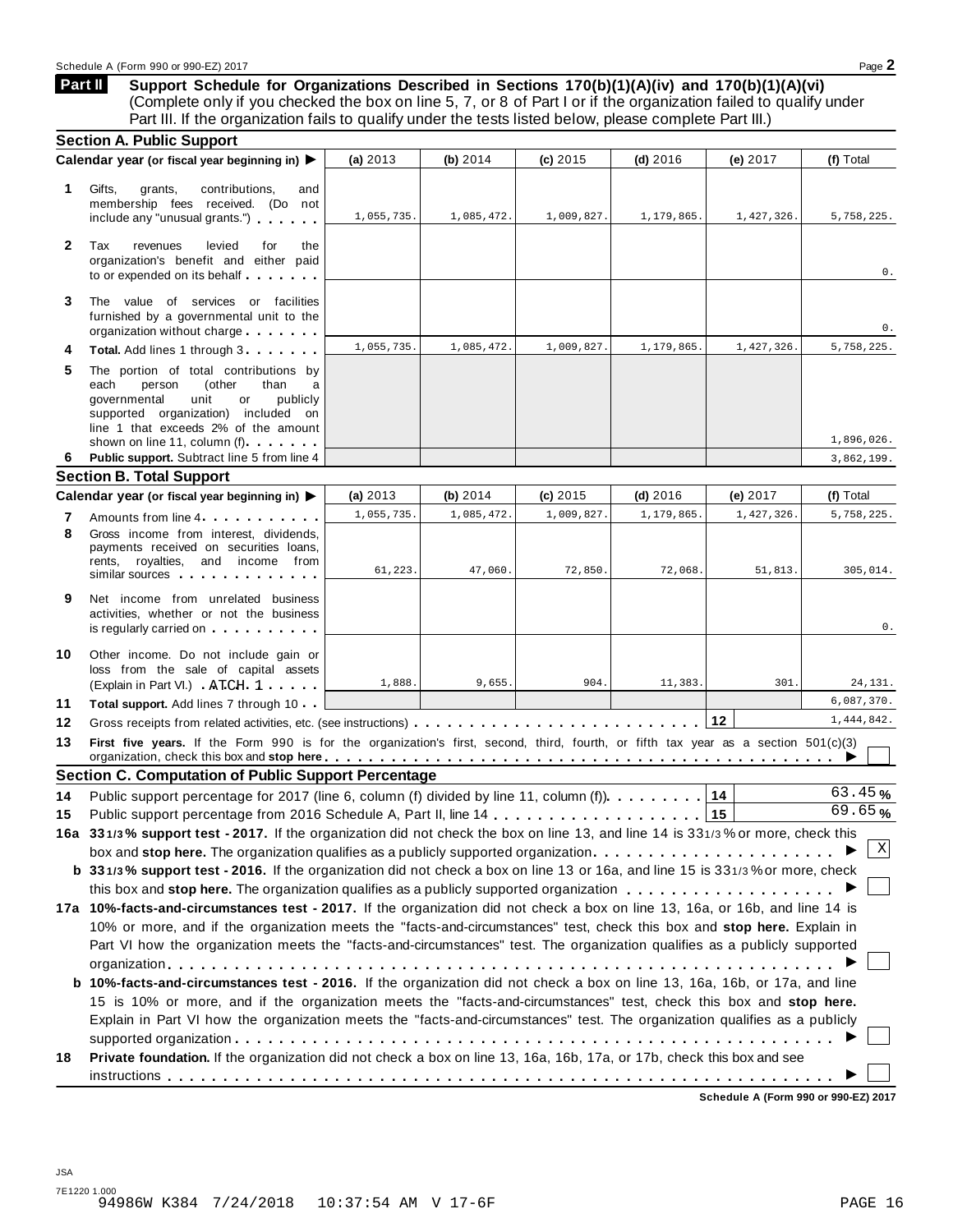#### Schedule A (Form 990 or 990-EZ) 2017 Page 3

#### **Support Schedule for Organizations Described in Section 509(a)(2) Part III**

(Complete only if you checked the box on line 10 of Part I or if the organization failed to qualify under Part II. If the organization fails to qualify under the tests listed below, please complete Part II.)

|              | <b>Section A. Public Support</b>                                                                                                                                                                                                                                          |            |            |            |            |          |                                      |
|--------------|---------------------------------------------------------------------------------------------------------------------------------------------------------------------------------------------------------------------------------------------------------------------------|------------|------------|------------|------------|----------|--------------------------------------|
|              | Calendar year (or fiscal year beginning in) $\blacktriangleright$                                                                                                                                                                                                         | (a) 2013   | (b) $2014$ | $(c)$ 2015 | $(d)$ 2016 | (e) 2017 | (f) Total                            |
| $\mathbf{1}$ | Gifts, grants, contributions, and membership fees                                                                                                                                                                                                                         |            |            |            |            |          |                                      |
|              | received. (Do not include any "unusual grants.")                                                                                                                                                                                                                          |            |            |            |            |          |                                      |
| 2            | Gross receipts from admissions, merchandise                                                                                                                                                                                                                               |            |            |            |            |          |                                      |
|              | sold or services performed, or facilities                                                                                                                                                                                                                                 |            |            |            |            |          |                                      |
|              | furnished in any activity that is related to the                                                                                                                                                                                                                          |            |            |            |            |          |                                      |
|              | organization's tax-exempt purpose                                                                                                                                                                                                                                         |            |            |            |            |          |                                      |
| 3            | Gross receipts from activities that are not an                                                                                                                                                                                                                            |            |            |            |            |          |                                      |
|              | unrelated trade or business under section 513                                                                                                                                                                                                                             |            |            |            |            |          |                                      |
| Tax<br>4     | revenues<br>levied<br>for<br>the                                                                                                                                                                                                                                          |            |            |            |            |          |                                      |
|              | organization's benefit and either paid to                                                                                                                                                                                                                                 |            |            |            |            |          |                                      |
|              | or expended on its behalf <b>contains the set of the set of the set of the set of the set of the set of the set of the set of the set of the set of the set of the set of the set of the set of the set of the set of the set of</b>                                      |            |            |            |            |          |                                      |
| 5            | The value of services or facilities                                                                                                                                                                                                                                       |            |            |            |            |          |                                      |
|              | furnished by a governmental unit to the                                                                                                                                                                                                                                   |            |            |            |            |          |                                      |
|              | organization without charge                                                                                                                                                                                                                                               |            |            |            |            |          |                                      |
| 6            | Total. Add lines 1 through 5                                                                                                                                                                                                                                              |            |            |            |            |          |                                      |
|              |                                                                                                                                                                                                                                                                           |            |            |            |            |          |                                      |
|              | 7a Amounts included on lines 1, 2, and 3                                                                                                                                                                                                                                  |            |            |            |            |          |                                      |
|              | received from disqualified persons<br><b>b</b> Amounts included on lines 2 and 3                                                                                                                                                                                          |            |            |            |            |          |                                      |
|              | received from other than disqualified                                                                                                                                                                                                                                     |            |            |            |            |          |                                      |
|              | persons that exceed the greater of \$5,000                                                                                                                                                                                                                                |            |            |            |            |          |                                      |
|              | or 1% of the amount on line 13 for the year                                                                                                                                                                                                                               |            |            |            |            |          |                                      |
|              | c Add lines 7a and 7b                                                                                                                                                                                                                                                     |            |            |            |            |          |                                      |
| 8            | <b>Public support.</b> (Subtract line 7c from                                                                                                                                                                                                                             |            |            |            |            |          |                                      |
|              | $line 6.)$ $\cdots$ $\cdots$ $\cdots$ $\cdots$ $\cdots$ $\cdots$                                                                                                                                                                                                          |            |            |            |            |          |                                      |
|              | <b>Section B. Total Support</b>                                                                                                                                                                                                                                           |            |            |            |            |          |                                      |
|              | Calendar year (or fiscal year beginning in) ▶                                                                                                                                                                                                                             | (a) $2013$ | (b) $2014$ | $(c)$ 2015 | $(d)$ 2016 | (e) 2017 | (f) Total                            |
| 9            | Amounts from line 6. The state of the state of the state of the state of the state of the state of the state of the state of the state of the state of the state of the state of the state of the state of the state of the st                                            |            |            |            |            |          |                                      |
|              | 10 a Gross income from interest, dividends,<br>payments received on securities loans,                                                                                                                                                                                     |            |            |            |            |          |                                      |
|              | rents, royalties, and income from similar                                                                                                                                                                                                                                 |            |            |            |            |          |                                      |
|              | SOUICES                                                                                                                                                                                                                                                                   |            |            |            |            |          |                                      |
|              | <b>b</b> Unrelated business taxable income (less                                                                                                                                                                                                                          |            |            |            |            |          |                                      |
|              | section 511 taxes) from businesses                                                                                                                                                                                                                                        |            |            |            |            |          |                                      |
|              | acquired after June 30, 1975                                                                                                                                                                                                                                              |            |            |            |            |          |                                      |
|              | c Add lines 10a and 10b                                                                                                                                                                                                                                                   |            |            |            |            |          |                                      |
| 11           | Net income from unrelated business                                                                                                                                                                                                                                        |            |            |            |            |          |                                      |
|              | activities not included in line 10b,                                                                                                                                                                                                                                      |            |            |            |            |          |                                      |
|              | whether or not the business is regularly<br>carried on the carried on the control of the care of the control of the control of the control of the control of the control of the control of the control of the control of the control of the control of the control of the |            |            |            |            |          |                                      |
| 12           | Other income. Do not include gain or                                                                                                                                                                                                                                      |            |            |            |            |          |                                      |
|              | loss from the sale of capital assets                                                                                                                                                                                                                                      |            |            |            |            |          |                                      |
|              | (Explain in Part VI.) <b>All Accords</b>                                                                                                                                                                                                                                  |            |            |            |            |          |                                      |
| 13           | Total support. (Add lines 9, 10c, 11,                                                                                                                                                                                                                                     |            |            |            |            |          |                                      |
|              | and $12.$ ) $\cdots$ $\cdots$ $\cdots$ $\cdots$ $\cdots$                                                                                                                                                                                                                  |            |            |            |            |          |                                      |
| 14           | First five years. If the Form 990 is for the organization's first, second, third, fourth, or fifth tax year as a section 501(c)(3)                                                                                                                                        |            |            |            |            |          |                                      |
|              |                                                                                                                                                                                                                                                                           |            |            |            |            |          |                                      |
|              | Section C. Computation of Public Support Percentage                                                                                                                                                                                                                       |            |            |            |            |          |                                      |
|              |                                                                                                                                                                                                                                                                           |            |            |            |            | 15       | %                                    |
|              | Public support percentage from 2016 Schedule A, Part III, line 15.                                                                                                                                                                                                        |            |            |            |            | 16       | %                                    |
|              | <b>Section D. Computation of Investment Income Percentage</b>                                                                                                                                                                                                             |            |            |            |            |          |                                      |
|              |                                                                                                                                                                                                                                                                           |            |            |            |            | 17       | %                                    |
|              | Investment income percentage for 2017 (line 10c, column (f) divided by line 13, column (f)                                                                                                                                                                                |            |            |            |            |          | %                                    |
|              |                                                                                                                                                                                                                                                                           |            |            |            |            | 18       |                                      |
|              | 19a 331/3% support tests - 2017. If the organization did not check the box on line 14, and line 15 is more than 331/3%, and line                                                                                                                                          |            |            |            |            |          |                                      |
|              | 17 is not more than 331/3%, check this box and stop here. The organization qualifies as a publicly supported organization                                                                                                                                                 |            |            |            |            |          |                                      |
|              | <b>b</b> 331/3% support tests - 2016. If the organization did not check a box on line 14 or line 19a, and line 16 is more than 331/3%, and                                                                                                                                |            |            |            |            |          |                                      |
|              | line 18 is not more than 331/3%, check this box and stop here. The organization qualifies as a publicly supported organization                                                                                                                                            |            |            |            |            |          |                                      |
|              |                                                                                                                                                                                                                                                                           |            |            |            |            |          |                                      |
|              | Private foundation. If the organization did not check a box on line 14, 19a, or 19b, check this box and see instructions ▶                                                                                                                                                |            |            |            |            |          | Schedule A (Form 990 or 990-EZ) 2017 |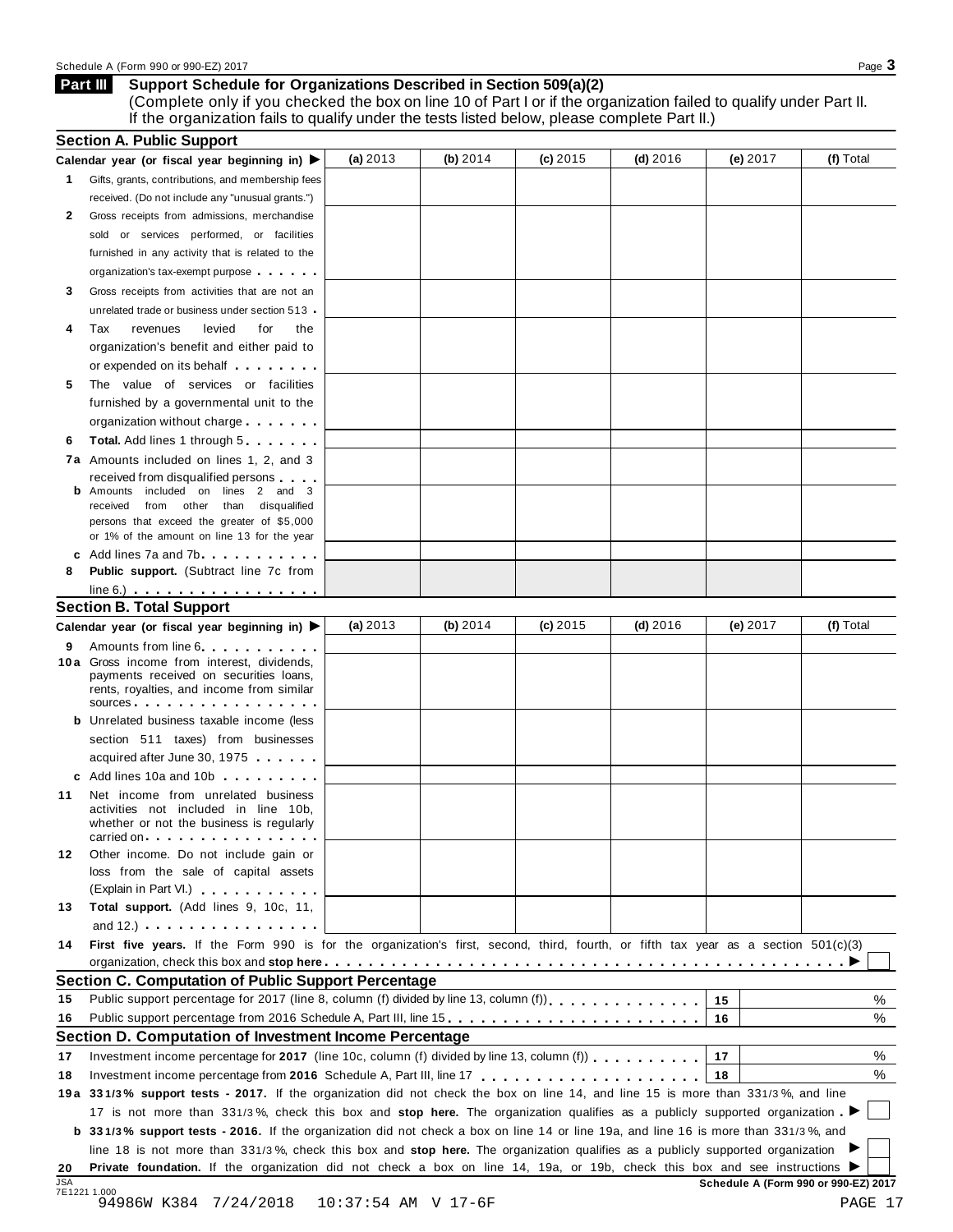**2**

**3a**

**3b**

**3c**

**4a**

**4b**

**4c**

**5a**

**5b 5c**

**6**

**7**

**8**

**9a**

**9b**

**9c**

**10a**

**Yes No**

#### **Part IV Supporting Organizations**

(Complete only if you checked a box in line 12 on Part I. If you checked 12a of Part I, complete Sections A and B. If you checked 12b of Part I, complete Sections A and C. If you checked 12c of Part I, complete Sections A, D, and E. If you checked 12d of Part I, complete Sections A and D, and complete Part V.)

#### **Section A. All Supporting Organizations**

- **1** Are all of the organization's supported organizations listed by name in the organization's governing documents? *If "No," describe in Part VI how the supported organizations are designated. If designated by class or purpose, describe the designation. If historic and continuing relationship, explain.* **1**
- **2** Did the organization have any supported organization that does not have an IRS determination of status under section 509(a)(1) or (2)? *If"Yes," explain in Part VI how the organization determined that the supported organization was described in section 509(a)(1) or (2).*
- **3 a** Did the organization have a supported organization described in section 501(c)(4), (5), or (6)? *If "Yes," answer (b) and (c) below.*
- **b** Did the organization confirm that each supported organization qualified under section 501(c)(4), (5), or (6) and | satisfied the public support tests under section 509(a)(2)? *If "Yes," describe in Part VI when and how the organization made the determination.*
- **c** Did the organization ensure that all support to such organizations was used exclusively for section 170(c)(2)(B) purposes? *If"Yes," explain in Part VI what controls the organization put in place to ensure such use.*
- **4 a** Was any supported organization not organized in the United States ("foreign supported organization")? *If "Yes," and if you checked 12a or 12b in Part I, answer (b) and (c) below.*
- **b** Did the organization have ultimate control and discretion in deciding whether to make grants to the foreign | supported organization? *If "Yes," describe in Part VI how the organization had such control and discretion despite being controlled or supervised by or in connection with its supported organizations.*
- **c** Did the organization support any foreign supported organization that does not have an IRS determination | under sections 501(c)(3) and 509(a)(1) or (2)? *If "Yes," explain in Part VI what controls the organization used to ensure that all support to the foreign supported organization was used exclusively for section 170(c)(2)(B) purposes.*
- **5 a** Did the organization add, substitute, or remove any supported organizations during the tax year? *If "Yes,"* answer (b) and (c) below (if applicable). Also, provide detail in Part VI, including (i) the names and EIN *numbers of the supported organizations added, substituted, or removed; (ii) the reasons for each such action;* (iii) the authority under the organization's organizing document authorizing such action; and (iv) how the action *was accomplished (such as by amendment to the organizing document).*
- **b** Type I or Type II only. Was any added or substituted supported organization part of a class already | designated in the organization's organizing document?
- **c Substitutions only.** Was the substitution the result of an event beyond the organization's control?
- **6** Did the organization provide support (whether in the form of grants or the provision of services or facilities) to anyone other than (i) its supported organizations, (ii) individuals that are part of the charitable class benefited by one or more of its supported organizations, or (iii) other supporting organizations that also support or benefit one or more of the filing organization's supported organizations? *If"Yes," provide detail in Part VI.*
- **7** Did the organization provide a grant, loan, compensation, or other similar payment to a substantial contributor (defined in section 4958(c)(3)(C)), a family member of a substantial contributor, or a 35% controlled entity with regard to a substantial contributor? *If"Yes," complete Part I of Schedule L (Form 990 or 990-EZ).*
- **8** Did the organization make a loan to a disqualified person (as defined in section 4958) not described in line 7? *If "Yes," complete Part I of Schedule L (Form 990 or 990-EZ).*
- **a** Was the organization controlled directly or indirectly at any time during the tax year by one or more | **9** disqualified persons as defined in section 4946 (other than foundation managers and organizations described in section 509(a)(1) or (2))? *If"Yes," provide detail in Part VI.*
- **b** Did one or more disqualified persons (as defined in line 9a) hold a controlling interest in any entity in which | the supporting organization had an interest? *If"Yes," provide detail in Part VI.*
- **c** Did a disqualified person (as defined in line 9a) have an ownership interest in, or derive any personal benefit from, assets in which the supporting organization also had an interest? *If"Yes," provide detail in Part VI.*
- **10a** Was the organization subject to the excess business holdings rules of section 4943 because of section | 4943(f) (regarding certain Type II supporting organizations, and all Type III non-functionally integrated supporting organizations)? *If"Yes," answer 10b below.*
	- **b** Did the organization have any excess business holdings in the tax year? *(Use Schedule C, Form 4720, to determine whether the organization had excess business holdings.)*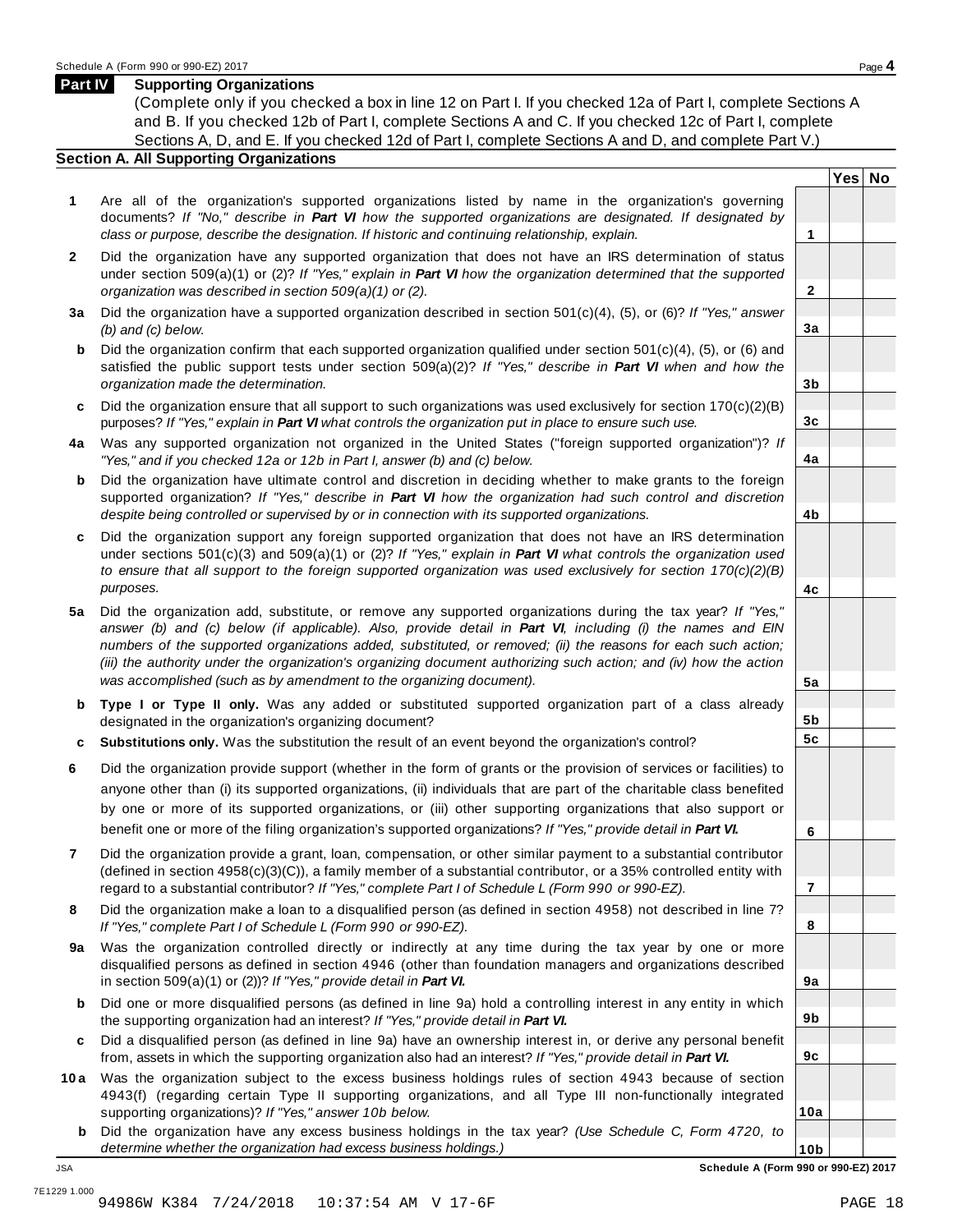|                       | a A person who directly or indirectly controls, either alone or together with persons described in (b) and (c)                                                                                                                                                                                                                                                                                                                                                                                                                                                                                                                                                                                                                                                                                                                                                                                                                                             |                 |        |  |
|-----------------------|------------------------------------------------------------------------------------------------------------------------------------------------------------------------------------------------------------------------------------------------------------------------------------------------------------------------------------------------------------------------------------------------------------------------------------------------------------------------------------------------------------------------------------------------------------------------------------------------------------------------------------------------------------------------------------------------------------------------------------------------------------------------------------------------------------------------------------------------------------------------------------------------------------------------------------------------------------|-----------------|--------|--|
|                       | below, the governing body of a supported organization?                                                                                                                                                                                                                                                                                                                                                                                                                                                                                                                                                                                                                                                                                                                                                                                                                                                                                                     | 11a             |        |  |
|                       | <b>b</b> A family member of a person described in (a) above?                                                                                                                                                                                                                                                                                                                                                                                                                                                                                                                                                                                                                                                                                                                                                                                                                                                                                               | 11 <sub>b</sub> |        |  |
|                       | c A 35% controlled entity of a person described in (a) or (b) above? If "Yes" to a, b, or c, provide detail in Part VI.                                                                                                                                                                                                                                                                                                                                                                                                                                                                                                                                                                                                                                                                                                                                                                                                                                    | 11c             |        |  |
|                       | <b>Section B. Type I Supporting Organizations</b>                                                                                                                                                                                                                                                                                                                                                                                                                                                                                                                                                                                                                                                                                                                                                                                                                                                                                                          |                 |        |  |
|                       |                                                                                                                                                                                                                                                                                                                                                                                                                                                                                                                                                                                                                                                                                                                                                                                                                                                                                                                                                            |                 | Yes No |  |
| 1                     | Did the directors, trustees, or membership of one or more supported organizations have the power to<br>regularly appoint or elect at least a majority of the organization's directors or trustees at all times during the<br>tax year? If "No," describe in Part VI how the supported organization(s) effectively operated, supervised, or<br>controlled the organization's activities. If the organization had more than one supported organization,<br>describe how the powers to appoint and/or remove directors or trustees were allocated among the supported<br>organizations and what conditions or restrictions, if any, applied to such powers during the tax year.                                                                                                                                                                                                                                                                               | 1               |        |  |
| 2                     | Did the organization operate for the benefit of any supported organization other than the supported<br>organization(s) that operated, supervised, or controlled the supporting organization? If "Yes," explain in Part<br>VI how providing such benefit carried out the purposes of the supported organization(s) that operated,<br>supervised, or controlled the supporting organization.                                                                                                                                                                                                                                                                                                                                                                                                                                                                                                                                                                 | $\mathbf 2$     |        |  |
|                       | <b>Section C. Type II Supporting Organizations</b>                                                                                                                                                                                                                                                                                                                                                                                                                                                                                                                                                                                                                                                                                                                                                                                                                                                                                                         |                 |        |  |
|                       |                                                                                                                                                                                                                                                                                                                                                                                                                                                                                                                                                                                                                                                                                                                                                                                                                                                                                                                                                            |                 | Yes No |  |
| 1                     | Were a majority of the organization's directors or trustees during the tax year also a majority of the directors<br>or trustees of each of the organization's supported organization(s)? If "No," describe in Part VI how control<br>or management of the supporting organization was vested in the same persons that controlled or managed<br>the supported organization(s).                                                                                                                                                                                                                                                                                                                                                                                                                                                                                                                                                                              | 1               |        |  |
|                       | <b>Section D. All Type III Supporting Organizations</b>                                                                                                                                                                                                                                                                                                                                                                                                                                                                                                                                                                                                                                                                                                                                                                                                                                                                                                    |                 |        |  |
| 1                     | Did the organization provide to each of its supported organizations, by the last day of the fifth month of the<br>organization's tax year, (i) a written notice describing the type and amount of support provided during the prior<br>tax year, (ii) a copy of the Form 990 that was most recently filed as of the date of notification, and (iii) copies of<br>the organization's governing documents in effect on the date of notification, to the extent not previously<br>provided?                                                                                                                                                                                                                                                                                                                                                                                                                                                                   | 1               | Yes No |  |
| 2                     | Were any of the organization's officers, directors, or trustees either (i) appointed or elected by the supported<br>organization(s) or (ii) serving on the governing body of a supported organization? If "No," explain in Part VI how<br>the organization maintained a close and continuous working relationship with the supported organization(s).                                                                                                                                                                                                                                                                                                                                                                                                                                                                                                                                                                                                      | $\mathbf{2}$    |        |  |
| 3                     | By reason of the relationship described in (2), did the organization's supported organizations have a<br>significant voice in the organization's investment policies and in directing the use of the organization's<br>income or assets at all times during the tax year? If "Yes," describe in Part VI the role the organization's<br>supported organizations played in this regard.                                                                                                                                                                                                                                                                                                                                                                                                                                                                                                                                                                      | 3               |        |  |
|                       | Section E. Type III Functionally Integrated Supporting Organizations                                                                                                                                                                                                                                                                                                                                                                                                                                                                                                                                                                                                                                                                                                                                                                                                                                                                                       |                 |        |  |
| 1<br>b<br>C<br>2<br>a | Check the box next to the method that the organization used to satisfy the Integral Part Test during the year (see instructions).<br>The organization satisfied the Activities Test. Complete line 2 below.<br>The organization is the parent of each of its supported organizations. Complete line 3 below.<br>The organization supported a governmental entity. Describe in Part VI how you supported a government entity (see instructions).<br>Activities Test. Answer (a) and (b) below.<br>Did substantially all of the organization's activities during the tax year directly further the exempt purposes of<br>the supported organization(s) to which the organization was responsive? If "Yes," then in Part VI identify<br>those supported organizations and explain how these activities directly furthered their exempt purposes,<br>how the organization was responsive to those supported organizations, and how the organization determined |                 | Yes No |  |
| b                     | that these activities constituted substantially all of its activities.<br>Did the activities described in (a) constitute activities that, but for the organization's involvement, one or more                                                                                                                                                                                                                                                                                                                                                                                                                                                                                                                                                                                                                                                                                                                                                              | 2a              |        |  |
|                       | of the organization's supported organization(s) would have been engaged in? If "Yes," explain in Part VI the<br>reasons for the organization's position that its supported organization(s) would have engaged in these<br>activities but for the organization's involvement.                                                                                                                                                                                                                                                                                                                                                                                                                                                                                                                                                                                                                                                                               | 2 <sub>b</sub>  |        |  |
| 3<br>a                | Parent of Supported Organizations. Answer (a) and (b) below.<br>Did the organization have the power to regularly appoint or elect a majority of the officers, directors, or<br>trustees of each of the supported organizations? Provide details in Part VI.                                                                                                                                                                                                                                                                                                                                                                                                                                                                                                                                                                                                                                                                                                | 3a              |        |  |
|                       | Did the organization exercise a substantial degree of direction over the policies, programs, and activities of each                                                                                                                                                                                                                                                                                                                                                                                                                                                                                                                                                                                                                                                                                                                                                                                                                                        |                 |        |  |

**Part IV Supporting Organizations** *(continued)*

**11** Has the organization accepted a gift or contribution from any of the following persons?

**Yes No**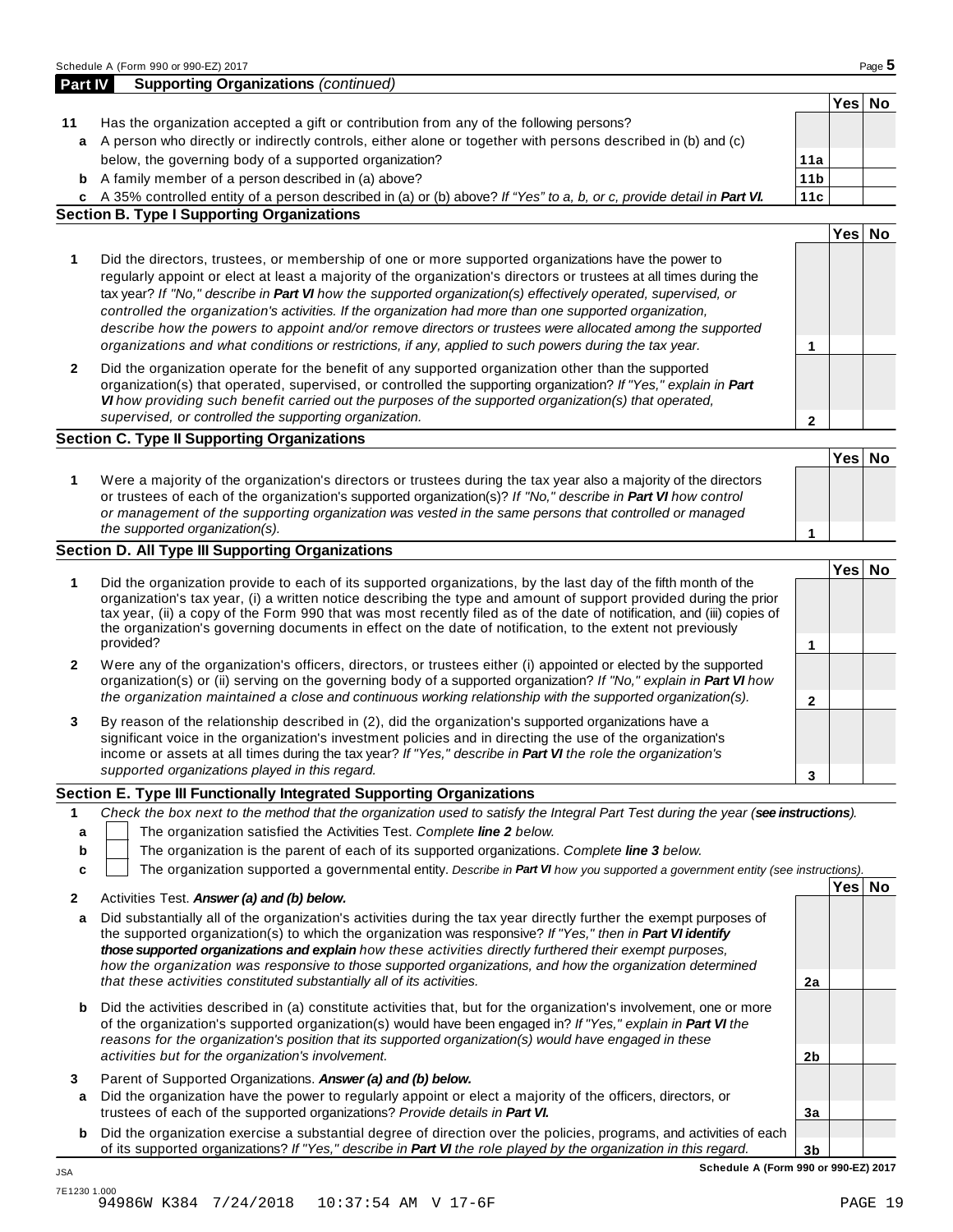| Schedule A (Form 990 or 990-EZ) 2017                                                                                                            |                         |                | Page $6$                       |
|-------------------------------------------------------------------------------------------------------------------------------------------------|-------------------------|----------------|--------------------------------|
| Type III Non-Functionally Integrated 509(a)(3) Supporting Organizations<br><b>Part V</b>                                                        |                         |                |                                |
| $\mathbf 1$<br>Check here if the organization satisfied the Integral Part Test as a qualifying trust on Nov. 20, 1970 (explain in Part VI). See |                         |                |                                |
| instructions. All other Type III non-functionally integrated supporting organizations must complete Sections A through E.                       |                         |                |                                |
| <b>Section A - Adjusted Net Income</b>                                                                                                          |                         | (A) Prior Year | (B) Current Year               |
|                                                                                                                                                 |                         |                | (optional)                     |
| 1 Net short-term capital gain                                                                                                                   | 1                       |                |                                |
| 2 Recoveries of prior-year distributions                                                                                                        | $\mathbf{2}$            |                |                                |
| 3 Other gross income (see instructions)                                                                                                         | 3                       |                |                                |
| 4 Add lines 1 through 3.                                                                                                                        | 4                       |                |                                |
| <b>5</b> Depreciation and depletion                                                                                                             | $\overline{\mathbf{5}}$ |                |                                |
| 6 Portion of operating expenses paid or incurred for production or                                                                              |                         |                |                                |
| collection of gross income or for management, conservation, or                                                                                  |                         |                |                                |
| maintenance of property held for production of income (see instructions)                                                                        | 6                       |                |                                |
| <b>7</b> Other expenses (see instructions)                                                                                                      | $\overline{7}$          |                |                                |
| 8 Adjusted Net Income (subtract lines 5, 6, and 7 from line 4).                                                                                 | 8                       |                |                                |
| <b>Section B - Minimum Asset Amount</b>                                                                                                         |                         | (A) Prior Year | (B) Current Year<br>(optional) |
| 1 Aggregate fair market value of all non-exempt-use assets (see                                                                                 |                         |                |                                |
| instructions for short tax year or assets held for part of year):                                                                               |                         |                |                                |
| a Average monthly value of securities                                                                                                           | 1a                      |                |                                |
| <b>b</b> Average monthly cash balances                                                                                                          | 1 <sub>b</sub>          |                |                                |
| c Fair market value of other non-exempt-use assets                                                                                              | 1 <sub>c</sub>          |                |                                |
| d Total (add lines 1a, 1b, and 1c)                                                                                                              | 1 <sub>d</sub>          |                |                                |
| e Discount claimed for blockage or other                                                                                                        |                         |                |                                |
| factors (explain in detail in Part VI):                                                                                                         |                         |                |                                |
| 2 Acquisition indebtedness applicable to non-exempt-use assets                                                                                  | $\mathbf{2}$            |                |                                |
| 3 Subtract line 2 from line 1d.                                                                                                                 | 3                       |                |                                |
| 4 Cash deemed held for exempt use. Enter 1-1/2% of line 3 (for greater amount,<br>see instructions).                                            | 4                       |                |                                |
| 5 Net value of non-exempt-use assets (subtract line 4 from line 3)                                                                              | 5                       |                |                                |
| 6 Multiply line 5 by .035.                                                                                                                      | 6                       |                |                                |
| 7 Recoveries of prior-year distributions                                                                                                        | $\overline{\mathbf{r}}$ |                |                                |
| 8 Minimum Asset Amount (add line 7 to line 6)                                                                                                   | 8                       |                |                                |
| <b>Section C - Distributable Amount</b>                                                                                                         |                         |                | <b>Current Year</b>            |
| 1 Adjusted net income for prior year (from Section A, line 8, Column A)                                                                         | 1                       |                |                                |
| 2 Enter 85% of line 1.                                                                                                                          | $\overline{2}$          |                |                                |
| 3 Minimum asset amount for prior year (from Section B, line 8, Column A)                                                                        | $\mathbf{3}$            |                |                                |
| 4 Enter greater of line 2 or line 3.                                                                                                            | 4                       |                |                                |
| 5 Income tax imposed in prior year                                                                                                              | 5                       |                |                                |
| 6 Distributable Amount. Subtract line 5 from line 4, unless subject to                                                                          |                         |                |                                |
| emergency temporary reduction (see instructions).                                                                                               | 6                       |                |                                |

**7** Check here if the current year is the organization's first as a non-functionally integrated Type III supporting organization (see instructions).

**Schedule A (Form 990 or 990-EZ) 2017**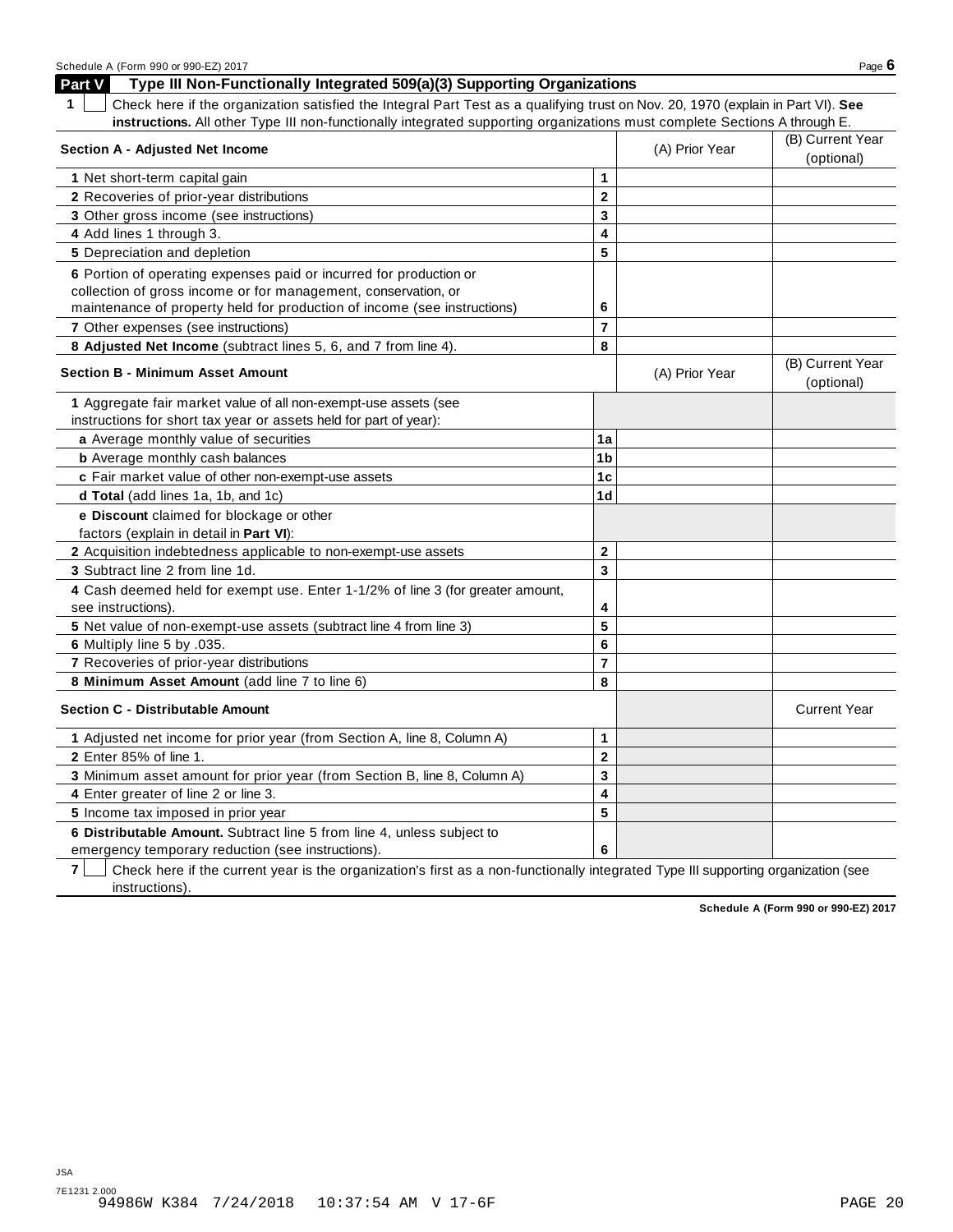|                | Schedule A (Form 990 or 990-EZ) 2017                                                       |                                    |                                               | Page 7                                           |
|----------------|--------------------------------------------------------------------------------------------|------------------------------------|-----------------------------------------------|--------------------------------------------------|
| Part V         | Type III Non-Functionally Integrated 509(a)(3) Supporting Organizations (continued)        |                                    |                                               |                                                  |
|                | <b>Section D - Distributions</b>                                                           |                                    |                                               | <b>Current Year</b>                              |
| 1              | Amounts paid to supported organizations to accomplish exempt purposes                      |                                    |                                               |                                                  |
| $\mathbf{2}$   | Amounts paid to perform activity that directly furthers exempt purposes of supported       |                                    |                                               |                                                  |
|                | organizations, in excess of income from activity                                           |                                    |                                               |                                                  |
| 3              | Administrative expenses paid to accomplish exempt purposes of supported organizations      |                                    |                                               |                                                  |
| 4              | Amounts paid to acquire exempt-use assets                                                  |                                    |                                               |                                                  |
| 5              | Qualified set-aside amounts (prior IRS approval required)                                  |                                    |                                               |                                                  |
| 6              | Other distributions (describe in Part VI). See instructions.                               |                                    |                                               |                                                  |
| 7              | Total annual distributions. Add lines 1 through 6.                                         |                                    |                                               |                                                  |
| 8              | Distributions to attentive supported organizations to which the organization is responsive |                                    |                                               |                                                  |
|                | (provide details in Part VI). See instructions.                                            |                                    |                                               |                                                  |
| 9              | Distributable amount for 2017 from Section C, line 6                                       |                                    |                                               |                                                  |
| 10             | Line 8 amount divided by Line 9 amount                                                     |                                    |                                               |                                                  |
|                | Section E - Distribution Allocations (see instructions)                                    | (i)<br><b>Excess Distributions</b> | (ii)<br><b>Underdistributions</b><br>Pre-2017 | (iii)<br><b>Distributable</b><br>Amount for 2017 |
| 1              | Distributable amount for 2017 from Section C, line 6                                       |                                    |                                               |                                                  |
| $\mathbf{2}$   | Underdistributions, if any, for years prior to 2017                                        |                                    |                                               |                                                  |
|                | (reasonable cause required-explain in Part VI). See                                        |                                    |                                               |                                                  |
|                | instructions.                                                                              |                                    |                                               |                                                  |
| 3              | Excess distributions carryover, if any, to 2017                                            |                                    |                                               |                                                  |
| a              |                                                                                            |                                    |                                               |                                                  |
| b              | From 2013                                                                                  |                                    |                                               |                                                  |
| C              | From 2014                                                                                  |                                    |                                               |                                                  |
| d              | From 2015                                                                                  |                                    |                                               |                                                  |
| е              | From 2016 <b></b>                                                                          |                                    |                                               |                                                  |
| f              | Total of lines 3a through e                                                                |                                    |                                               |                                                  |
| g              | Applied to underdistributions of prior years                                               |                                    |                                               |                                                  |
| h              | Applied to 2017 distributable amount                                                       |                                    |                                               |                                                  |
| j.             | Carryover from 2012 not applied (see instructions)                                         |                                    |                                               |                                                  |
|                | Remainder. Subtract lines 3g, 3h, and 3i from 3f.                                          |                                    |                                               |                                                  |
| 4              | Distributions for 2017 from                                                                |                                    |                                               |                                                  |
|                | Section D, line 7:<br>\$                                                                   |                                    |                                               |                                                  |
| a              | Applied to underdistributions of prior years                                               |                                    |                                               |                                                  |
| b              | Applied to 2017 distributable amount                                                       |                                    |                                               |                                                  |
|                | Remainder. Subtract lines 4a and 4b from 4                                                 |                                    |                                               |                                                  |
| 5              | Remaining underdistributions for years prior to 2017, if                                   |                                    |                                               |                                                  |
|                | any. Subtract lines 3g and 4a from line 2. For result                                      |                                    |                                               |                                                  |
|                | greater than zero, explain in Part VI. See instructions.                                   |                                    |                                               |                                                  |
| 6              | Remaining underdistributions for 2017. Subtract lines 3h                                   |                                    |                                               |                                                  |
|                | and 4b from line 1. For result greater than zero, explain in                               |                                    |                                               |                                                  |
|                | Part VI. See instructions.                                                                 |                                    |                                               |                                                  |
| $\overline{7}$ | Excess distributions carryover to 2018. Add lines 3j                                       |                                    |                                               |                                                  |
|                | and 4c.                                                                                    |                                    |                                               |                                                  |
| 8              | Breakdown of line 7:                                                                       |                                    |                                               |                                                  |
| a              | Excess from 2013                                                                           |                                    |                                               |                                                  |
| b              | Excess from 2014                                                                           |                                    |                                               |                                                  |
| c              | Excess from 2015                                                                           |                                    |                                               |                                                  |
| d              | Excess from 2016                                                                           |                                    |                                               |                                                  |
| е              | Excess from 2017                                                                           |                                    |                                               |                                                  |
|                |                                                                                            |                                    |                                               |                                                  |

**Schedule A (Form 990 or 990-EZ) 2017**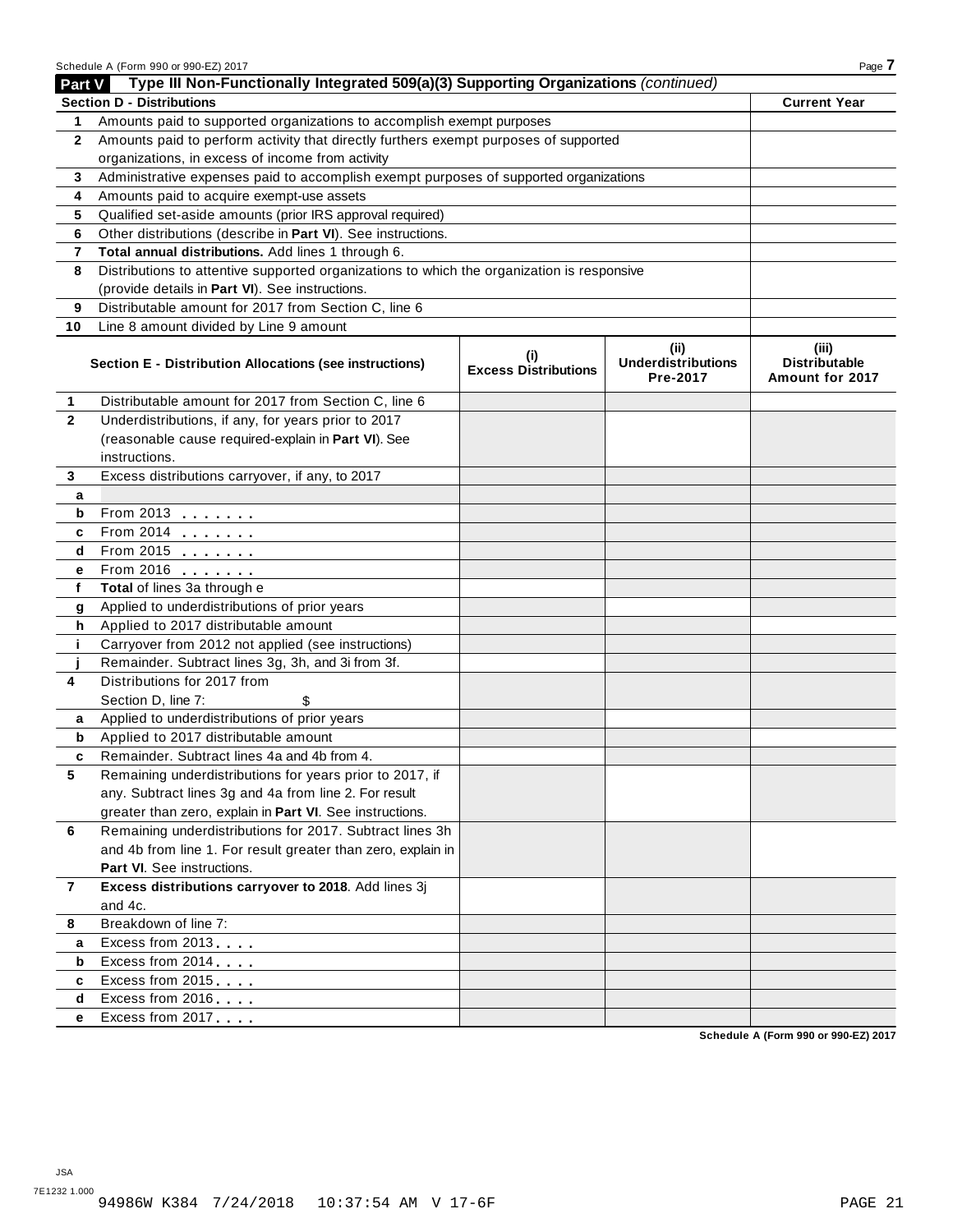<span id="page-19-0"></span>**Supplemental Information.** Provide the explanations required by Part II, line 10; Part II, line 17a or 17b; Part **Part VI** III, line 12; Part IV, Section A, lines 1, 2, 3b, 3c, 4b, 4c, 5a, 6, 9a, 9b, 9c, 11a, 11b, and 11c; Part IV, Section B, lines 1 and 2; Part IV, Section C, line 1; Part IV, Section D, lines 2 and 3; Part IV, Section E, lines 1c, 2a, 2b, 3a and 3b; Part V, line 1; Part V, Section B, line 1e; Part V, Section D, lines 5, 6, and 8; and Part V, Section E, lines 2, 5, and 6. Also complete this part for any additional information. (See instructions.)

|                                    | ATTACHMENT |        |      |         |      |         |  |  |  |  |
|------------------------------------|------------|--------|------|---------|------|---------|--|--|--|--|
| SCHEDULE A, PART II - OTHER INCOME |            |        |      |         |      |         |  |  |  |  |
|                                    |            |        |      |         |      |         |  |  |  |  |
| DESCRIPTION                        | 2013       | 2014   | 2015 | 2016    | 2017 | TOTAL   |  |  |  |  |
|                                    |            |        |      |         |      |         |  |  |  |  |
| OTHER PROGRAM AND MISC INCOME      | 1,888.     | 9,655. | 904. | 11,383. | 301. | 24,131. |  |  |  |  |
|                                    |            |        |      |         |      |         |  |  |  |  |
| TOTALS                             | 1,888.     | 9,655. | 904. | 11,383. | 301. | 24,131. |  |  |  |  |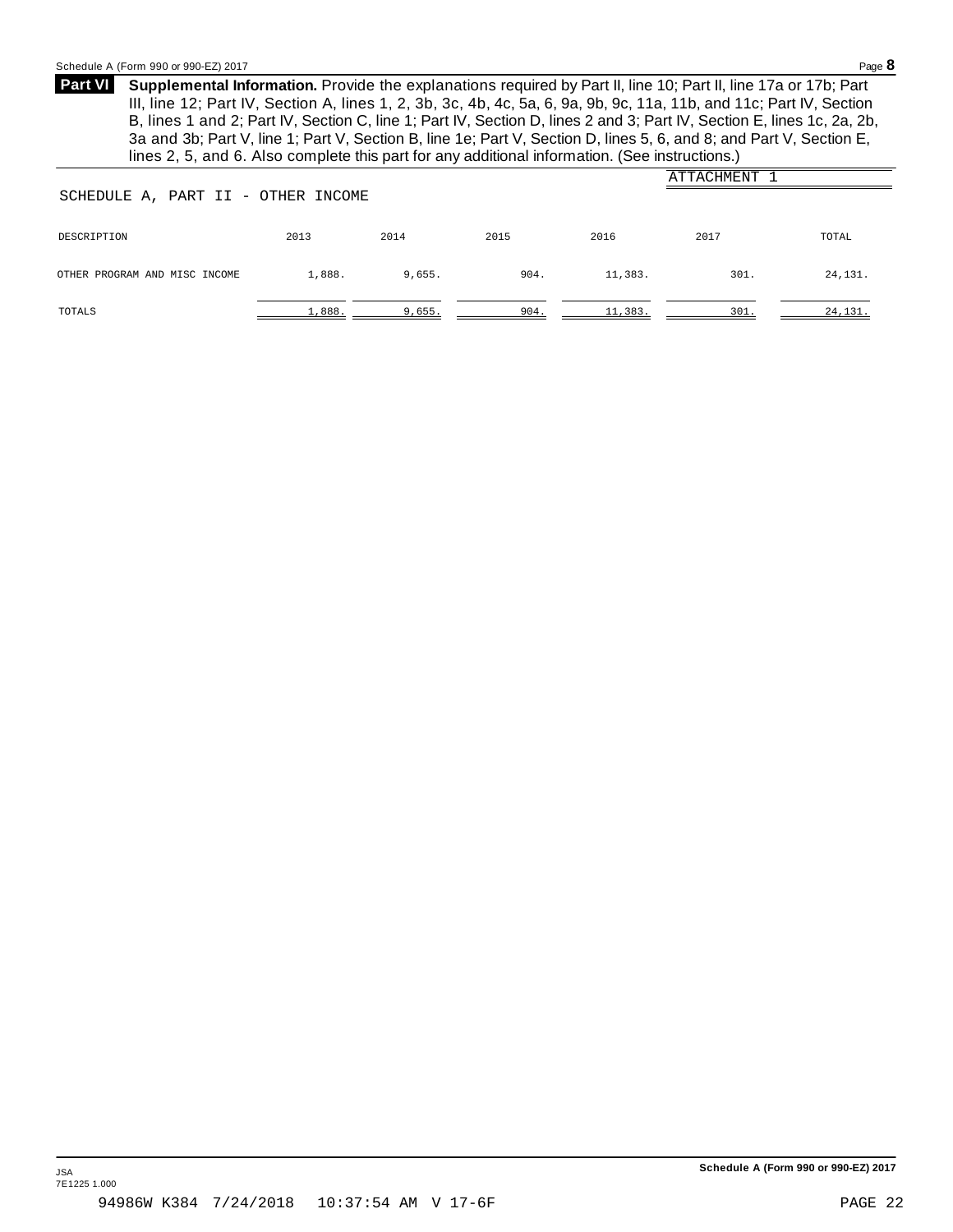**(Form 990, 990-EZ, or 990-PF)** Department of the Treasury<br>Internal Revenue Service

## **S** OMB No. 1545-0047 **chedule B Schedule of Contributors**

(Porm 990, Form 990, Form 990-EZ, or Form 990-PF.<br>Department of the Treasury → Attach to Form 990, Form 990-EZ, or Form 990-PF.<br>Internal Revenue Service → → Go to www.irs.gov/Form990 for the latest information.<br>Name of th

 $20$ **17** 

INSTITUTE FOR AGRICULTURE & TRADE POLICY

36-3501938

#### **Organization type** (check one):

| Section:                                                                    |
|-----------------------------------------------------------------------------|
| $\boxed{\text{X}}$ 501(c)( <sup>3</sup> ) (enter number) organization       |
| $4947(a)(1)$ nonexempt charitable trust not treated as a private foundation |
| 527 political organization                                                  |
| $501(c)(3)$ exempt private foundation                                       |
| 4947(a)(1) nonexempt charitable trust treated as a private foundation       |
| 501(c)(3) taxable private foundation                                        |
|                                                                             |

Check if your organization is covered by the **General Rule** or a **Special Rule.**

**Note:** Only a section 501(c)(7), (8), or (10) organization can check boxes for both the General Rule and a Special Rule. See instructions.

#### **General Rule**

 $\overline{X}$  For an organization filing Form 990, 990-EZ, or 990-PF that received, during the year, contributions totaling \$5,000 or more (in money or property) from any one contributor. Complete Parts I and II. See instructions for determining a contributor's total contributions.

#### **Special Rules**

For an organization described in section 501(c)(3) filing Form 990 or 990-EZ that met the 33 1/3 % support test of the regulations under sections 509(a)(1) and 170(b)(1)(A)(vi), that checked Schedule A (Form 990 or 990-EZ), Part II, line 13, 16a, or 16b, and that received from any one contributor, during the year, total contributions of the greater of **(1)** \$5,000; or **(2)** 2% of the amount on (i) Form 990, Part VIII, line 1h; or (ii) Form 990-EZ, line 1. Complete Parts I and II.

For an organization described in section 501(c)(7), (8), or (10) filing Form 990 or 990-EZ that received from any one contributor, during the year, total contributions of more than \$1,000 *exclusively* for religious, charitable, scientific, literary, or educational purposes, or for the prevention of cruelty to children or animals. Complete Parts I, II, and III.

For an organization described in section 501(c)(7), (8), or (10) filing Form 990 or 990-EZ that received from any one contributor, during the year, contributions *exclusively* for religious, charitable, etc., purposes, but no such contributions totaled more than \$1,000. If this box is checked, enter here the total contributions that were received during the year for an *exclusively* religious, charitable, etc., purpose. Don't complete any of the parts unless the **General Rule** applies to this organization because it received *nonexclusively* religious, charitable, etc., contributions totaling \$5,000 or more during the year m m m m m m m m m m m m m m m m m m m m m m m m m m m m m m m I \$

**Caution:** An organization that isn't covered by the General Rule and/or the Special Rules doesn't file Schedule B (Form 990, 990-EZ, or 990-PF), but it **must** answer "No" on Part IV, line 2, of its Form 990; or check the box on line H of its Form 990-EZ or on its Form 990-PF, Part I, line 2, to certify that it doesn't meet the filing requirements of Schedule B (Form 990, 990-EZ, or 990-PF).

For Paperwork Reduction Act Notice, see the instructions for Form 990, 990-EZ, or 990-PF. Schedule B (Form 990, 990-EZ, or 990-PF) (2017)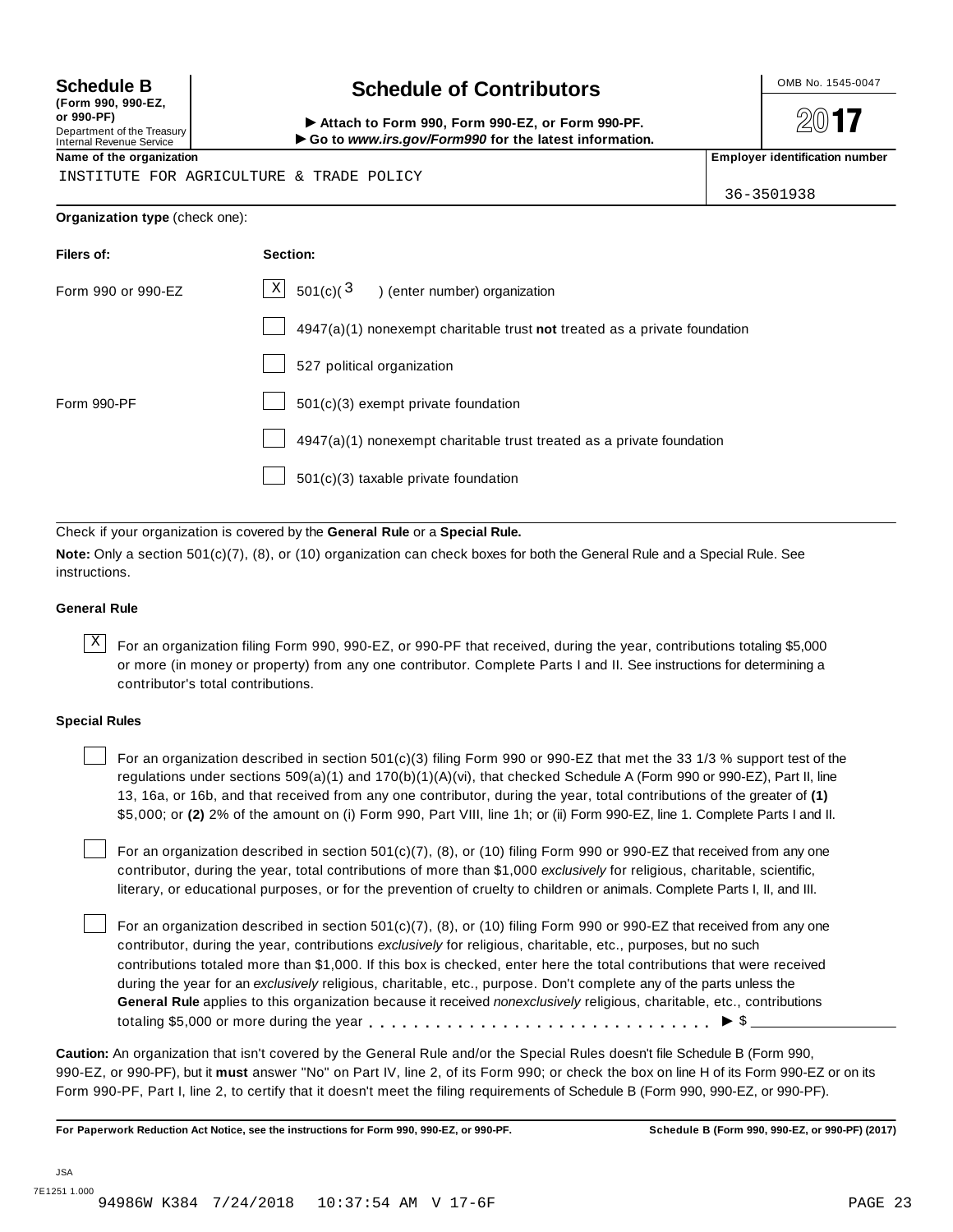| (a)<br>No. | (b)<br>Name, address, and ZIP + 4 | (c)<br><b>Total contributions</b> | (d)<br>Type of contribution                                                                     |
|------------|-----------------------------------|-----------------------------------|-------------------------------------------------------------------------------------------------|
| 1          |                                   | 120,000.<br>\$                    | Χ<br>Person<br>Payroll<br>Noncash<br>(Complete Part II for<br>noncash contributions.)           |
| (a)<br>No. | (b)<br>Name, address, and ZIP + 4 | (c)<br><b>Total contributions</b> | (d)<br>Type of contribution                                                                     |
| 2          |                                   | 70,000.<br>\$                     | $\mathbf X$<br>Person<br>Payroll<br>Noncash<br>(Complete Part II for<br>noncash contributions.) |
| (a)<br>No. | (b)<br>Name, address, and ZIP + 4 | (c)<br><b>Total contributions</b> | (d)<br>Type of contribution                                                                     |
| 3          |                                   | 95,154.<br>\$                     | $\mathbf X$<br>Person<br>Payroll<br>Noncash<br>(Complete Part II for<br>noncash contributions.) |
| (a)<br>No. | (b)<br>Name, address, and ZIP + 4 | (c)<br><b>Total contributions</b> | (d)<br>Type of contribution                                                                     |
| 4          |                                   | 40,000.<br>\$                     | $\mathbf X$<br>Person<br>Payroll<br>Noncash<br>(Complete Part II for<br>noncash contributions.) |
| (a)<br>No. | (b)<br>Name, address, and ZIP + 4 | (c)<br><b>Total contributions</b> | (d)<br>Type of contribution                                                                     |
| 5          |                                   | 10,000.<br>\$                     | Χ<br>Person<br>Payroll<br><b>Noncash</b><br>(Complete Part II for<br>noncash contributions.)    |
| (a)<br>No. | (b)<br>Name, address, and ZIP + 4 | (c)<br><b>Total contributions</b> | (d)<br>Type of contribution                                                                     |
| 6          |                                   | 5,000.<br>\$                      | $\mathbf X$<br>Person<br>Payroll<br><b>Noncash</b>                                              |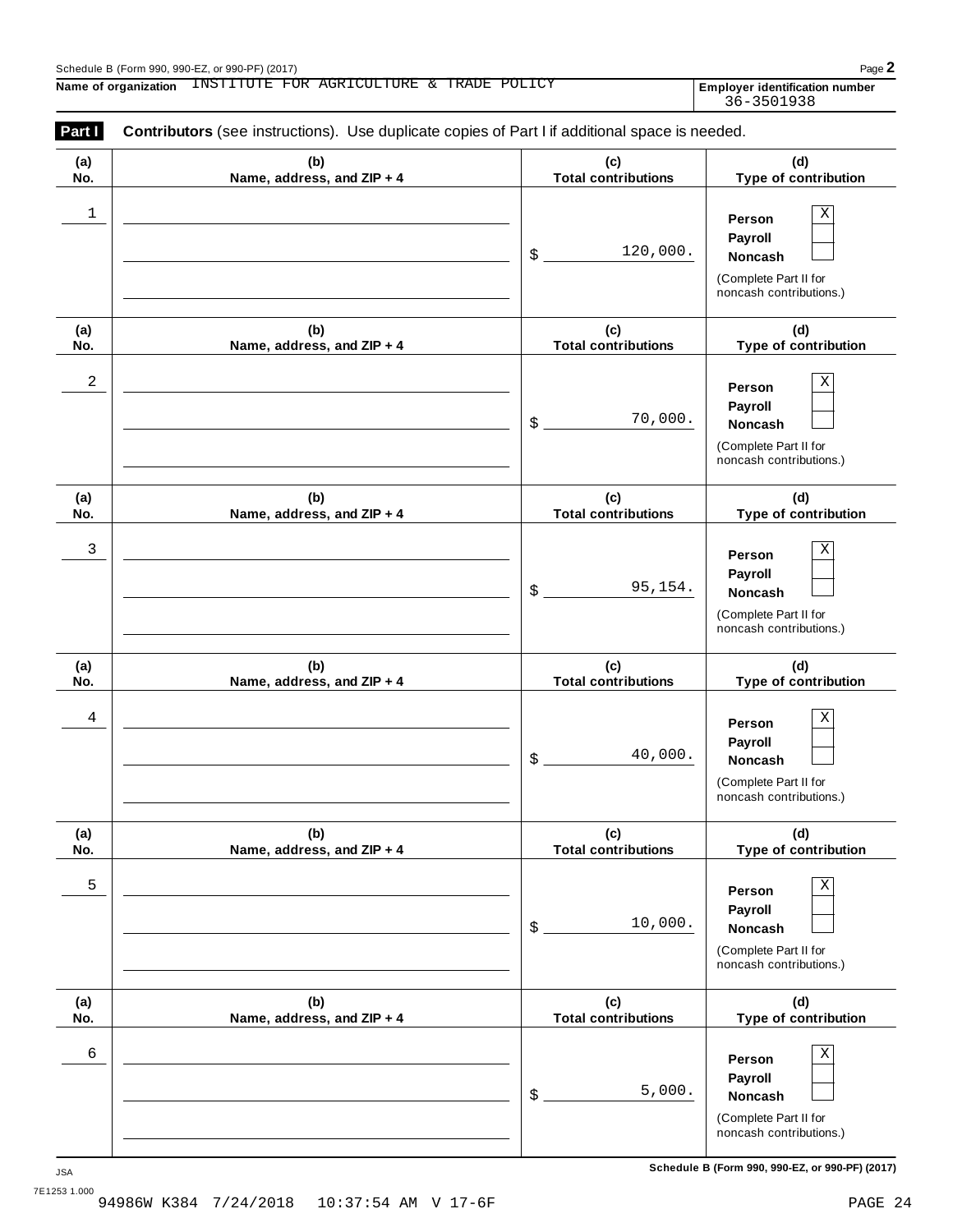| Part I     | Contributors (see instructions). Use duplicate copies of Part I if additional space is needed. |                                   |                                                                                                 |
|------------|------------------------------------------------------------------------------------------------|-----------------------------------|-------------------------------------------------------------------------------------------------|
| (a)<br>No. | (b)<br>Name, address, and ZIP + 4                                                              | (c)<br><b>Total contributions</b> | (d)<br>Type of contribution                                                                     |
| 7          |                                                                                                | 25,000.<br>\$                     | Χ<br>Person<br>Payroll<br>Noncash<br>(Complete Part II for<br>noncash contributions.)           |
| (a)<br>No. | (b)<br>Name, address, and ZIP + 4                                                              | (c)<br><b>Total contributions</b> | (d)<br>Type of contribution                                                                     |
| 8          |                                                                                                | 5,000.<br>\$                      | Χ<br>Person<br>Payroll<br>Noncash<br>(Complete Part II for<br>noncash contributions.)           |
| (a)<br>No. | (b)<br>Name, address, and ZIP + 4                                                              | (c)<br><b>Total contributions</b> | (d)<br>Type of contribution                                                                     |
| 9          |                                                                                                | 85,000.<br>\$                     | Χ<br>Person<br>Payroll<br>Noncash<br>(Complete Part II for<br>noncash contributions.)           |
| (a)<br>No. | (b)<br>Name, address, and ZIP + 4                                                              | (c)<br><b>Total contributions</b> | (d)<br>Type of contribution                                                                     |
| 10         |                                                                                                | 250,000.<br>\$                    | $\mathbf X$<br>Person<br>Payroll<br>Noncash<br>(Complete Part II for<br>noncash contributions.) |
| (a)<br>No. | (b)<br>Name, address, and ZIP + 4                                                              | (c)<br><b>Total contributions</b> | (d)<br>Type of contribution                                                                     |
| $11$       |                                                                                                | 12,000.<br>\$                     | Χ<br>Person<br>Payroll<br><b>Noncash</b><br>(Complete Part II for<br>noncash contributions.)    |
| (a)<br>No. | (b)<br>Name, address, and ZIP + 4                                                              | (c)<br><b>Total contributions</b> | (d)<br>Type of contribution                                                                     |
| $12$       |                                                                                                | 21,000.<br>\$                     | Χ<br>Person<br>Payroll<br>Noncash<br>(Complete Part II for<br>noncash contributions.)           |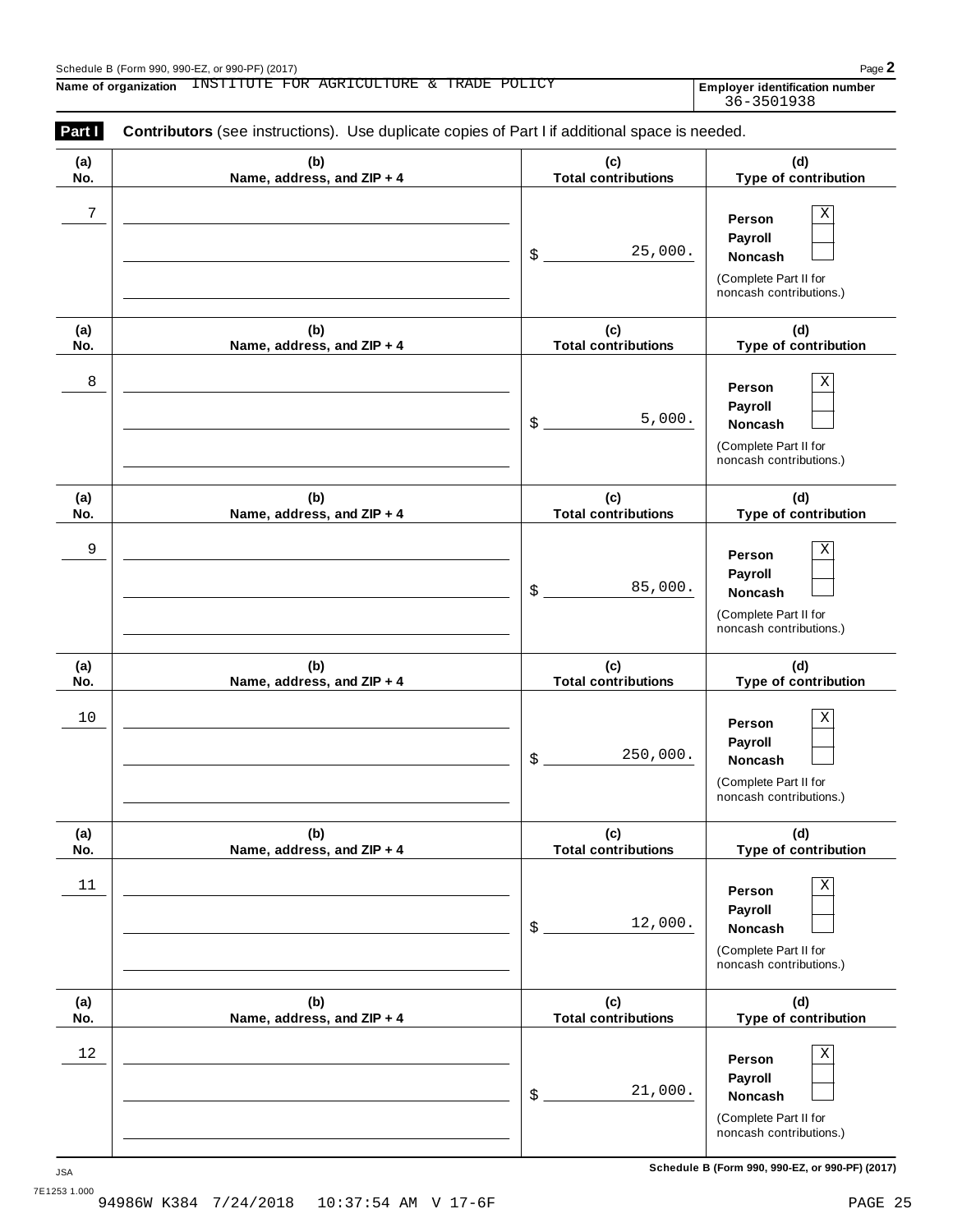| Part I     | Contributors (see instructions). Use duplicate copies of Part I if additional space is needed. |                                   |                                                                                                 |
|------------|------------------------------------------------------------------------------------------------|-----------------------------------|-------------------------------------------------------------------------------------------------|
| (a)<br>No. | (b)<br>Name, address, and ZIP + 4                                                              | (c)<br><b>Total contributions</b> | (d)<br>Type of contribution                                                                     |
| 13         |                                                                                                | 18,000.<br>\$                     | $\mathbf X$<br>Person<br>Payroll<br>Noncash<br>(Complete Part II for                            |
| (a)<br>No. | (b)<br>Name, address, and ZIP + 4                                                              | (c)<br><b>Total contributions</b> | noncash contributions.)<br>(d)<br>Type of contribution                                          |
| 14         |                                                                                                | 7,500.<br>\$                      | $\mathbf X$<br>Person<br>Payroll<br>Noncash<br>(Complete Part II for<br>noncash contributions.) |
| (a)<br>No. | (b)<br>Name, address, and ZIP + 4                                                              | (c)<br><b>Total contributions</b> | (d)<br>Type of contribution                                                                     |
| $15$       |                                                                                                | 30,000.<br>\$                     | $\mathbf X$<br>Person<br>Payroll<br>Noncash<br>(Complete Part II for<br>noncash contributions.) |
| (a)<br>No. | (b)<br>Name, address, and ZIP + 4                                                              | (c)<br><b>Total contributions</b> | (d)<br>Type of contribution                                                                     |
| 16         |                                                                                                | 69,406.<br>\$                     | $\mathbf X$<br>Person<br>Payroll<br>Noncash<br>(Complete Part II for<br>noncash contributions.) |
| (a)<br>No. | (b)<br>Name, address, and ZIP + 4                                                              | (c)<br><b>Total contributions</b> | (d)<br>Type of contribution                                                                     |
| $17$       |                                                                                                | 28,061.<br>$\frac{1}{2}$          | Χ<br>Person<br>Payroll<br><b>Noncash</b><br>(Complete Part II for<br>noncash contributions.)    |
| (a)<br>No. | (b)<br>Name, address, and ZIP + 4                                                              | (c)<br><b>Total contributions</b> | (d)<br>Type of contribution                                                                     |
| 18         |                                                                                                | 20,000.<br>$\frac{1}{2}$          | Χ<br>Person<br>Payroll<br>Noncash<br>(Complete Part II for<br>noncash contributions.)           |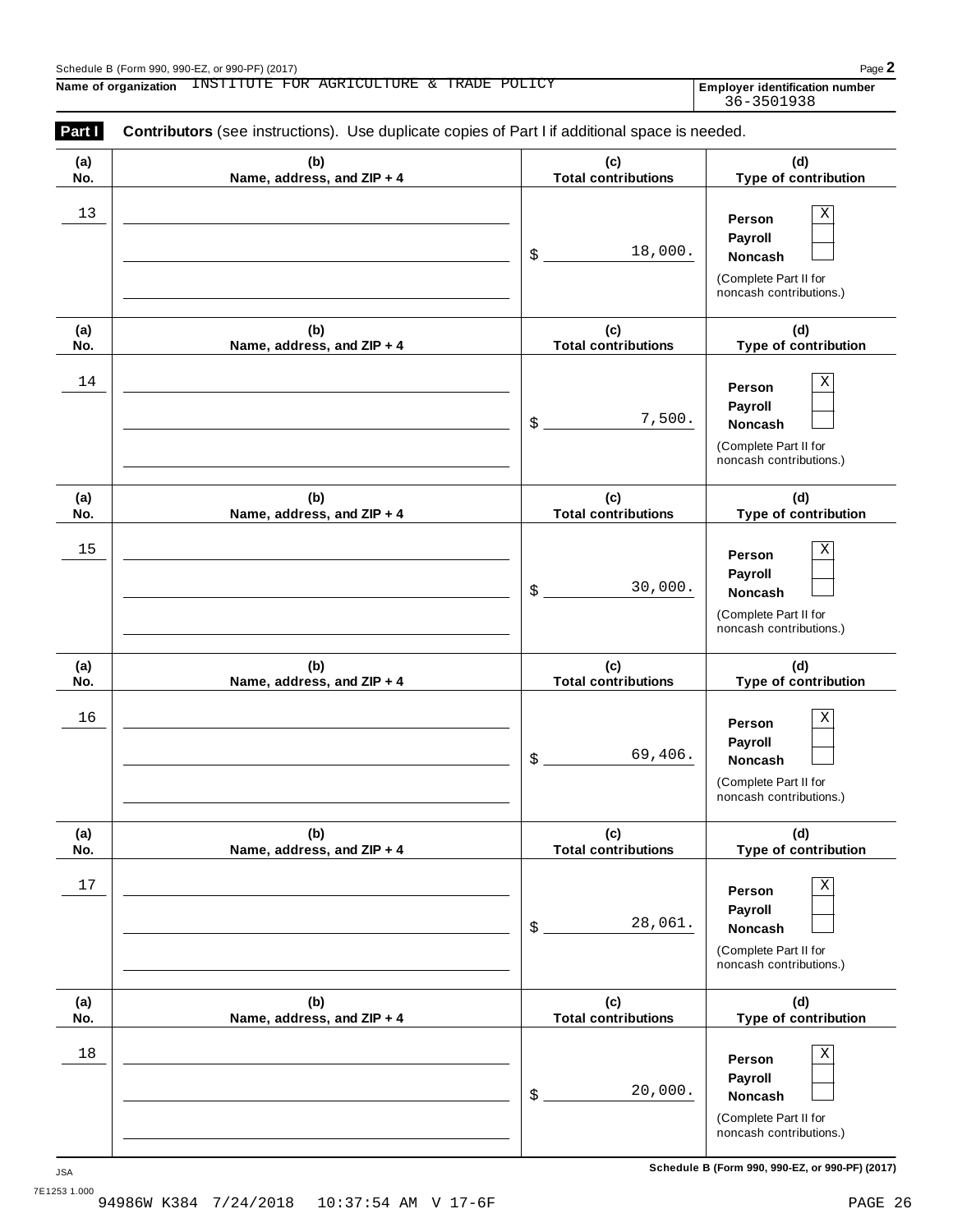| (a)         | (b)                        | (c)                        | (d)                                                                                          |
|-------------|----------------------------|----------------------------|----------------------------------------------------------------------------------------------|
| No.         | Name, address, and ZIP + 4 | <b>Total contributions</b> | Type of contribution                                                                         |
| 19          |                            | 40,000.<br>\$              | Χ<br>Person<br>Payroll<br>Noncash<br>(Complete Part II for<br>noncash contributions.)        |
| (a)         | (b)                        | (c)                        | (d)                                                                                          |
| No.         | Name, address, and ZIP + 4 | <b>Total contributions</b> | Type of contribution                                                                         |
| 20          |                            | 175,000.<br>\$             | X<br>Person<br>Payroll<br>Noncash<br>(Complete Part II for<br>noncash contributions.)        |
| (a)         | (b)                        | (c)                        | (d)                                                                                          |
| No.         | Name, address, and ZIP + 4 | <b>Total contributions</b> | Type of contribution                                                                         |
| 21          |                            | 50,000.<br>\$              | Χ<br>Person<br>Payroll<br>Noncash<br>(Complete Part II for<br>noncash contributions.)        |
| (a)         | (b)                        | (c)                        | (d)                                                                                          |
| No.         | Name, address, and ZIP + 4 | <b>Total contributions</b> | Type of contribution                                                                         |
| 22          |                            | 10,000.<br>\$              | $\rm X$<br>Person<br>Payroll<br>Noncash<br>(Complete Part II for<br>noncash contributions.)  |
| (a)         | (b)                        | (c)                        | (d)                                                                                          |
| No.         | Name, address, and ZIP + 4 | <b>Total contributions</b> | Type of contribution                                                                         |
| 23          |                            | 50,000.<br>\$              | X<br>Person<br>Payroll<br><b>Noncash</b><br>(Complete Part II for<br>noncash contributions.) |
| (a)         | (b)                        | (c)                        | (d)                                                                                          |
| No.         | Name, address, and ZIP + 4 | <b>Total contributions</b> | Type of contribution                                                                         |
| $2\sqrt{4}$ |                            | 13,800.<br>\$              | Χ<br>Person<br>Payroll<br><b>Noncash</b><br>(Complete Part II for<br>noncash contributions.) |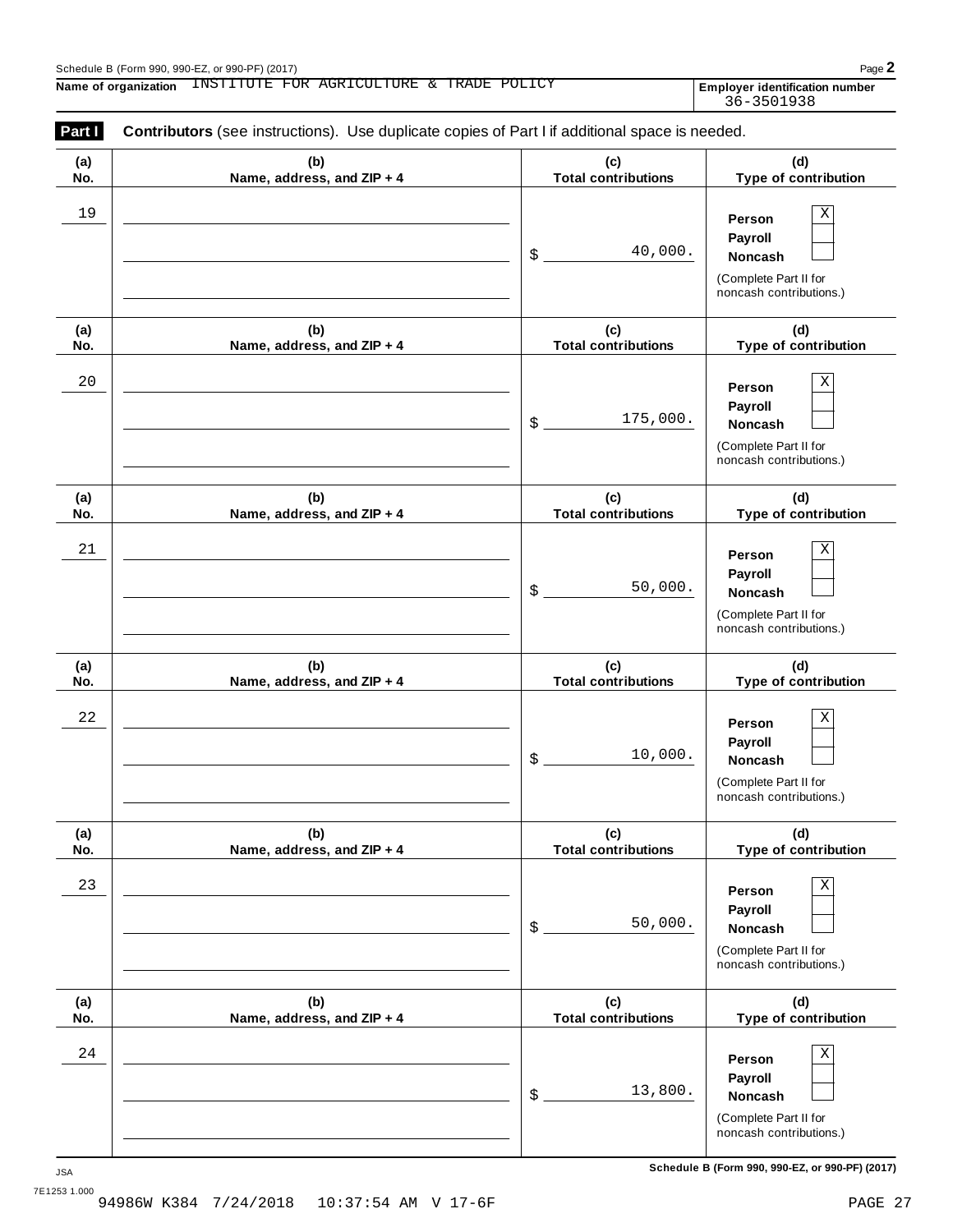| (a)        | (b)                               | (c)                               | (d)                                              |
|------------|-----------------------------------|-----------------------------------|--------------------------------------------------|
| No.        | Name, address, and ZIP + 4        | <b>Total contributions</b>        | Type of contribution                             |
| 25         |                                   |                                   | $\mathbf X$<br>Person                            |
|            |                                   |                                   | Payroll                                          |
|            |                                   | 106,500.<br>\$                    | Noncash                                          |
|            |                                   |                                   | (Complete Part II for                            |
|            |                                   |                                   | noncash contributions.)                          |
| (a)        | (b)                               | (c)                               | (d)                                              |
| No.        | Name, address, and ZIP + 4        | <b>Total contributions</b>        | Type of contribution                             |
| 26         |                                   |                                   | $\mathbf X$<br>Person                            |
|            |                                   |                                   | Payroll                                          |
|            |                                   | 23, 403.<br>\$                    | Noncash                                          |
|            |                                   |                                   | (Complete Part II for                            |
|            |                                   |                                   | noncash contributions.)                          |
| (a)        | (b)<br>Name, address, and ZIP + 4 | (c)<br><b>Total contributions</b> | (d)                                              |
| No.        |                                   |                                   | Type of contribution                             |
|            |                                   |                                   | Person                                           |
|            |                                   |                                   | Payroll                                          |
|            |                                   | \$                                | Noncash                                          |
|            |                                   |                                   | (Complete Part II for                            |
|            |                                   |                                   | noncash contributions.)                          |
| (a)<br>No. | (b)<br>Name, address, and ZIP + 4 | (c)<br><b>Total contributions</b> | (d)<br>Type of contribution                      |
|            |                                   |                                   |                                                  |
|            |                                   |                                   | Person                                           |
|            |                                   |                                   | Payroll                                          |
|            |                                   | \$                                | <b>Noncash</b>                                   |
|            |                                   |                                   | (Complete Part II for                            |
|            |                                   |                                   | noncash contributions.)                          |
| (a)        | (b)                               | (c)                               | (d)                                              |
| No.        | Name, address, and ZIP + 4        | <b>Total contributions</b>        | Type of contribution                             |
|            |                                   |                                   |                                                  |
|            |                                   |                                   | Person                                           |
|            |                                   | $\frac{1}{2}$                     | Payroll                                          |
|            |                                   |                                   | Noncash                                          |
|            |                                   |                                   | (Complete Part II for<br>noncash contributions.) |
| (a)        | (b)                               | (c)                               | (d)                                              |
| No.        | Name, address, and ZIP + 4        | <b>Total contributions</b>        | Type of contribution                             |
|            |                                   |                                   | Person                                           |
|            |                                   |                                   | Payroll                                          |
|            |                                   | \$                                | Noncash                                          |
|            |                                   |                                   | (Complete Part II for                            |
|            |                                   |                                   |                                                  |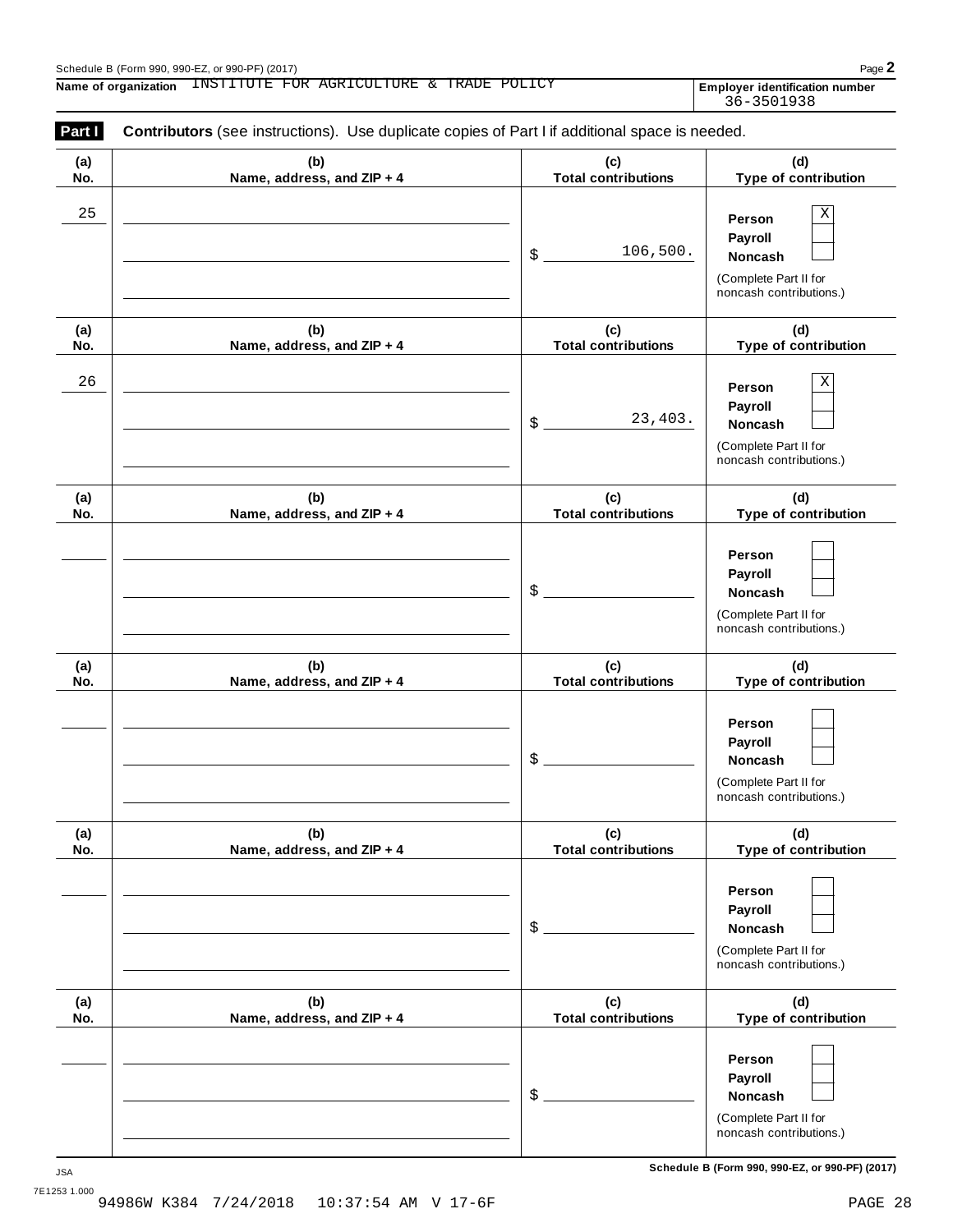Schedule B (Form 990, 990-EZ, or 990-PF) (2017)<br> **Name of organization** INSTITUTE FOR AGRICULTURE & TRADE POLICY **Properties and Schedule B (Form 1990, 990-EZ, or 990-PF) Name of organization** INSTITUTE FOR AGRICULTURE & TRADE POLICY **Employer identification number** 

36-3501938

| (b)<br>Description of noncash property given | (c)<br>FMV (or estimate)<br>(See instructions.) | (d)<br>Date received                                                                                      |
|----------------------------------------------|-------------------------------------------------|-----------------------------------------------------------------------------------------------------------|
|                                              | $\sim$                                          |                                                                                                           |
| (b)<br>Description of noncash property given | (c)<br>FMV (or estimate)<br>(See instructions.) | (d)<br>Date received                                                                                      |
|                                              | $\frac{1}{2}$                                   |                                                                                                           |
| (b)<br>Description of noncash property given | (c)<br>FMV (or estimate)<br>(See instructions.) | (d)<br>Date received                                                                                      |
|                                              | $\mathcal{S}_{-}$                               |                                                                                                           |
| (b)<br>Description of noncash property given | (c)<br>FMV (or estimate)<br>(See instructions.) | (d)<br>Date received                                                                                      |
|                                              | \$                                              |                                                                                                           |
| (b)<br>Description of noncash property given | (c)<br>FMV (or estimate)<br>(See instructions.) | (d)<br>Date received                                                                                      |
|                                              | \$                                              |                                                                                                           |
| (b)<br>Description of noncash property given | (c)<br>FMV (or estimate)<br>(See instructions.) | (d)<br>Date received                                                                                      |
|                                              |                                                 |                                                                                                           |
|                                              |                                                 | Noncash Property (see instructions). Use duplicate copies of Part II if additional space is needed.<br>\$ |

 $S$ chedule B (Form 990, 990-EZ, or 990-PF) (2017)

7E1254 1.000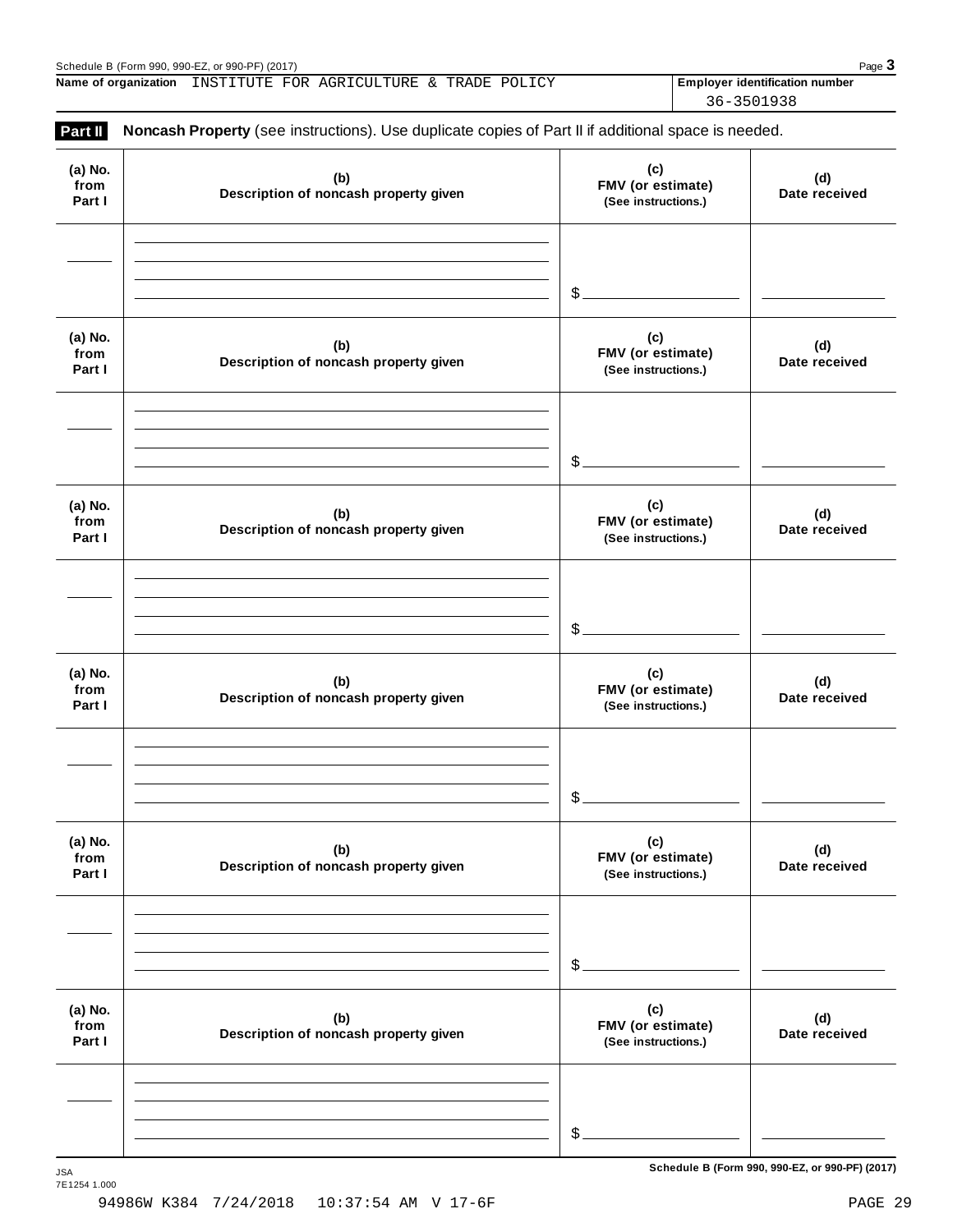| Schedule B (Form 990, 990-EZ, or 990-PF) (2017)                                                                                           | Page $4$                              |  |  |  |
|-------------------------------------------------------------------------------------------------------------------------------------------|---------------------------------------|--|--|--|
| Name of organization INSTITUTE FOR AGRICULTURE & TRADE POLICY                                                                             | <b>Employer identification number</b> |  |  |  |
|                                                                                                                                           | 36-3501938                            |  |  |  |
| <b>Part III</b><br><i>Exclusively</i> religious, charitable, etc., contributions to organizations described in section 501(c)(7), (8), or |                                       |  |  |  |
| (10) that total more than \$1,000 for the year from any one contributor. Complete columns (a) through (e) and                             |                                       |  |  |  |
| the following line entry. For organizations completing Part III, enter the total of exclusively religious, charitable, etc.,              |                                       |  |  |  |

|                             | contributions of \$1,000 or less for the year. (Enter this information once. See instructions.) $\blacktriangleright$ \$<br>Use duplicate copies of Part III if additional space is needed. |                      |                                          |
|-----------------------------|---------------------------------------------------------------------------------------------------------------------------------------------------------------------------------------------|----------------------|------------------------------------------|
| $(a)$ No.<br>from<br>Part I | (b) Purpose of gift                                                                                                                                                                         | (c) Use of gift      | (d) Description of how gift is held      |
|                             | Transferee's name, address, and ZIP + 4                                                                                                                                                     | (e) Transfer of gift | Relationship of transferor to transferee |
|                             |                                                                                                                                                                                             |                      |                                          |
| $(a)$ No.<br>from<br>Part I | (b) Purpose of gift                                                                                                                                                                         | (c) Use of gift      | (d) Description of how gift is held      |
|                             | Transferee's name, address, and ZIP + 4                                                                                                                                                     | (e) Transfer of gift | Relationship of transferor to transferee |
|                             |                                                                                                                                                                                             |                      |                                          |
| $(a)$ No.<br>from<br>Part I | (b) Purpose of gift                                                                                                                                                                         | (c) Use of gift      | (d) Description of how gift is held      |
|                             |                                                                                                                                                                                             | (e) Transfer of gift |                                          |
|                             | Transferee's name, address, and ZIP + 4                                                                                                                                                     |                      | Relationship of transferor to transferee |
| $(a)$ No.<br>from<br>Part I | (b) Purpose of gift                                                                                                                                                                         | (c) Use of gift      | (d) Description of how gift is held      |
|                             |                                                                                                                                                                                             |                      |                                          |
|                             |                                                                                                                                                                                             | (e) Transfer of gift |                                          |
|                             | Transferee's name, address, and ZIP + 4                                                                                                                                                     |                      | Relationship of transferor to transferee |

7E1255 1.000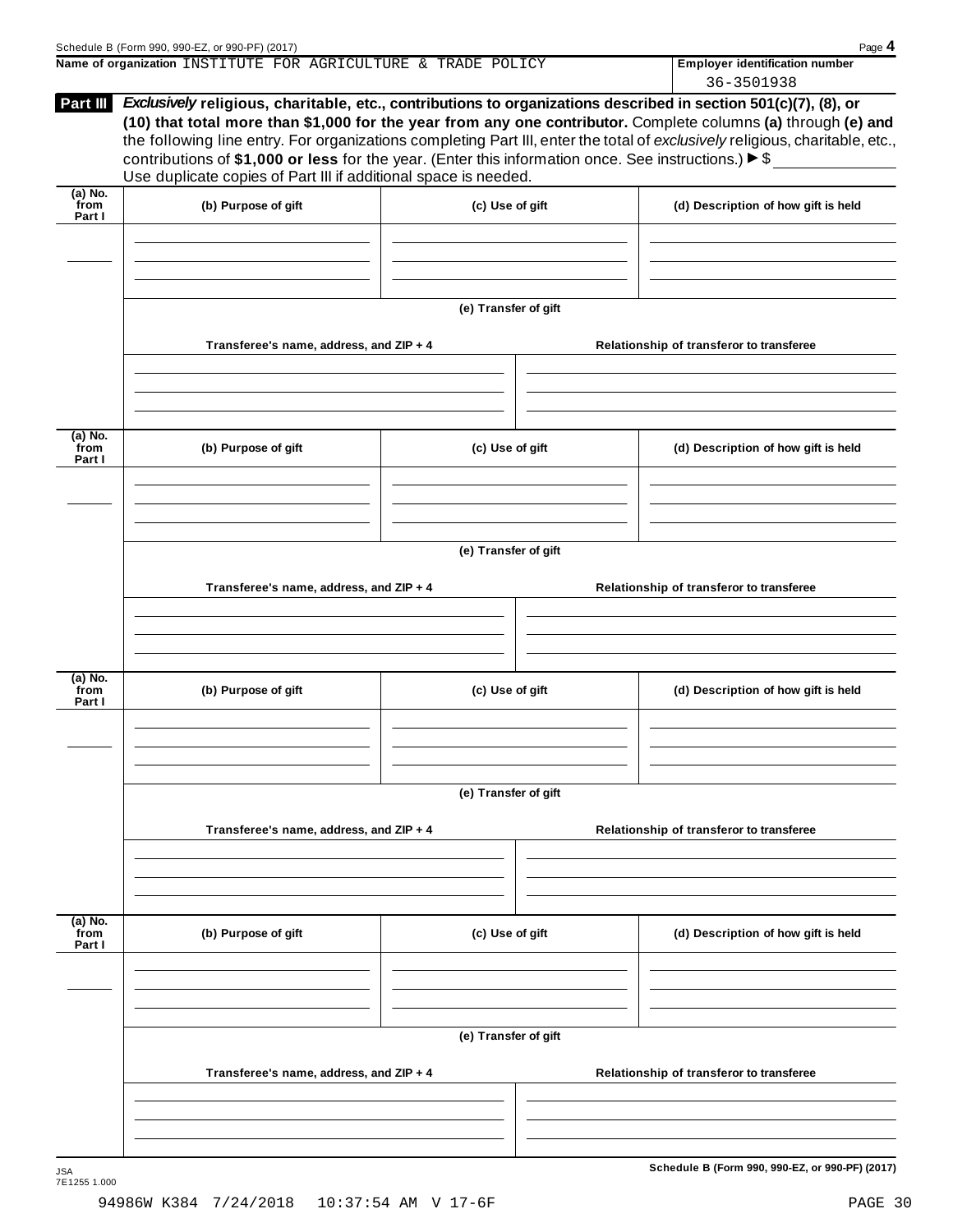|                                 | (Form 990 or 990-EZ)                    | For Organizations Exempt From Income Tax Under section 501(c) and section 527                                                                                                                                                                                                                                                                                                                                                                                                                                                                        |         |                                                                             |                                                                                                                                                             |
|---------------------------------|-----------------------------------------|------------------------------------------------------------------------------------------------------------------------------------------------------------------------------------------------------------------------------------------------------------------------------------------------------------------------------------------------------------------------------------------------------------------------------------------------------------------------------------------------------------------------------------------------------|---------|-----------------------------------------------------------------------------|-------------------------------------------------------------------------------------------------------------------------------------------------------------|
| <b>Internal Revenue Service</b> | Department of the Treasury              | $\triangleright$ Complete if the organization is described below.<br>Go to www.irs.gov/Form990 for instructions and the latest information.                                                                                                                                                                                                                                                                                                                                                                                                          |         | Attach to Form 990 or Form 990-EZ.                                          | <b>Open to Public</b><br><b>Inspection</b>                                                                                                                  |
|                                 |                                         | If the organization answered "Yes," on Form 990, Part IV, line 3, or Form 990-EZ, Part V, line 46 (Political Campaign Activities), then<br>• Section 501(c)(3) organizations: Complete Parts I-A and B. Do not complete Part I-C.                                                                                                                                                                                                                                                                                                                    |         |                                                                             |                                                                                                                                                             |
|                                 |                                         | • Section 501(c) (other than section 501(c)(3)) organizations: Complete Parts I-A and C below. Do not complete Part I-B.                                                                                                                                                                                                                                                                                                                                                                                                                             |         |                                                                             |                                                                                                                                                             |
|                                 |                                         | • Section 527 organizations: Complete Part I-A only.                                                                                                                                                                                                                                                                                                                                                                                                                                                                                                 |         |                                                                             |                                                                                                                                                             |
|                                 |                                         | If the organization answered "Yes," on Form 990, Part IV, line 4, or Form 990-EZ, Part VI, line 47 (Lobbying Activities), then                                                                                                                                                                                                                                                                                                                                                                                                                       |         |                                                                             |                                                                                                                                                             |
|                                 |                                         | ● Section 501(c)(3) organizations that have filed Form 5768 (election under section 501(h)): Complete Part II-A. Do not complete Part II-B.                                                                                                                                                                                                                                                                                                                                                                                                          |         |                                                                             |                                                                                                                                                             |
|                                 | Tax) (see separate instructions), then  | • Section 501(c)(3) organizations that have NOT filed Form 5768 (election under section 501(h)): Complete Part II-B. Do not complete Part II-A.<br>If the organization answered "Yes," on Form 990, Part IV, line 5 (Proxy Tax) (see separate instructions) or Form 990-EZ, Part V, line 35c (Proxy                                                                                                                                                                                                                                                  |         |                                                                             |                                                                                                                                                             |
|                                 |                                         | • Section 501(c)(4), (5), or (6) organizations: Complete Part III.                                                                                                                                                                                                                                                                                                                                                                                                                                                                                   |         |                                                                             |                                                                                                                                                             |
| Name of organization            |                                         |                                                                                                                                                                                                                                                                                                                                                                                                                                                                                                                                                      |         |                                                                             | <b>Employer identification number</b>                                                                                                                       |
|                                 |                                         | INSTITUTE FOR AGRICULTURE & TRADE POLICY                                                                                                                                                                                                                                                                                                                                                                                                                                                                                                             |         | 36-3501938                                                                  |                                                                                                                                                             |
| Part I-A                        |                                         | Complete if the organization is exempt under section 501(c) or is a section 527 organization.                                                                                                                                                                                                                                                                                                                                                                                                                                                        |         |                                                                             |                                                                                                                                                             |
| 1                               |                                         | Provide a description of the organization's direct and indirect political campaign activities in Part IV. (see instructions for                                                                                                                                                                                                                                                                                                                                                                                                                      |         |                                                                             |                                                                                                                                                             |
|                                 |                                         | definition of "political campaign activities")                                                                                                                                                                                                                                                                                                                                                                                                                                                                                                       |         |                                                                             |                                                                                                                                                             |
| $\mathbf{2}$                    |                                         |                                                                                                                                                                                                                                                                                                                                                                                                                                                                                                                                                      |         |                                                                             |                                                                                                                                                             |
| 3.                              |                                         |                                                                                                                                                                                                                                                                                                                                                                                                                                                                                                                                                      |         |                                                                             |                                                                                                                                                             |
| Part I-B                        |                                         | Complete if the organization is exempt under section 501(c)(3).                                                                                                                                                                                                                                                                                                                                                                                                                                                                                      |         |                                                                             |                                                                                                                                                             |
| 1                               |                                         | Enter the amount of any excise tax incurred by the organization under section 4955. $\triangleright$ \$                                                                                                                                                                                                                                                                                                                                                                                                                                              |         |                                                                             |                                                                                                                                                             |
| 2                               |                                         | Enter the amount of any excise tax incurred by organization managers under section 4955 $\triangleright$ \$                                                                                                                                                                                                                                                                                                                                                                                                                                          |         |                                                                             |                                                                                                                                                             |
| 3                               |                                         |                                                                                                                                                                                                                                                                                                                                                                                                                                                                                                                                                      |         |                                                                             | No<br><b>Yes</b>                                                                                                                                            |
|                                 |                                         |                                                                                                                                                                                                                                                                                                                                                                                                                                                                                                                                                      |         |                                                                             | Yes<br>No                                                                                                                                                   |
|                                 | <b>b</b> If "Yes," describe in Part IV. |                                                                                                                                                                                                                                                                                                                                                                                                                                                                                                                                                      |         |                                                                             |                                                                                                                                                             |
| <b>Part I-C</b>                 |                                         | Complete if the organization is exempt under section 501(c), except section 501(c)(3).                                                                                                                                                                                                                                                                                                                                                                                                                                                               |         |                                                                             |                                                                                                                                                             |
| 1                               |                                         | Enter the amount directly expended by the filing organization for section 527 exempt function                                                                                                                                                                                                                                                                                                                                                                                                                                                        |         |                                                                             | $\triangleright$ \$                                                                                                                                         |
| 2                               |                                         | Enter the amount of the filing organization's funds contributed to other organizations for section                                                                                                                                                                                                                                                                                                                                                                                                                                                   |         |                                                                             |                                                                                                                                                             |
| 3                               |                                         | Total exempt function expenditures. Add lines 1 and 2. Enter here and on Form 1120-POL,                                                                                                                                                                                                                                                                                                                                                                                                                                                              |         |                                                                             |                                                                                                                                                             |
| 4<br>5                          |                                         | Enter the names, addresses and employer identification number (EIN) of all section 527 political organizations to which the filing<br>organization made payments. For each organization listed, enter the amount paid from the filing organization's funds. Also enter<br>the amount of political contributions received that were promptly and directly delivered to a separate political organization, such<br>as a separate segregated fund or a political action committee (PAC). If additional space is needed, provide information in Part IV. |         |                                                                             | Yes<br><b>No</b>                                                                                                                                            |
|                                 | (a) Name                                | (b) Address                                                                                                                                                                                                                                                                                                                                                                                                                                                                                                                                          | (c) EIN | (d) Amount paid from<br>filing organization's<br>funds. If none, enter -0-. | (e) Amount of political<br>contributions received and<br>promptly and directly<br>delivered to a separate<br>political organization. If<br>none, enter -0-. |
| (1)                             |                                         |                                                                                                                                                                                                                                                                                                                                                                                                                                                                                                                                                      |         |                                                                             |                                                                                                                                                             |
| (2)                             |                                         |                                                                                                                                                                                                                                                                                                                                                                                                                                                                                                                                                      |         |                                                                             |                                                                                                                                                             |
| (3)                             |                                         |                                                                                                                                                                                                                                                                                                                                                                                                                                                                                                                                                      |         |                                                                             |                                                                                                                                                             |
| (4)                             |                                         |                                                                                                                                                                                                                                                                                                                                                                                                                                                                                                                                                      |         |                                                                             |                                                                                                                                                             |
| (5)                             |                                         |                                                                                                                                                                                                                                                                                                                                                                                                                                                                                                                                                      |         |                                                                             |                                                                                                                                                             |
| (6)                             |                                         |                                                                                                                                                                                                                                                                                                                                                                                                                                                                                                                                                      |         |                                                                             |                                                                                                                                                             |
|                                 |                                         | For Paperwork Reduction Act Notice, see the Instructions for Form 990 or 990-EZ.                                                                                                                                                                                                                                                                                                                                                                                                                                                                     |         |                                                                             | Schedule C (Form 990 or 990-EZ) 2017                                                                                                                        |

**SCHEDULE C Political Campaign and Lobbying Activities**  $\frac{\text{OMB NO. 1545-0047}}{\text{OMB MO. 1545-0047}}}$ 

**(Form 990 or 990-EZ)**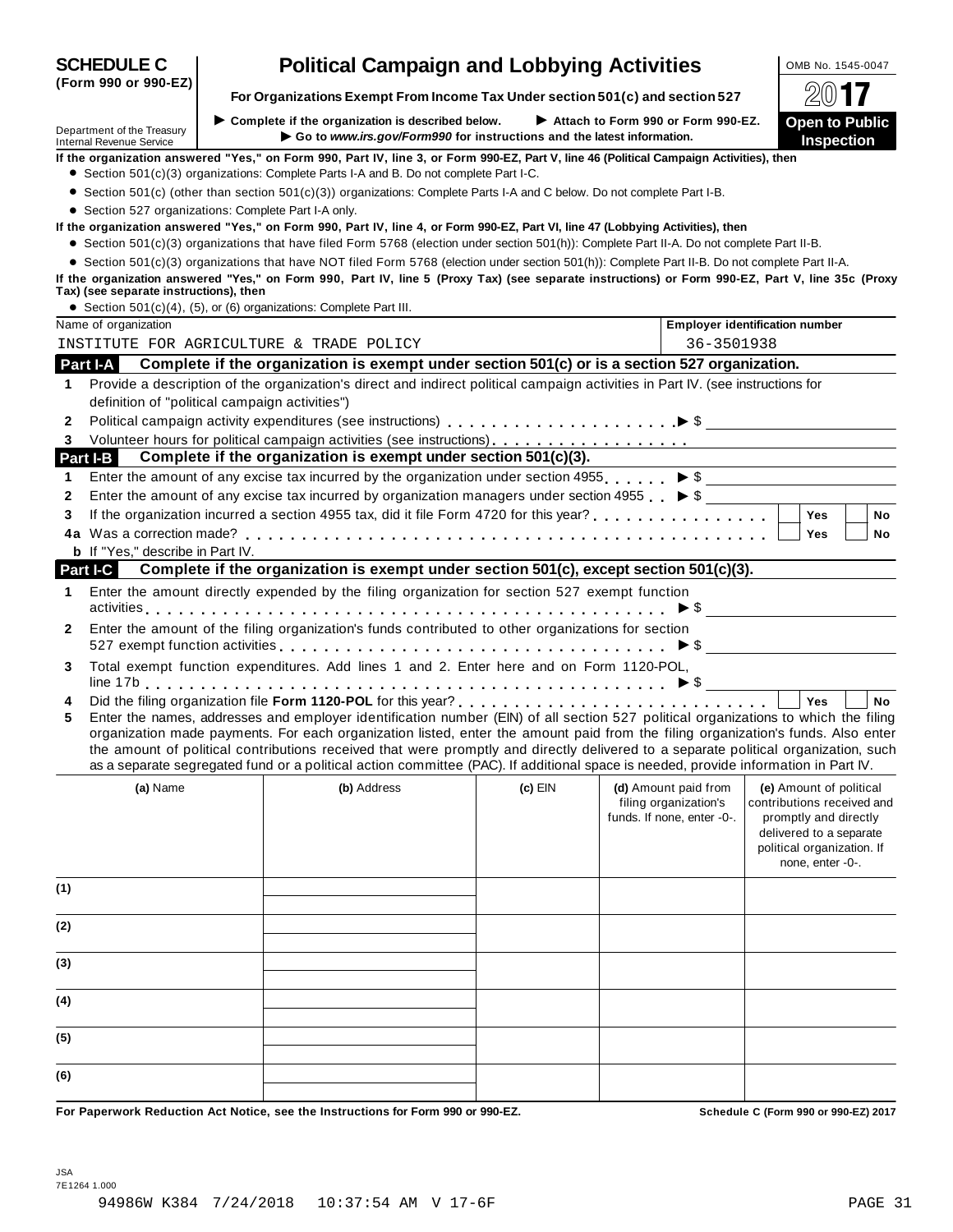|   | Part II-A<br>section 501(h)).                                                                                                                                                                                               | Complete if the organization is exempt under section 501(c)(3) and filed Form 5768 (election under                                                                                                                                                                    |                                     |                                |  |  |  |  |  |
|---|-----------------------------------------------------------------------------------------------------------------------------------------------------------------------------------------------------------------------------|-----------------------------------------------------------------------------------------------------------------------------------------------------------------------------------------------------------------------------------------------------------------------|-------------------------------------|--------------------------------|--|--|--|--|--|
|   | A Check $\blacktriangleright$<br>if the filing organization belongs to an affiliated group (and list in Part IV each affiliated group member's name,<br>address, EIN, expenses, and share of excess lobbying expenditures). |                                                                                                                                                                                                                                                                       |                                     |                                |  |  |  |  |  |
| В | Check $\blacktriangleright$<br>if the filing organization checked box A and "limited control" provisions apply.                                                                                                             |                                                                                                                                                                                                                                                                       |                                     |                                |  |  |  |  |  |
|   |                                                                                                                                                                                                                             | <b>Limits on Lobbying Expenditures</b><br>(The term "expenditures" means amounts paid or incurred.)                                                                                                                                                                   | (a) Filing<br>organization's totals | (b) Affiliated<br>group totals |  |  |  |  |  |
|   |                                                                                                                                                                                                                             | 1a Total lobbying expenditures to influence public opinion (grass roots lobbying)                                                                                                                                                                                     | 292.                                |                                |  |  |  |  |  |
|   |                                                                                                                                                                                                                             | <b>b</b> Total lobbying expenditures to influence a legislative body (direct lobbying)                                                                                                                                                                                | 28,794.                             |                                |  |  |  |  |  |
|   |                                                                                                                                                                                                                             |                                                                                                                                                                                                                                                                       | 29,086.                             |                                |  |  |  |  |  |
|   |                                                                                                                                                                                                                             |                                                                                                                                                                                                                                                                       | 1,363,013.                          |                                |  |  |  |  |  |
|   |                                                                                                                                                                                                                             | e Total exempt purpose expenditures (add lines 1c and 1d)                                                                                                                                                                                                             | 1,392,099.                          |                                |  |  |  |  |  |
|   |                                                                                                                                                                                                                             | f Lobbying nontaxable amount. Enter the amount from the following table in both                                                                                                                                                                                       |                                     |                                |  |  |  |  |  |
|   | columns.                                                                                                                                                                                                                    |                                                                                                                                                                                                                                                                       | 214,210.                            |                                |  |  |  |  |  |
|   | If the amount on line 1e, column (a) or (b) is: The lobbying nontaxable amount is:                                                                                                                                          |                                                                                                                                                                                                                                                                       |                                     |                                |  |  |  |  |  |
|   | Not over \$500,000                                                                                                                                                                                                          | 20% of the amount on line 1e.                                                                                                                                                                                                                                         |                                     |                                |  |  |  |  |  |
|   | Over \$500,000 but not over \$1,000,000                                                                                                                                                                                     | \$100,000 plus 15% of the excess over \$500,000.                                                                                                                                                                                                                      |                                     |                                |  |  |  |  |  |
|   | Over \$1,000,000 but not over \$1,500,000                                                                                                                                                                                   | \$175,000 plus 10% of the excess over \$1,000,000.                                                                                                                                                                                                                    |                                     |                                |  |  |  |  |  |
|   | Over \$1,500,000 but not over \$17,000,000                                                                                                                                                                                  | \$225,000 plus 5% of the excess over \$1,500,000.                                                                                                                                                                                                                     |                                     |                                |  |  |  |  |  |
|   | Over \$17,000,000                                                                                                                                                                                                           | \$1.000.000.                                                                                                                                                                                                                                                          |                                     |                                |  |  |  |  |  |
|   |                                                                                                                                                                                                                             | g Grassroots nontaxable amount (enter 25% of line 1f)                                                                                                                                                                                                                 | 53, 553.                            |                                |  |  |  |  |  |
|   |                                                                                                                                                                                                                             | h Subtract line 1g from line 1a. If zero or less, enter -0-                                                                                                                                                                                                           | 0.                                  | 0.                             |  |  |  |  |  |
|   |                                                                                                                                                                                                                             | i Subtract line 1f from line 1c. If zero or less, enter -0-<br>example -0-<br>example -0-<br>example -0-<br>example -0-<br>example -0-<br>example -0-<br>example -0-<br>example -0-<br>example -0-<br>displaned -0-<br>displaned -0-<br>displaned -0-<br>displaned -0 | 0.                                  | $0$ .                          |  |  |  |  |  |
|   |                                                                                                                                                                                                                             | j If there is an amount other than zero on either line 1h or line 1i, did the organization file Form 4720                                                                                                                                                             |                                     |                                |  |  |  |  |  |
|   |                                                                                                                                                                                                                             |                                                                                                                                                                                                                                                                       |                                     | Yes<br>No                      |  |  |  |  |  |

**4-Year Averaging Period Under section 501(h)**

(Some organizations that made a section 501(h) election do not have to complete all of the five columns below.

**See the separate instructions for lines 2a through 2f.)**

| Lobbying Expenditures During 4-Year Averaging Period                                   |          |            |            |            |            |  |  |
|----------------------------------------------------------------------------------------|----------|------------|------------|------------|------------|--|--|
| Calendar year (or fiscal year<br>beginning in)                                         | (a) 2014 | $(b)$ 2015 | $(c)$ 2016 | $(d)$ 2017 | (e) Total  |  |  |
| 2a Lobbying nontaxable amount                                                          | 261,129. | 249,741.   | 240,748.   | 214,210.   | 965,828.   |  |  |
| <b>b</b> Lobbying ceiling amount<br>$(150\% \text{ of line } 2a, \text{ column } (e))$ |          |            |            |            | 1,448,742. |  |  |
| <b>c</b> Total lobbying expenditures                                                   | 250      | 5,441.     | 1,297.     | 29,086.    | 36,074.    |  |  |
| <b>d</b> Grassroots nontaxable amount                                                  | 65,282.  | 62,435.    | 60,187.    | 53,553.    | 241,457.   |  |  |
| e Grassroots ceiling amount<br>(150% of line 2d, column (e))                           |          |            |            |            | 362,186.   |  |  |
| Grassroots lobbying expenditures                                                       |          |            | 116.       | 292.       | 408.       |  |  |

**Schedule C (Form 990 or 990-EZ) 2017**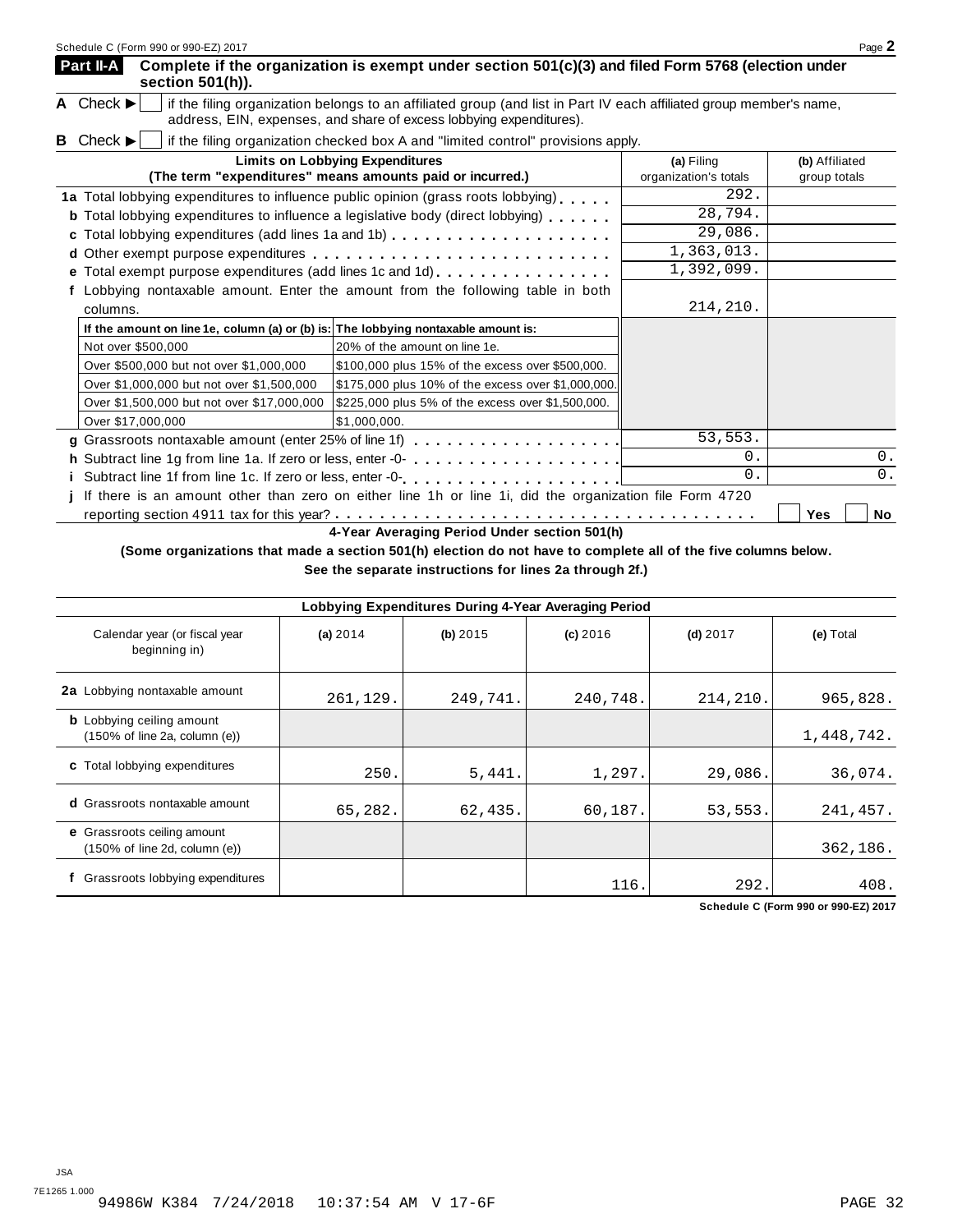| Schedule C (Form 990 or 990-EZ) 2017 | $P$ aqe $\bullet$ |
|--------------------------------------|-------------------|
|                                      |                   |

### **Complete if the organization is exempt under section 501(c)(3) and has NOT filed Form 5768 (Part II-B** Complete if the organization is (election under section 501(h)).

|    | For each "Yes," response on lines 1a through 1i below, provide in Part IV a detailed<br>Yes.<br>description of the lobbying activity.                                                                                               |  | (a)       | (b)    |  |
|----|-------------------------------------------------------------------------------------------------------------------------------------------------------------------------------------------------------------------------------------|--|-----------|--------|--|
|    |                                                                                                                                                                                                                                     |  | <b>No</b> | Amount |  |
| 1  | During the year, did the filing organization attempt to influence foreign, national, state or local<br>legislation, including any attempt to influence public opinion on a legislative matter or<br>referendum, through the use of: |  |           |        |  |
| a  |                                                                                                                                                                                                                                     |  |           |        |  |
| b  | Paid staff or management (include compensation in expenses reported on lines 1c through 1i)?                                                                                                                                        |  |           |        |  |
| c  |                                                                                                                                                                                                                                     |  |           |        |  |
| d  | Mailings to members, legislators, or the public?                                                                                                                                                                                    |  |           |        |  |
| е  |                                                                                                                                                                                                                                     |  |           |        |  |
|    | Grants to other organizations for lobbying purposes?                                                                                                                                                                                |  |           |        |  |
| a  | Direct contact with legislators, their staffs, government officials, or a legislative body?                                                                                                                                         |  |           |        |  |
| h  | Rallies, demonstrations, seminars, conventions, speeches, lectures, or any similar means?.                                                                                                                                          |  |           |        |  |
|    | Other activities?                                                                                                                                                                                                                   |  |           |        |  |
|    |                                                                                                                                                                                                                                     |  |           |        |  |
| 2a | Did the activities in line 1 cause the organization to be not described in section $501(c)(3)$ ?                                                                                                                                    |  |           |        |  |
| b  | If "Yes," enter the amount of any tax incurred under section 4912                                                                                                                                                                   |  |           |        |  |
| c  | If "Yes," enter the amount of any tax incurred by organization managers under section 4912                                                                                                                                          |  |           |        |  |
| d  | If the filing organization incurred a section 4912 tax, did it file Form 4720 for this year?                                                                                                                                        |  |           |        |  |
|    | <b>Part III-A</b><br>Complete if the organization is exempt under section 501(c)(4), section 501(c)(5), or section<br>$501(c)(6)$ .                                                                                                 |  |           |        |  |

|                |                                                                                                                       | Yes | No |
|----------------|-----------------------------------------------------------------------------------------------------------------------|-----|----|
|                | Were substantially all (90% or more) dues received nondeductible by members?<br>                                      |     |    |
| $\overline{2}$ |                                                                                                                       |     |    |
|                | Did the organization agree to carry over lobbying and political campaign activity expenditures from the prior year? 3 |     |    |

| Part III-B Complete if the organization is exempt under section 501(c)(4), section 501(c)(5), or section<br>501(c)(6) and if either (a) BOTH Part III-A, lines 1 and 2, are answered "No," OR (b) Part III-A, line 3, is<br>answered "Yes." |  |  |
|---------------------------------------------------------------------------------------------------------------------------------------------------------------------------------------------------------------------------------------------|--|--|
| Dues, assessments and similar amounts from members entitled by entitled by entitled and service and the Dues.                                                                                                                               |  |  |
|                                                                                                                                                                                                                                             |  |  |

| $\mathbf{2}$   | Section 162(e) nondeductible lobbying and political expenditures (do not include amounts of                                       |   |  |
|----------------|-----------------------------------------------------------------------------------------------------------------------------------|---|--|
|                | political expenses for which the section 527(f) tax was paid).                                                                    |   |  |
|                |                                                                                                                                   |   |  |
|                |                                                                                                                                   |   |  |
|                |                                                                                                                                   |   |  |
| 3              | Aggregate amount reported in section $6033(e)(1)(A)$ notices of nondeductible section 162(e) dues                                 |   |  |
| $\overline{4}$ | If notices were sent and the amount on line 2c exceeds the amount on line 3, what portion of the                                  |   |  |
|                | excess does the organization agree to carryover to the reasonable estimate of nondeductible lobbying                              |   |  |
|                | and political expenditure next year? $\ldots \ldots \ldots \ldots \ldots \ldots \ldots \ldots \ldots \ldots \ldots \ldots \ldots$ | 4 |  |
| 5              | Taxable amount of lobbying and political expenditures (see instructions) $\ldots \ldots \ldots \ldots$                            |   |  |
|                |                                                                                                                                   |   |  |

#### **Part IV Supplemental Information**

7E1266 1.000

Provide the descriptions required for Part I-A, line 1; Part I-B, line 4; Part I-C, line 5; Part II-A (affiliated group list); Part II-A, lines 1 and 2 (see instructions); and Part II-B, line 1. Also, complete this part for any additional information.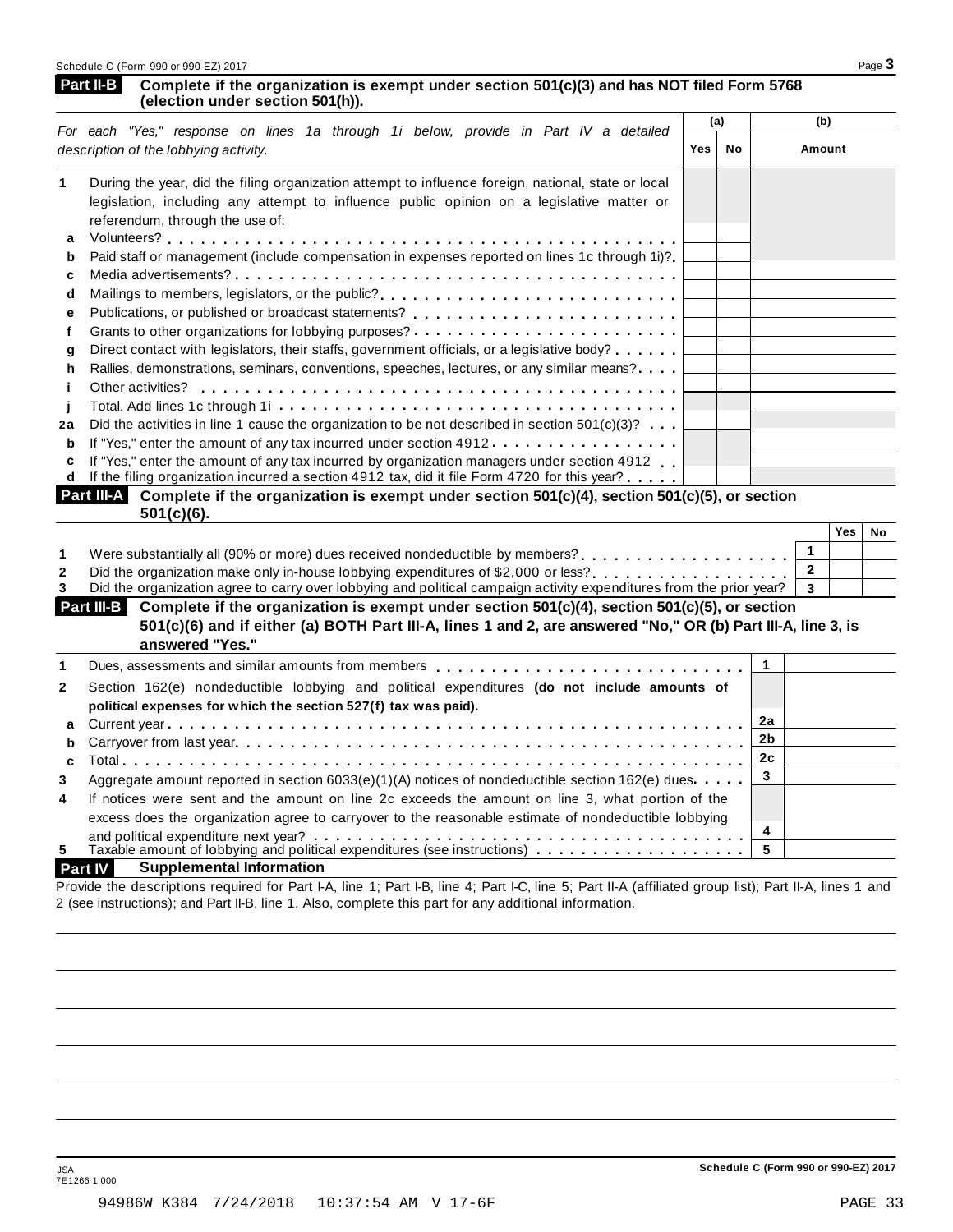| <b>SCHEDULE D</b> |  |
|-------------------|--|
| (Form 990)        |  |

# Supplemental Financial Statements<br>
Complete if the organization answered "Yes" on Form 990,<br>
Part IV, line 6, 7, 8, 9, 10, 11a, 11b, 11c, 11d, 11e, 11f, 12a, or 12b.<br>
Attach to Form 990.<br>
Open to Public

Department of the Treasury Integration of the Treasury Integration of the Treasury **I and CO2 Contract of the Treasury Contract of the Treasury Contract of the Treasury <b>I** and CO2 **Contract of the Integration** of th

|    | Department of the Treasury           |                                                                                                                                                                                                                                                                  | Attach to Form 990.                                                    |                                                    | <b>Open to Public</b>           |
|----|--------------------------------------|------------------------------------------------------------------------------------------------------------------------------------------------------------------------------------------------------------------------------------------------------------------|------------------------------------------------------------------------|----------------------------------------------------|---------------------------------|
|    | <b>Internal Revenue Service</b>      |                                                                                                                                                                                                                                                                  | Go to www.irs.gov/Form990 for instructions and the latest information. |                                                    | <b>Inspection</b>               |
|    | Name of the organization             |                                                                                                                                                                                                                                                                  |                                                                        | <b>Employer identification number</b>              |                                 |
|    |                                      | INSTITUTE FOR AGRICULTURE & TRADE POLICY                                                                                                                                                                                                                         |                                                                        | 36-3501938                                         |                                 |
|    | Part I                               | Organizations Maintaining Donor Advised Funds or Other Similar Funds or Accounts.                                                                                                                                                                                |                                                                        |                                                    |                                 |
|    |                                      | Complete if the organization answered "Yes" on Form 990, Part IV, line 6.                                                                                                                                                                                        |                                                                        |                                                    |                                 |
|    |                                      |                                                                                                                                                                                                                                                                  | (a) Donor advised funds                                                | (b) Funds and other accounts                       |                                 |
| 1  |                                      | Total number at end of year <b>that the state of the state of the state of the state of the state of the state of the state of the state of the state of the state of the state of the state of the state of the state of the st</b>                             |                                                                        |                                                    |                                 |
| 2  |                                      |                                                                                                                                                                                                                                                                  |                                                                        |                                                    |                                 |
|    |                                      | Aggregate value of contributions to (during year)                                                                                                                                                                                                                |                                                                        |                                                    |                                 |
| 3  |                                      | Aggregate value of grants from (during year)                                                                                                                                                                                                                     |                                                                        |                                                    |                                 |
| 4  |                                      | Aggregate value at end of year                                                                                                                                                                                                                                   |                                                                        |                                                    |                                 |
| 5  |                                      | Did the organization inform all donors and donor advisors in writing that the assets held in donor advised                                                                                                                                                       |                                                                        |                                                    |                                 |
|    |                                      | funds are the organization's property, subject to the organization's exclusive legal control?                                                                                                                                                                    |                                                                        |                                                    | Yes<br>No                       |
| 6  |                                      | Did the organization inform all grantees, donors, and donor advisors in writing that grant funds can be used                                                                                                                                                     |                                                                        |                                                    |                                 |
|    |                                      | only for charitable purposes and not for the benefit of the donor or donor advisor, or for any other purpose                                                                                                                                                     |                                                                        |                                                    |                                 |
|    |                                      |                                                                                                                                                                                                                                                                  |                                                                        |                                                    | Yes<br>No                       |
|    | Part II                              | <b>Conservation Easements.</b>                                                                                                                                                                                                                                   |                                                                        |                                                    |                                 |
|    |                                      | Complete if the organization answered "Yes" on Form 990, Part IV, line 7.                                                                                                                                                                                        |                                                                        |                                                    |                                 |
| 1  |                                      | Purpose(s) of conservation easements held by the organization (check all that apply).                                                                                                                                                                            |                                                                        |                                                    |                                 |
|    |                                      | Preservation of land for public use (e.g., recreation or education)                                                                                                                                                                                              |                                                                        | Preservation of a historically important land area |                                 |
|    |                                      | Protection of natural habitat                                                                                                                                                                                                                                    |                                                                        | Preservation of a certified historic structure     |                                 |
|    |                                      | Preservation of open space                                                                                                                                                                                                                                       |                                                                        |                                                    |                                 |
| 2  |                                      | Complete lines 2a through 2d if the organization held a qualified conservation contribution in the form of a conservation                                                                                                                                        |                                                                        |                                                    |                                 |
|    |                                      | easement on the last day of the tax year.                                                                                                                                                                                                                        |                                                                        |                                                    | Held at the End of the Tax Year |
| a  |                                      |                                                                                                                                                                                                                                                                  |                                                                        | 2a                                                 |                                 |
| b  |                                      | Total acreage restricted by conservation easements                                                                                                                                                                                                               |                                                                        | 2b                                                 |                                 |
| c  |                                      | Number of conservation easements on a certified historic structure included in (a)                                                                                                                                                                               |                                                                        | 2 <sub>c</sub>                                     |                                 |
| d  |                                      | Number of conservation easements included in (c) acquired after 7/25/06, and not on a                                                                                                                                                                            |                                                                        |                                                    |                                 |
|    |                                      |                                                                                                                                                                                                                                                                  |                                                                        | 2d                                                 |                                 |
| 3  |                                      | Number of conservation easements modified, transferred, released, extinguished, or terminated by the organization during the                                                                                                                                     |                                                                        |                                                    |                                 |
|    | tax year $\blacktriangleright$ _____ |                                                                                                                                                                                                                                                                  |                                                                        |                                                    |                                 |
| 4  |                                      | Number of states where property subject to conservation easement is located $\blacktriangleright$ _____                                                                                                                                                          |                                                                        |                                                    |                                 |
| 5  |                                      | Does the organization have a written policy regarding the periodic monitoring, inspection, handling of                                                                                                                                                           |                                                                        |                                                    |                                 |
|    |                                      |                                                                                                                                                                                                                                                                  |                                                                        |                                                    | Yes<br>No                       |
| 6  |                                      | Staff and volunteer hours devoted to monitoring, inspecting, handling of violations, and enforcing conservation easements during the year                                                                                                                        |                                                                        |                                                    |                                 |
|    |                                      |                                                                                                                                                                                                                                                                  |                                                                        |                                                    |                                 |
| 7  |                                      | Amount of expenses incurred in monitoring, inspecting, handling of violations, and enforcing conservation easements during the year                                                                                                                              |                                                                        |                                                    |                                 |
|    | ▶\$                                  |                                                                                                                                                                                                                                                                  |                                                                        |                                                    |                                 |
| 8  |                                      |                                                                                                                                                                                                                                                                  |                                                                        |                                                    |                                 |
|    |                                      | Does each conservation easement reported on line 2(d) above satisfy the requirements of section 170(h)(4)(B)(i)                                                                                                                                                  |                                                                        |                                                    | No                              |
| 9  |                                      | In Part XIII, describe how the organization reports conservation easements in its revenue and expense statement, and                                                                                                                                             |                                                                        |                                                    | Yes                             |
|    |                                      | balance sheet, and include, if applicable, the text of the footnote to the organization's financial statements that describes the                                                                                                                                |                                                                        |                                                    |                                 |
|    |                                      | organization's accounting for conservation easements.                                                                                                                                                                                                            |                                                                        |                                                    |                                 |
|    | Part III                             | Organizations Maintaining Collections of Art, Historical Treasures, or Other Similar Assets.                                                                                                                                                                     |                                                                        |                                                    |                                 |
|    |                                      | Complete if the organization answered "Yes" on Form 990, Part IV, line 8.                                                                                                                                                                                        |                                                                        |                                                    |                                 |
|    |                                      |                                                                                                                                                                                                                                                                  |                                                                        |                                                    |                                 |
| 1a |                                      | If the organization elected, as permitted under SFAS 116 (ASC 958), not to report in its revenue statement and balance sheet<br>works of art, historical treasures, or other similar assets held for public exhibition, education, or research in furtherance of |                                                                        |                                                    |                                 |
|    |                                      | public service, provide, in Part XIII, the text of the footnote to its financial statements that describes these items.                                                                                                                                          |                                                                        |                                                    |                                 |
| b  |                                      | If the organization elected, as permitted under SFAS 116 (ASC 958), to report in its revenue statement and balance sheet                                                                                                                                         |                                                                        |                                                    |                                 |
|    |                                      | works of art, historical treasures, or other similar assets held for public exhibition, education, or research in furtherance of                                                                                                                                 |                                                                        |                                                    |                                 |
|    |                                      | public service, provide the following amounts relating to these items:                                                                                                                                                                                           |                                                                        |                                                    |                                 |
|    |                                      |                                                                                                                                                                                                                                                                  |                                                                        |                                                    | $\triangleright$ \$             |
|    |                                      |                                                                                                                                                                                                                                                                  |                                                                        |                                                    | $\triangleright$ \$             |
| 2  |                                      | If the organization received or held works of art, historical treasures, or other similar assets for financial gain, provide the                                                                                                                                 |                                                                        |                                                    |                                 |
|    |                                      | following amounts required to be reported under SFAS 116 (ASC 958) relating to these items:                                                                                                                                                                      |                                                                        |                                                    |                                 |
| a  |                                      |                                                                                                                                                                                                                                                                  |                                                                        |                                                    |                                 |
| b  |                                      | Assets included in Form 990, Part $X_1, \ldots, X_n, \ldots, X_n, \ldots, X_n, \ldots, \ldots, \ldots, \ldots, \ldots, \blacktriangleright \S$                                                                                                                   |                                                                        |                                                    |                                 |

**For Paperwork Reduction Act Notice, see the Instructions for Form 990. Schedule D (Form 990) 2017**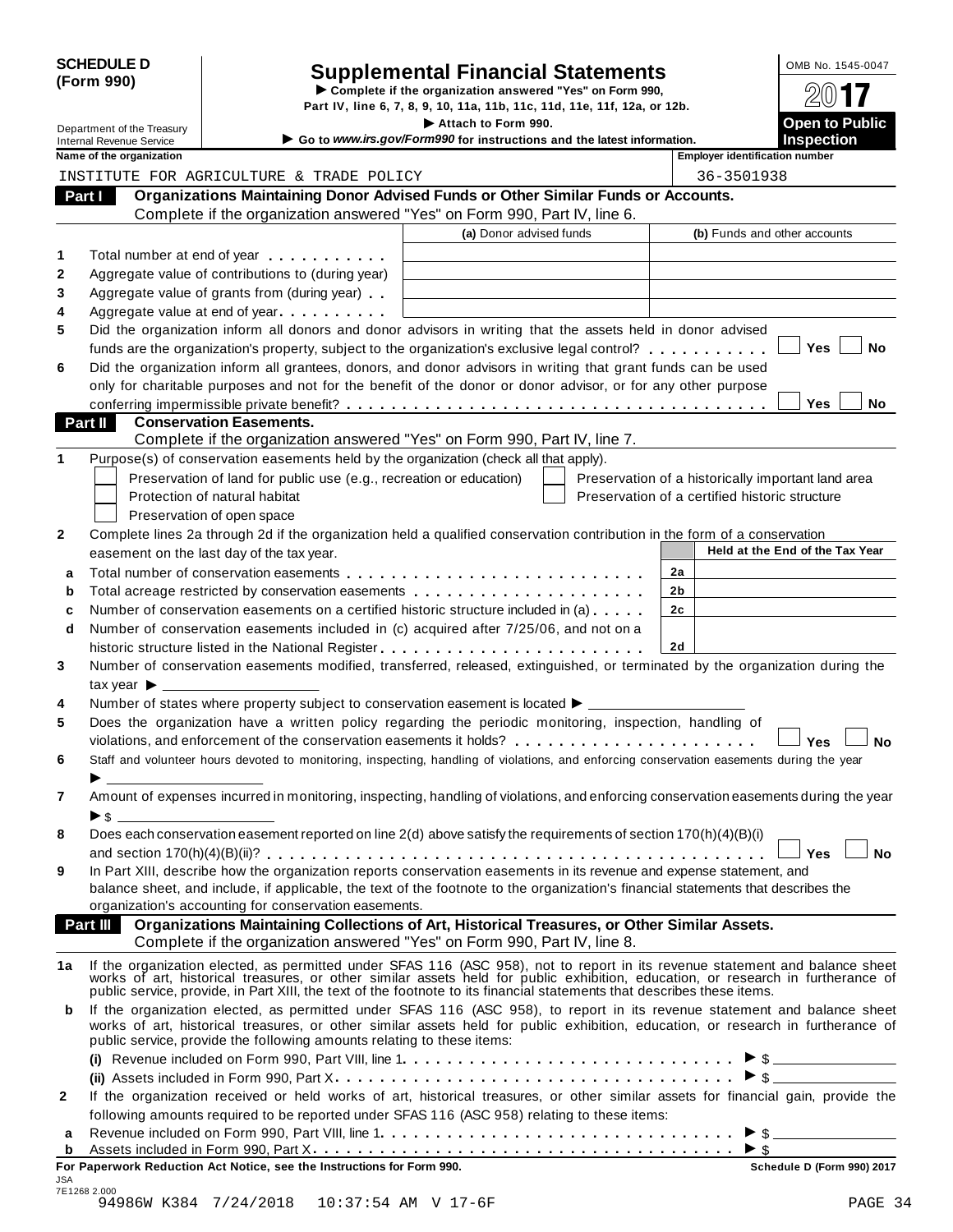|               | Schedule D (Form 990) 2017                                                                                                                                                                                                     |                         |                |                           |                 |                      |                     |          | Page 2     |
|---------------|--------------------------------------------------------------------------------------------------------------------------------------------------------------------------------------------------------------------------------|-------------------------|----------------|---------------------------|-----------------|----------------------|---------------------|----------|------------|
|               | Organizations Maintaining Collections of Art, Historical Treasures, or Other Similar Assets (continued)<br>Part III                                                                                                            |                         |                |                           |                 |                      |                     |          |            |
| 3             | Using the organization's acquisition, accession, and other records, check any of the following that are a significant use of its                                                                                               |                         |                |                           |                 |                      |                     |          |            |
|               | collection items (check all that apply):                                                                                                                                                                                       |                         |                |                           |                 |                      |                     |          |            |
| a             | Public exhibition                                                                                                                                                                                                              |                         |                | Loan or exchange programs |                 |                      |                     |          |            |
| b             | Scholarly research<br>Other<br>e                                                                                                                                                                                               |                         |                |                           |                 |                      |                     |          |            |
| c             | Preservation for future generations<br>Provide a description of the organization's collections and explain how they further the organization's exempt purpose in Part                                                          |                         |                |                           |                 |                      |                     |          |            |
| 4             |                                                                                                                                                                                                                                |                         |                |                           |                 |                      |                     |          |            |
|               | XIII.                                                                                                                                                                                                                          |                         |                |                           |                 |                      |                     |          |            |
| 5             | During the year, did the organization solicit or receive donations of art, historical treasures, or other similar                                                                                                              |                         |                |                           |                 |                      |                     |          |            |
|               | assets to be sold to raise funds rather than to be maintained as part of the organization's collection?                                                                                                                        |                         |                |                           |                 |                      | Yes                 |          | No         |
|               | <b>Escrow and Custodial Arrangements.</b><br>Part IV                                                                                                                                                                           |                         |                |                           |                 |                      |                     |          |            |
|               | Complete if the organization answered "Yes" on Form 990, Part IV, line 9, or reported an amount on Form                                                                                                                        |                         |                |                           |                 |                      |                     |          |            |
|               | 990, Part X, line 21.                                                                                                                                                                                                          |                         |                |                           |                 |                      |                     |          |            |
|               | 1a Is the organization an agent, trustee, custodian or other intermediary for contributions or other assets not                                                                                                                |                         |                |                           |                 |                      |                     |          |            |
|               |                                                                                                                                                                                                                                |                         |                |                           |                 |                      | Yes                 |          | No         |
|               | b If "Yes," explain the arrangement in Part XIII and complete the following table:                                                                                                                                             |                         |                |                           |                 |                      |                     |          |            |
|               |                                                                                                                                                                                                                                |                         |                |                           |                 | Amount               |                     |          |            |
| c             |                                                                                                                                                                                                                                |                         |                | 1c                        |                 |                      |                     |          |            |
|               |                                                                                                                                                                                                                                |                         |                | 1d                        |                 |                      |                     |          |            |
| е             |                                                                                                                                                                                                                                |                         |                | 1e                        |                 |                      |                     |          |            |
|               |                                                                                                                                                                                                                                |                         |                | 1f                        |                 |                      |                     |          |            |
|               | 2a Did the organization include an amount on Form 990, Part X, line 21, for escrow or custodial account liability?                                                                                                             |                         |                |                           |                 |                      | <b>Yes</b>          |          | No         |
|               | <b>b</b> If "Yes," explain the arrangement in Part XIII. Check here if the explanation has been provided on Part XIII                                                                                                          |                         |                |                           |                 |                      |                     |          |            |
| <b>Part V</b> | <b>Endowment Funds.</b>                                                                                                                                                                                                        |                         |                |                           |                 |                      |                     |          |            |
|               | Complete if the organization answered "Yes" on Form 990, Part IV, line 10.                                                                                                                                                     |                         |                |                           |                 |                      |                     |          |            |
|               |                                                                                                                                                                                                                                | (a) Current year        | (b) Prior year | (c) Two years back        |                 | (d) Three years back | (e) Four years back |          |            |
|               |                                                                                                                                                                                                                                | 1,240,845.              | 1,818,705.     |                           | 2,532,482.      | 2,756,111.           |                     |          | 2,430,268. |
| 1а            | Beginning of year balance                                                                                                                                                                                                      |                         |                |                           |                 |                      |                     |          |            |
| b             |                                                                                                                                                                                                                                |                         |                |                           |                 |                      |                     |          |            |
| c             | Net investment earnings, gains,                                                                                                                                                                                                | 76,788.                 | 116,312.       |                           | 2,823.          | 180,510.             |                     |          | 430,066.   |
|               | and losses                                                                                                                                                                                                                     |                         |                |                           |                 |                      |                     |          |            |
|               | d Grants or scholarships                                                                                                                                                                                                       |                         |                |                           |                 |                      |                     |          |            |
|               | e Other expenditures for facilities                                                                                                                                                                                            |                         |                |                           |                 |                      |                     |          |            |
|               | and programs                                                                                                                                                                                                                   | 111,300.                | 694,172.       |                           | 716,600.        | 404,139.             |                     |          | 104,223.   |
|               | Administrative expenses                                                                                                                                                                                                        |                         |                |                           |                 |                      |                     |          |            |
| g             | End of year balance expansion of year balance                                                                                                                                                                                  | 1, 206, 333.            | 1,240,845.     |                           | 1,818,705.      | 2,532,482.           |                     |          | 2,756,111. |
| 2             | Provide the estimated percentage of the current year end balance (line 1g, column (a)) held as:                                                                                                                                |                         |                |                           |                 |                      |                     |          |            |
| a             | Board designated or quasi-endowment >                                                                                                                                                                                          |                         | $\frac{0}{0}$  |                           |                 |                      |                     |          |            |
| b             | Permanent endowment > 82.2000 %                                                                                                                                                                                                |                         |                |                           |                 |                      |                     |          |            |
| c             | Temporarily restricted endowment $\blacktriangleright$ 17.8000 %                                                                                                                                                               |                         |                |                           |                 |                      |                     |          |            |
|               | The percentages on lines 2a, 2b, and 2c should equal 100%.                                                                                                                                                                     |                         |                |                           |                 |                      |                     |          |            |
|               | 3a Are there endowment funds not in the possession of the organization that are held and administered for the                                                                                                                  |                         |                |                           |                 |                      |                     |          |            |
|               | organization by:                                                                                                                                                                                                               |                         |                |                           |                 |                      |                     | Yes      | No         |
|               |                                                                                                                                                                                                                                |                         |                |                           |                 |                      | 3a(i)               |          | Χ          |
|               |                                                                                                                                                                                                                                |                         |                |                           |                 |                      | 3a(ii)              |          | Χ          |
|               | If "Yes" on line 3a(ii), are the related organizations listed as required on Schedule R?                                                                                                                                       |                         |                |                           |                 |                      | 3 <sub>b</sub>      |          |            |
| 4             | Describe in Part XIII the intended uses of the organization's endowment funds.                                                                                                                                                 |                         |                |                           |                 |                      |                     |          |            |
|               | Land, Buildings, and Equipment.<br><b>Part VI</b>                                                                                                                                                                              |                         |                |                           |                 |                      |                     |          |            |
|               | Complete if the organization answered "Yes" on Form 990, Part IV, line 11a. See Form 990, Part X, line 10.<br>Description of property                                                                                          | (a) Cost or other basis |                | (b) Cost or other basis   | (c) Accumulated |                      | (d) Book value      |          |            |
|               |                                                                                                                                                                                                                                | (investment)            |                | (other)                   | depreciation    |                      |                     |          |            |
| 1a            | Land experience and the series of the series of the series of the series of the series of the series of the series of the series of the series of the series of the series of the series of the series of the series of the se |                         |                |                           |                 |                      |                     |          |            |
| b             | <b>Buildings</b><br>.                                                                                                                                                                                                          |                         |                | 272,999.                  |                 | 144,774.             |                     | 128,225. |            |
| c             | Leasehold improvements [1, 1, 1, 1, 1, 1]                                                                                                                                                                                      |                         |                | 147,906.                  | 132,548.        |                      |                     | 15,358.  |            |
| d             | Equipment<br>.                                                                                                                                                                                                                 |                         |                | 111,825.                  | 111,825         |                      |                     |          |            |
| е             | Other                                                                                                                                                                                                                          |                         |                |                           |                 |                      |                     |          |            |
|               | Total. Add lines 1a through 1e. (Column (d) must equal Form 990, Part X, column (B), line 10c.),                                                                                                                               |                         |                |                           |                 | ▶                    |                     | 143,583. |            |
|               |                                                                                                                                                                                                                                |                         |                |                           |                 |                      |                     |          |            |

**Schedule D (Form 990) 2017**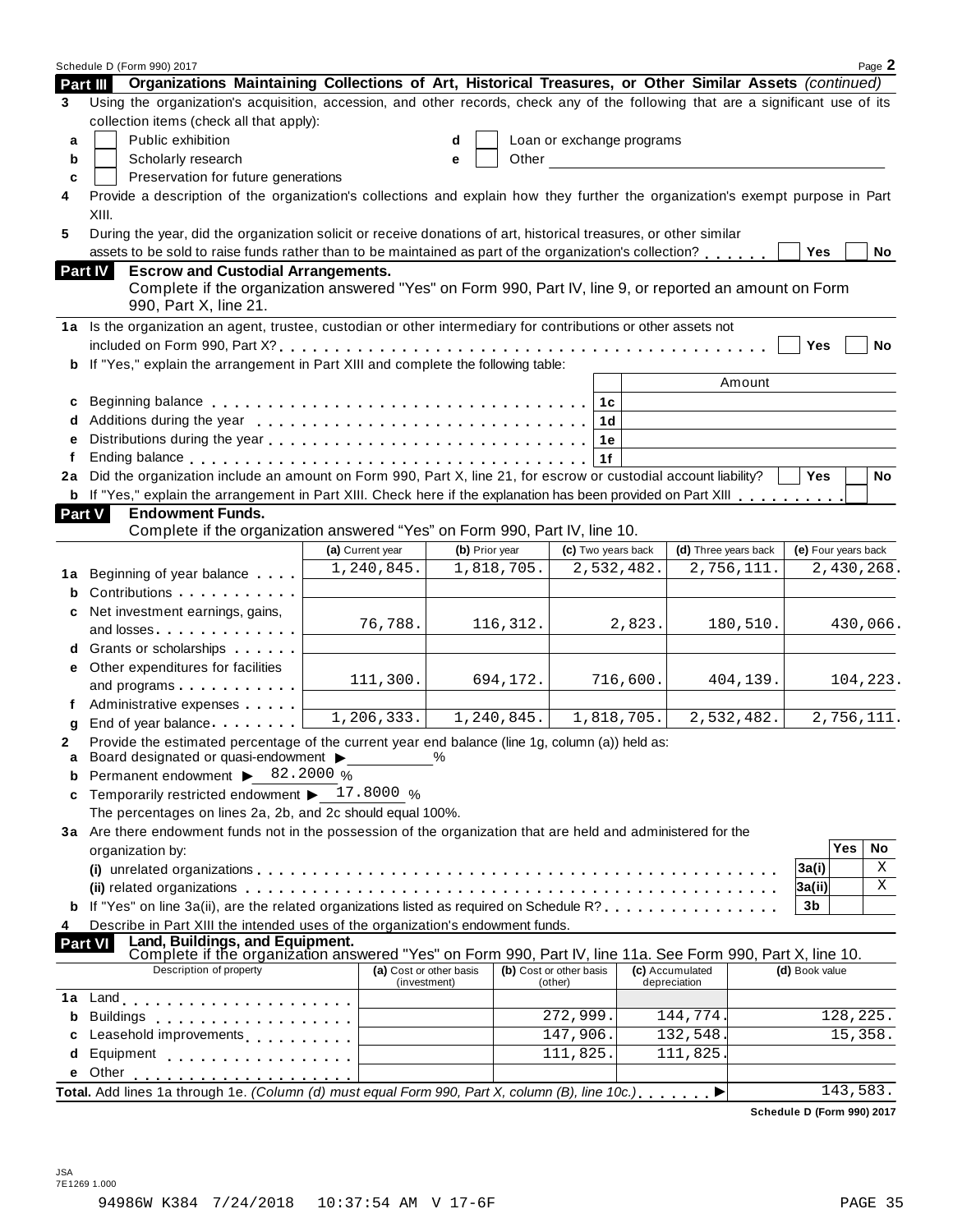| <b>Part VII</b>                             | <b>Investments - Other Securities.</b>                                                                    |                 | Complete if the organization answered "Yes" on Form 990, Part IV, line 11b. See Form 990, Part X, line 12. |
|---------------------------------------------|-----------------------------------------------------------------------------------------------------------|-----------------|------------------------------------------------------------------------------------------------------------|
|                                             | (a) Description of security or category<br>(including name of security)                                   | (b) Book value  | (c) Method of valuation:<br>Cost or end-of-year market value                                               |
|                                             | (1) Financial derivatives                                                                                 |                 |                                                                                                            |
|                                             | (2) Closely-held equity interests                                                                         | 824,825.        | <b>ATTACHMENT 1</b>                                                                                        |
| $(3)$ Other $\overline{\phantom{a}}$<br>(A) |                                                                                                           |                 |                                                                                                            |
| (B)                                         |                                                                                                           |                 |                                                                                                            |
| (C)                                         |                                                                                                           |                 |                                                                                                            |
| (D)                                         |                                                                                                           |                 |                                                                                                            |
| (E)                                         |                                                                                                           |                 |                                                                                                            |
| (F)                                         |                                                                                                           |                 |                                                                                                            |
| (G)                                         |                                                                                                           |                 |                                                                                                            |
| (H)                                         |                                                                                                           |                 |                                                                                                            |
|                                             | Total. (Column (b) must equal Form 990, Part X, col. (B) line 12.) $\blacktriangleright$                  | 824,825.        |                                                                                                            |
| Part VIII                                   | <b>Investments - Program Related.</b>                                                                     |                 | Complete if the organization answered "Yes" on Form 990, Part IV, line 11c. See Form 990, Part X, line 13. |
|                                             | (a) Description of investment                                                                             | (b) Book value  | (c) Method of valuation:<br>Cost or end-of-year market value                                               |
| (1)                                         |                                                                                                           |                 |                                                                                                            |
| (2)                                         |                                                                                                           |                 |                                                                                                            |
| (3)                                         |                                                                                                           |                 |                                                                                                            |
| (4)                                         |                                                                                                           |                 |                                                                                                            |
| (5)                                         |                                                                                                           |                 |                                                                                                            |
| (6)                                         |                                                                                                           |                 |                                                                                                            |
| (7)                                         |                                                                                                           |                 |                                                                                                            |
| (8)                                         |                                                                                                           |                 |                                                                                                            |
| (9)                                         |                                                                                                           |                 |                                                                                                            |
| Part IX                                     | Total. (Column (b) must equal Form 990, Part X, col. (B) line 13.) $\blacktriangleright$<br>Other Assets. |                 | Complete if the organization answered "Yes" on Form 990, Part IV, line 11d. See Form 990, Part X, line 15. |
|                                             |                                                                                                           | (a) Description | (b) Book value                                                                                             |
|                                             | (1) CONTRACT FOR DEED                                                                                     |                 | 359,378.                                                                                                   |
| (2) ESCROW                                  |                                                                                                           |                 |                                                                                                            |
|                                             | (3) OTHER GRANT RECEIVABLES                                                                               |                 | 117,463.                                                                                                   |
| (4)                                         |                                                                                                           |                 |                                                                                                            |
| (5)                                         |                                                                                                           |                 |                                                                                                            |
| (6)                                         |                                                                                                           |                 |                                                                                                            |
| (7)                                         |                                                                                                           |                 |                                                                                                            |
| (8)                                         |                                                                                                           |                 |                                                                                                            |
| (9)                                         |                                                                                                           |                 |                                                                                                            |
|                                             |                                                                                                           |                 | 476,920.                                                                                                   |
| Part X                                      | <b>Other Liabilities.</b><br>line 25.                                                                     |                 | Complete if the organization answered "Yes" on Form 990, Part IV, line 11e or 11f. See Form 990, Part X,   |
| 1.                                          | (a) Description of liability                                                                              | (b) Book value  |                                                                                                            |
|                                             | (1) Federal income taxes                                                                                  |                 |                                                                                                            |
| (2)                                         |                                                                                                           |                 |                                                                                                            |
| (3)                                         |                                                                                                           |                 |                                                                                                            |
| (4)                                         |                                                                                                           |                 |                                                                                                            |
| (5)                                         |                                                                                                           |                 |                                                                                                            |
| (6)                                         |                                                                                                           |                 |                                                                                                            |
| (7)                                         |                                                                                                           |                 |                                                                                                            |
| (8)                                         |                                                                                                           |                 |                                                                                                            |

**2.** Liability for uncertain tax positions. In Part XIII, provide the text of the footnote to the organization's financial statements that reports the organization's liability for uncertain tax positions under FIN 48 (ASC 740). Check here ifthe text of the footnote has been provided in Part XIII

**Total.** *(Column (b) must equal Form 990, Part X, col. (B) line 25.)* I

(9)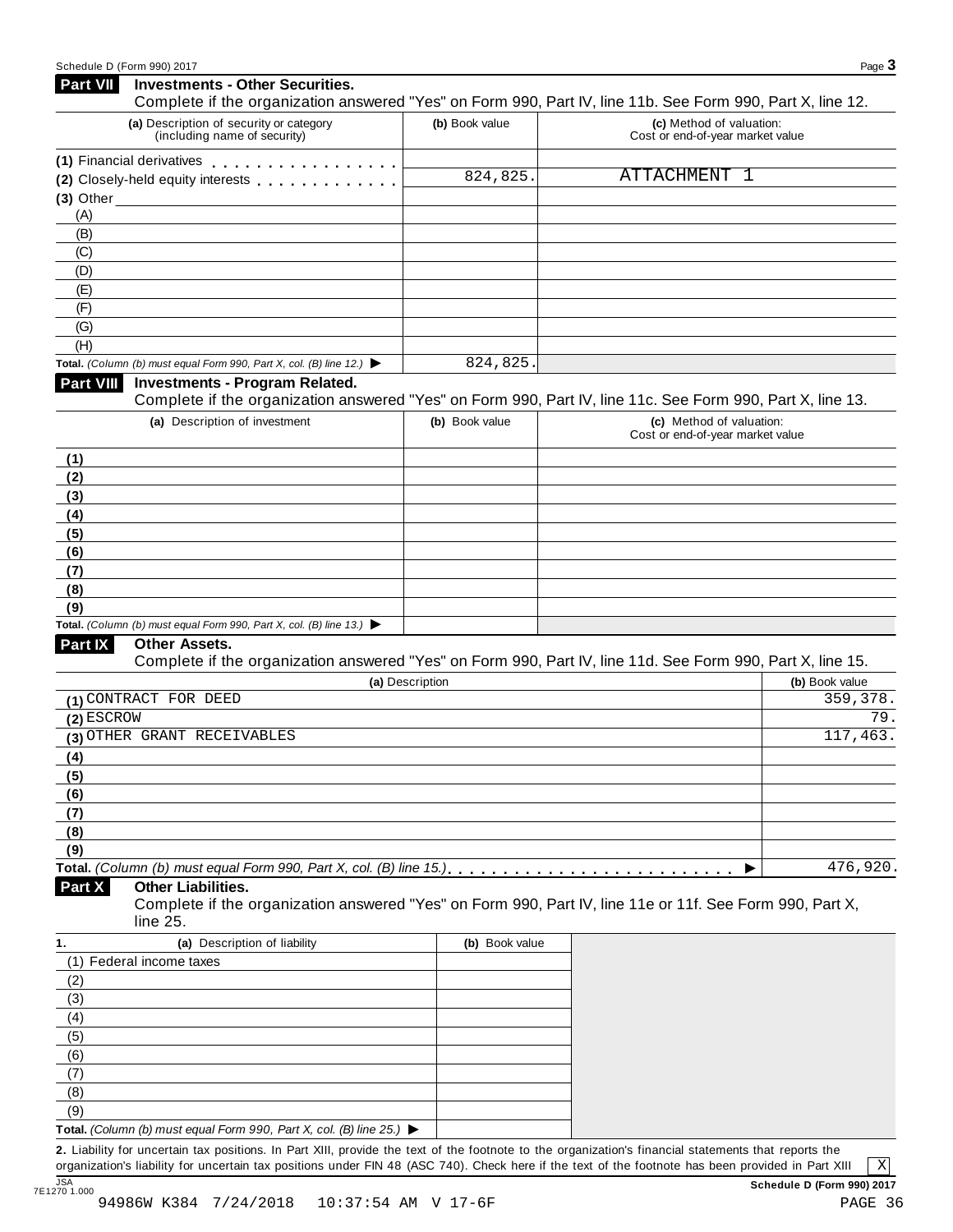|                 | Schedule D (Form 990) 2017                                                                                                                                                                |                | Page 4     |
|-----------------|-------------------------------------------------------------------------------------------------------------------------------------------------------------------------------------------|----------------|------------|
| <b>Part XI</b>  | Reconciliation of Revenue per Audited Financial Statements With Revenue per Return.<br>Complete if the organization answered "Yes" on Form 990, Part IV, line 12a.                        |                |            |
| 1               | Total revenue, gains, and other support per audited financial statements                                                                                                                  | 1              | 1,729,079. |
| $\mathbf{2}$    | Amounts included on line 1 but not on Form 990, Part VIII, line 12:                                                                                                                       |                |            |
| a               | 65,369.<br>2a                                                                                                                                                                             |                |            |
| b               | 2 <sub>b</sub>                                                                                                                                                                            |                |            |
| c               | 2c<br>Recoveries of prior year grants                                                                                                                                                     |                |            |
| d               |                                                                                                                                                                                           |                |            |
| е               |                                                                                                                                                                                           | 2e             | 65,369.    |
| 3               |                                                                                                                                                                                           | $\overline{3}$ | 1,663,710. |
| 4               | Amounts included on Form 990, Part VIII, line 12, but not on line 1:                                                                                                                      |                |            |
| a               | 4a<br>Investment expenses not included on Form 990, Part VIII, line 7b                                                                                                                    |                |            |
| b               | 4 <sub>b</sub>                                                                                                                                                                            |                |            |
| C               |                                                                                                                                                                                           | 4с             |            |
| 5               | Total revenue. Add lines 3 and 4c. (This must equal Form 990, Part I, line 12.)                                                                                                           | 5              | 1,663,710. |
| <b>Part XII</b> | Reconciliation of Expenses per Audited Financial Statements With Expenses per Return.<br>Complete if the organization answered "Yes" on Form 990, Part IV, line 12a.                      |                |            |
|                 |                                                                                                                                                                                           | $\mathbf{1}$   | 1,790,399. |
| 1               |                                                                                                                                                                                           |                |            |
| $\mathbf{2}$    | Amounts included on line 1 but not on Form 990, Part IX, line 25:<br>2a                                                                                                                   |                |            |
| a               | 2 <sub>b</sub>                                                                                                                                                                            |                |            |
| b               | 2c                                                                                                                                                                                        |                |            |
| c               | 92.                                                                                                                                                                                       |                |            |
| d               |                                                                                                                                                                                           | 2e             | 92.        |
| e               |                                                                                                                                                                                           | 3              | 1,790,307. |
| 3               |                                                                                                                                                                                           |                |            |
| 4               | Amounts included on Form 990, Part IX, line 25, but not on line 1:<br>4a                                                                                                                  |                |            |
| a               | Investment expenses not included on Form 990, Part VIII, line 7b<br>4b                                                                                                                    |                |            |
| b               |                                                                                                                                                                                           |                |            |
| C.              |                                                                                                                                                                                           | 4c<br>5        | 1,790,307. |
| 5.              | Total expenses. Add lines 3 and 4c. (This must equal Form 990, Part I, line 18.)                                                                                                          |                |            |
|                 | Part XIII Supplemental Information.<br>Provide the descriptions required for Part II, lines 3, 5, and 9; Part III, lines 1a and 4; Part IV, lines 1b and 2b; Part V, line 4; Part X, line |                |            |
|                 | 2; Part XI, lines 2d and 4b; and Part XII, lines 2d and 4b. Also complete this part to provide any additional information.                                                                |                |            |

SEE PAGE 5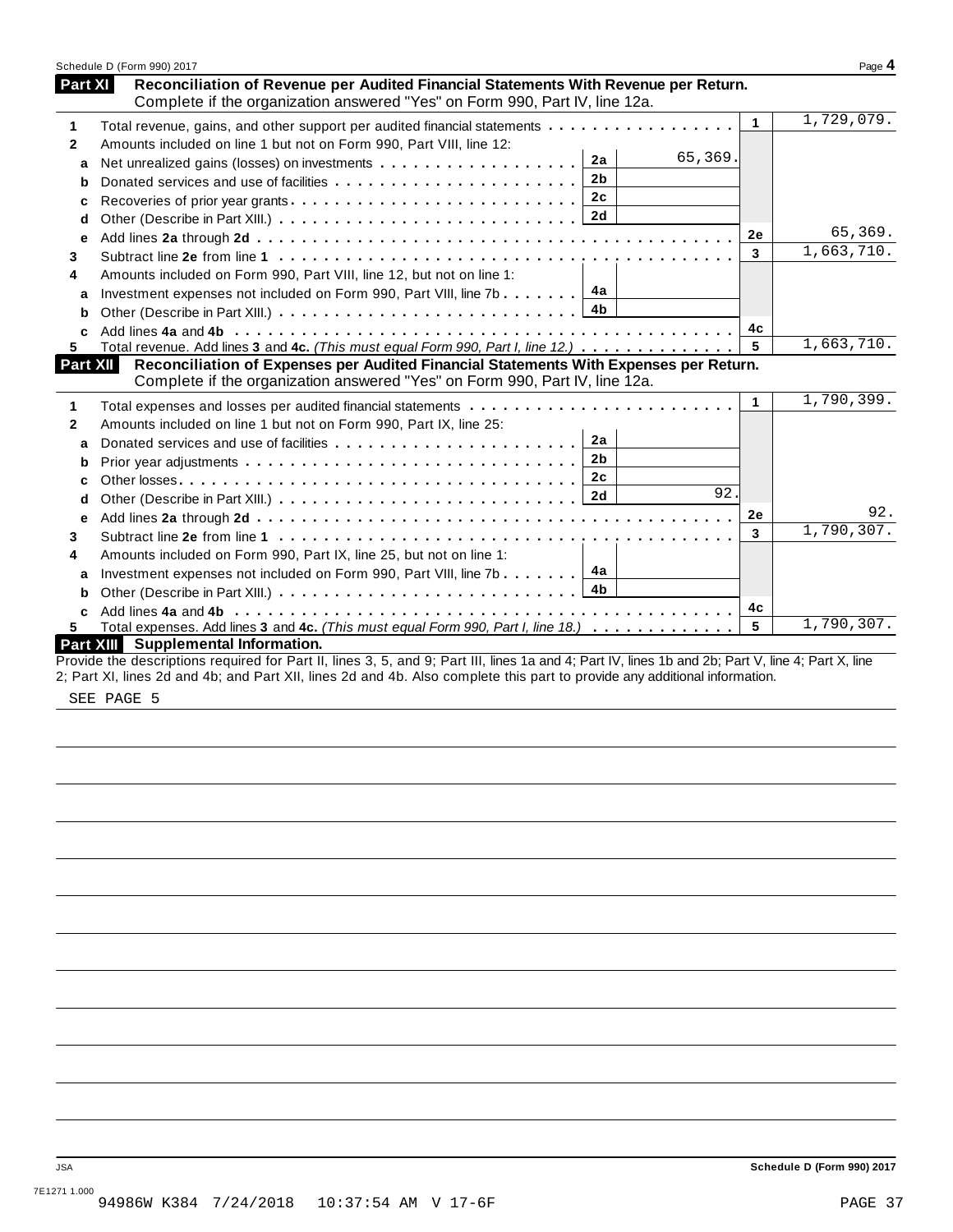#### <span id="page-35-0"></span>**Part XIII Supplemental Information** *(continued)*

PART V, LINE 4

IATP INTENDS TO USE THE ENDOWMENT FUND EARNINGS TO PROVIDE REASONABLY

STABLE AND PREDICTABLE FUNDS FOR IATP'S OPERATING BUDGET.

PART X, LINE 2

MANAGEMENT EVALUATED THE ORGANIZATION'S TAX POSITIONS AND CONCLUDED THAT THE ORGANIZATION HAD TAKEN NO UNCERTAIN TAX POSITIONS THAT REQUIRE ADJUSTMENT TO THE FINANCIAL STATEMENTS.

PART XII, LINE 2D

| EXPENSES OF \$92 FOR IATP ACTION WHICH FILES A SEPERATE 990N       |              |        |
|--------------------------------------------------------------------|--------------|--------|
|                                                                    | ATTACHMENT 1 |        |
| SCHEDULE D, PART VII - INVESTMENTS - CLOSELY HELD EOUITY INTERESTS |              |        |
|                                                                    |              | COST   |
| DESCRIPTION                                                        | BOOK VALUE   | OR FMV |
| INVESTMENT IN SUBSIDIARY                                           | 824,825.     | COST   |
| TOTALS                                                             | 824,825.     |        |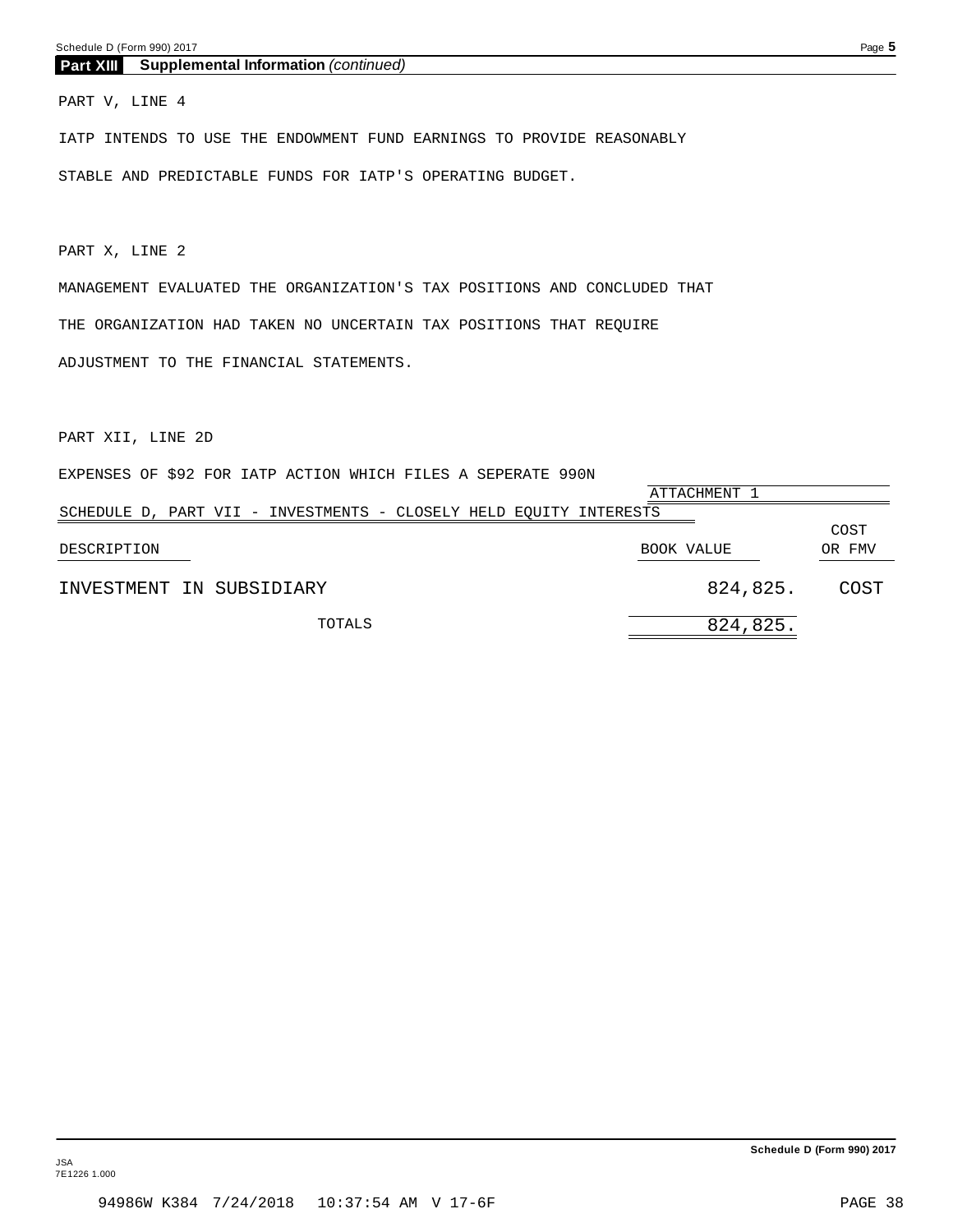## **SCHEDULE O** Supplemental Information to Form 990 or 990-EZ DOMB No. 1545-0047

**(Form 990 or 990-EZ) Complete to provide information for responses to specific questions on** plete to provide information for responses to specific questions on  $\Box$   $\Box$   $\Box$ **EXECTED TO PUBLIC 2012 CONSIDER**<br> **EXECTED EXECTED COPEN COPEN COPEN COPEN COPEN COPEN COPEN COPEN COPEN COPEN COPEN COPEN COPEN COPEN COPEN COPEN COPEN COPEN COPEN COPEN C** 



Department of the Treasury<br>Internal Revenue Service

PART III, LINE 4A

AGRICULTURE AND FOOD

WORK IN 2017 CENTERED ON POLICY RESEARCH, ANALYSIS, OUTREACH AND ORGANIZING AROUND THE TRANSITION OF PRESIDENTIAL ADMINISTRATIONS, AND ITS IMPLICATIONS FOR THE FARM BILL, GLOBAL AGRICULTURE POLICY, AND OUR FOOD SYSTEM.

#### AGROECOLOGY:

IATP CONTINUED TO ADVOCATE INTERNATIONALLY FOR AGROECOLOGY, A FARMER-LED SYSTEM OF PRODUCTION THAT WORKS WITH NATURE TO PRODUCE HEALTHY FOOD. IN 2017, IATP CONCLUDED AND PUBLISHED A REPORT ON A PARTICIPATORY RESEARCH INITIATIVE IN MEXICO WITH THE ASOCIACIÓN NACIONAL DE EMPRESAS COMERCIALIZADORAS DE PRODUCTORES DEL CAMPO (ANEC) ON THE POLITICAL ECONOMY OF THEIR APPROACH TO AGROECOLOGY, BALANCING FARMERS' KNOWLEDGE WITH SCIENTIFIC ADVANCES.

#### WORKING LANDSCAPES CERTIFICATE (WCC) PROGRAM:

IN 2017, IATP CONTINUED ITS COOPERATION WITH STONYFIELD AND OTHER RESPONSIBLE BIOPLASTIC USERS TO ENSURE THAT THEIR BIOPLASTIC USE SUPPORTED FARMERS IN PRODUCING CORN (THE BIOPLASTIC FEEDSTOCK) IN MORE SUSTAINABLE WAYS THROUGH IATP'S WLC PROGRAM. IT WAS ANOTHER SUCCESSFUL PRODUCTION YEAR, WITH PARTICIPATING WLC FARMERS MEETING OR EXCEEDING PRODUCTION EXPECTATIONS, ALL WHILE GROWING CORN IN MORE RESPONSIBLE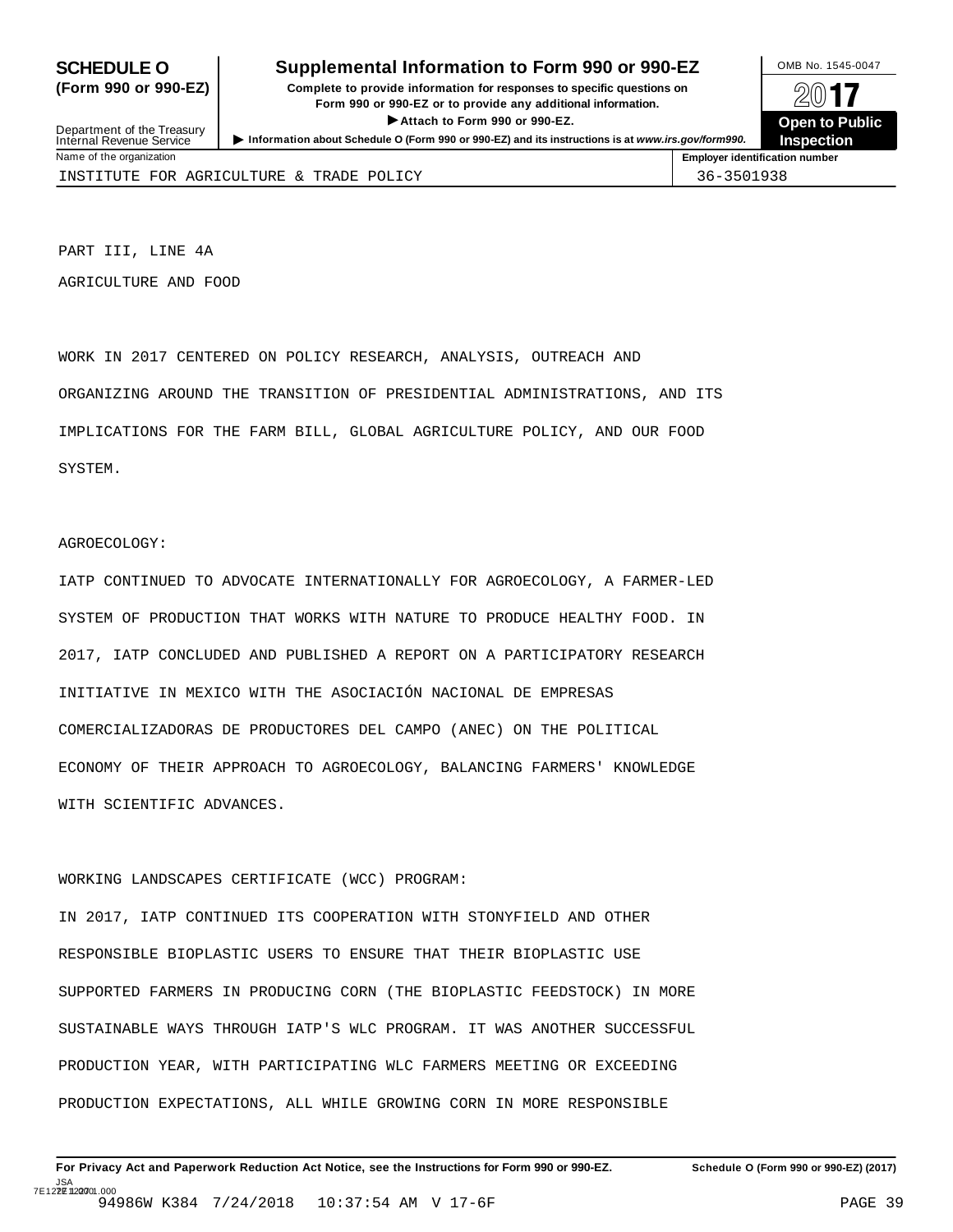MANNER.

#### INDUSTRIAL MEAT:

IN ADDITION TO INCORPORATING INDUSTRIAL MEAT INTO ITS CLIMATE WORK, IATP RELEASED A REPORT ON THE MEAT INDUSTRY IN BRAZIL TITLED, THE RISE OF BIG MEAT: BRAZIL'S EXTRACTIVE INDUSTRY.

#### FARM TO INSTITUTION:

BUILDING ON ITS SUCCESSFUL PARTNERSHIP WITH COMMUNITY ACTION PARTNERSHIP OF RAMSEY AND WASHINGTON COUNTIES (CAPRW) HEAD START AND THE HMONG AMERICAN FARMERS ASSOCIATION (HAFA) IN 2014 AND 2015, IN 2017 WE EXPANDED OUR EFFORT TO PARTNER WITH THREE NEW HEAD START PROGRAMS ACROSS THE STATE TO IMPLEMENT OUR 'FARM TO HEAD START' PROGRAM MODEL, SERVING FRESH LOCAL FOODS AND TEACHING CHILDREN ABOUT THEIR LOCAL FOOD SYSTEM. OUR 2017 HEAD START PARTNERS WERE TRI-VALLEY OPPORTUNITY COUNCIL MIGRANT AND SEASONAL HEAD START, LITTLE FALLS TRI-COUNTY COMMUNITY ACTION HEAD START, MORA LAKES AND PINES COMMUNITY ACTION COUNCIL HEAD START, WILLMAR UNITED COMMUNITY ACTION PARTNERSHIP HEAD START, AND SCOTT COUNTY AND DAKOTA COUNTY COMMUNITY ACTION PARTNERSHIP HEAD START.

WORKING WITH NEW HEAD START PARTNERS ALLOWED US TO LEARN HOW OUR MODEL CAN ADAPT TO DIFFERENT HEAD START CONTEXTS, ALLOWING US TO ADJUST OUR MODEL TO MEET THE DIVERSE NEEDS OF HEAD START PROGRAMS OUTSIDE OF OUR ORIGINAL ST. PAUL PARTNER.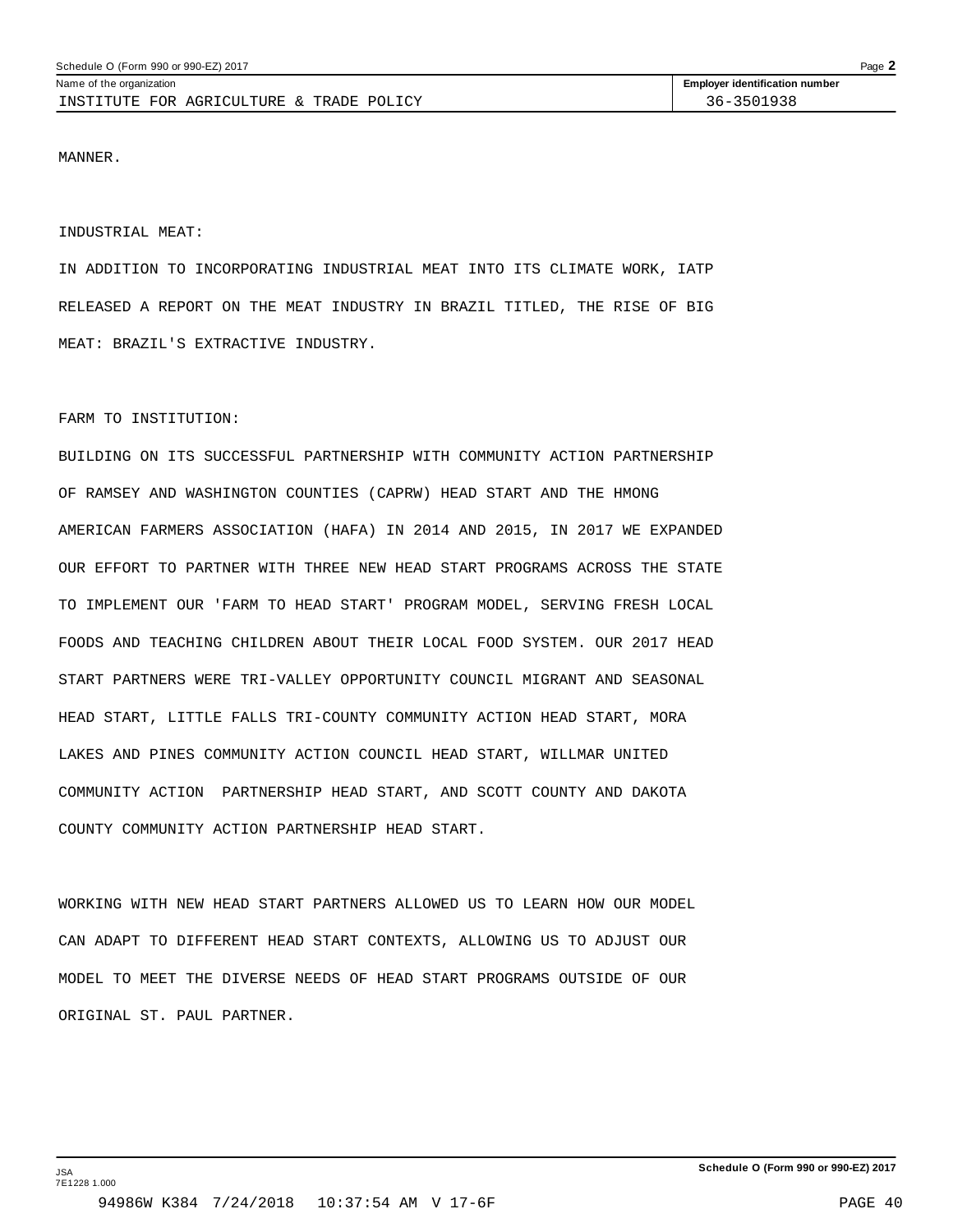| Schedule O (Form 990 or 990-EZ) 2017     |                                       | $Page \triangle$ |
|------------------------------------------|---------------------------------------|------------------|
| Name of the organization                 | <b>Employer identification number</b> |                  |
| INSTITUTE FOR AGRICULTURE & TRADE POLICY | 36-3501938                            |                  |

WE ALSO INTRODUCED A BILL AT THE MINNESOTA LEGISLATURE TO ENACT A STATEWIDE FARM TO SCHOOL POLICY, AS WELL AS BUILDING A COALITION OF OVER 90 ORGANIZATIONS TO SUPPORT THE POLICY. THE BILL MADE IT THROUGH COMMITTEE IN BOTH CHAMBERS BUT WAS NOT INCLUDED IN THE FINAL AGRICULTURE OMNIBUS BILL.

#### NANOTECHNOLOGY AND SYNTHETIC BIOLOGY:

IN 2017, IATP CONTINUED TO RESEARCH, WRITE ABOUT THE RISKS INHERENT WITH APPLICATION OF NANOTECHNOLOGY AND SYNTHETIC BIOLOGY TECHNOLOGIES IN AGRICULTURE AND ADVOCATE FOR EFFECTIVE EXPOSURE SCIENCE AND REGULATORY MEASURES RELATED TO THESE TECHNOLOGIES. IN ADDITION TO BLOGS AND PRESENTATIONS, WE RELEASED THE REPORT APPLYING NANOTECHNOLOGY TO FERTILIZER: RATIONALES, RESEARCH, RISKS, AND REGULATORY CHALLENGES.

PART III, LINE 4B

INTERNATIONAL / TRADE AND GLOBAL GOVERNANCE

#### TRADE:

IN 2017 IATP'S MAIN FOCUS WAS THE RE-NEGOTIATION OF NAFTA. IATP HOSTED AT TRI-NATIONAL MEETING OF CIVIL SOCIETY IN MAY IN MEXICO CITY, AND HAS ATTENDED SEVERAL NEGOTIATING ROUNDS AS WELL AS ENGAGING IN THE LIMITED OPPORTUNITIES FOR PUBLIC INPUT. IATP ALSO PUBLISHED A PORTAL OF ITS 25 YEARS OF WRITING ON NAFTA AND RELEASED A REPORT NAFTA RENEGOTIATION, WHAT'S AT STAKE FOR FOOD, FARMERS, AND THE LAND.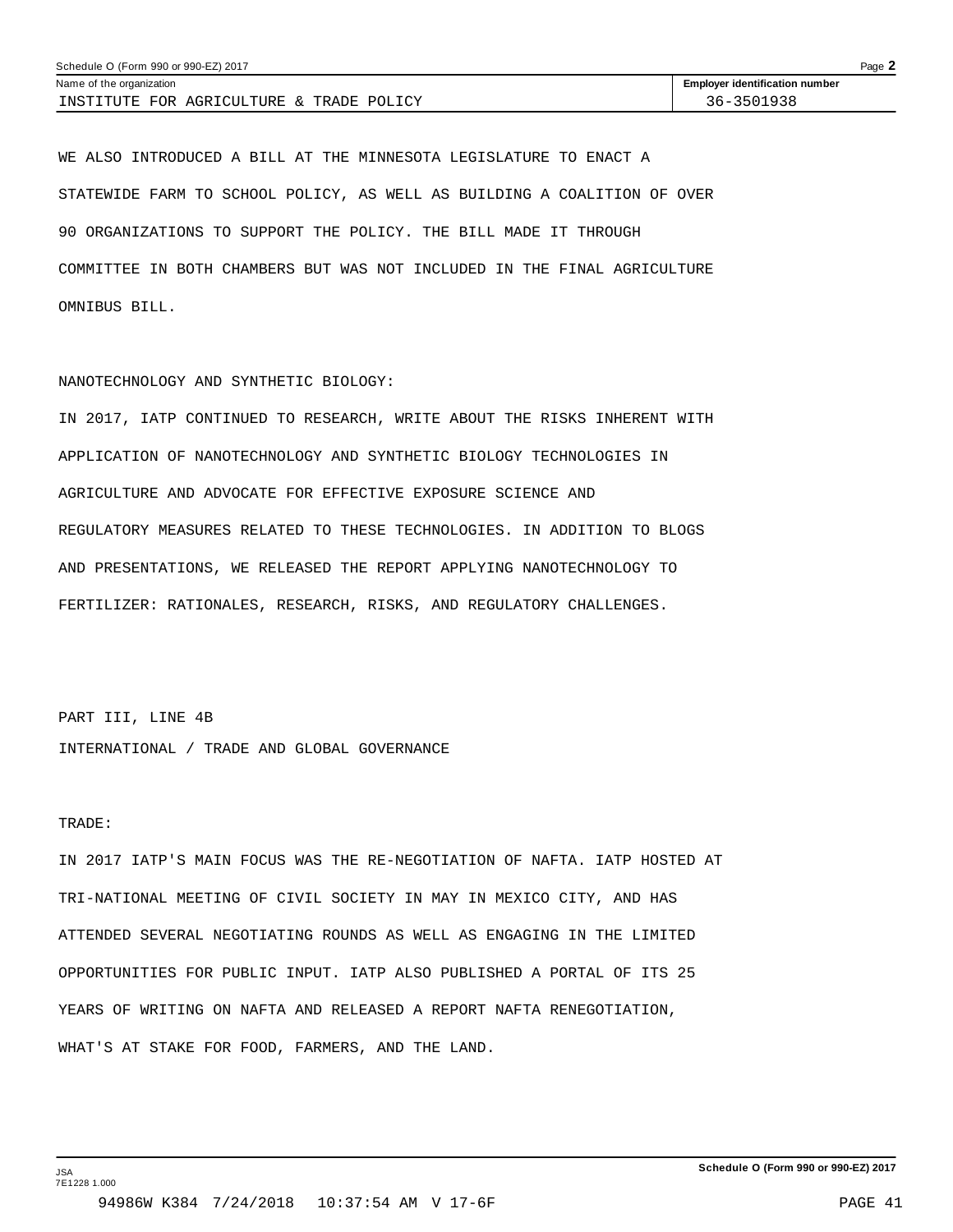GLOBAL GOVERNANCE:

IATP ALSO ENGAGED WITH THE UN COMMITTEE ON WORLD FOOD SECURITY, WORKING WITH PARTNERS FROM DEVELOPING COUNTRIES TO PROMOTE AGROECOLOGY AND INSIST ON BETTER RULES ON LAND GRABS. IN 2017 SHINEY VARGHESE WAS APPOINTED TO THE CFS HIGH LEVEL PANEL OF EXPERTS ON FOOD SECURITY.

PART III, LINE 4C CLIMATE CHANGE AND CORPORATE STRATEGIES

IN 2017, IATP'S CLIMATE INITIATIVE HAD SEVERAL COMPONENTS, ALL ROOTED IN SUSTAINABLE LAND USES AND ECONOMIES THAT BENEFIT FARMERS, RURAL COMMUNITIES AND THE ENVIRONMENT, INCLUDING THE RURAL CLIMATE NETWORK, RURAL CLIMATE DIALOGUES, INTERNATIONAL CLIMATE POLICY, THE WORKING LANDSCAPES CERTIFICATE PROGRAM, THE MINNESOTA GREEN CHEMISTRY FORUM.

#### RURAL CLIENT NETWORK:

THE RURAL CLIMATE NETWORK IS A GROUPING OF ORGANIZATIONS THAT CAME TOGETHER TO ADVANCE PRACTICAL CLIMATE CHANGE MITIGATION AND ADAPTATION STRATEGIES AND SHARE INFORMATION. IN 2017, THE RURAL CLIMATE NETWORK GREW TO 50 MEMBER ORGANIZATIONS. MEMBERS OF THE NETWORK SHARE SOCIAL AND TECHNICAL APPROACHES TO CLIMATE CHANGE AMONG AGRICULTURE, FORESTRY, AND OTHER NATURAL RESOURCE DEPENDENT COMMUNITIES. THE NETWORK DOCUMENTS INNOVATIONS, BEST PRACTICES, IMPACTS, AND OTHER STORIES ON THE WEBSITE WWW.RURALCLIMATENETWORK.ORG.

RURAL CLIMATE DIALOGUES: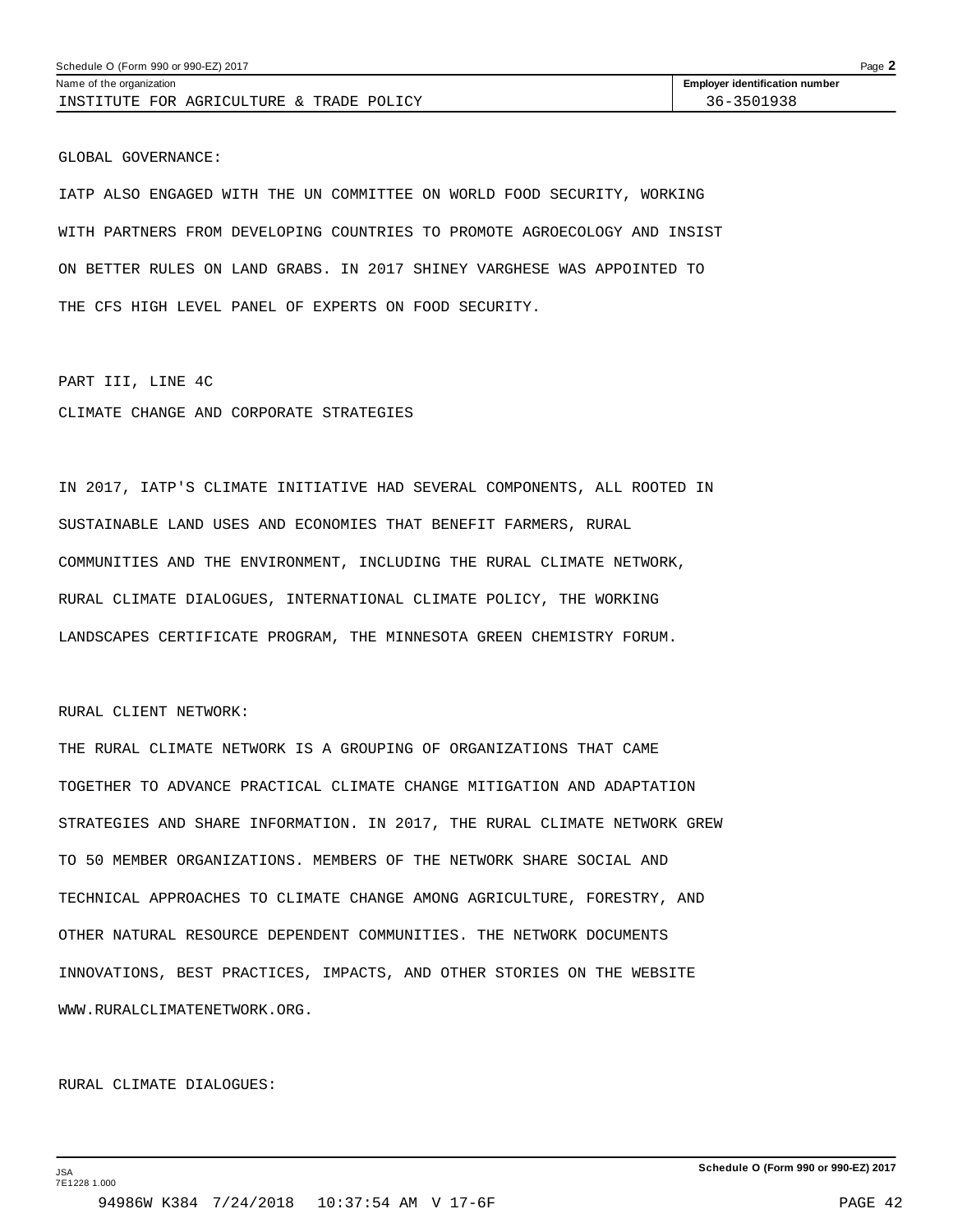| Schedule O (Form 990 or 990-EZ) 2017     | $P$ age $\blacktriangle$              |
|------------------------------------------|---------------------------------------|
| Name of the organization                 | <b>Employer identification number</b> |
| INSTITUTE FOR AGRICULTURE & TRADE POLICY | 36-3501938                            |

IN 2017, IATP CONTINUED TO BUILD WORK AT THE COMMUNITY LEVEL THROUGH THE RURAL CLIMATE DIALOGUES. DEVELOPED IN PARTNERSHIP WITH THE JEFFERSON CENTER, THESE RURAL CLIMATE DIALOGUES ARE INTENDED TO FOSTER CONVERSATIONS IN RURAL COMMUNITIES TO HELP THEM THINK CRITICALLY AND PLAN STRATEGICALLY TO ADDRESS LOCAL CHALLENGES RELATED TO WEATHER, CLIMATE AND RESILIENCE. IATP'S FIRST DIALOGUE WAS IN MORRIS, MN IN 2014, AND WON THE 2015 ENVIRONMENTAL INITIATIVE AWARD FOR COMMUNITY ENGAGEMENT. IN 2017 IATP HAS FOCUSED ON BUILDING A RESOURCE PLATFORM FOR RURAL AREAS TO ENGAGE WITH STATE GOVERNMENT ON CLIMATE CHANGE, AS WELL AS CONTINUING TO WORK IN OUR THREE COMMUNITIES, MORRIS, WINONA, AND GRAND RAPIDS, TO TURN THE RECOMMENDATIONS OF THE DIALOGUES INTO POLICY INITIATIVES, WHILE STILL MAINTAINING OUR LEVEL OF DEEP COMMUNITY INPUT AND ENGAGEMENT.

#### GLOBAL CLIMATE POLICY:

THE FOCUS OF GLOBAL CLIMATE POLICY IN 2017 WAS IN ASSESSING HOW THE NEW US PRESIDENTIAL ADMINISTRATION WOULD AFFECT GLOBAL CLIMATE CHANGE WORK, AND TO UNDERSTAND THE CONTRIBUTION TO CLIMATE CHANGE OF THE INDUSTRIAL LIVESTOCK SECTOR. DURING THE COP MEETING IN BONN IATP RELEASED AN INFOGRAPHIC ASSIGNING, FOR THE FIRST TIME, GREENHOUSE GAS EMISSIONS FOOTPRINTS TO THE LARGEST 20 GLOBAL MEAT AND DAIRY CORPORATIONS, WHICH WILL INFORM IATP'S WORK INTO 2018.

PART III, LINE 4D COMMUNICATIONS

IATP'S COMMUNICATIONS WORK IS VITAL TO ITS PROGRAM GOALS AND THE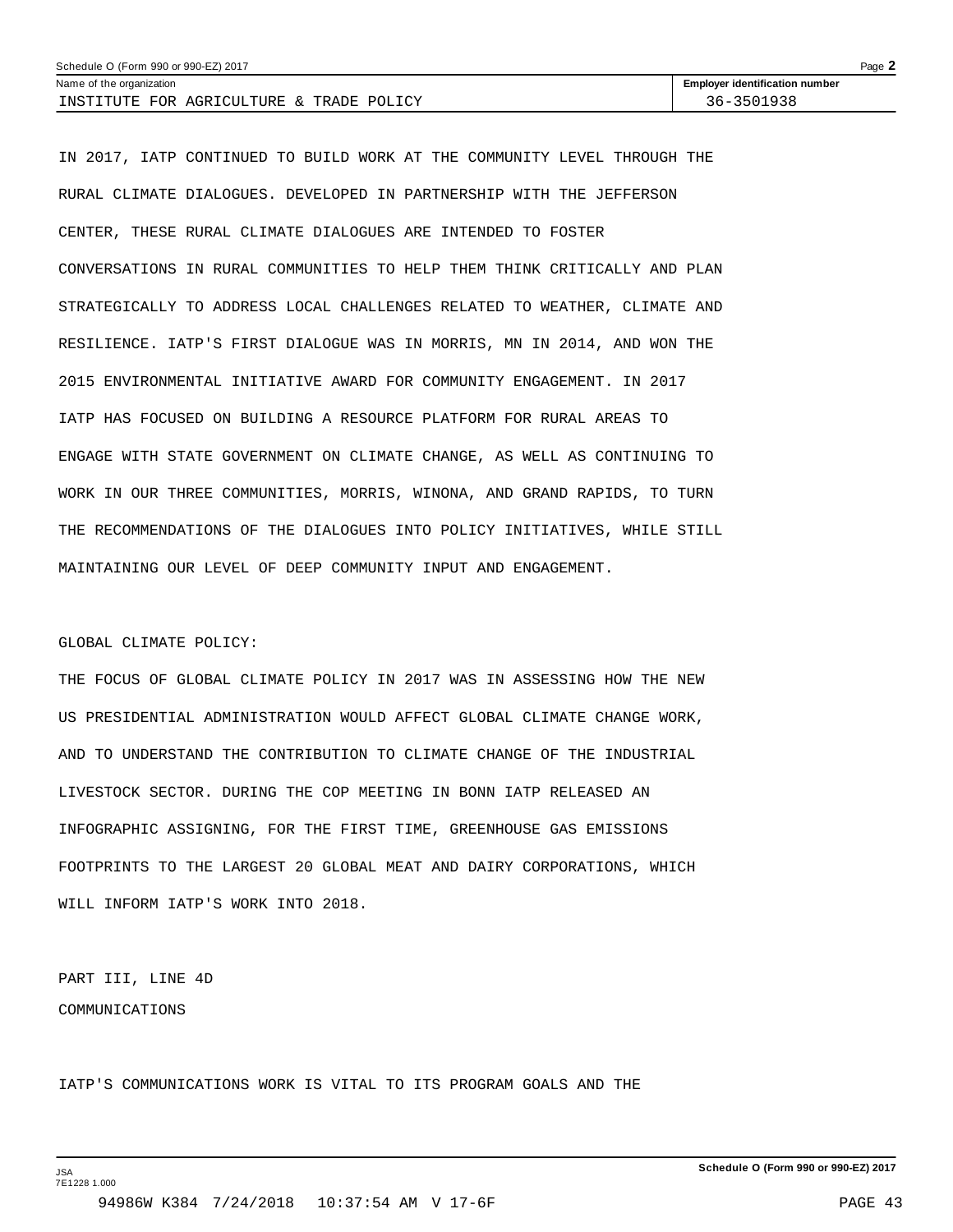| Schedule O (Form 990 or 990-EZ) 2017     | Page $\blacktriangle$                 |  |
|------------------------------------------|---------------------------------------|--|
| Name of the organization                 | <b>Employer identification number</b> |  |
| INSTITUTE FOR AGRICULTURE & TRADE POLICY | 36-3501938                            |  |

ORGANIZATION'S MISSION. IATP'S PROGRAMMING STRATEGY INTEGRATES COMMUNICATION INTO ITS OBJECTIVES, AND IATP MAINTAINS MULTIPLE COMMUNICATION STREAMS TO DISSEMINATE ITS WORK. THIS INCLUDES A WEBSITE THAT IS A VALUABLE RESEARCH TOOL; A SOCIAL MEDIA PRESENCE ON FACEBOOK AND TWITTER, WITH A COMBINED 17,000 FOLLOWERS, THAT CONTINUES TO ATTRACT NEW FOLLOWERS AND DAILY INTERACTIONS; MULTIPLE EMAIL LISTS OF UP TO 13,000 SUBSCRIBERS, INCLUDING PRESS LISTS, WHO RECEIVE NEWSLETTERS, ACTION ALERTS, AND PRESS RELEASES. IATP ALSO WORKS IN PARTNERSHIP WITH PUBLIC NEWS SERVICE TO DISTRIBUTE RADIO STORIES THAT ROUTINELY REACH OVER 200,000 LISTENERS. IATP COMMUNICATION STAFF WORKS CLOSELY WITH PROGRAM STAFF TO IDENTIFY THE BEST PLATFORMS FOR DISTRIBUTING THEIR WORK AND TO PROMOTE THAT WORK AS STRONGLY AS POSSIBLE. STAFF WORKS CLOSELY WITH PROGRAM STAFF TO IDENTIFY THE BEST PLATFORMS FOR DISTRIBUTING THEIR WORK AND TO PROMOTE THAT WORK AS STRONGLY AS POSSIBLE.

PART VI, SECTION B, LINE 11 B THE FINANCE COMMITTEE WILL REVIEW AND APPROVE THE ORGANIZATION'S 990. THE FINAL RETURN WILL BE DISTRIBUTED TO THE BOARD OF DIRECTORS PRIOR TO FILING. AT THIS TIME, THE FINANCE COMMITTEE ALSO APPROVES THE REPORT TO THE STATE AG'S OFFICE.

PART VI, SECTION B, LINE 12 C EMPLOYEES AND BOARD MEMBERS ARE ASKED TO REVIEW AND SIGN THE POLICY ANNUALLY.

PART VI, SECTION B, LINE 15 A & B EXECUTIVE DIRECTOR - SALARY IS COMPARED TO OTHER NONPROFITS AND THEN MUST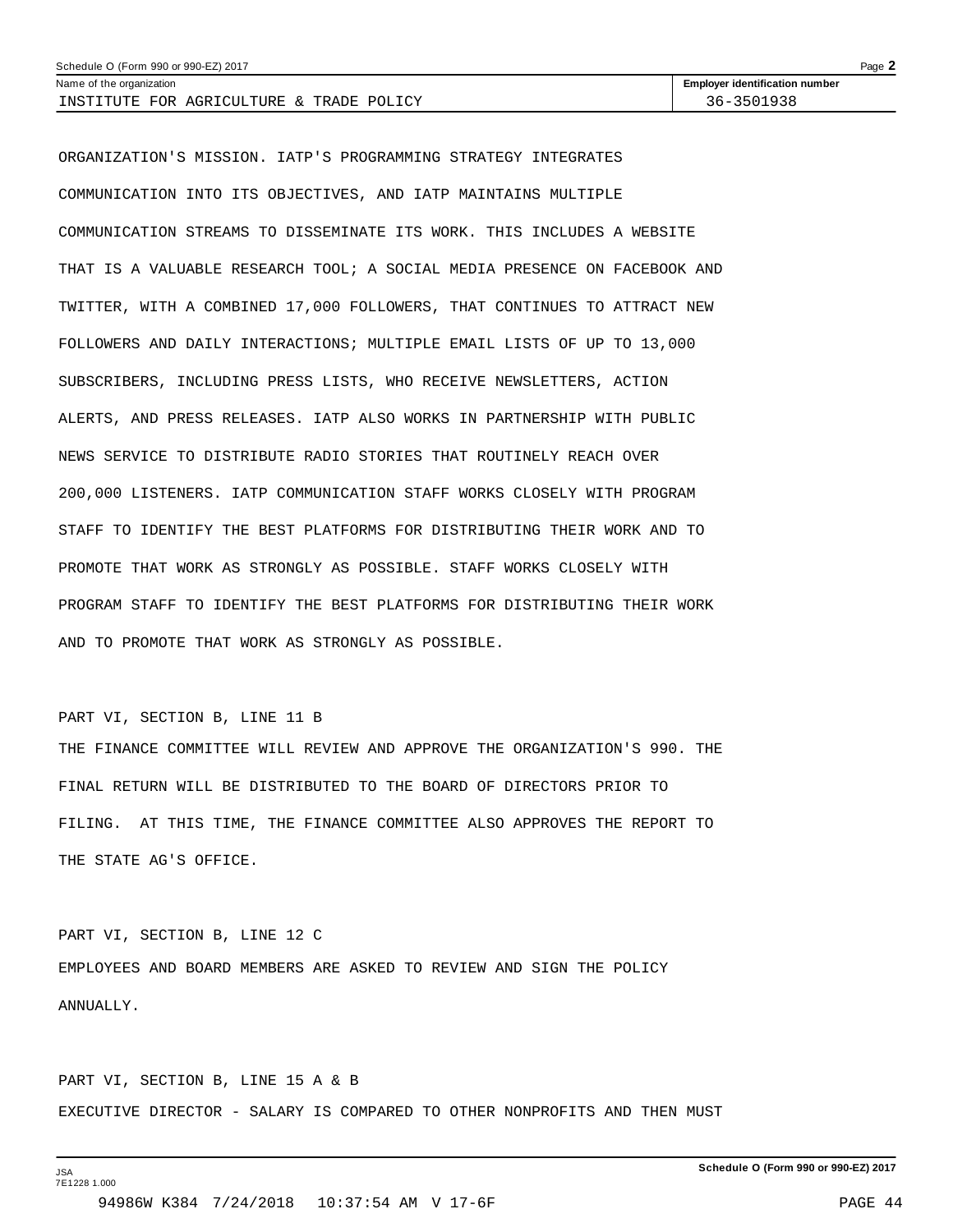<span id="page-42-0"></span>

| -EZ) 2017<br>$\sim$<br>990-E.<br>schedule<br>(Form 990 | Page                                             |
|--------------------------------------------------------|--------------------------------------------------|
| Name<br>organization<br>the                            | $- - -$<br><b>Employer identification number</b> |

INSTITUTE FOR AGRICULTURE & TRADE POLICY  $\vert$  36-3501938

BE APPROVED BY THE BOARD

OTHER KEY EMPLOYEES - ONLY INTERNAL

PART VI, SECTION C, LINE 19

GOVERNING DOCUMENTS, CONFLICT OF INTEREST POLICY, AND FINANCIAL

STATEMENTS ARE AVALIABLE TO THE PUBLIC UPON REQUEST. THE 990 IS

AVAILABLE AT WWW.IATP.ORG.

PART XI, LINE 9

THE \$128,107 IS THE EARNINGS OF A FOR PROFIT SUBSIDIARY WHICH FILES A

FORM 1120 AND PAYS TAXES ON NET INCOME.

|                                                      |        | ATTACHMENT 1 |         |
|------------------------------------------------------|--------|--------------|---------|
| FORM 990, PART III, LINE 4D - OTHER PROGRAM SERVICES |        |              |         |
| DESCRIPTION                                          | GRANTS | EXPENSES     | REVENUE |
| COMMUNICATIONS: SEE SCHEDULE O.                      |        | 212,329.     |         |
| TOTALS                                               |        | 212,329.     |         |

| FORM 990, PART VIII - INVESTMENT INCOME |                        |                                        | ATTACHMENT 2                             |                                   |
|-----------------------------------------|------------------------|----------------------------------------|------------------------------------------|-----------------------------------|
| DESCRIPTION                             | A)<br>TOTAL<br>REVENUE | $\Box$<br>RELATED OR<br>EXEMPT REVENUE | (C)<br><b>UNRELATED</b><br>BUSINESS REV. | (D)<br><b>EXCLUDED</b><br>REVENUE |
| INTEREST/DIVIDENDS                      | 31,310.                |                                        |                                          | 31,310.                           |
| LOSS ON FOREIGN CURRENCY TRANSACTIONS   | 2,503.                 |                                        |                                          | 2,503.                            |
| TOTALS                                  | 33,813.                |                                        |                                          | 33,813.                           |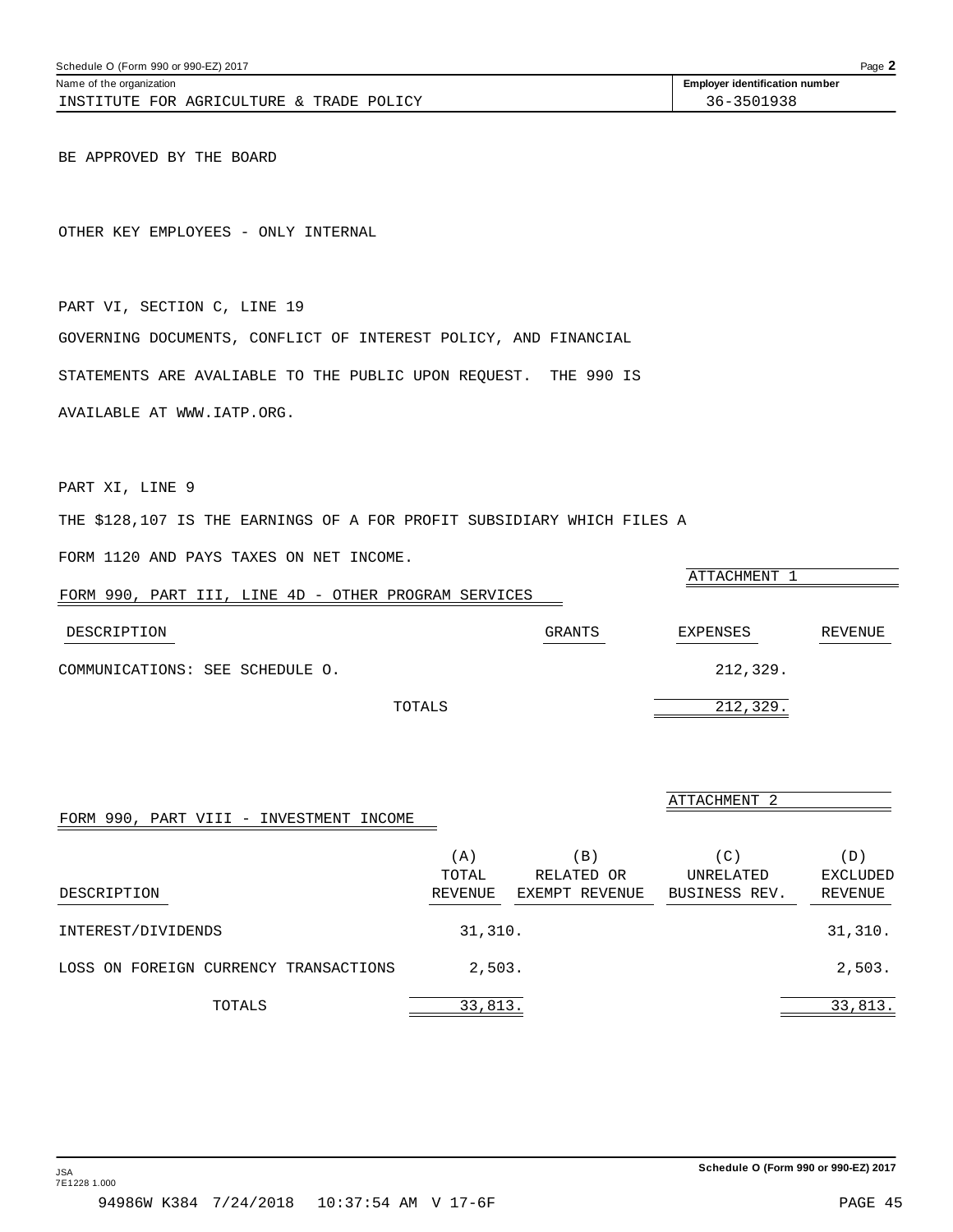<span id="page-43-0"></span>

| Schedule O (Form 990 or 990-EZ) 2017     |          |              |                                | Page 2      |
|------------------------------------------|----------|--------------|--------------------------------|-------------|
| Name of the organization                 |          |              | Employer identification number |             |
| INSTITUTE FOR AGRICULTURE & TRADE POLICY |          |              | 36-3501938                     |             |
|                                          |          |              | ATTACHMENT 3                   |             |
| FORM 990, PART IX - OTHER FEES           |          |              |                                |             |
|                                          | (A)      | (B)          | (C)                            | (D)         |
|                                          | TOTAL    | PROGRAM      | MANAGEMENT                     | FUNDRAISING |
| DESCRIPTION                              | FEES     | SERVICE EXP. | AND GENERAL                    | EXPENSES    |
| OTHER PROFESSIONAL FEES                  | 241,161. | 214,034.     | 2,336.                         | 24,791.     |
| TOTALS                                   | 241,161. | 214,034.     | 2,336.                         | 24,791.     |

ATTACHMENT 4

## FORM 990, PART X - INVESTMENTS - PUBLICLY TRADED SECURITIES

| DESCRIPTION |        | ENDING<br>BOOK VALUE | COST<br>OR FMV |
|-------------|--------|----------------------|----------------|
| ENDOWMENT   |        | 681,197.             | FMV            |
|             | TOTALS | 681,197.             |                |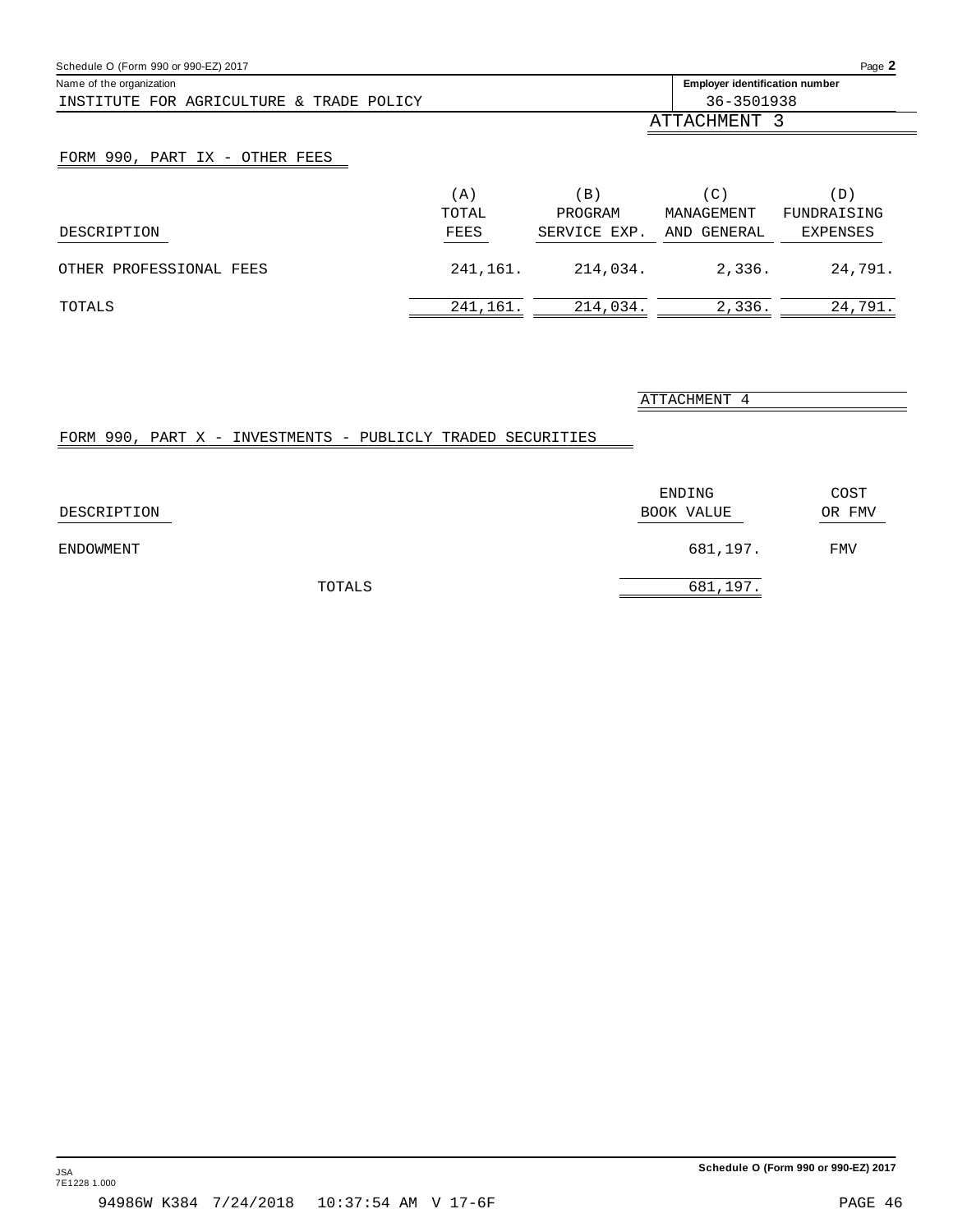## OMB No. 1545-0047 **SCHEDULE R (Form 990) Related Organizations and Unrelated Partnerships**

 $\triangleright$  Complete if the organization answered "Yes" on Form 990, Part IV, line 33, 34, 35b, 36, or 37. IP Attach to Form 990, Part IV, line 33, 34, 35b, 36, or 37.

**Inspection**

Department of the Treasury<br>Internal Revenue Service Department of the Treasury Department of the Treasury Depart to Public<br>
Internal Revenue Service Inspection<br>
Name of the organization **inspection**<br>
Name of the organization

INSTITUTE FOR AGRICULTURE & TRADE POLICY 36-3501938

#### **Part I Identification of Disregarded Entities.** Complete if the organization answered "Yes" on Form 990, Part IV, line 33.

| (a)<br>Name, address, and EIN (if applicable) of disregarded entity | (b)<br>Primary activity | (c)<br>Legal domicile (state<br>or foreign country) | (d)<br>Total income | (e)<br>End-of-year assets | (f)<br>Direct controlling<br>entity |
|---------------------------------------------------------------------|-------------------------|-----------------------------------------------------|---------------------|---------------------------|-------------------------------------|
| (1)                                                                 |                         |                                                     |                     |                           |                                     |
|                                                                     |                         |                                                     |                     |                           |                                     |
| (2)                                                                 |                         |                                                     |                     |                           |                                     |
|                                                                     |                         |                                                     |                     |                           |                                     |
| (3)                                                                 |                         |                                                     |                     |                           |                                     |
|                                                                     |                         |                                                     |                     |                           |                                     |
| (4)                                                                 |                         |                                                     |                     |                           |                                     |
|                                                                     |                         |                                                     |                     |                           |                                     |
| (5)                                                                 |                         |                                                     |                     |                           |                                     |
|                                                                     |                         |                                                     |                     |                           |                                     |
| (6)                                                                 |                         |                                                     |                     |                           |                                     |
|                                                                     |                         |                                                     |                     |                           |                                     |

**Identification of Related Tax-Exempt Organizations.** Complete if the organization answered "Yes" on Form 990, Part IV, line 34, because it had **Part II** one or more related tax-exempt organizations during the tax year.

| (a)<br>Name, address, and EIN of related organization | (b)<br>Primary activity | (c)<br>Legal domicile (state<br>or foreign country) | (d)<br>Exempt Code section | (e)<br>Public charity status<br>(if section $501(c)(3)$ ) | (f)<br>Direct controlling<br>entity | (g)<br>Section $\frac{3}{12(b)(13)}$<br>controlled<br>entity? |    |
|-------------------------------------------------------|-------------------------|-----------------------------------------------------|----------------------------|-----------------------------------------------------------|-------------------------------------|---------------------------------------------------------------|----|
|                                                       |                         |                                                     |                            |                                                           |                                     | Yes                                                           | No |
| <b>IATPACTION</b><br>20-0103018<br>(1)                |                         |                                                     |                            |                                                           |                                     |                                                               |    |
| MINNEAPOLIS, MN 55404<br>2105 FIRST AVENUE SOUTH      | LOBBYING                | MN                                                  | 501(C)(4)                  |                                                           | <b>IATP</b>                         |                                                               | Χ  |
| (2)                                                   |                         |                                                     |                            |                                                           |                                     |                                                               |    |
|                                                       |                         |                                                     |                            |                                                           |                                     |                                                               |    |
| (3)                                                   |                         |                                                     |                            |                                                           |                                     |                                                               |    |
|                                                       |                         |                                                     |                            |                                                           |                                     |                                                               |    |
| (4)                                                   |                         |                                                     |                            |                                                           |                                     |                                                               |    |
|                                                       |                         |                                                     |                            |                                                           |                                     |                                                               |    |
| (5)                                                   |                         |                                                     |                            |                                                           |                                     |                                                               |    |
|                                                       |                         |                                                     |                            |                                                           |                                     |                                                               |    |
| (6)                                                   |                         |                                                     |                            |                                                           |                                     |                                                               |    |
|                                                       |                         |                                                     |                            |                                                           |                                     |                                                               |    |
| (7)                                                   |                         |                                                     |                            |                                                           |                                     |                                                               |    |
|                                                       |                         |                                                     |                            |                                                           |                                     |                                                               |    |

**For Paperwork Reduction Act Notice, see the Instructions for Form 990. Schedule R (Form 990) 2017**

JSA

7E1307 1.000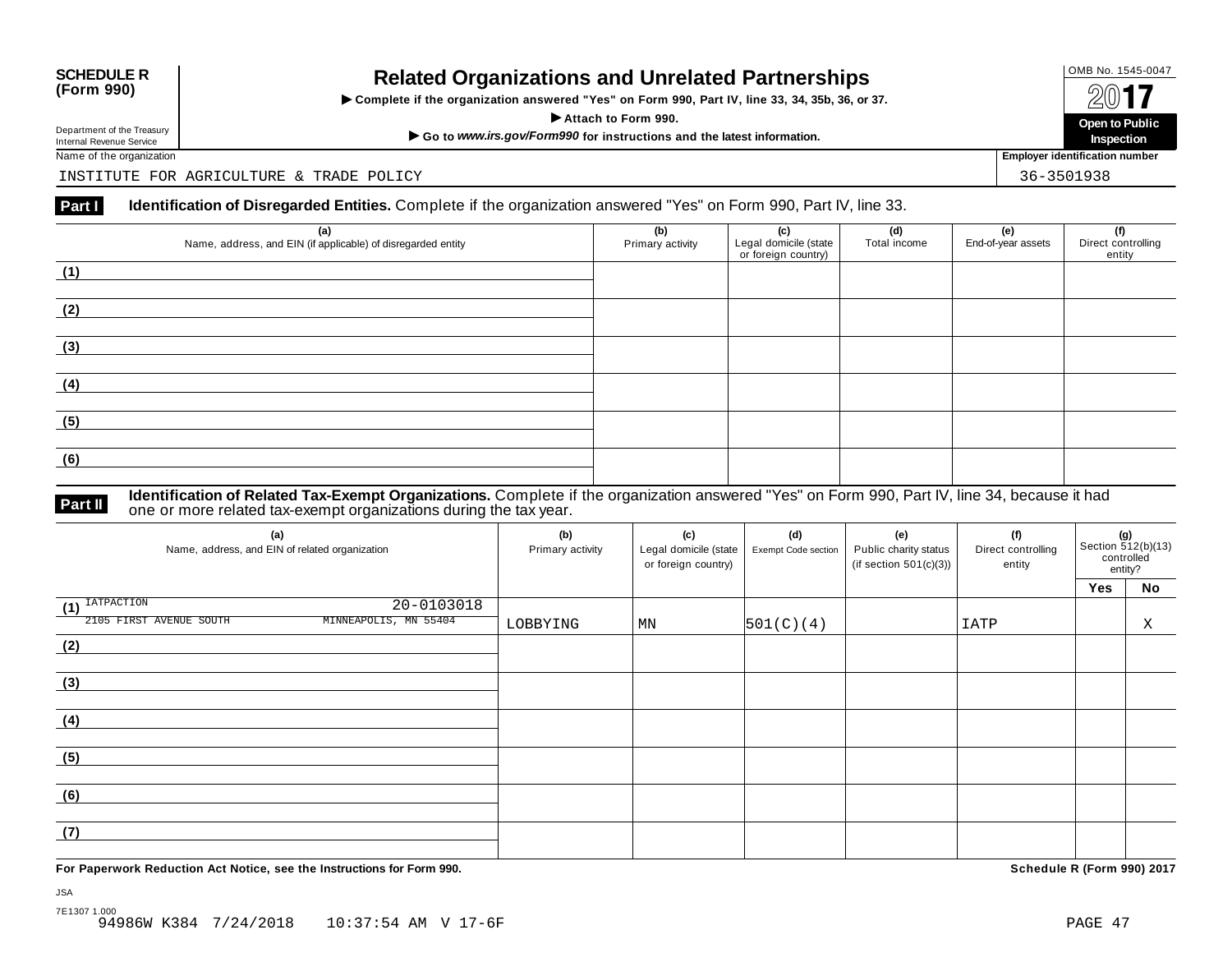Schedule <sup>R</sup> (Form 990) <sup>2017</sup> Page **2**

**Part III** Identification of Related Organizations Taxable as a Partnership. Complete if the organization answered "Yes" on Form 990, Part IV, line 34,<br>because it had one or more related organizations treated as a partners

| (a)<br>Name, address, and EIN of<br>related organization | ັ<br>(b)<br>Primary activity | (c)<br>Legal<br>domicile<br>(state or<br>foreign<br>country) | .<br>(d)<br>Direct controlling<br>entity | ັ<br>(e)<br>Predominant<br>Frecommant<br>income (related,<br>unrelated,<br>excluded from<br>sections 512 - 514) | (f)<br>Share of total<br>income | (g)<br>Share of end-of-<br>year assets | (h)<br>Disproportionate<br>allocations? | (i)<br>Code V - UBI<br>amount in box 20<br>of Schedule K-1<br>(Form 1065) | (j)<br>General or<br>managing<br>partner? | (k)<br>Percentage<br>ownership |
|----------------------------------------------------------|------------------------------|--------------------------------------------------------------|------------------------------------------|-----------------------------------------------------------------------------------------------------------------|---------------------------------|----------------------------------------|-----------------------------------------|---------------------------------------------------------------------------|-------------------------------------------|--------------------------------|
|                                                          |                              |                                                              |                                          |                                                                                                                 |                                 |                                        | Yes No                                  |                                                                           | Yes No                                    |                                |
| (1)                                                      |                              |                                                              |                                          |                                                                                                                 |                                 |                                        |                                         |                                                                           |                                           |                                |
| (2)                                                      |                              |                                                              |                                          |                                                                                                                 |                                 |                                        |                                         |                                                                           |                                           |                                |
| (3)                                                      |                              |                                                              |                                          |                                                                                                                 |                                 |                                        |                                         |                                                                           |                                           |                                |
| (4)                                                      |                              |                                                              |                                          |                                                                                                                 |                                 |                                        |                                         |                                                                           |                                           |                                |
| (5)                                                      |                              |                                                              |                                          |                                                                                                                 |                                 |                                        |                                         |                                                                           |                                           |                                |
| (6)                                                      |                              |                                                              |                                          |                                                                                                                 |                                 |                                        |                                         |                                                                           |                                           |                                |
| (7)                                                      |                              |                                                              |                                          |                                                                                                                 |                                 |                                        |                                         |                                                                           |                                           |                                |

# **Part IV** Identification of Related Organizations Taxable as a Corporation or Trust. Complete if the organization answered "Yes" on Form 990, Part IV,<br>line 34, because it had one or more related organizations treated as a

| (a)<br>Name, address, and EIN of related organization | (b)<br>Primary activity | (c)<br>Legal domicile<br>(state or foreign)<br>country) | (d)<br>Direct controlling<br>entity | (e)<br>Type of entity<br>(C corp, S corp, or trust) | (f)<br>Share of total<br>income | (g)<br>Share of<br>$\left  \begin{array}{c} 0 & 0 & 0 \\ 0 & 0 & 0 \\ 0 & 0 & 0 \end{array} \right $ and-of-year assets $\left  \begin{array}{c} 0 & 0 & 0 \\ 0 & 0 & 0 \\ 0 & 0 & 0 \end{array} \right $ controlled | (h)<br>Percentage | (i)<br>Section<br>entity? |  |
|-------------------------------------------------------|-------------------------|---------------------------------------------------------|-------------------------------------|-----------------------------------------------------|---------------------------------|----------------------------------------------------------------------------------------------------------------------------------------------------------------------------------------------------------------------|-------------------|---------------------------|--|
|                                                       |                         |                                                         |                                     |                                                     |                                 |                                                                                                                                                                                                                      |                   | Yes No                    |  |
| (1) PEACE COFFEE, SBC<br>41-1827780                   |                         |                                                         |                                     |                                                     |                                 |                                                                                                                                                                                                                      |                   |                           |  |
| 2801 21ST AVENUE SOUTH MINNEAPOLIS, MN 55407          | COFFEE SALES            | MN                                                      | IATP                                | C CORP                                              | 128,107.                        | $1,636,453.$ $ 100.0000 $ X                                                                                                                                                                                          |                   |                           |  |
| (2)                                                   |                         |                                                         |                                     |                                                     |                                 |                                                                                                                                                                                                                      |                   |                           |  |
|                                                       |                         |                                                         |                                     |                                                     |                                 |                                                                                                                                                                                                                      |                   |                           |  |
| (3)                                                   |                         |                                                         |                                     |                                                     |                                 |                                                                                                                                                                                                                      |                   |                           |  |
|                                                       |                         |                                                         |                                     |                                                     |                                 |                                                                                                                                                                                                                      |                   |                           |  |
| (4)                                                   |                         |                                                         |                                     |                                                     |                                 |                                                                                                                                                                                                                      |                   |                           |  |
|                                                       |                         |                                                         |                                     |                                                     |                                 |                                                                                                                                                                                                                      |                   |                           |  |
| (5)                                                   |                         |                                                         |                                     |                                                     |                                 |                                                                                                                                                                                                                      |                   |                           |  |
|                                                       |                         |                                                         |                                     |                                                     |                                 |                                                                                                                                                                                                                      |                   |                           |  |
| (6)                                                   |                         |                                                         |                                     |                                                     |                                 |                                                                                                                                                                                                                      |                   |                           |  |
|                                                       |                         |                                                         |                                     |                                                     |                                 |                                                                                                                                                                                                                      |                   |                           |  |
| (7)                                                   |                         |                                                         |                                     |                                                     |                                 |                                                                                                                                                                                                                      |                   |                           |  |
|                                                       |                         |                                                         |                                     |                                                     |                                 |                                                                                                                                                                                                                      |                   |                           |  |

7E1308 1.000

JSA **Schedule R (Form 990) 2017**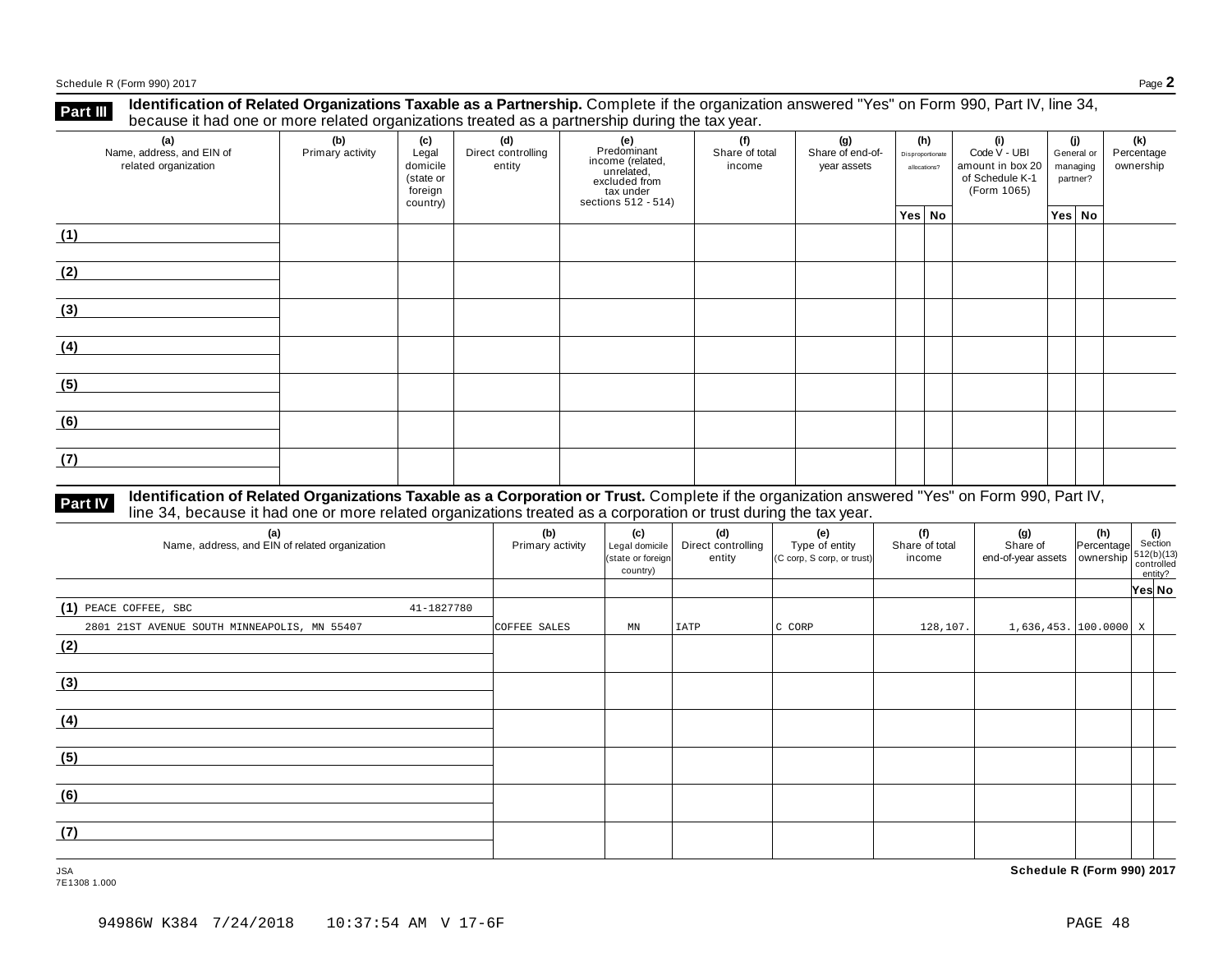| <b>Part V</b>       | Transactions With Related Organizations. Complete if the organization answered "Yes" on Form 990, Part IV, line 34, 35b, or 36.                                              |                                   |                        |                                          |                |              |                         |
|---------------------|------------------------------------------------------------------------------------------------------------------------------------------------------------------------------|-----------------------------------|------------------------|------------------------------------------|----------------|--------------|-------------------------|
|                     | Note: Complete line 1 if any entity is listed in Parts II, III, or IV of this schedule.                                                                                      |                                   |                        |                                          |                | Yes No       |                         |
|                     | During the tax year, did the organization engage in any of the following transactions with one or more related organizations listed in Parts II-IV?                          |                                   |                        |                                          |                |              |                         |
| a                   |                                                                                                                                                                              |                                   |                        |                                          | 1a             |              | Χ                       |
| b                   |                                                                                                                                                                              |                                   |                        |                                          | 1 <sub>b</sub> |              | $\mathbf X$             |
| C                   |                                                                                                                                                                              |                                   |                        |                                          | 1 <sub>c</sub> |              | $\mathbf X$             |
| d                   |                                                                                                                                                                              |                                   |                        |                                          | 1 <sub>d</sub> | $\mathbf{X}$ |                         |
|                     |                                                                                                                                                                              |                                   |                        |                                          | 1e             |              | Χ                       |
| f                   |                                                                                                                                                                              |                                   |                        |                                          | 1f             |              | Χ                       |
| g                   |                                                                                                                                                                              |                                   |                        |                                          | 1 <sub>g</sub> |              | $\overline{\mathbf{x}}$ |
| h                   |                                                                                                                                                                              |                                   |                        |                                          | 1 <sub>h</sub> |              | $\overline{\mathbf{x}}$ |
|                     |                                                                                                                                                                              |                                   |                        |                                          | 11             |              | $\mathbf X$             |
|                     |                                                                                                                                                                              |                                   |                        |                                          | 1j             |              | $\mathbf X$             |
|                     |                                                                                                                                                                              |                                   |                        |                                          | 1k             |              | Χ                       |
|                     |                                                                                                                                                                              |                                   |                        |                                          | 11             |              | $\overline{\mathbf{x}}$ |
| m                   |                                                                                                                                                                              |                                   |                        |                                          | 1 <sub>m</sub> |              | $\mathbf X$             |
| n                   |                                                                                                                                                                              |                                   |                        |                                          | 1n             |              | $\mathbf X$             |
|                     |                                                                                                                                                                              |                                   |                        |                                          | 1o             |              | $\mathbf X$             |
|                     |                                                                                                                                                                              |                                   |                        |                                          |                |              |                         |
| р                   |                                                                                                                                                                              |                                   |                        |                                          | 1 <sub>p</sub> |              | Χ<br>$\mathbf X$        |
| a                   |                                                                                                                                                                              |                                   |                        |                                          | 1q             |              |                         |
|                     |                                                                                                                                                                              |                                   |                        |                                          | 1r             |              | Χ                       |
|                     |                                                                                                                                                                              |                                   |                        |                                          | 1s             |              | $\mathbf X$             |
| $\mathbf{2}$        | If the answer to any of the above is "Yes," see the instructions for information on who must complete this line, including covered relationships and transaction thresholds. |                                   |                        |                                          |                |              |                         |
|                     | (a)<br>Name of related organization                                                                                                                                          | (b)<br>Transaction<br>$type(a-s)$ | (c)<br>Amount involved | Method of determining<br>amount involved | (d)            |              |                         |
| (1)                 | PEACE COFFEE                                                                                                                                                                 | D                                 | 50,000.                | <b>FMV</b>                               |                |              |                         |
| (2)                 |                                                                                                                                                                              |                                   |                        |                                          |                |              |                         |
| (3)                 |                                                                                                                                                                              |                                   |                        |                                          |                |              |                         |
| (4)                 |                                                                                                                                                                              |                                   |                        |                                          |                |              |                         |
| (5)                 |                                                                                                                                                                              |                                   |                        |                                          |                |              |                         |
| (6)                 |                                                                                                                                                                              |                                   |                        |                                          |                |              |                         |
| JSA<br>7E1309 2.000 |                                                                                                                                                                              |                                   |                        | Schedule R (Form 990) 2017               |                |              |                         |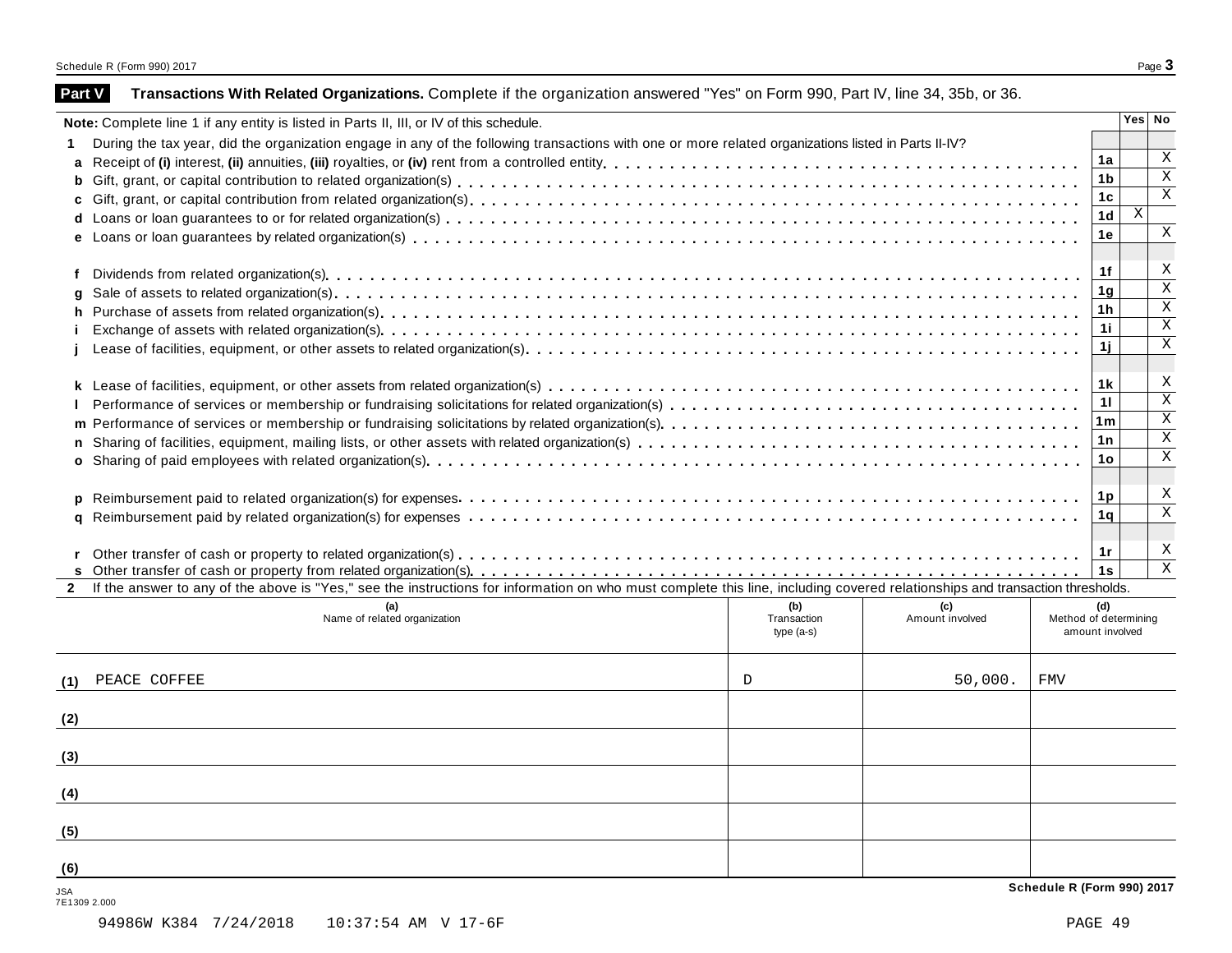## **Part VI Unrelated Organizations Taxable as a Partnership.** Complete if the organization answered "Yes" on Form 990, Part IV, line 37.

Provide the following information for each entity taxed as a partnership through which the organization conducted more than five percent of its activities (measured by total assets or gross revenue) that was not a related organization. See instructions regarding exclusion for certain investment partnerships.

| ັ<br>$\mathbf{z}$<br>(a)<br>Name, address, and EIN of entity | ັ<br>(b)<br>Primary activity | ັ<br>(c)<br>Legal domicile<br>(state or foreign<br>country) | ັ<br>(d)<br>Predominant<br>income (related,<br>unrelated, excluded<br>from tax under | (e)<br>Are all partners<br>section<br>501(c)(3)<br>organizations? |  | . .<br>(f)<br>Share of<br>total income | . .<br>(g)<br>Share of<br>end-of-year<br>assets | (h)<br>Disproportionate<br>allocations? |        | $(i)$<br>Code $\vee$ - UBI<br>amount in box 20<br>of Schedule K-1<br>(Form 1065) | (j)<br>General or<br>managing<br>partner? |    | (k)<br>Percentage<br>ownership |
|--------------------------------------------------------------|------------------------------|-------------------------------------------------------------|--------------------------------------------------------------------------------------|-------------------------------------------------------------------|--|----------------------------------------|-------------------------------------------------|-----------------------------------------|--------|----------------------------------------------------------------------------------|-------------------------------------------|----|--------------------------------|
|                                                              |                              |                                                             | sections 512-514)                                                                    | Yes No                                                            |  |                                        |                                                 |                                         | Yes No |                                                                                  | Yes                                       | No |                                |
| (1)                                                          |                              |                                                             |                                                                                      |                                                                   |  |                                        |                                                 |                                         |        |                                                                                  |                                           |    |                                |
| (2)                                                          |                              |                                                             |                                                                                      |                                                                   |  |                                        |                                                 |                                         |        |                                                                                  |                                           |    |                                |
| (3)                                                          |                              |                                                             |                                                                                      |                                                                   |  |                                        |                                                 |                                         |        |                                                                                  |                                           |    |                                |
| (4)                                                          |                              |                                                             |                                                                                      |                                                                   |  |                                        |                                                 |                                         |        |                                                                                  |                                           |    |                                |
| (5)                                                          |                              |                                                             |                                                                                      |                                                                   |  |                                        |                                                 |                                         |        |                                                                                  |                                           |    |                                |
| (6)                                                          |                              |                                                             |                                                                                      |                                                                   |  |                                        |                                                 |                                         |        |                                                                                  |                                           |    |                                |
| (7)                                                          |                              |                                                             |                                                                                      |                                                                   |  |                                        |                                                 |                                         |        |                                                                                  |                                           |    |                                |
| (8)                                                          |                              |                                                             |                                                                                      |                                                                   |  |                                        |                                                 |                                         |        |                                                                                  |                                           |    |                                |
| (9)                                                          |                              |                                                             |                                                                                      |                                                                   |  |                                        |                                                 |                                         |        |                                                                                  |                                           |    |                                |
| (10)                                                         |                              |                                                             |                                                                                      |                                                                   |  |                                        |                                                 |                                         |        |                                                                                  |                                           |    |                                |
| (11)                                                         |                              |                                                             |                                                                                      |                                                                   |  |                                        |                                                 |                                         |        |                                                                                  |                                           |    |                                |
| (12)                                                         |                              |                                                             |                                                                                      |                                                                   |  |                                        |                                                 |                                         |        |                                                                                  |                                           |    |                                |
| (13)                                                         |                              |                                                             |                                                                                      |                                                                   |  |                                        |                                                 |                                         |        |                                                                                  |                                           |    |                                |
| (14)                                                         |                              |                                                             |                                                                                      |                                                                   |  |                                        |                                                 |                                         |        |                                                                                  |                                           |    |                                |
| (15)                                                         |                              |                                                             |                                                                                      |                                                                   |  |                                        |                                                 |                                         |        |                                                                                  |                                           |    |                                |
| (16)                                                         |                              |                                                             |                                                                                      |                                                                   |  |                                        |                                                 |                                         |        |                                                                                  |                                           |    |                                |
| <b>JSA</b>                                                   |                              |                                                             |                                                                                      |                                                                   |  |                                        |                                                 |                                         |        |                                                                                  |                                           |    | Schedule R (Form 990) 2017     |